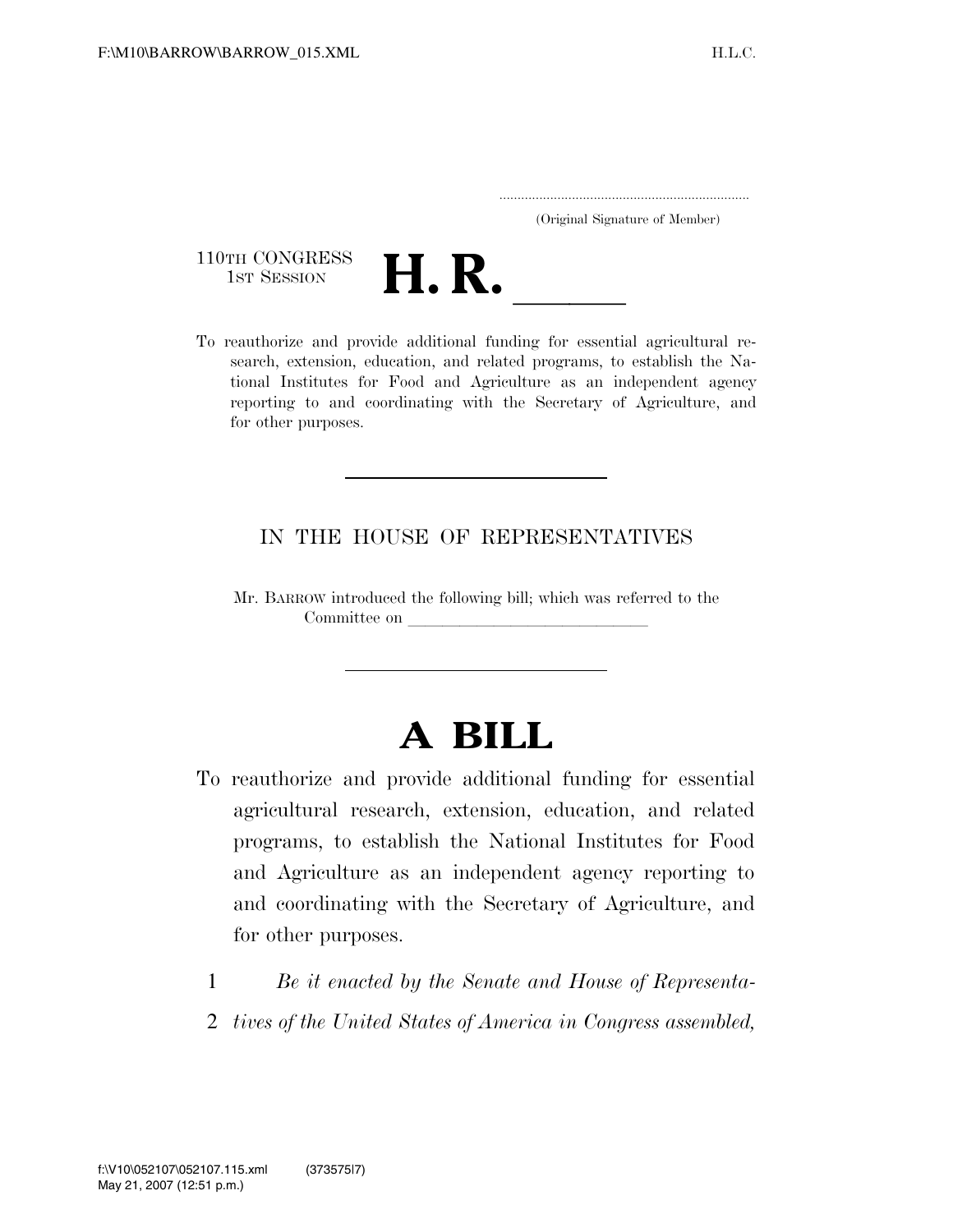# 1 **SECTION 1. SHORT TITLE; TABLE OF CONTENTS.**

- 2 (a) SHORT TITLE.—This Act may be cited as the
- 3 ''Creating Research Extension and Teaching Excellence
- 4 for the 21st Century Act of 2007'' or the ''CREATE-21
- 5 Act of 2007''.
- 6 (b) TABLE OF CONTENTS.—The table of contents of

# 7 this Act is as follows:

Sec. 1. Short title; table of contents.

- Sec. 2. Purposes.
- Sec. 3. Definitions.

# TITLE I—NATIONAL INSTITUTES FOR FOOD AND AGRICULTURE

- Sec. 101. Establishment of National Institutes for Food and Agriculture.
- Sec. 102. Offices; administration.
- Sec. 103. Organization of National Institutes for Food and Agriculture.
- Sec. 104. Funding.
- Sec. 105. Enhanced funding.
- Sec. 106. Single budget submission.
- Sec. 107. Capacity building grants for ASCARR Institutions.

## TITLE II—MODIFICATIONS

- Sec. 201. Merit Review of Extension and Educational Grants.
- Sec. 202. Repeal plan of work requirements.
- Sec. 203. Indirect costs.

## TITLE III—EXTENSIONS

Subtitle A—National Agricultural Research, Extension, and Teaching Policy Act of 1977

- Sec. 301. Grants and fellowships for food and agricultural sciences education.
- Sec. 302. Grants for research on production and marketing of alcohols and industrial hydrocarbons from agricultural commodities and forest products.
- Sec. 303. Policy research centers.
- Sec. 304. Human nutrition intervention and health promotion research program.
- Sec. 305. Pilot research program to combine medical and agricultural research.
- Sec. 306. Nutrition education program.
- Sec. 307. Continuing animal health and disease research programs.
- Sec. 308. Appropriations for research on national or regional problems.
- Sec. 309. Grants to upgrade agricultural and food sciences facilities at 1890 land-grant colleges, including Tuskegee University.
- Sec. 310. National research and training virtual centers.
- Sec. 311. Matching funds requirement for research and extension activities of 1890 Institutions.
- Sec. 312. Hispanic-serving institutions.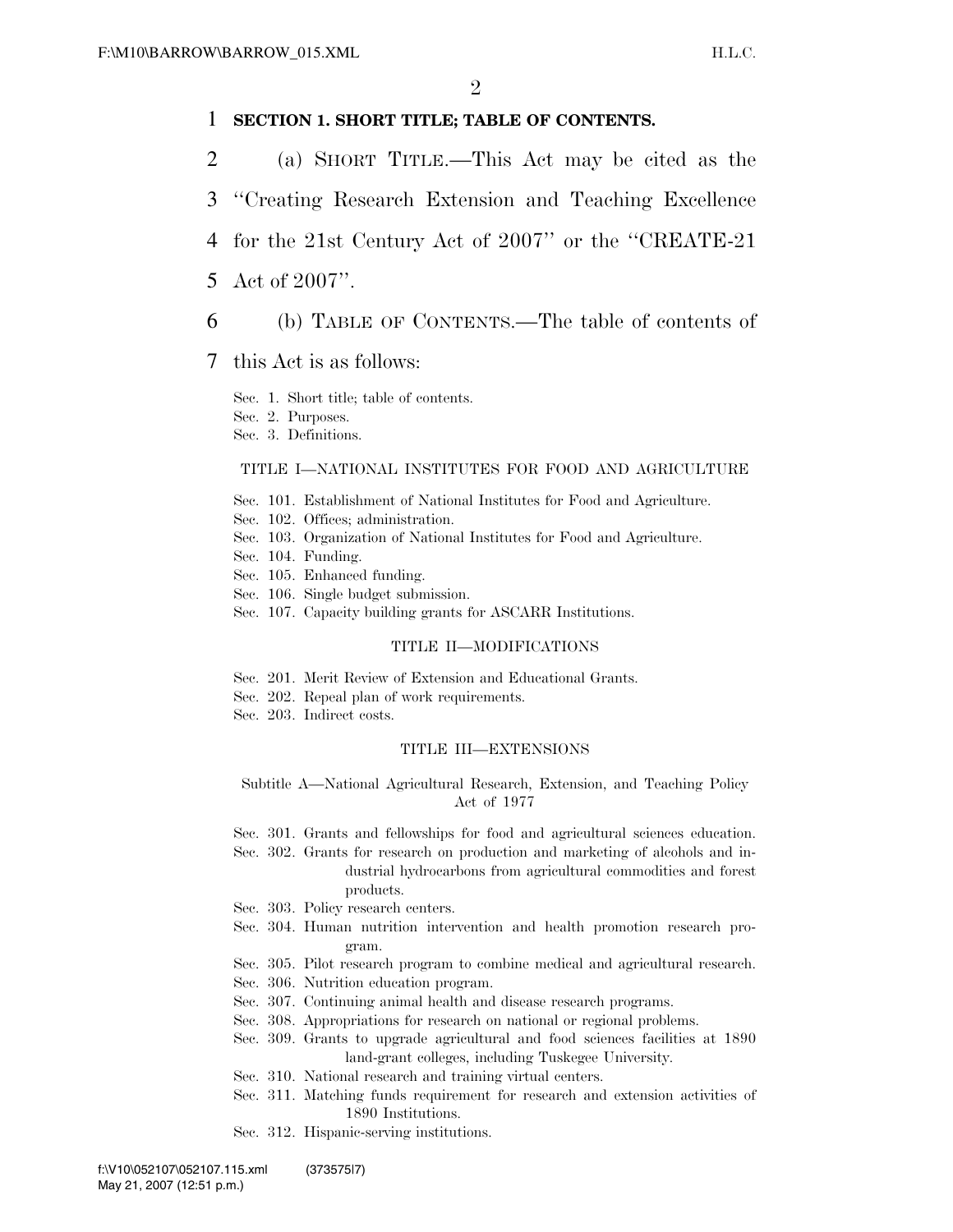- Sec. 313. Competitive grants for international agricultural science and education programs.
- Sec. 314. Research equipment grants.
- Sec. 315. University research.
- Sec. 316. Extension Service.
- Sec. 317. Supplemental and alternative crops.
- Sec. 318. Aquaculture research facilities.
- Sec. 319. Rangeland research.
- Sec. 320. Special authorization for biosecurity planning and response.
- Sec. 321. Resident instruction and distance education grants program for insular area institutions of higher education.

Subtitle B—Food, Agriculture, Conservation, and Trade Act of 1990

- Sec. 331. National genetics resources program.
- Sec. 332. High-priority research and extension initiatives.
- Sec. 333. Nutrient management research and extension initiative.
- Sec. 334. Organic agriculture research and extension initiative.
- Sec. 335. Agricultural telecommunications program.
- Sec. 336. Assistive technology program for farmers with disabilities.
- Sec. 337. National Rural Information Center Clearinghouse.

Subtitle C—Agricultural Research, Extension, and Education Reform Act of 1998

- Sec. 341. Partnerships for high-value agricultural product quality research.
- Sec. 342. Precision agriculture.
- Sec. 343. Biobased products.
- Sec. 344. Thomas Jefferson Initiative for crop diversification.
- Sec. 345. Integrated research, education, and extension competitive grants program.
- Sec. 346. Support for research regarding diseases of wheat, triticale, and barley caused by Fusarium graminearum or by Tilletia indica.
- Sec. 347. Bovine Johne's disease control program.
- Sec. 348. Grants for youth organizations.
- Sec. 349. Agricultural biotechnology research and development for developing countries.
- Sec. 350. Office of Pest Management Policy.

#### Subtitle D—Other Laws

- Sec. 371. Critical Agricultural Materials Act.
- Sec. 372. Equity in Educational Land-Grant Status Act of 1994.
- Sec. 373. Agricultural Experiment Station Research Facilities Act.
- Sec. 374. National Agricultural Research, Extension, and Teaching Policy Act Amendments of 1985.
- Sec. 375. Competitive, Special, and Facilities Research Grant Act (National Research Initiative).
- Sec. 376. Beginning farmer and rancher development program.
- Sec. 377. Agricultural Risk Protection Act of 2000 (Carbon Cycle Research).
- Sec. 378. Renewable Resources Extension Act of 1978.
- Sec. 379. National Aquaculture Act of 1980.

## TITLE IV—ENHANCEMENTS

## Subtitle A—Research and Extension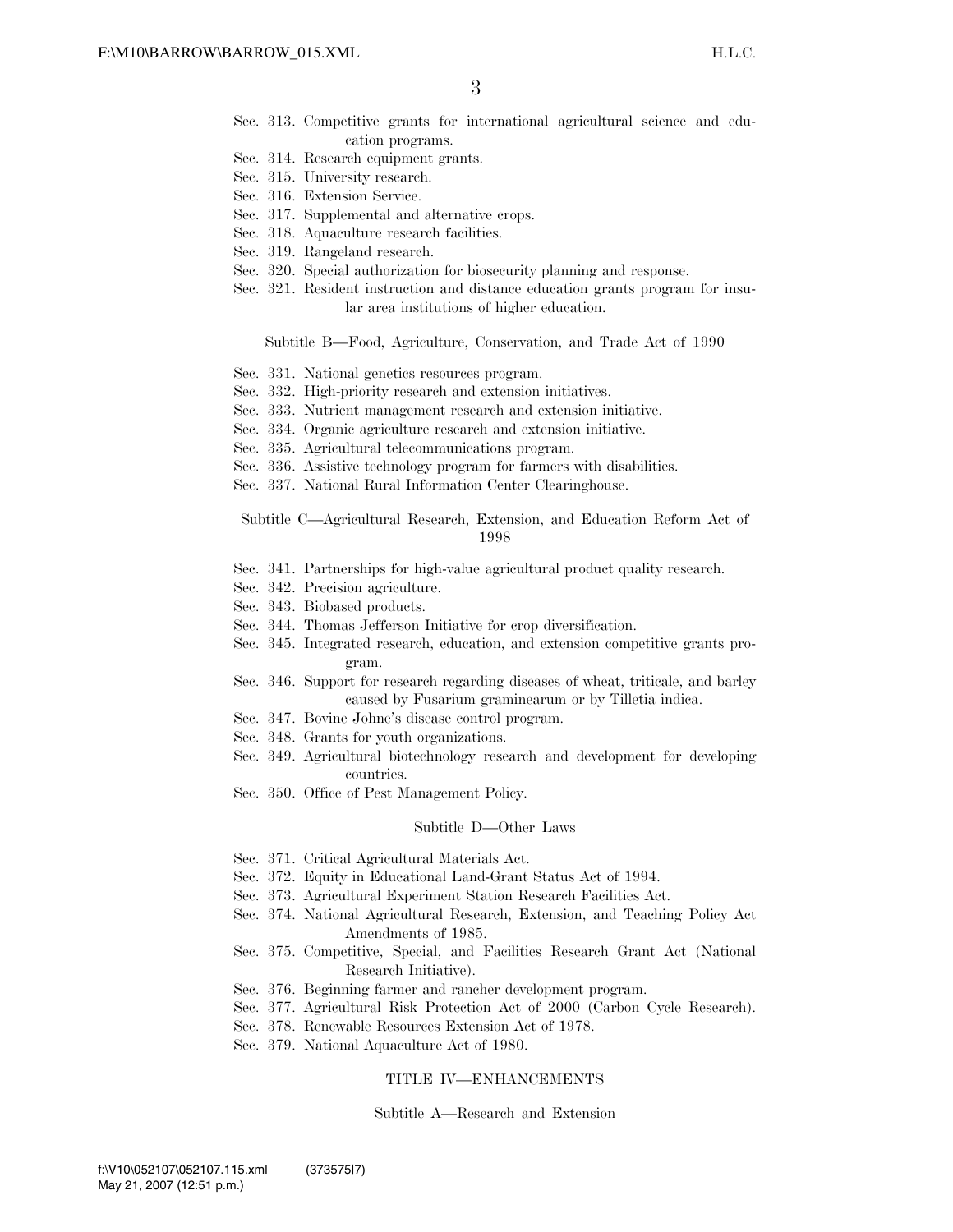- Sec. 401. Compliance with multistate and integration requirements.
- Sec. 402. Expansion of food and agricultural sciences awards.
- Sec. 403. Sustainable human development initiative.

#### Subtitle B—Nutrition

- Sec. 411. Expanded food and nutrition education program.
- Sec. 412. University of the district of columbia eligibility for the expanded food and nutrition program.
- Sec. 413. Food stamp nutrition education reimbursement for 1890 institutuions.
- Sec. 414. Reauthorization of the national nutrition monitoring and related research act of 1990.

### Subtitle C—1890 Initiatives

- Sec. 421. Research and education under the national agricultural research, extension, and teaching policy act of 1977.
- Sec. 422. Extension formula programs under the national agricultural research, extension, and teaching policy act of 1977.
- Sec. 423. Children, youth, and families education and research network (cyfernet) program.
- Sec. 424. Animal health and disease research program.
- Sec. 425. Mcintire-stennis cooperative forestry act.
- Sec. 426. Outreach and assistance for socially disadvantaged farmers and ranchers.
- Sec. 427. Grants to 1890 schools to expand extension capacity.
- Sec. 428. National center for the study of socialy disadvantaged farmers.

#### Subtitle D—Forestry

Sec. 431. Mcintire-stennis cooperative forestry research program.

#### Subtitle E—Rural Development

- Sec. 441. Extension of agricultural telecommunications program to rural development.
- Sec. 442. Authorization of rural development research under the initiative for future agriculture and food systems.
- Sec. 443. Priority initiatives: land use management.
- Sec. 444. Priority initiatives: water and air quality.
- Sec. 445. Priority initiatives: agrotourism.
- Sec. 446. Organic agriculture research and extension initiative.
- Sec. 447. Biosecurity.
- Sec. 448. Beginning farmers and ranchers.
- Sec. 449. Resident instruction and distant education.
- Sec. 450. Tribal college and university essential community facilities.
- Sec. 451. Value-added agricultural product market development.
- Sec. 452. Innovation center demonstration projects.
- Sec. 453. Rural entrepreneurship development program.
- Sec. 454. Amendments to the consolidated farm and rural development act relating to 2002 farm bill programs.

## Subtitle F—International Trade

- Sec. 461. Fas/extension service internships.
- Sec. 462. Fas internships; university-assisted funding.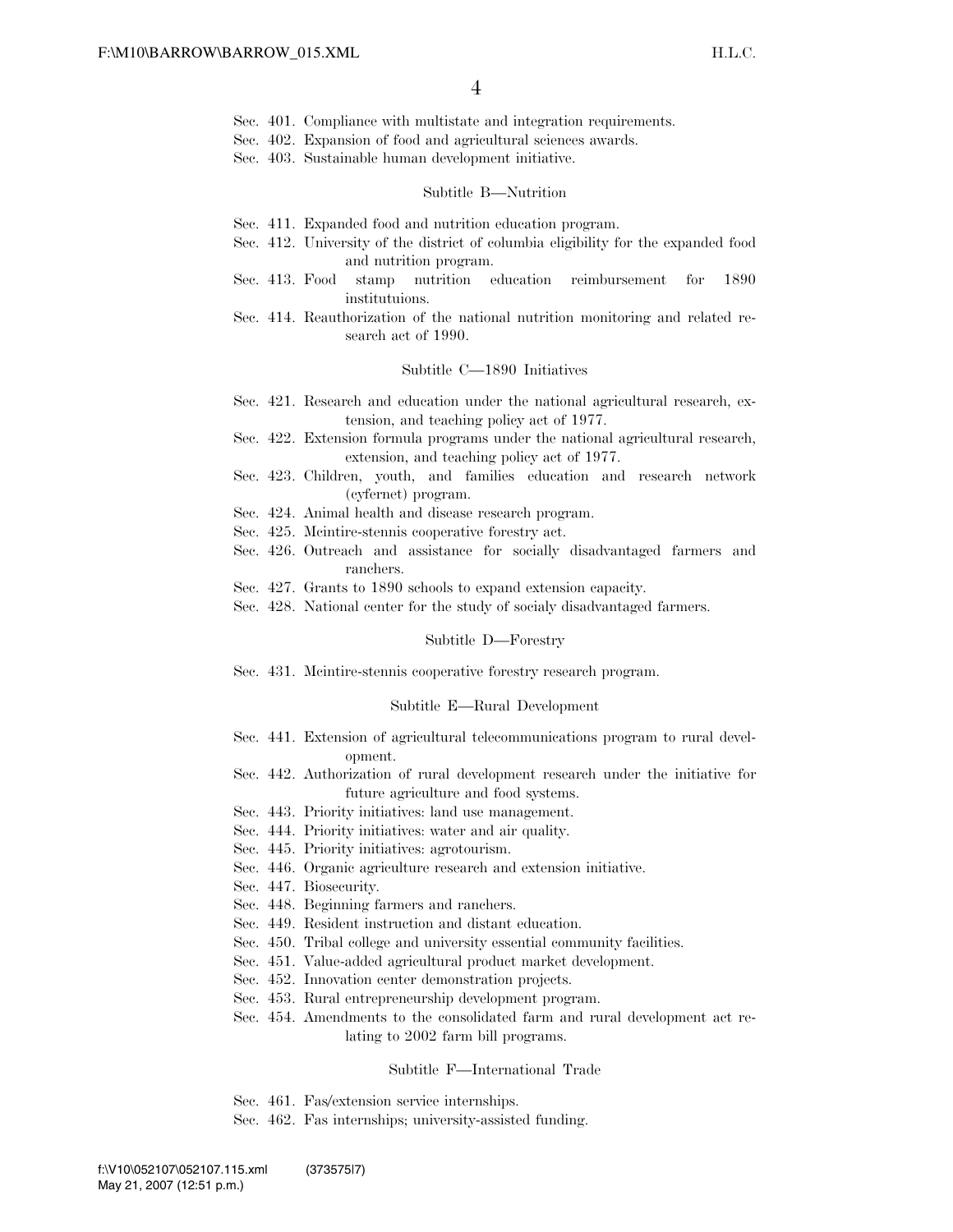Sec. 463. Borlaug international agricultural science and technology fellowship program.

## Subtitle G—Energy

- Sec. 471. Procurement of biobased products.
- Sec. 472. Bioenergy development grants.
- Sec. 473. Biodiesel fuel education and development grants.
- Sec. 474. Energy audit and renewable energy development program.
- Sec. 475. Renewable energy systems and energy efficiency improvements.
- Sec. 476. Biomass research and development.
- Sec. 477. Cooperative research and extension projects; carbon cycle research.

Subtitle H—Conservation

Sec. 1. Environmental quality incentives.

- Sec. 2. Conservation technical assistance and education by extension service.
- Sec. 3. Asssessment and reform of conservation programs.

# 1 **SEC. 2. PURPOSES.**

2 The purposes of this Act are—

 (1) to integrate and organize the administration of the extramural agricultural research, extension, education, and related programs administered by the Secretary of Agriculture to respond to 21st century challenges and continue to meet the needs of society from a local, tribal, State, national, and inter-national perspective;

10 (2) to minimize duplication, and maximize co-11 ordination and integration, among the programs at 12 all levels through a solution-based approach;

 (3) to enhance the capacity of all participating institutions to more effectively carry out the pro- grams, with special emphasis given to 1890 Institu-tions, 1994 Institutions, Insular Area Institutions,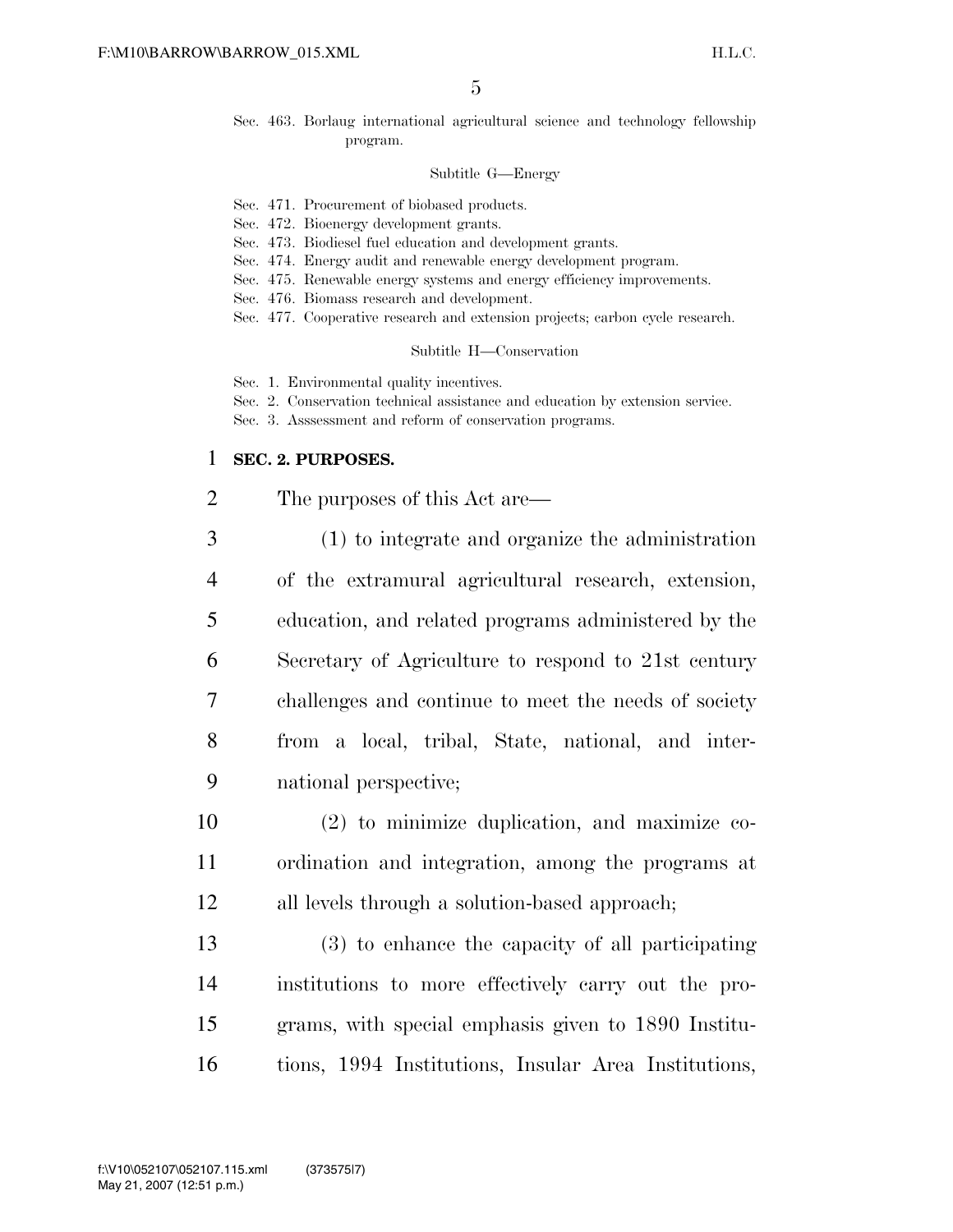- ASCARR Institutions, and Small 1862 Land-Grant Institutions;
- (4) to provide for a more balanced portfolio of available resources and funding between capacity programs and competitive programs through the en-hanced growth of competitive funds;
- (5) to position the agricultural research, exten- sion, education, and related programs system to in- crease the contribution of the system to society through the expansion of the portfolio of the system; and
- (6) to provide funding to achieve the purposes of this Act and other purposes by enhancing by 100 percent the authorized funding for extramural agri- cultural research, extension, education, and related programs over 5 fiscal years.

# **SEC. 3. DEFINITIONS.**

In this Act:

 (1) 1862 INSTITUTION.—The term ''1862 Insti- tution'' means a college or university eligible to re- ceive funds under the Act of July 2, 1862 (7 U.S.C. 301 et seq.).

 (2) 1890 INSTITUTION.—The term ''1890 Insti-tution'' means a college or university eligible to re-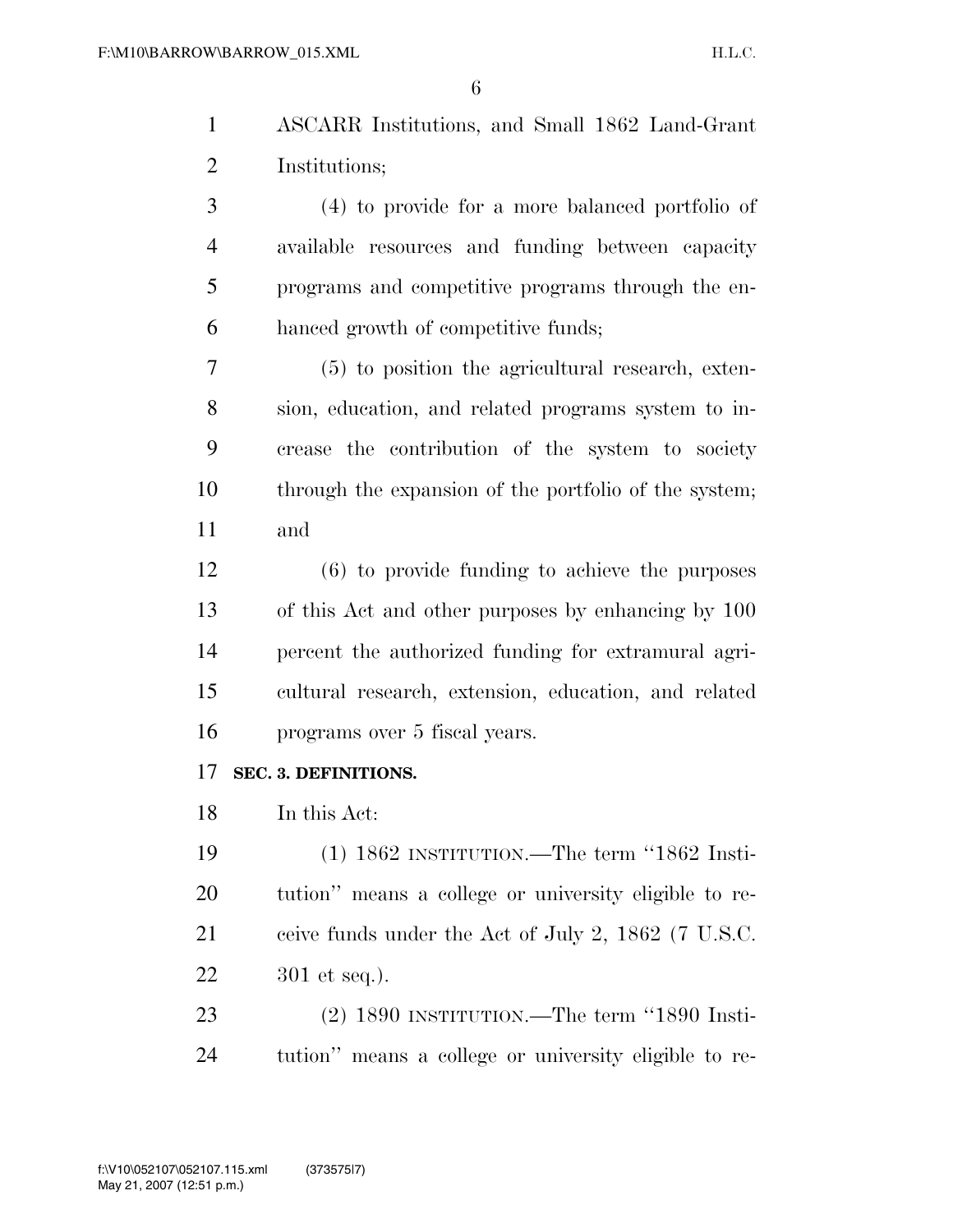| $\mathbf{1}$   | ceive funds under the Act of August 30, 1890 (7)     |
|----------------|------------------------------------------------------|
| $\overline{2}$ | U.S.C. 321 et seq.), including Tuskegee University.  |
| 3              | $(3)$ 1994 INSTITUTION.—The term "1994 Insti-        |
| $\overline{4}$ | tution" means 1 of the 1994 Institutions (as defined |
| 5              | in section 532 of the Equity in Educational Land-    |
| 6              | Grant Status Act of 1994 (Public Law 103–382; 7      |
| 7              | $U.S.C. 301 note)$ ).                                |
| 8              | (4) ASCARR INSTITUTION.—                             |
| 9              | (A) IN GENERAL.—The term "ASCARR                     |
| 10             | Institution" means a public college or university    |
| 11             | offering a baccalaureate or higher degree in the     |
| 12             | study of agriculture.                                |
| 13             | (B) EXCLUSIONS.—The term "ASCARR                     |
| 14             | Institution" does not include an institution eli-    |
| 15             | gible to receive funds under—                        |
| 16             | (i) the Act of July 2, $1862$ (commonly              |
| 17             | known as the "First Morrill Act") (7                 |
| 18             | U.S.C. 301 et seq.);                                 |
| 19             | (ii) the Act of August 30, $1890$ (com-              |
| 20             | monly known as the "Second Morrill Act")             |
| 21             | $(7 \text{ U.S.C. } 321 \text{ et seq.});$ or        |
| 22             | (iii) the Equity in Educational Land-                |
| 23             | Grant Status Act of 1994 (Public Law                 |
| 24             | 103-382; 7 U.S.C. 301 note).                         |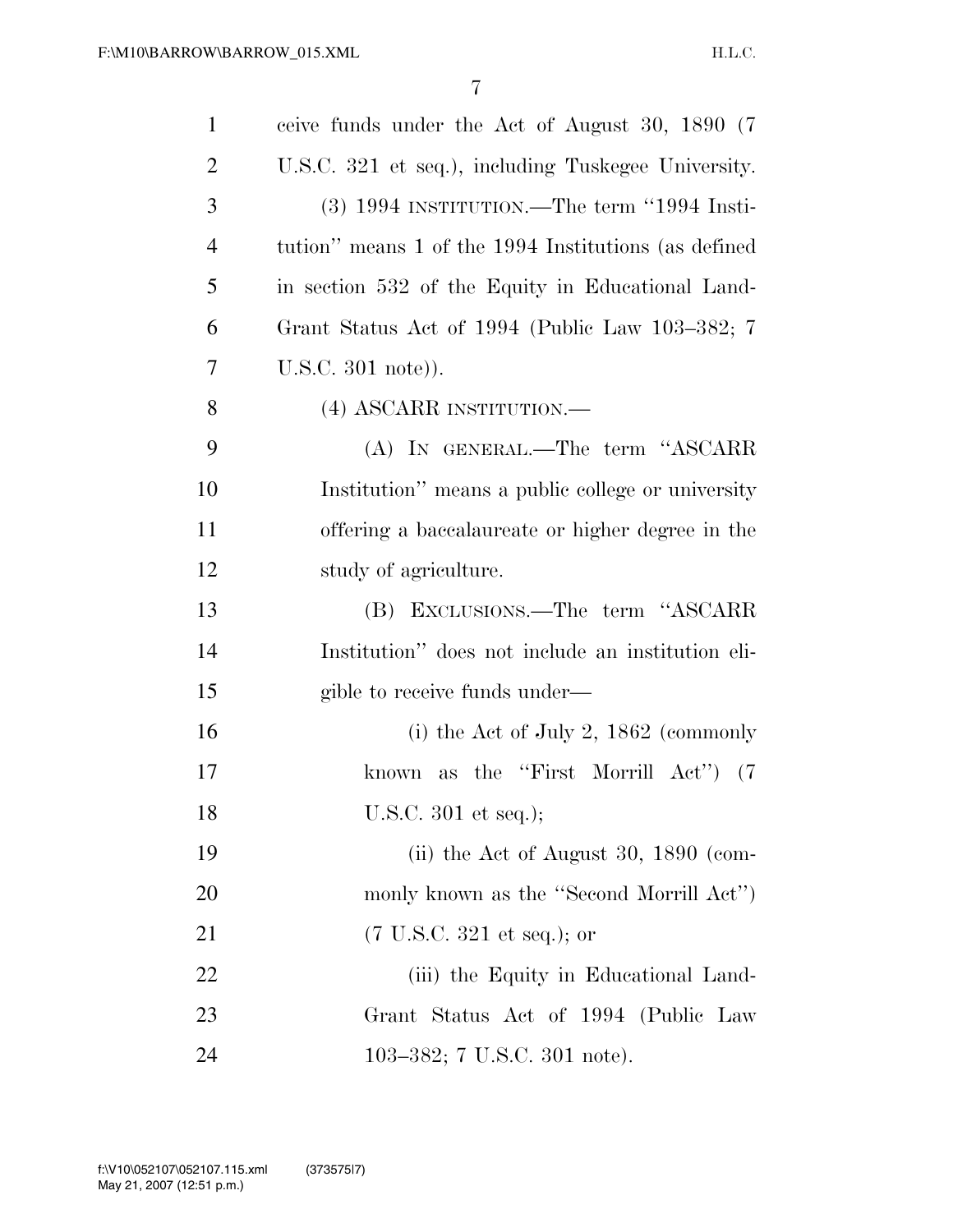| $\mathbf{1}$   | (5) CAPACITY PROGRAM.—The term "capacity                        |
|----------------|-----------------------------------------------------------------|
| $\overline{2}$ | program" means each of the following agricultural               |
| 3              | research, extension, education, and related programs            |
| $\overline{4}$ | for which the Secretary has administrative or other             |
| 5              | authority as of the day before the date of enactment            |
| 6              | of this Act:                                                    |
| 7              | (A) Each program established under the                          |
| 8              | Act of July 2, 1862 (commonly known as the                      |
| 9              | "First Morrill Act") $(7 \text{ U.S.C. } 301 \text{ et seq.}).$ |
| 10             | (B) Each program providing funding to                           |
| 11             | any of the 1994 Institutions under sections                     |
| 12             | 533, 534(a), and 535 of the Equity in Edu-                      |
| 13             | cational Land-Grant Status Act of 1994 (Public                  |
| 14             | Law 103-382; 7 U.S.C. 301 note) (commonly                       |
| 15             | known as "financial assistance, technical assist-               |
| 16             | ance, and endowments to tribal colleges and                     |
| 17             | Navajo Community College").                                     |
| 18             | (C) The program established under section                       |
| 19             | 536 of the Equity in Educational Land-Grant                     |
| 20             | Status Act of 1994 (Public Law 103–382; 7                       |
| 21             | U.S.C. 301 note) providing research grants for                  |
| 22             | 1994 institutions.                                              |
| 23             | (D) Each program established under sub-                         |
| 24             | sections (b), (c), and (d) of section $3$ of the                |
| 25             | Smith-Lever Act (7 U.S.C. 343).                                 |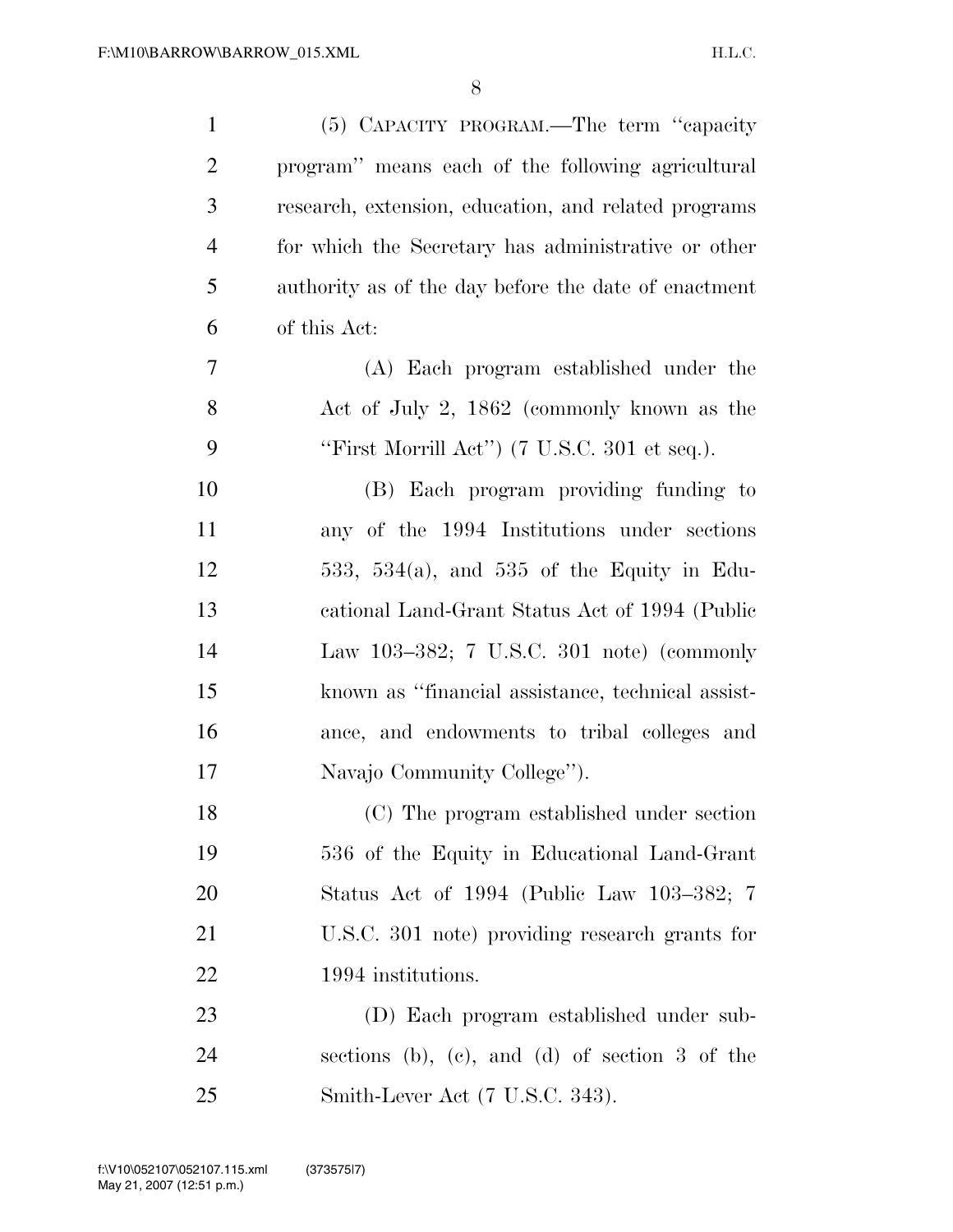| $\mathbf{1}$   | (E) Each program established under the          |
|----------------|-------------------------------------------------|
| $\overline{2}$ | Hatch Act of 1887 (7 U.S.C. 361a et seq.).      |
| 3              | (F) Each grant program established under        |
| $\overline{4}$ | section 2501 of the Food, Agriculture, Con-     |
| 5              | servation, and Trade Act of 1990 (7 U.S.C.      |
| 6              | 2279) providing outreach and assistance for so- |
| 7              | cially disadvantaged farmers and ranchers.      |
| 8              | (G) Each program established under sec-         |
| 9              | tion $1417(b)(4)$ of the National Agricultural  |
| 10             | Research, Extension, and Teaching Policy Act    |
| 11             | of 1977 (7 U.S.C. 3152(b)(4)), including grant  |
| 12             | programs under that section (commonly known)    |
| 13             | as the "1890 Institution Teaching and Re-       |
| 14             | search Capacity Building Grants Program").      |
| 15             | The animal health and disease re-<br>(H)        |
| 16             | search program established under subtitle E of  |
| 17             | the National Agricultural Research, Extension,  |
| 18             | and Teaching Policy Act of 1977 (7 U.S.C.       |
| 19             | $3191$ et seq.).                                |
| 20             | (I) Each extension program available to         |
| 21             | Institutions established under sections<br>1890 |
| 22             | 1444 and 1464 of the National Agricultural Re-  |
| 23             | search, Extension, and Teaching Policy Act of   |
| 24             | 1977 (7 U.S.C. 3221, 3312).                     |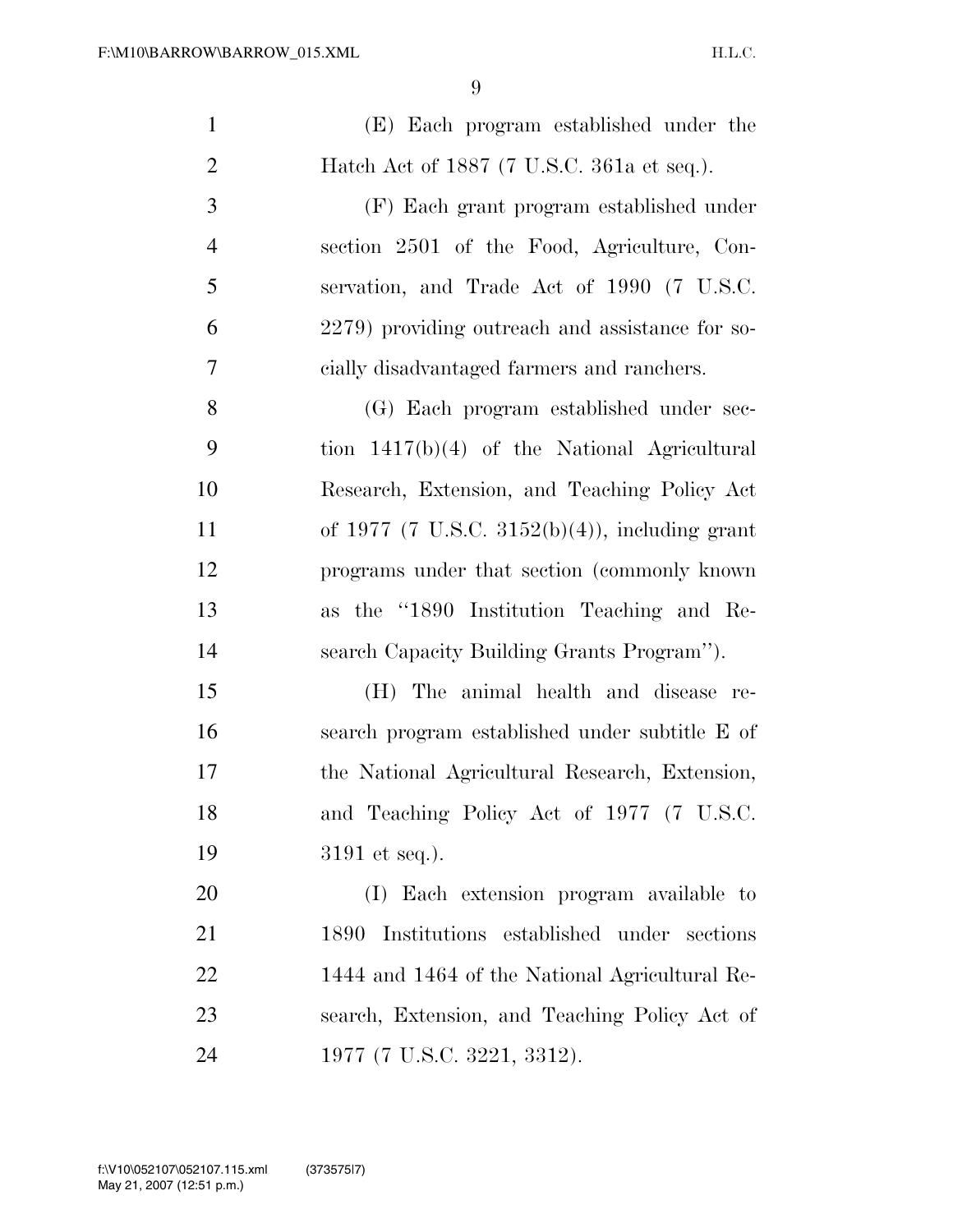| $\mathbf{1}$   | (J) The program established under section          |
|----------------|----------------------------------------------------|
| $\overline{2}$ | 1445 of the National Agricultural Research,        |
| 3              | Extension, and Teaching Policy Act of 1977 (7)     |
| $\overline{4}$ | U.S.C. 3222) (commonly known as the "Evans-        |
| 5              | Allen Program").                                   |
| 6              | (K) The program providing grants to up-            |
| $\overline{7}$ | grade agricultural and food sciences facilities at |
| 8              | Institutions established under section<br>1890     |
| 9              | 1447 of the National Agricultural Research,        |
| 10             | Extension, and Teaching Policy Act of 1977 (7)     |
| 11             | U.S.C. 3222b).                                     |
| 12             | (L) The program providing distance edu-            |
| 13             | cation grants for insular areas established        |
| 14             | under section 1490 of the National Agricultural    |
| 15             | Research, Extension, and Teaching Policy Act       |
| 16             | of 1977 (7 U.S.C. 3362).                           |
| 17             | (M) The program providing resident in-             |
| 18             | struction grants for insular areas established     |
| 19             | under section 1491 of the National Agricultural    |
| <b>20</b>      | Research, Extension, and Teaching Policy Act       |
| 21             | of 1977 (7 U.S.C. 3363).                           |
| 22             | (N) Each program available to 1890 Insti-          |
| 23             | tutions established under section 406 of the Ag-   |
| 24             | ricultural Research, Extension, and Education      |
| 25             | Reform Act of 1998 (7 U.S.C. 7626).                |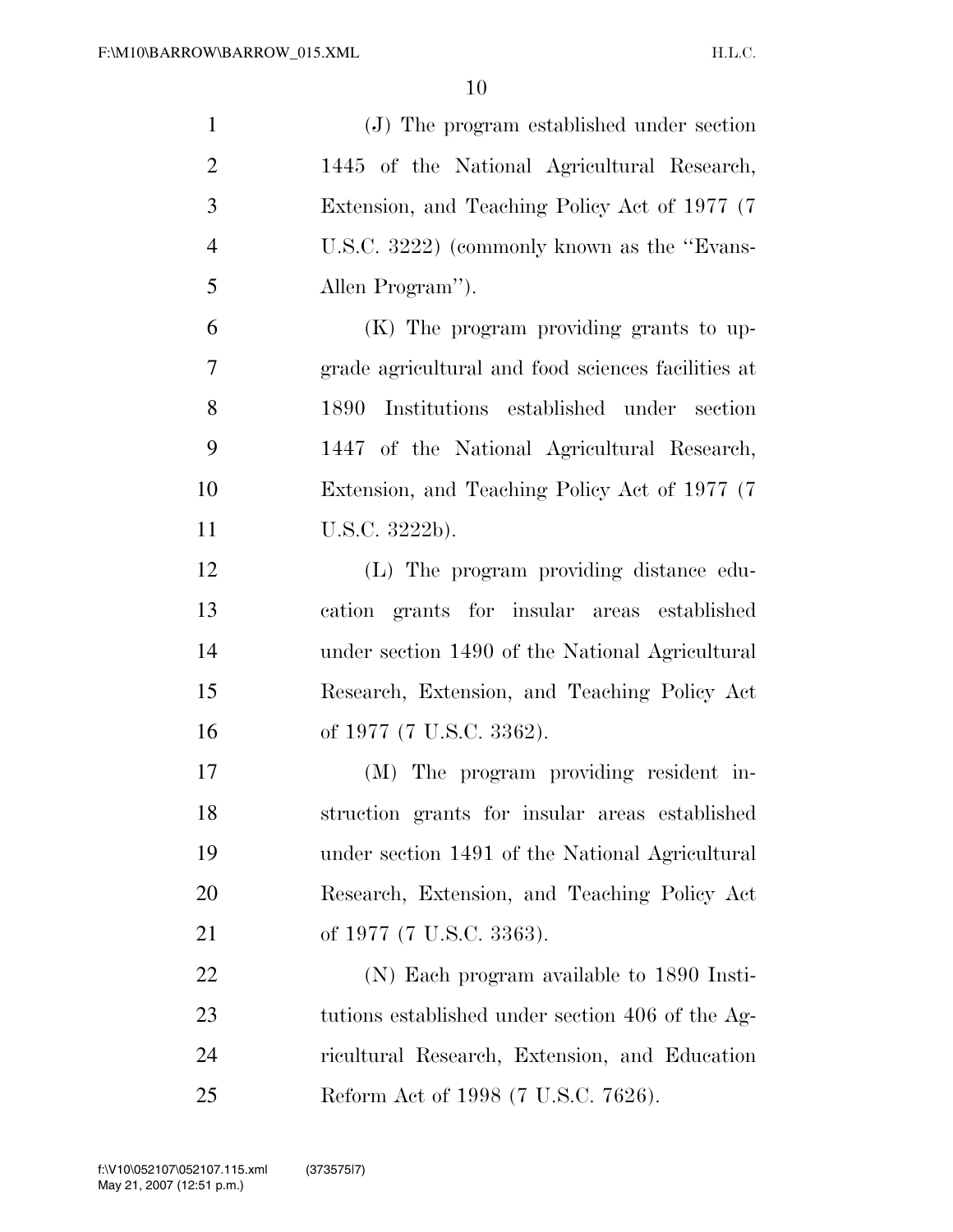| $\mathbf{1}$   | $(0)$ The program providing competitive ex-         |
|----------------|-----------------------------------------------------|
| $\overline{2}$ | tension grants to eligible 1994 Institutions        |
| 3              | under section 1464 of National Agricultural Re-     |
| $\overline{4}$ | search, Extension, and Teaching Policy Act of       |
| 5              | 1977 (7 U.S.C. 3312) and the Equity in Edu-         |
| 6              | cational Land-Grant Status Act of 1994 (Public      |
| $\overline{7}$ | Law $103-382$ ; 7 U.S.C. 301 note) established      |
| 8              | under section 406 of the Agricultural Research,     |
| 9              | Extension, and Education Reform Act of 1998         |
| 10             | $(7 \text{ U.S.C. } 7626).$                         |
| 11             | (P) Each research and development and               |
| 12             | related program established under Public Law        |
| 13             | 87-788 (commonly known as the "McIntire-            |
| 14             | Stennis Cooperative Forestry Act" (16 U.S.C.        |
| 15             | $582a$ et seq.).                                    |
| 16             | (Q) Each program established under the              |
| 17             | Renewable Resources Extension Act of 1978           |
| 18             | (16 U.S.C. 1671 et seq.).                           |
| 19             | (R) Each grant program for ASCARR In-               |
| 20             | stitutions established under section 202.           |
| 21             | (6) CAPACITY PROGRAM CRITICAL BASE FUND-            |
| 22             | ING.—The term "capacity program critical base       |
| 23             | funding" means the aggregate amount of Federal      |
| 24             | funds made available for all or individual capacity |
| 25             | programs for fiscal year 2007, as appropriate.      |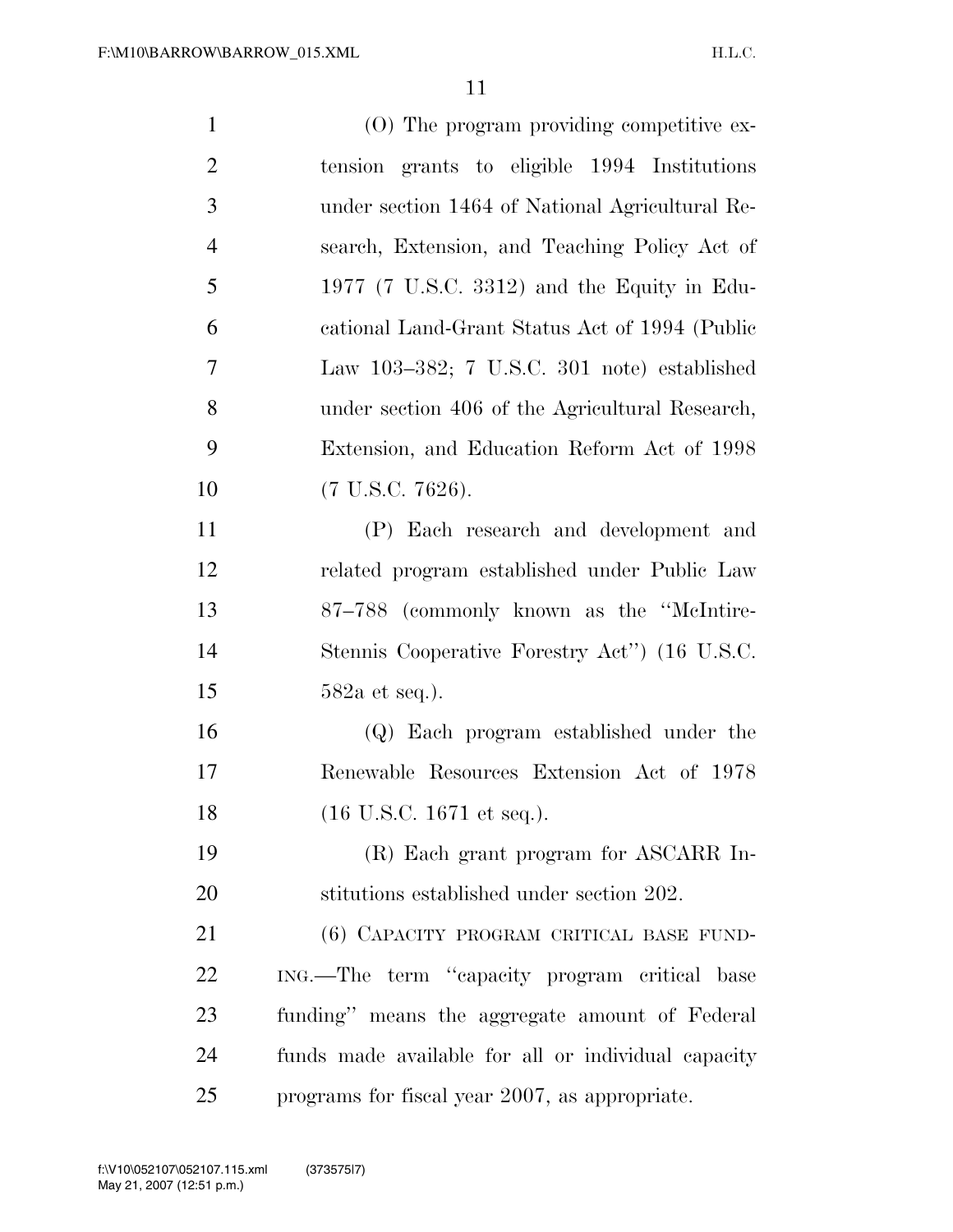| $\mathbf{1}$   | (7) COMPETITIVE PROGRAM.—The term "com-              |
|----------------|------------------------------------------------------|
| $\overline{2}$ | petitive program" means each of the following agri-  |
| 3              | cultural research, extension, education, and related |
| $\overline{4}$ | programs for which the Secretary has administrative  |
| 5              | or other authority as of the day before the date of  |
| 6              | enactment of this Act:                               |
| $\overline{7}$ | (A) The competitive grant program estab-             |
| 8              | lished under section 2 of the Competitive, Spe-      |
| 9              | cial, and Facilities Research Grant Act (7)          |
| 10             | U.S.C. 450i), commonly known as the "Na-             |
| 11             | tional Research Initiative Competitive Grants        |
| 12             | Program").                                           |
| 13             | (B) The program providing grants and re-             |
| 14             | assistance established under section<br>lated        |
| 15             | $1417(b)(5)$ of the National Agricultural Re-        |
| 16             | search, Extension, and Teaching Policy Act of        |
| 17             | 1977 (7 U.S.C. 3152(b)(5)) commonly known            |
| 18             | as the "Higher Education Multicultural Schol-        |
| 19             | ars Program".                                        |
| 20             | (C) The Food and Agricultural Sciences               |
| 21             | grant program established under section 1417         |
| 22             | of the National Agricultural Research, Exten-        |
| 23             | sion, and Teaching Policy Act of 1977 (7             |
| 24             | U.S.C. 3152), commonly known as the "Food            |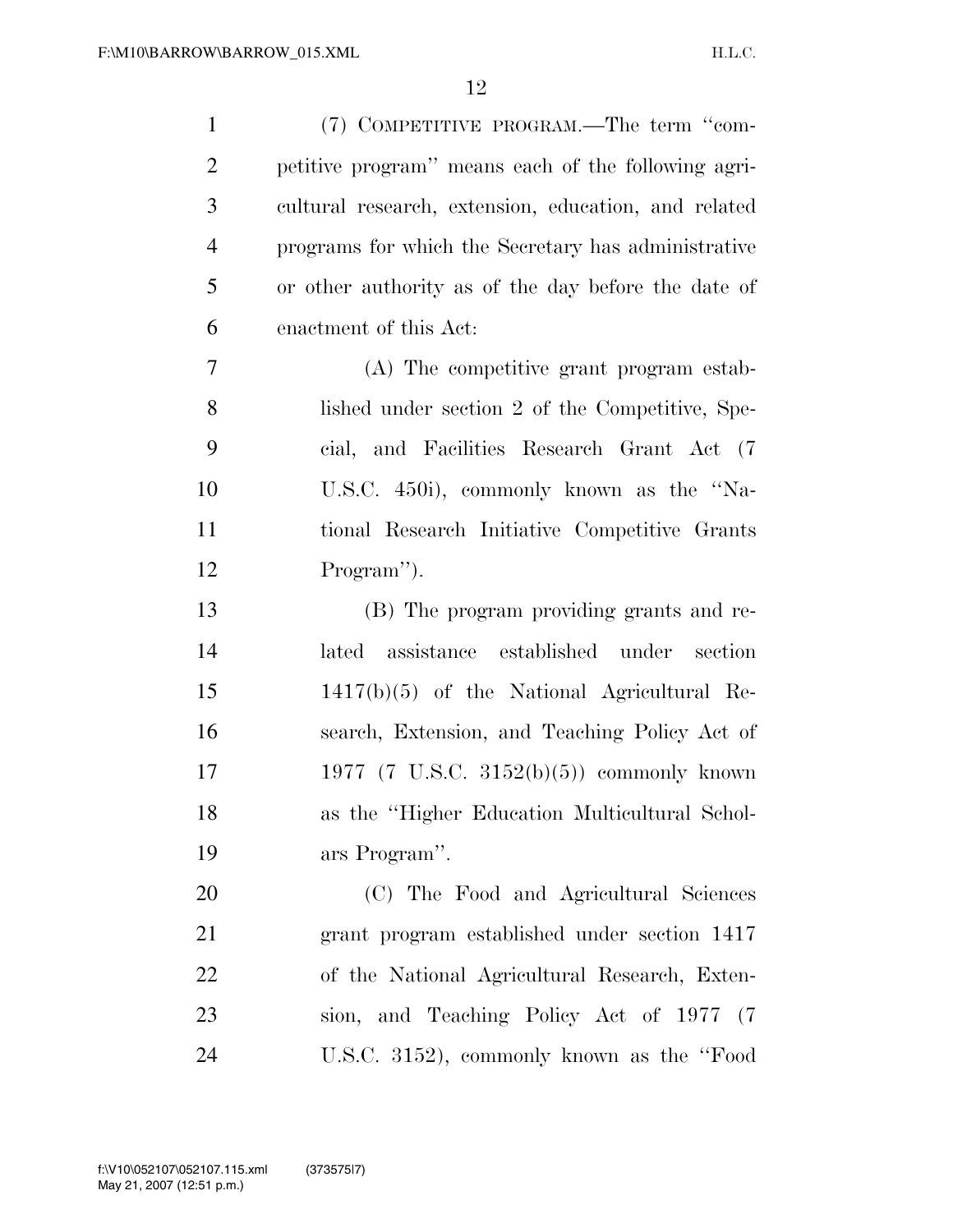| $\mathbf{1}$   | and Agricultural Sciences National Needs Grad-     |
|----------------|----------------------------------------------------|
| $\overline{2}$ | uate Fellowship Grants Program".                   |
| 3              | (D) The program providing grants under             |
| $\overline{4}$ | section $1417(j)$ of the National Agricultural Re- |
| 5              | search, Extension, and Teaching Policy Act of      |
| 6              | 1977 (7 U.S.C. 3152(j)), commonly known as         |
| $\overline{7}$ | "Institution Challenge Grants".                    |
| 8              | (E) The program providing grants for His-          |
| 9              | panic-serving institutions established under sec-  |
| 10             | tion 1455 of the National Agricultural Re-         |
| 11             | search, Extension, and Teaching Policy Act of      |
| 12             | 1977 (7 U.S.C. 3241).                              |
| 13             | (F) The Initiative for Future Agriculture          |
| 14             | and Food Systems established under section         |
| 15             | 401 of the Agricultural Research, Extension,       |
| 16             | and Education Reform Act of 1998 (7 U.S.C.         |
| 17             | 7621) or any substantially similar program or      |
| 18             | authority.                                         |
| 19             | (G) The integrated research, education,            |
| 20             | and extension competitive grants program es-       |
| 21             | tablished under section 406 of the Agricultural    |
| 22             | Research, Extension, and Education Reform          |
| 23             | Act of 1998 (7 U.S.C. 7626).                       |
| 24             | (8) COMPETITIVE PROGRAM CRITICAL BASE              |
| 25             | FUNDING.—The term "competitive program critical    |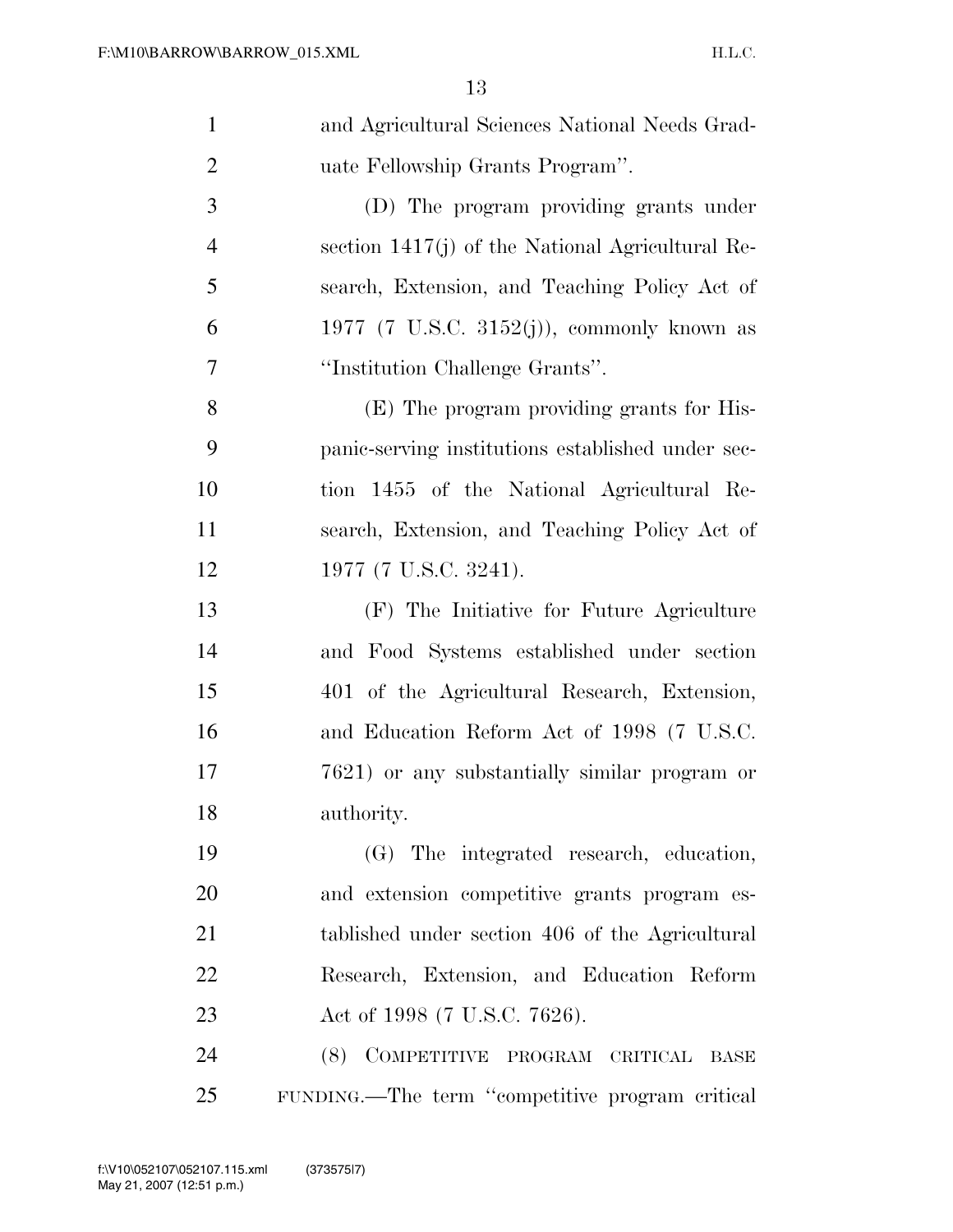| $\mathbf{1}$   | base funding" means the aggregate amount of Fed-     |
|----------------|------------------------------------------------------|
| $\overline{2}$ | eral funds made available for all or individual com- |
| 3              | petitive programs for fiscal year 2007, as appro-    |
| $\overline{4}$ | priate.                                              |
| 5              | (9) COUNCIL.—The term "Council" means The            |
| 6              | National Agriculture, Research, Extension, Edu-      |
| 7              | cation, and Economics Advisory Board.                |
| 8              | (10) DEPARTMENT.—The term "Department"               |
| 9              | means the Department of Agriculture.                 |
| 10             | (11) DIRECTOR.—The term "Director" means             |
| 11             | the Director of the National Institutes for Food and |
| 12             | Agriculture.                                         |
| 13             | (12) EXTRAMURAL ACTIVITY.—The term "ex-              |
| 14             | tramural activity" includes each program and re-     |
| 15             | lated activity administered or otherwise carried out |
| 16             | by the entities or under an authority described in   |
| 17             | paragraph $(5)$ .                                    |
| 18             | (13) FUNDAMENTAL RESEARCH.—The term                  |
| 19             | "fundamental research" means research that, as de-   |
| <b>20</b>      | termined by the Director—                            |
| 21             | (A) advances the frontiers of knowledge so           |
| 22             | as to lead to practical results or to further sci-   |
| 23             | entific discovery; and                               |
| 24             | $(B)$ has an effect on—                              |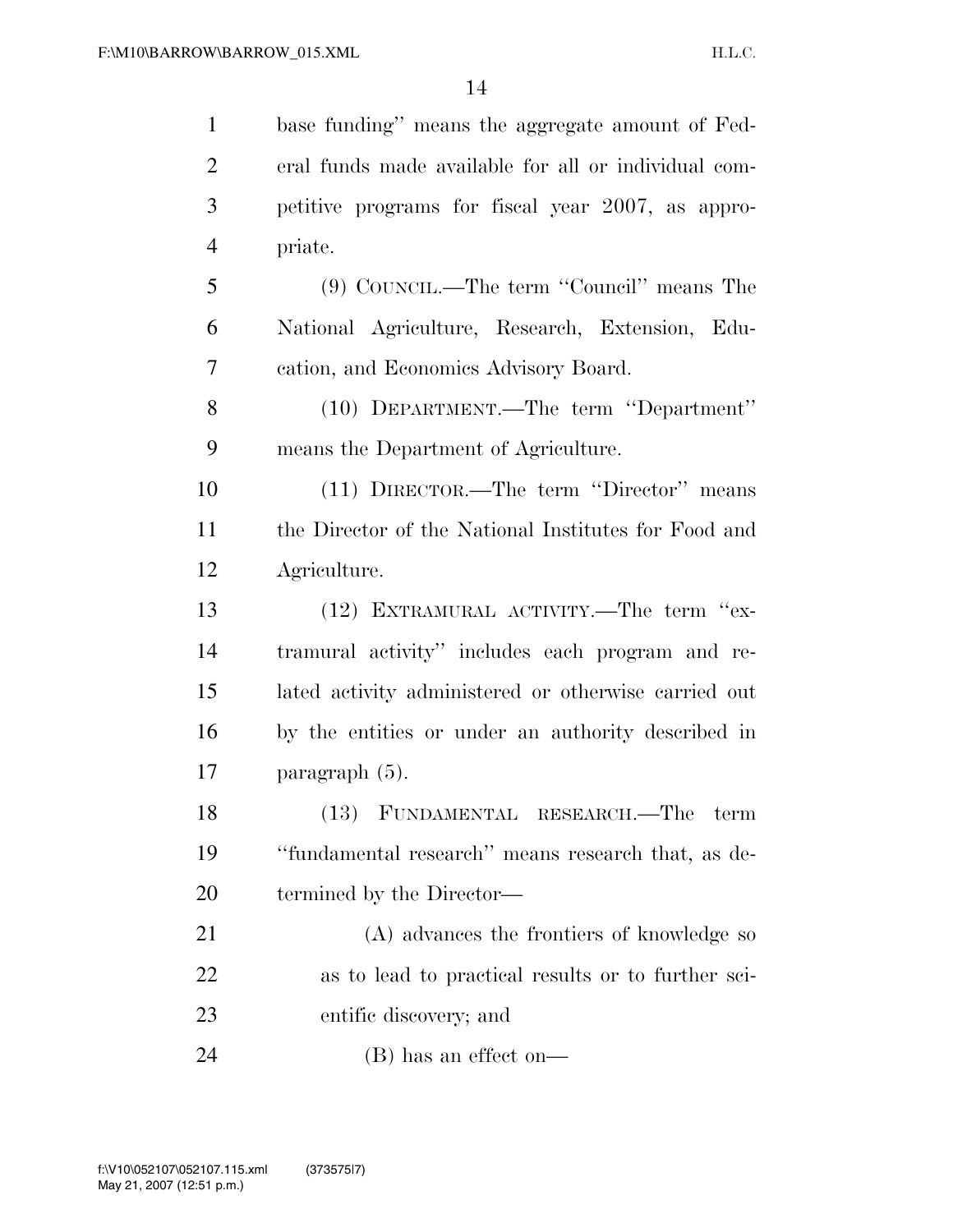| $\mathbf{1}$   | (i) agriculture, food, forestry, human                 |
|----------------|--------------------------------------------------------|
| $\overline{2}$ | health, or another purpose of this Act;                |
| 3              | (ii) a priority area of the National In-               |
| $\overline{4}$ | stitutes for Food and Agriculture; or                  |
| 5              | (iii) another goal or purpose of a Na-                 |
| 6              | tional Institutes for Food and Agriculture             |
| 7              | program.                                               |
| 8              | (14) INSULAR AREA INSTITUTION.—The term                |
| 9              | "Insular Area Institution" has the meaning given       |
| 10             | the term "eligible institution" in section 1489 of the |
| 11             | National Agricultural Research, Extension, and         |
| 12             | Teaching Policy Act of 1977 (7 U.S.C. 3361).           |
| 13             | (15) NATIONAL INSTITUTES FOR FOOD AND AG-              |
| 14             | RICULTURE.—The term "National Institutes for           |
| 15             | Food and Agriculture" means the National Insti-        |
| 16             | tutes for Food and Agriculture established under       |
| 17             | section 101.                                           |
| 18             | (16) NATIONAL INSTITUTES FOR FOOD AND AG-              |
| 19             | RICULTURE PROGRAM.—The term "National Insti-           |
| 20             | tutes for Food and Agriculture program" includes       |
| 21             | each capacity program, competitive program, and        |
| 22             | any other program, authority, power, or activity of    |
| 23             | the National Institutes for Food and Agriculture, in-  |
| 24             | cluding those described in section 101.                |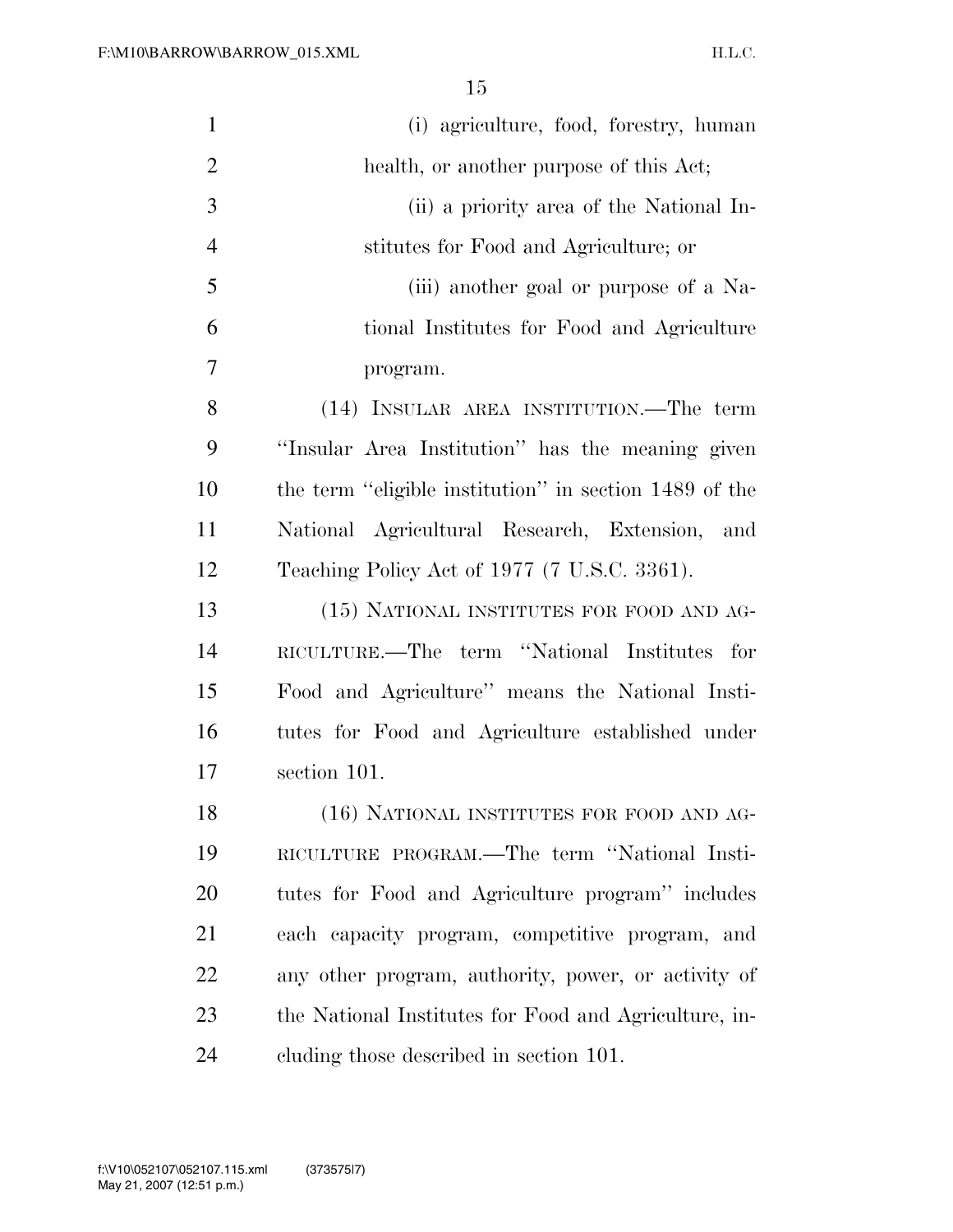| $\mathbf{1}$   | SECRETARY.—The term "Secretary"<br>(17)                |
|----------------|--------------------------------------------------------|
| $\overline{2}$ | means the Secretary of Agriculture.                    |
| 3              | (18) SMALL 1862 LAND-GRANT INSTITUTIONS.—              |
| $\overline{4}$ | term "Small 1862 Land-Grant Institution"<br>The        |
| 5              | means each 1862 institution that received, for the 3   |
| 6              | fiscal years immediately preceding the applicable fis- |
| 7              | cal year (based on a 3-year rolling average), less     |
| 8              | than 1 percent of $-$                                  |
| 9              | $(A)$ in the case of a fiscal year beginning           |
| 10             | before the date of the enactment of this Act           |
| 11             | and the implementation of the National Insti-          |
| 12             | tutes for Food and Agriculture programs (as            |
| 13             | determined by the Director), the funds received        |
| 14             | by each such institution from among available          |
| 15             | programs of the Cooperative State Research,            |
| 16             | Education, and Extension Service; and                  |
| 17             | (B) in the case of a fiscal year beginning             |
| 18             | after the date of the enactment of this Act and        |
| 19             | the implementation of the National Institutes          |
| 20             | for Food and Agriculture programs (as deter-           |
| 21             | mined by the Director), the funds received by          |
| 22             | each such institution from among available Na-         |
| 23             | tional Institutes for Food and Agriculture pro-        |
| 24             | grams, other than funds reserved or distributed        |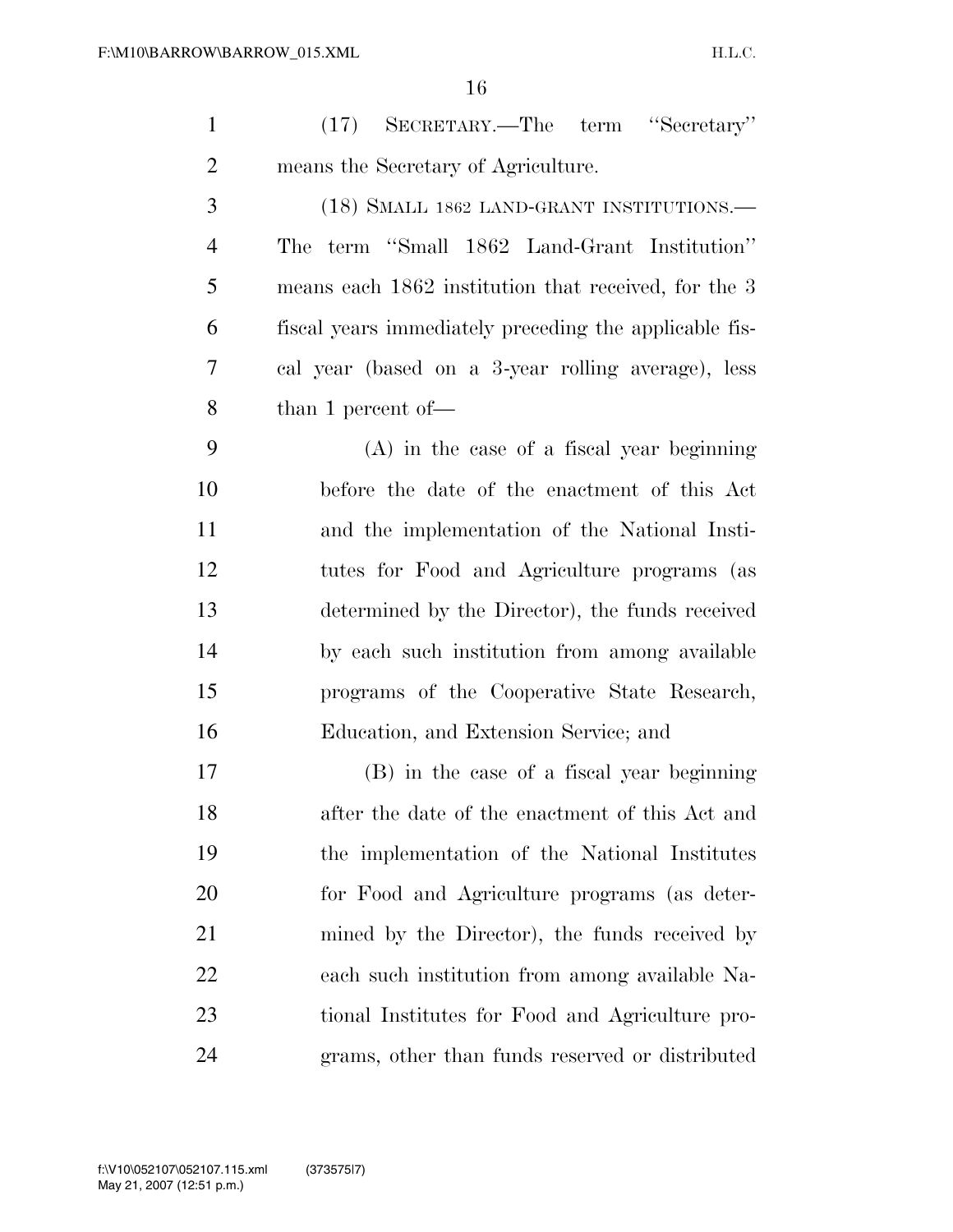| $\mathbf{1}$   | under paragraph $(2)(B)(ii)(I)$ , $(2)(C)(ii)(I)$ , or |
|----------------|--------------------------------------------------------|
| $\overline{2}$ | $(3)(A)(ii)$ of section 105(c).                        |
| 3              | (19) STATE.—The term "State" means—                    |
| $\overline{4}$ | (A) each of the several States of the                  |
| 5              | United States;                                         |
| 6              | (B) the Commonwealth of Puerto Rico;                   |
| 7              | $(C)$ Guam;                                            |
| 8              | (D) American Samoa;                                    |
| 9              | (E) the Commonwealth of the Northern                   |
| 10             | Mariana Islands;                                       |
| 11             | (F) the Federated States of Micronesia;                |
| 12             | (G) the Republic of the Marshall Islands;              |
| 13             | and                                                    |
| 14             | (H) the United States Virgin Islands.                  |
| 15             | (20) UNITED STATES.—The term "United                   |
| 16             | States", when used in a geographical sense, means      |
| 17             | all of the States.                                     |
| 18             | TITLE I-NATIONAL INSTITUTES                            |
| 19             | FOR FOOD AND AGRICULTURE                               |
| 20             | SEC. 101. ESTABLISHMENT OF NATIONAL INSTITUTES FOR     |
| 21             | FOOD AND AGRICULTURE.                                  |
| 22             | (a) ESTABLISHMENT.—                                    |
| 23             | (1) IN GENERAL.—There is established within            |
|                |                                                        |
| 24             | the Department an agency to be known as the "Na-       |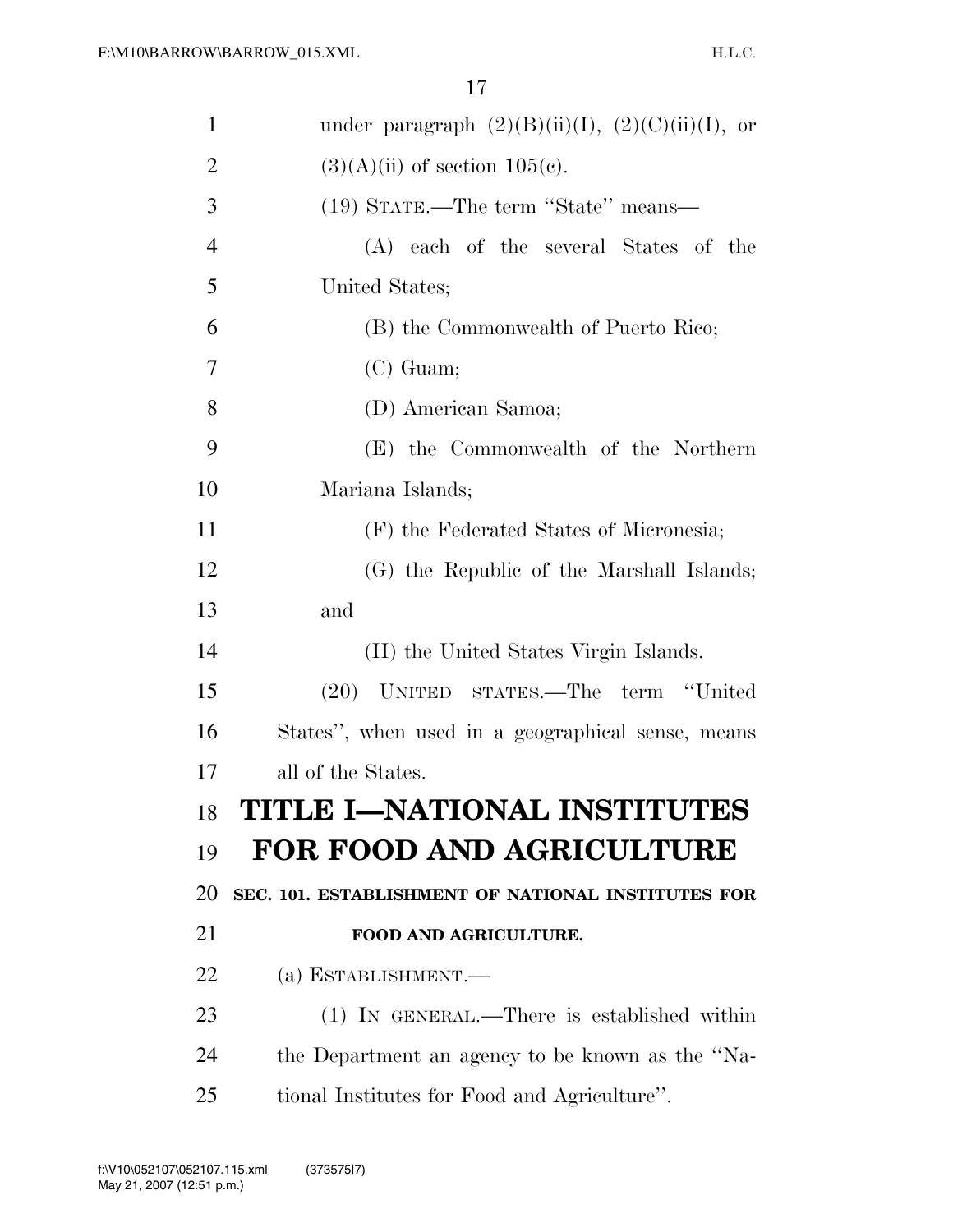| $\mathbf{1}$   | (2) MEMBERS.—The National Institutes for               |
|----------------|--------------------------------------------------------|
| $\overline{2}$ | Food and Agriculture shall consist of—                 |
| 3              | $(A)$ the Director;                                    |
| $\overline{4}$ | (B) the Council;                                       |
| 5              | (C) the individual institutes established              |
| 6              | under section 103; and                                 |
| 7              | (D) the staff and employees of National                |
| 8              | Institutes for Food and Agriculture.                   |
| 9              | (b) AUTHORITIES.—                                      |
| 10             | (1) TRANSFER OF AUTHORITIES.—There are                 |
| 11             | transferred to National Institutes for Food and Ag-    |
| 12             | riculture the authorities (including all budget au-    |
| 13             | thorities and personnel), duties, obligations, and re- |
| 14             | lated legal and administrative functions prescribed    |
| 15             | by law or otherwise granted to the Secretary, the      |
| 16             | Department, or any other agency or official of the     |
| 17             | Department under—                                      |
| 18             | (A) the capacity programs;                             |
| 19             | (B) the competitive programs;                          |
| 20             | (C) the research, education, economic, co-             |
| 21             | operative State research programs, cooperative         |
| 22             | extension and education programs, international        |
| 23             | programs, and other functions and authorities          |
| 24             | delegated by the Secretary to-                         |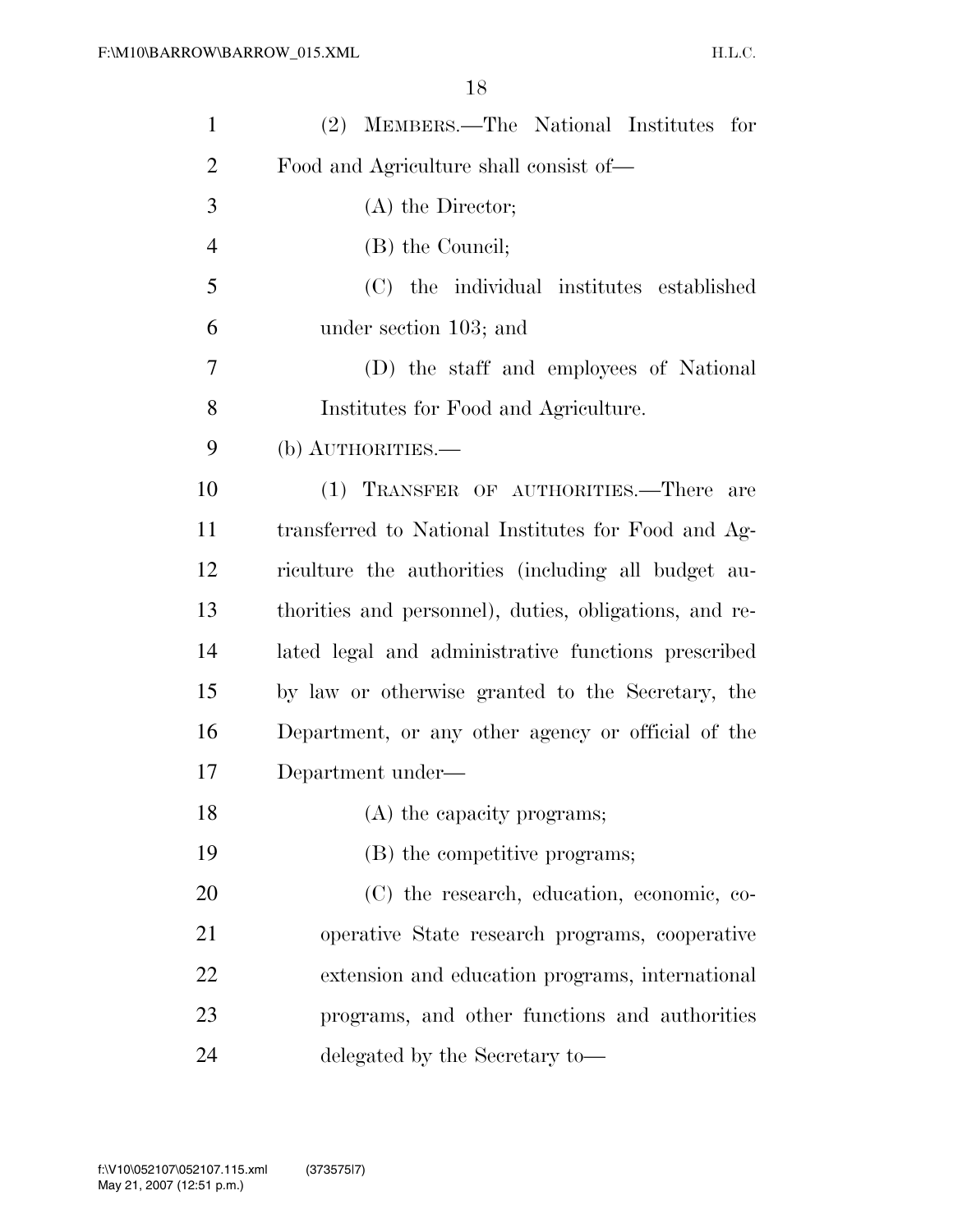| $\mathbf{1}$   | (i) the Under Secretary of Agriculture                |
|----------------|-------------------------------------------------------|
| $\overline{2}$ | for Research, Education, and Economics                |
| 3              | (including under section 251 of the Fed-              |
| $\overline{4}$ | eral Crop Insurance Reform and Depart-                |
| 5              | ment of Agriculture Reorganization Act of             |
| 6              | 1994 (7 U.S.C. 6971)); and                            |
| $\overline{7}$ | (ii) the Administrator of the Coopera-                |
| 8              | tive State Research, Education, and exten-            |
| 9              | sion Service pursuant to section 2.66 of              |
| 10             | title 7, Code of Federal Regulations (or              |
| 11             | successor regulations); and                           |
| 12             | (D) any and all other authorities adminis-            |
| 13             | tered by—                                             |
| 14             | (i) the Under Secretary of Agriculture                |
| 15             | for Research, Education, and Economics;               |
| 16             | and                                                   |
| 17             | (ii) the Administrator of the Coopera-                |
| 18             | tive State Research, Education, and Exten-            |
| 19             | sion Service.                                         |
| 20             | CONSOLIDATION OF AUTHORITIES.-To<br>(2)               |
| 21             | carry out this Act, in accordance with the transfer   |
| 22             | and continuation of the authorities, budgetary func-  |
| 23             | tions, and personnel resources under this subsection, |
| 24             | the administrative entity within the Department       |
| 25             | known as the Cooperative State Research, Edu-         |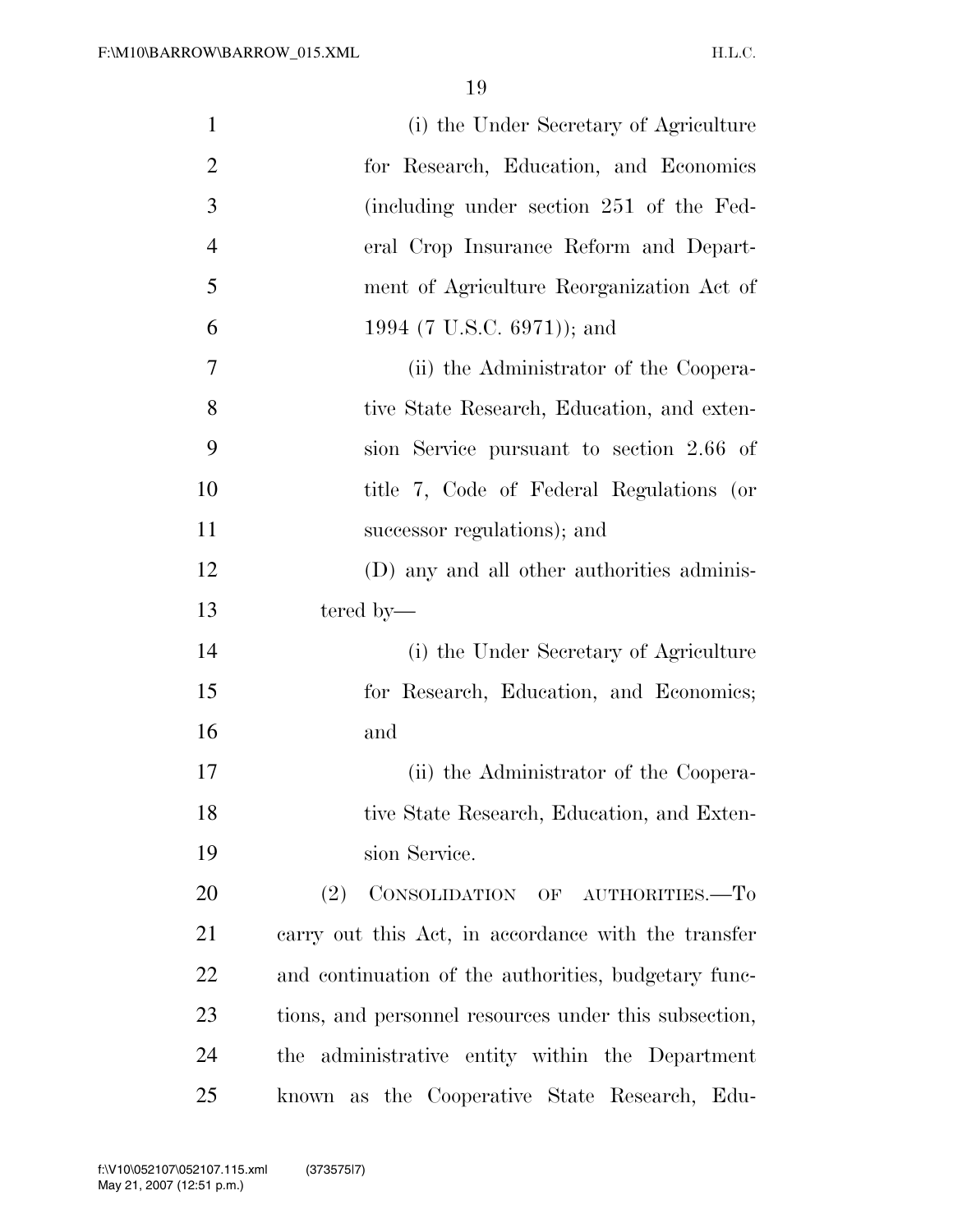| $\mathbf{1}$   | cation, and Extension Services, shall terminate on      |
|----------------|---------------------------------------------------------|
| $\overline{2}$ | the earlier of-                                         |
| 3              | $(A)$ October 1, 2008; or                               |
| $\overline{4}$ | (B) such earlier date as the Director deter-            |
| 5              | mines to be appropriate.                                |
| 6              | (3) RESERVATION.—Notwithstanding any other              |
| 7              | provision of this Act, any and all administrative au-   |
| 8              | thority over the functions and activities of the Na-    |
| 9              | tional Agricultural Statistics Service, consistent with |
| 10             | those authorities, functions, and activities as in ef-  |
| 11             | fect on the day before the date of enactment of this    |
| 12             | Act, shall remain under the authority of the Sec-       |
|                |                                                         |
| 13             | retary.                                                 |
| 14             | (c) POWERS.—The Director may—                           |
| 15             | (1) promulgate such regulations as the Director         |
| 16             | determines to be necessary to govern the operations,    |
| 17             | organization, and personnel of the National Insti-      |
| 18             | tutes for Food and Agriculture;                         |
| 19             | $(2)$ make such expenditures as are necessary to        |
| 20             | carry out this Act;                                     |
| 21             | (3) enter into contracts or other arrangements,         |
| 22             | modifications of contracts or other arrange-<br>or      |
| 23             | ments-                                                  |
| 24             | $(A)$ to provide for the carrying out, by or-           |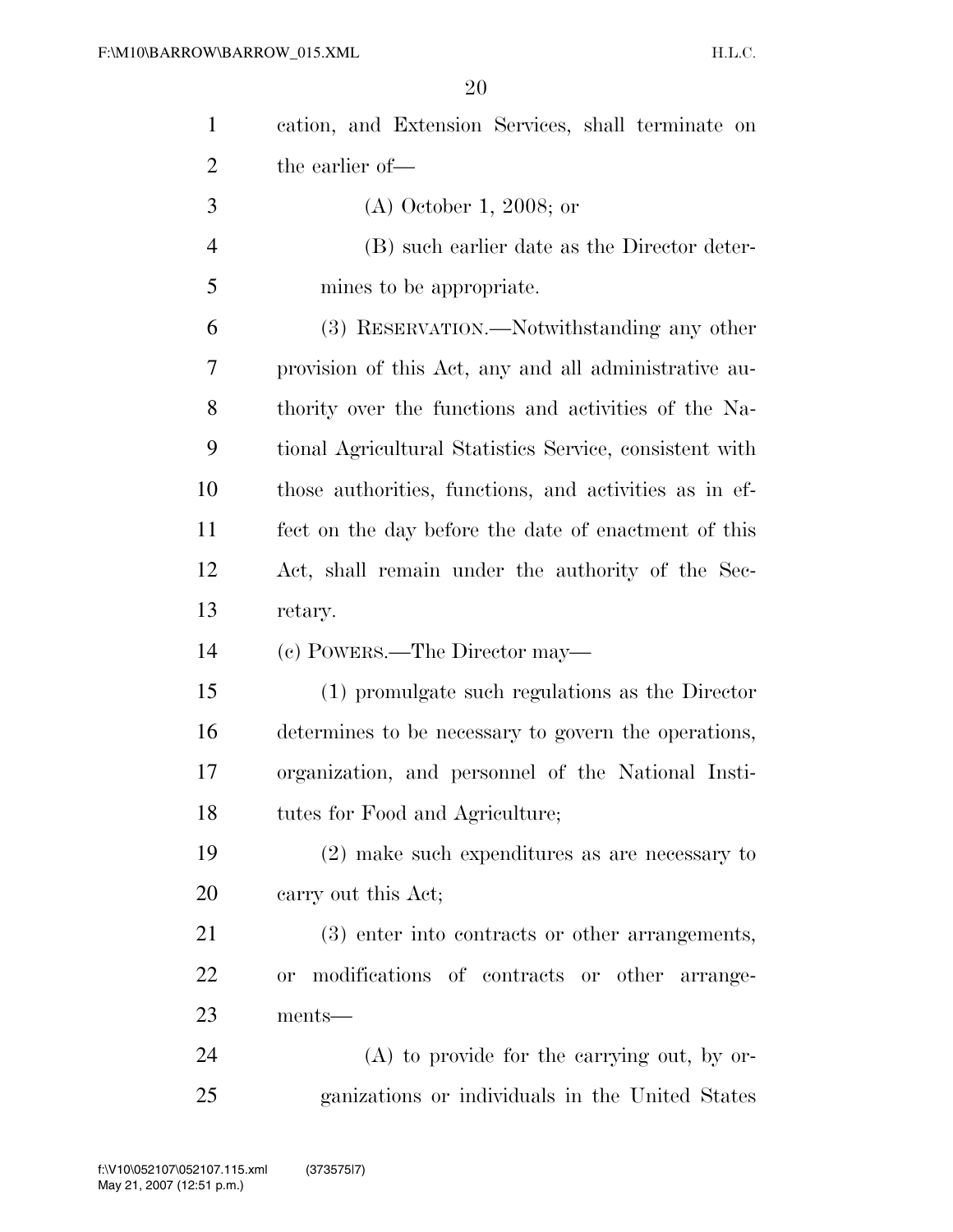(including agencies of the Department and other Government agencies) of such National Institutes for Food and Agriculture programs as the Director determines to be necessary to carry out this Act; and

 (B) at the request of the President or the Secretary, for the carrying out of such specific National Institutes for Food and Agriculture program-related activities as are in the national interest or are otherwise of critical importance, as determined by the President or the Sec-retary, with the concurrence of the Director;

 (4) make advance, progress, and other pay- ments relating to National Institutes for Food and Agriculture programs without regard to the sub- sections (a) and (b) of section 3324 of title 31, United States Code;

 (5) acquire by purchase, lease, loan, gift, or condemnation, and hold and dispose of by grant, sale, lease, or loan, real and personal property of all kinds necessary for, or resulting from, the exercise of authority under this Act;

 (6) receive and use donated funds, if the funds are donated without restriction other than that the funds be used in furtherance of National Institutes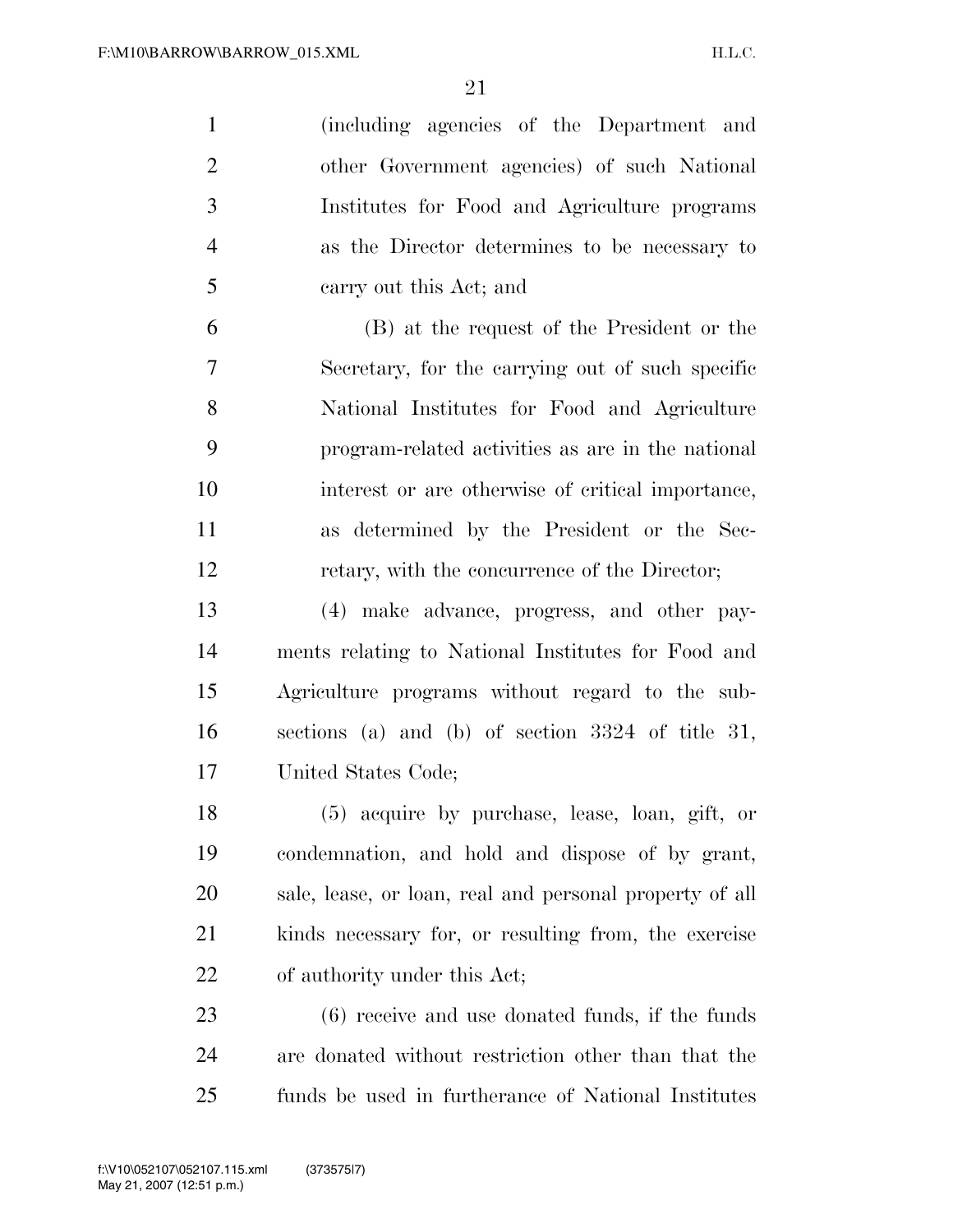for Food and Agriculture programs or 1 or more of the purposes of this Act;

 (7) publish or arrange for the publication of in- formation so as to further the full dissemination of information of value consistent with the purposes of this Act and the national interest, without regard to section 501 of title 44, United States Code;

 (8) accept and use the services of voluntary and uncompensated personnel, and provide such trans- portation and subsistence as are authorized by sec- tion 5703 of title 5, United States Code, for persons serving without compensation;

 (9) prescribe, with the approval of the Comp- troller General of the United States, the extent to which vouchers for funds expended under contracts for authorized activities shall be subject to itemization or substantiation prior to payment, with- out regard to the limitations of other laws relating to the expenditure and accounting of public funds; and

 (10) arrange with and reimburse the Secretary and the heads of other Federal agencies for the per- formance of any activity that the National Institutes for Food and Agriculture is authorized to conduct.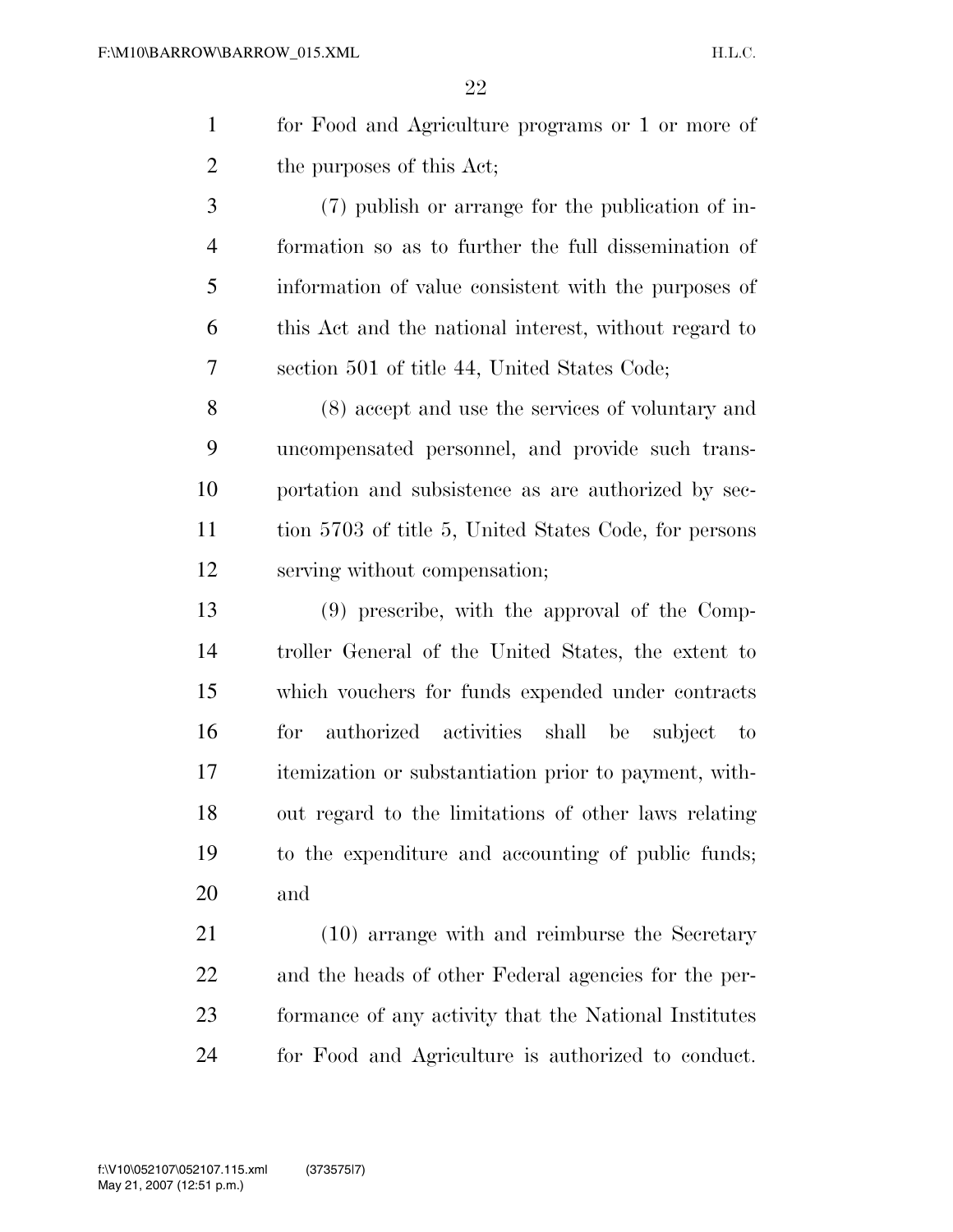(d) CONSULTATION.—The Director shall consult with the Secretary on an ongoing basis to ensure that the na- tional interest is being served by the administration of the National Institutes for Food and Agriculture, National In- stitutes for Food and Agriculture programs, and other au-thorities provided under this Act.

 (e) REPORTING.—Not later than December 31, 2007, and biennially thereafter, the Director shall submit to the Secretary, the Committee on Agriculture of the House of Representatives, the Committee on Agriculture, Nutrition, and Forestry of the Senate, the Committee on Appropria- tions of the House of Representatives, and the Committee on Appropriations of the Senate a comprehensive report that describes the National Institutes for Food and Agri- culture programs and related activities funded, initially implemented, and otherwise carried out by the National Institutes for Food and Agriculture during the period cov-ered by the report.

# **SEC. 102. OFFICES; ADMINISTRATION.**

 (a) LOCATION.—The National Institutes for Food and Agriculture shall be located in Washington, District of Columbia.

- (b) DIRECTOR.—
- (1) APPOINTMENT.—
- (A) IN GENERAL.—The Director shall be—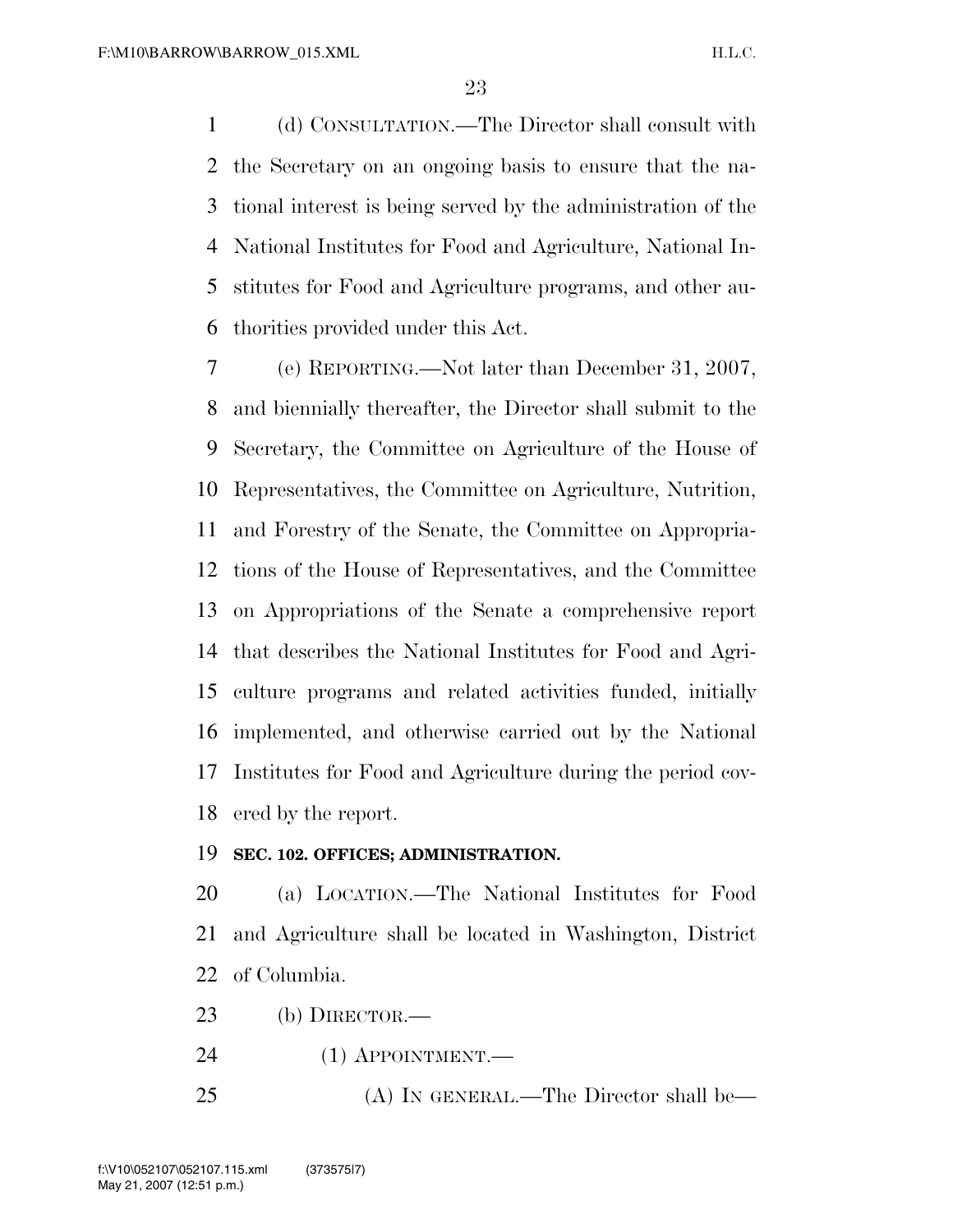| $\mathbf{1}$   | (i) a distinguished expert in 1 or more           |
|----------------|---------------------------------------------------|
| $\overline{2}$ | National Institutes for Food and Agri-            |
| 3              | culture programs (or issues addressed by          |
| $\overline{4}$ | or fields relating to those programs); and        |
| 5              | (ii) appointed by the President, by               |
| 6              | and with the advice and consent of the            |
| 7              | Senate.                                           |
| 8              | (B) RECOMMENDATIONS.—Before any per-              |
| 9              | is appointed as Director, the President<br>son    |
| 10             | shall afford the Council an opportunity to make   |
| 11             | recommendations to the President with respect     |
| 12             | to the appointment.                               |
| 13             | (C) RATE OF PAY.—The Director shall re-           |
| 14             | ceive basic pay at the rate provided for level IV |
| 15             | of the Executive Schedule under section 5513      |
| 16             | of title 5, United States Code.                   |
| 17             | (2) TERM.—The Director shall serve for a sin-     |
| 18             | gle, 6-year term.                                 |
| 19             | (3) AUTHORITY.—Except as may be otherwise         |
| 20             | provided in this Act—                             |
| 21             | $(A)$ the Director shall—                         |
| 22             | (i) exercise all of the authority grant-          |
| 23             | ed to the National Institutes for Food and        |
| 24             | Agriculture by this Act;                          |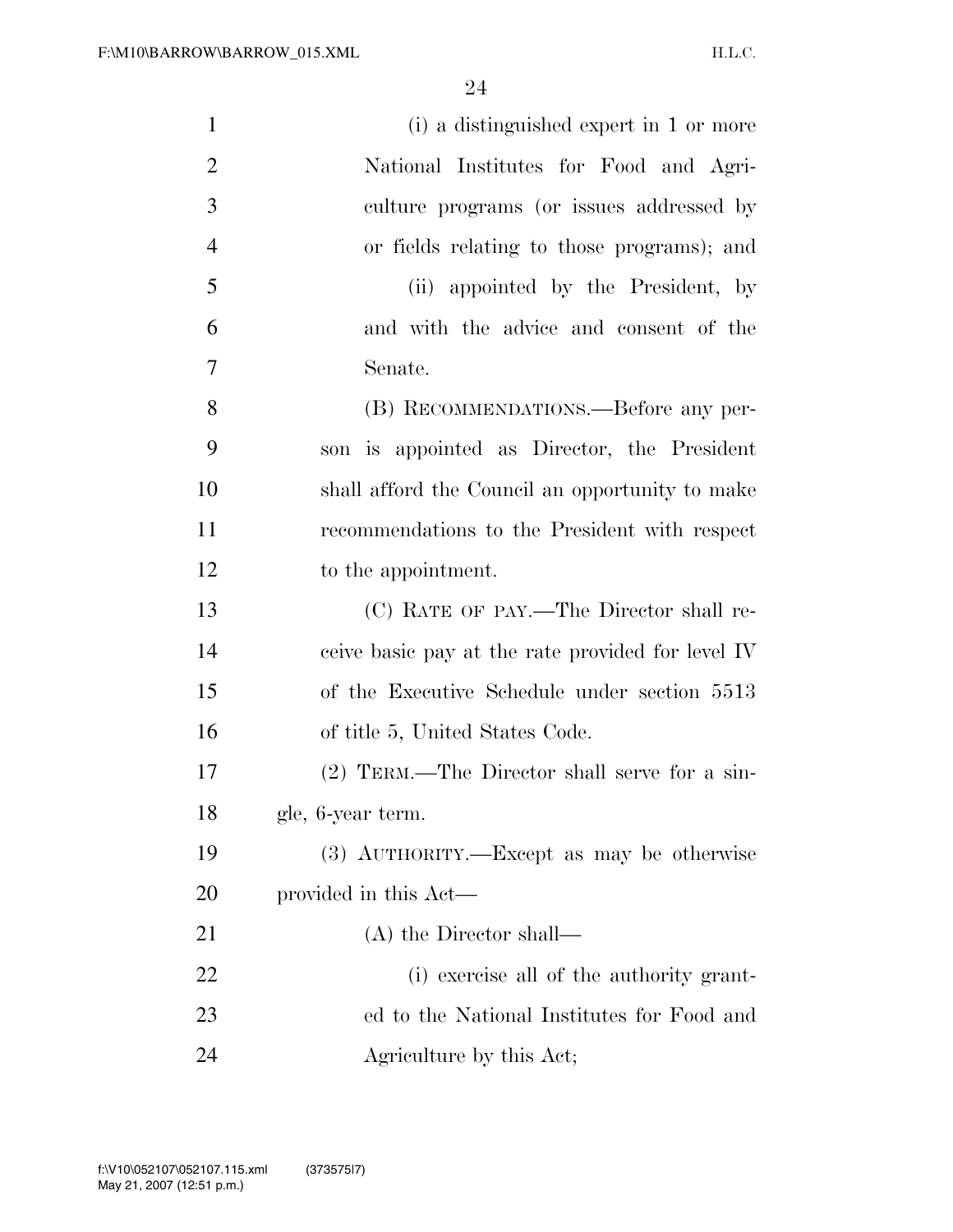| $\mathbf{1}$   | (ii) in consultation with the Council,      |
|----------------|---------------------------------------------|
| $\overline{2}$ | formulate programs in accordance with       |
| 3              | policies adopted by the National Institutes |
| $\overline{4}$ | for Food and Agriculture;                   |
| 5              | (iii) establish committees and offices      |
| 6              | within the National Institutes for Food     |
| 7              | and Agriculture, as appropriate;            |
| 8              | (iv) establish procedures for the provi-    |
| 9              | sion and administration of capacity pro-    |
| 10             | gram funding and competitive program        |
| 11             | grants by the National Institutes for Food  |
| 12             | and Agriculture in accordance with this     |
| 13             | Act and other applicable law;               |
| 14             | (v) establish procedures for the peer       |
| 15             | or merit review of National Institutes for  |
| 16             | Food and Agriculture program activities in  |
| 17             | accordance with this Act and other applica- |
| 18             | ble law, as appropriate;                    |
| 19             | (vi) assess the personnel needs of re-      |
| 20             | search, education, extension, and other     |
| 21             | fields in the areas supported by National   |
| 22             | Institutes for Food and Agriculture pro-    |
| 23             | grams; and                                  |
| 24             | (vii) cooperate with the Council to         |
| 25             | plan programs that assist in meeting the    |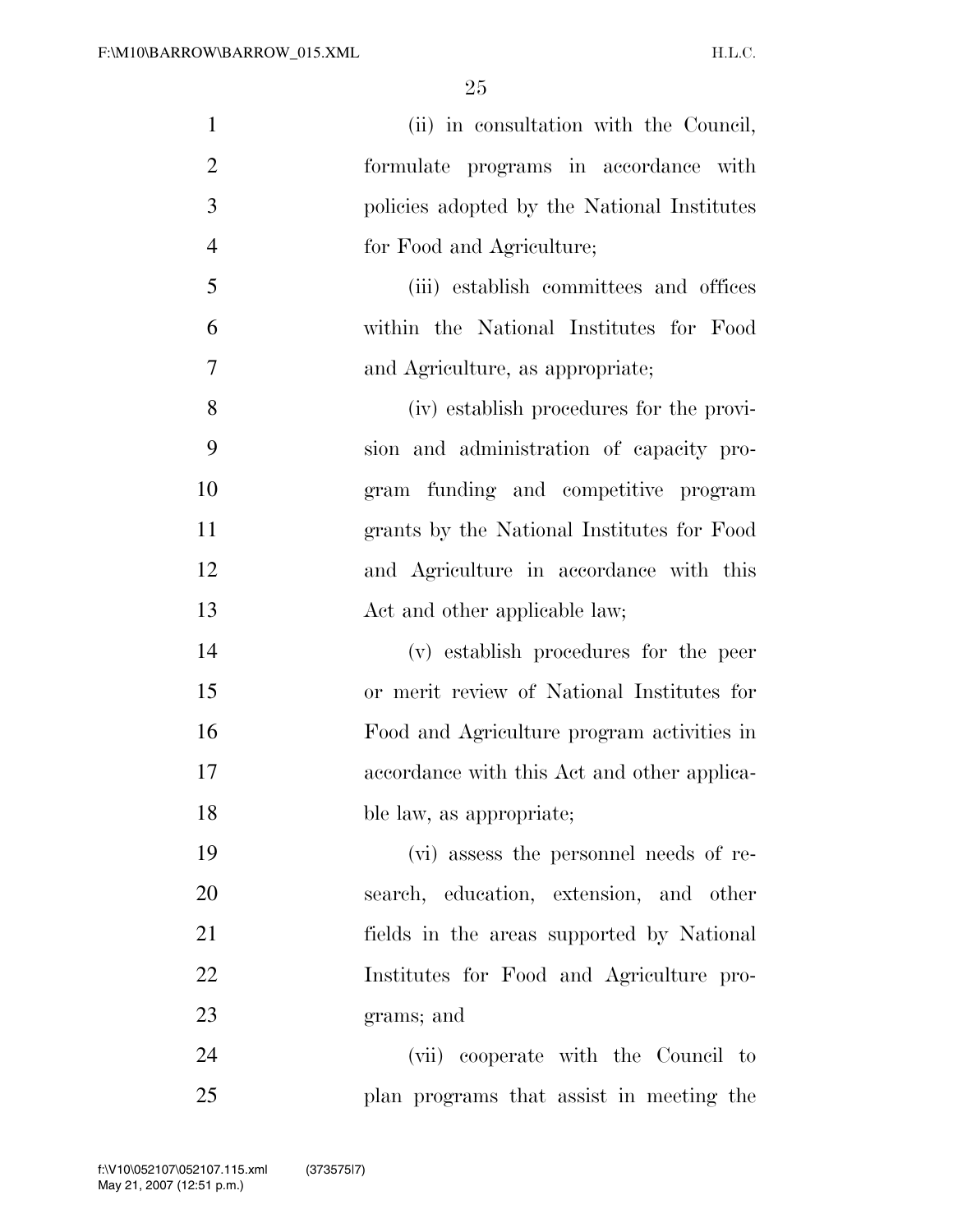| $\mathbf{1}$   | future personnel needs of disciplines and             |
|----------------|-------------------------------------------------------|
| $\overline{2}$ | activities in the areas supported by Na-              |
| 3              | tional Institutes for Food and Agriculture            |
| $\overline{4}$ | programs, including portable fellowship               |
| 5              | and training programs, as applicable; and             |
| 6              | (B) all actions taken by the Director pur-            |
| 7              | suant to this Act shall be final and binding          |
| 8              | upon the National Institutes for Food and Agri-       |
| 9              | culture.                                              |
| 10             | (4)<br>DELEGATION AND REDELEGATION<br>OF              |
| 11             | FUNCTIONS.—The Director may, from time to time,       |
| 12             | establish such procedures as the Director determines  |
| 13             | to be appropriate to authorize the performance by     |
| 14             | any other officer, agency, or employee of the Na-     |
| 15             | tional Institutes for Food and Agriculture of any of  |
| 16             | the functions of the Director under this Act.         |
| 17             | (5) FORMULATION OF PROGRAMS.—The formu-               |
| 18             | lation of programs in accordance with the policies of |
| 19             | the National Institutes for Food and Agriculture      |
| 20             | shall be carried out by the Director, in consultation |
| 21             | with the Council.                                     |
| 22             | $(6)$ AUTHORITY TO GRANT AND CONTRACT.                |
| 23             | The Director may make grants and enter into con-      |
| 24             | tracts and other arrangements pursuant to this Act    |
| 25             | and other applicable law.                             |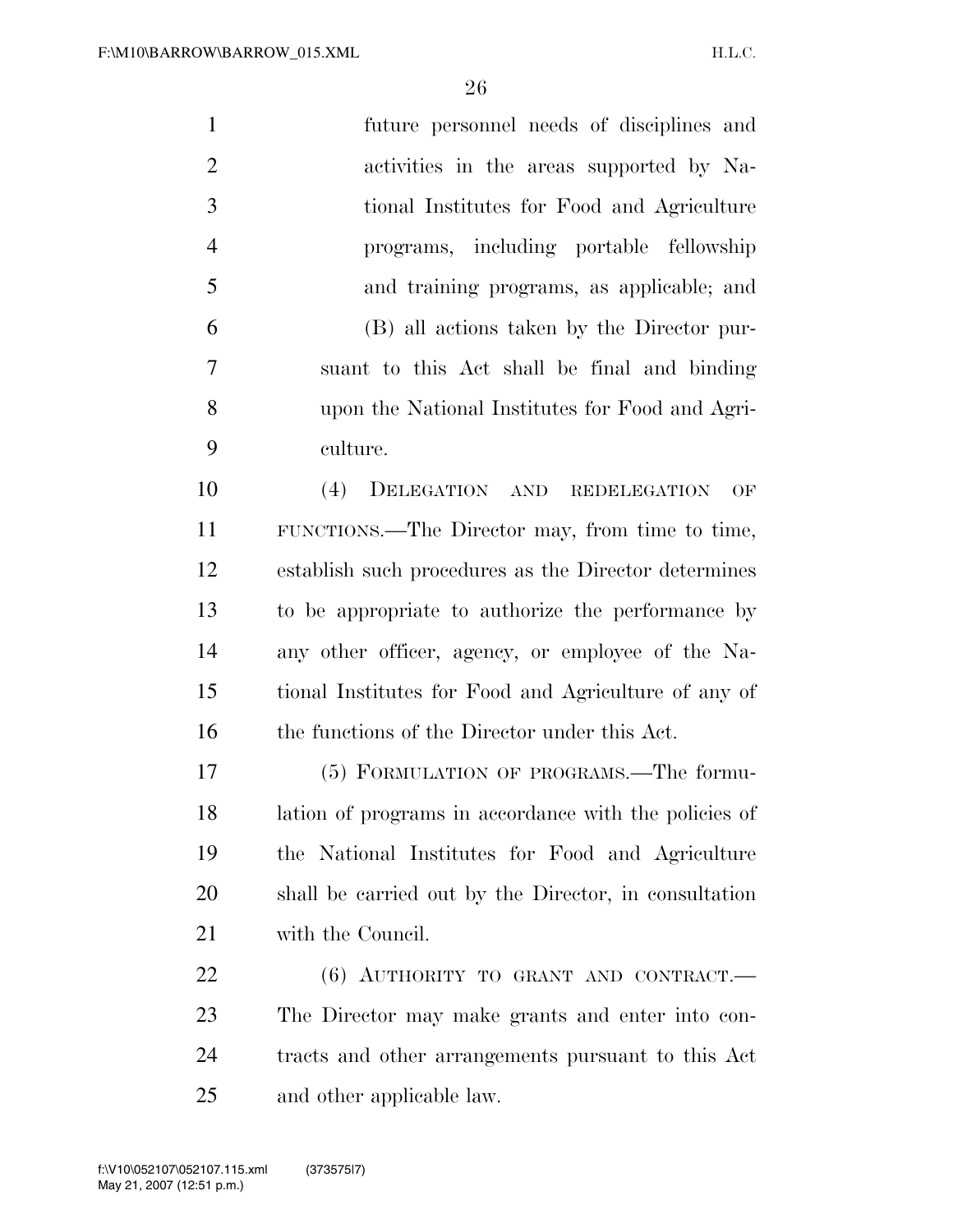| $\mathbf{1}$   | (7) STATUS; POWER TO VOTE AND HOLD OF-                        |
|----------------|---------------------------------------------------------------|
| $\overline{2}$ | FICE.                                                         |
| 3              | (A) IN GENERAL.—The Director shall—                           |
| 4              | (i) serve as a voting ex officio member                       |
| 5              | of the Council; and                                           |
| 6              | (ii) except with respect to compensa-                         |
| 7              | tion and tenure, serve in a manner com-                       |
| 8              | mensurate with the other members of the                       |
| 9              | Council.                                                      |
| 10             | (B) ELECTION.—The Director shall be eli-                      |
| 11             | gible for election by the Council as Chairperson              |
| 12             | or Vice Chairperson of the Council.                           |
| 13             | (c) STAFF APPOINTMENT.—The Director shall, in ac-             |
| 14             | cordance with such policies as the Council may from time      |
| 15             | to time establish, recruit, hire, prescribe, appoint, and fix |
| 16             | the compensation of such personnel as are necessary to        |
| 17             | carry out this Act, including the appointment, for a lim-     |
| 18             | ited term or on a temporary basis, of appropriate—            |
| 19             | (1) scientific and other expert and accomplished              |
| 20             | staff; and                                                    |
| 21             | (2) other technical and professional personnel                |
| <u>22</u>      | on leave of absence from academic, industrial, or re-         |
| 23             | search institutions.                                          |
| 24             | (d) ROTATING CREDENTIALED STAFF.—                             |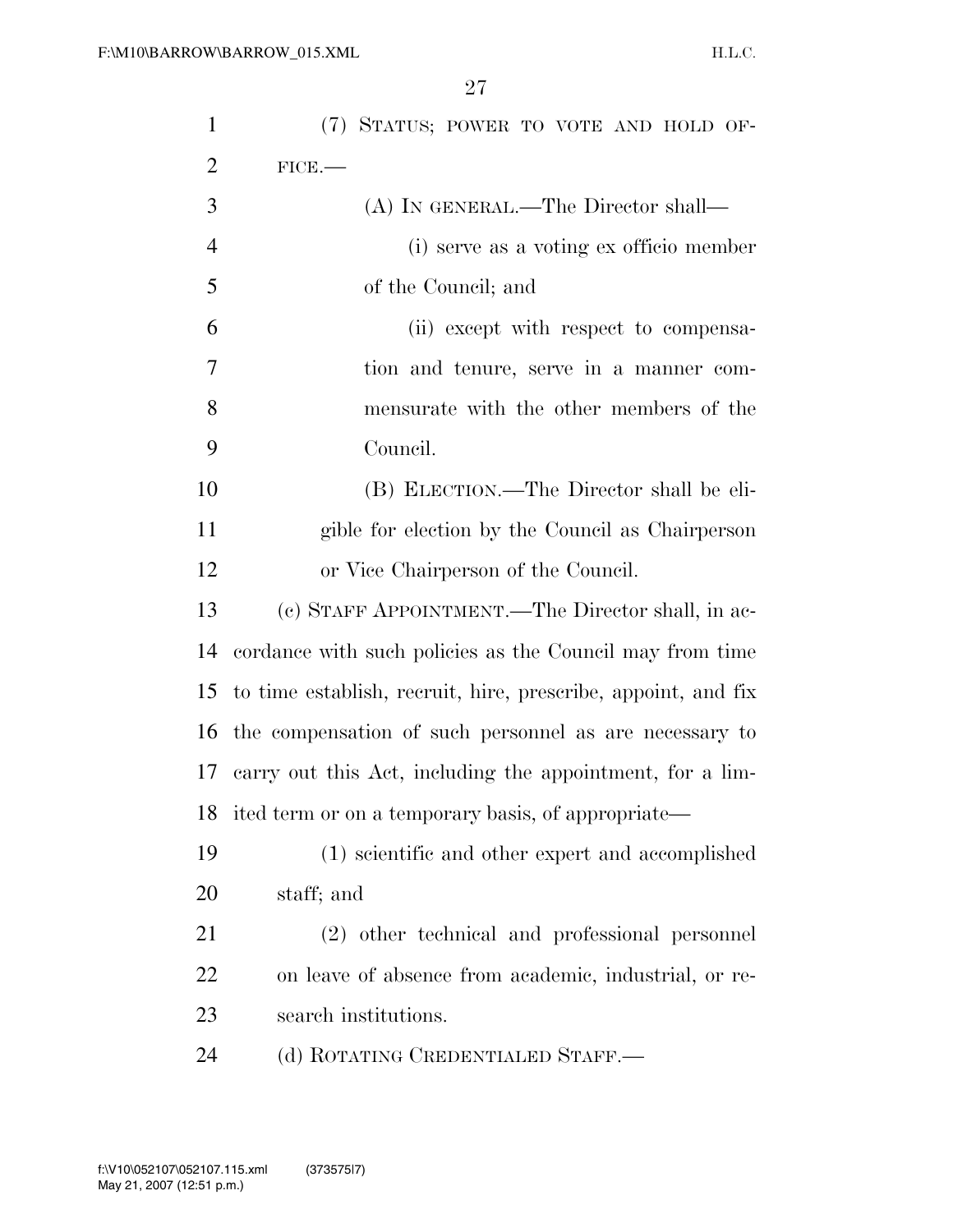| $\mathbf{1}$   | (1) IN GENERAL.—The Director shall be as-                   |
|----------------|-------------------------------------------------------------|
| $\overline{2}$ | sisted by an appropriately-credentialed staff of ex-        |
| 3              | perts in—                                                   |
| $\overline{4}$ | (A) National Institutes for Food and Agri-                  |
| 5              | culture programs; and                                       |
| 6              | (B) issues addressed by, and fields relating                |
| 7              | to, those programs.                                         |
| 8              | (2) REQUIREMENTS.—Credentialed staff mem-                   |
| 9              | bers described in paragraph (1) shall be—                   |
| 10             | (A) recruited from the community of Na-                     |
| 11             | tional Institutes for Food and Agriculture pro-             |
| 12             | grams or related fields; and                                |
| 13             | (B) appointed by the Director to serve on                   |
| 14             | the basis of 4-year rotating appointments.                  |
| 15             | (e) TEMPORARY STAFF.—Staff hired by the Director            |
| 16             | under this section may include researchers, scientists, and |
| 17             | other credentialed, technical, or professional personnel    |
| 18             | hired for limited terms, or on temporary bases, including   |
| 19             | individuals on leave of absence from academic, industry,    |
| 20             | research, science, or other institutions.                   |
| 21             | (f) VOLUNTEERS.—                                            |
| <u>22</u>      | (1) IN GENERAL.—The Director may accept the                 |
| 23             | services of voluntary, uncompensated personnel, on          |
| 24             | appropriate terms and conditions and in accordance          |
| 25             | with other applicable law.                                  |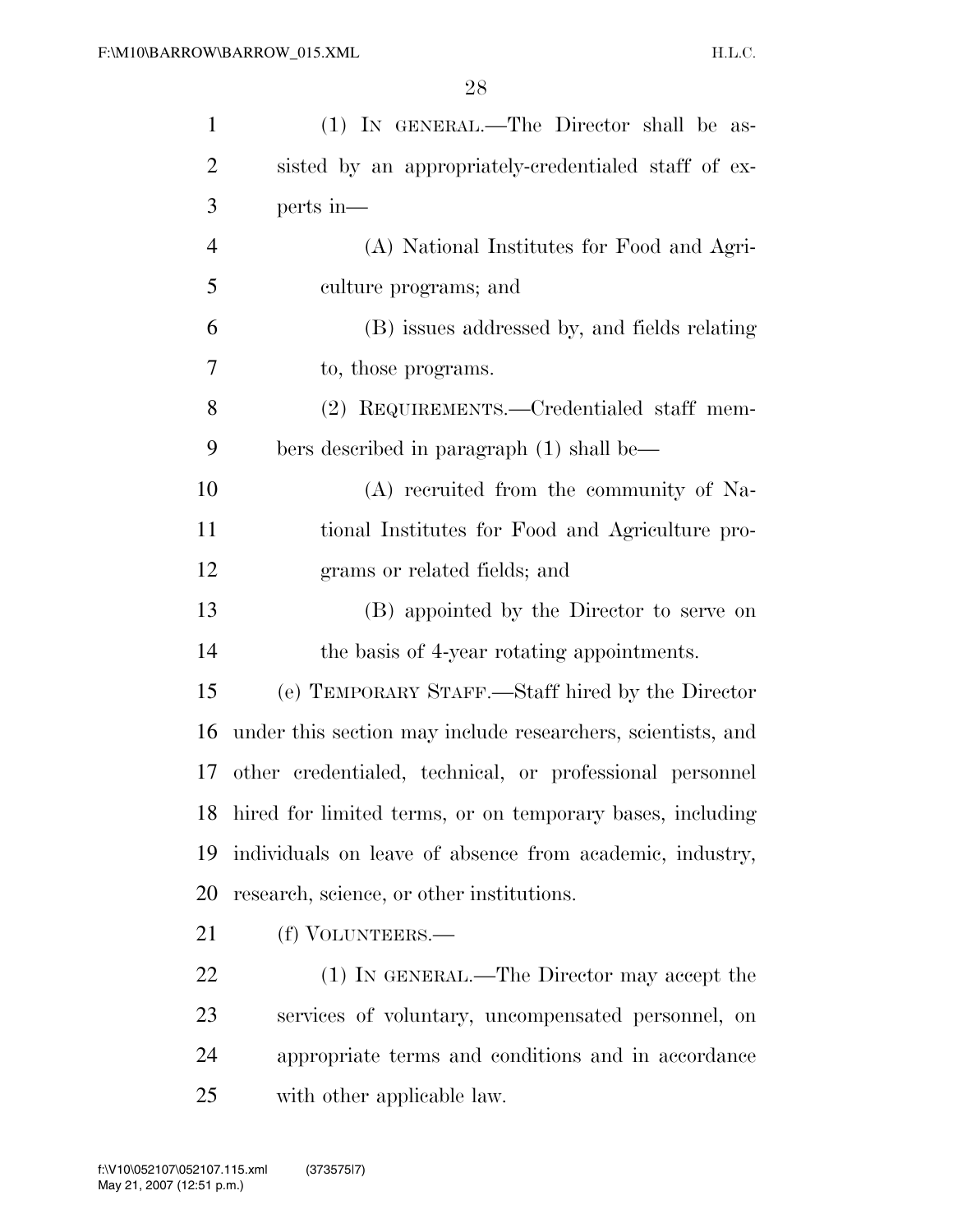(2) FREEDOM FROM LIABILITY.—Voluntary personnel described in paragraph (1) shall be held free from liability in accordance with the Volunteer Protection Act of 1997 (42 U.S.C. 14501 et seq.). (g) TRANSFER OF FUNDS FROM OTHER GOVERN-MENT DEPARTMENTS OR AGENCIES.—

 (1) IN GENERAL.—Funds available to the De- partment, or any other department or agency of the Federal Government for activities that are analogous to, or could contribute to the purposes or goals of, National Institutes for Food and Agriculture pro- grams, other relevant research, extension, or edu- cation programs, or related or other relevant activi- ties, shall be available for transfer, in whole or in part, to the National Institutes for Food and Agri- culture, with the approval of the Secretary or the head of the other appropriate department or agency transferring the funds, for such use as is consistent with the purposes for which the funds were initially made available.

 (2) USE OF FUNDS.—Funds transferred under paragraph (1) shall be expendable by the National Institutes for Food and Agriculture for the purposes for which the transfer was made.

25 (h) THE COUNCIL.—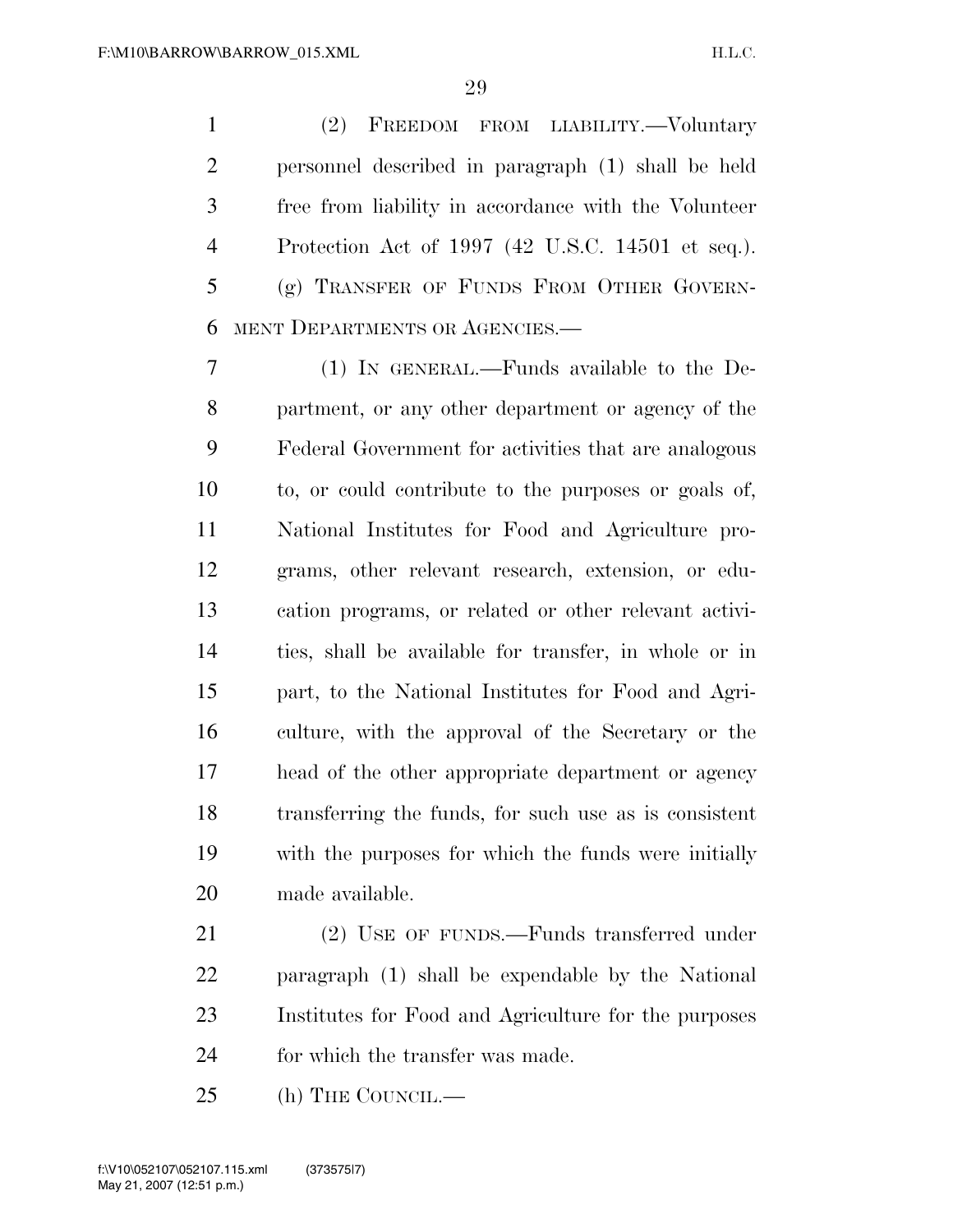| $\mathbf{1}$   | $(1)$ DUTIES.—                                 |
|----------------|------------------------------------------------|
| $\overline{2}$ | (A) IN GENERAL.—The Council shall assist       |
| 3              | the Director in—                               |
| $\overline{4}$ | (i) establishing priorities of the Na-         |
| 5              | tional Institutes for Food and Agriculture;    |
| 6              | and                                            |
| 7              | (ii) reviewing, judging, and maintain-         |
| 8              | ing the relevance of National Institutes for   |
| 9              | Food and Agriculture programs.                 |
| 10             | (B) OVERSIGHT REVIEW.—To ensure that           |
| 11             | the purposes of this Act and the needs of the  |
| 12             | United States are being met, the Council shall |
| 13             | conduct an annual oversight review of—         |
| 14             | (i) the administration of the National         |
| 15             | Institutes for Food and Agriculture;           |
| 16             | (ii) activities funded through the ca-         |
| 17             | pacity programs;                               |
| 18             | (iii) proposals and other activities           |
| 19             | funded through the competitive programs;       |
| 20             | and                                            |
| 21             | (iv) other activities of the National In-      |
| 22             | stitutes for Food and Agriculture.             |
| 23             | $(2)$ MEETINGS.—                               |
| 24             | (A) IN GENERAL.—The Council shall hold         |
| 25             | periodic meetings to provide an interface be-  |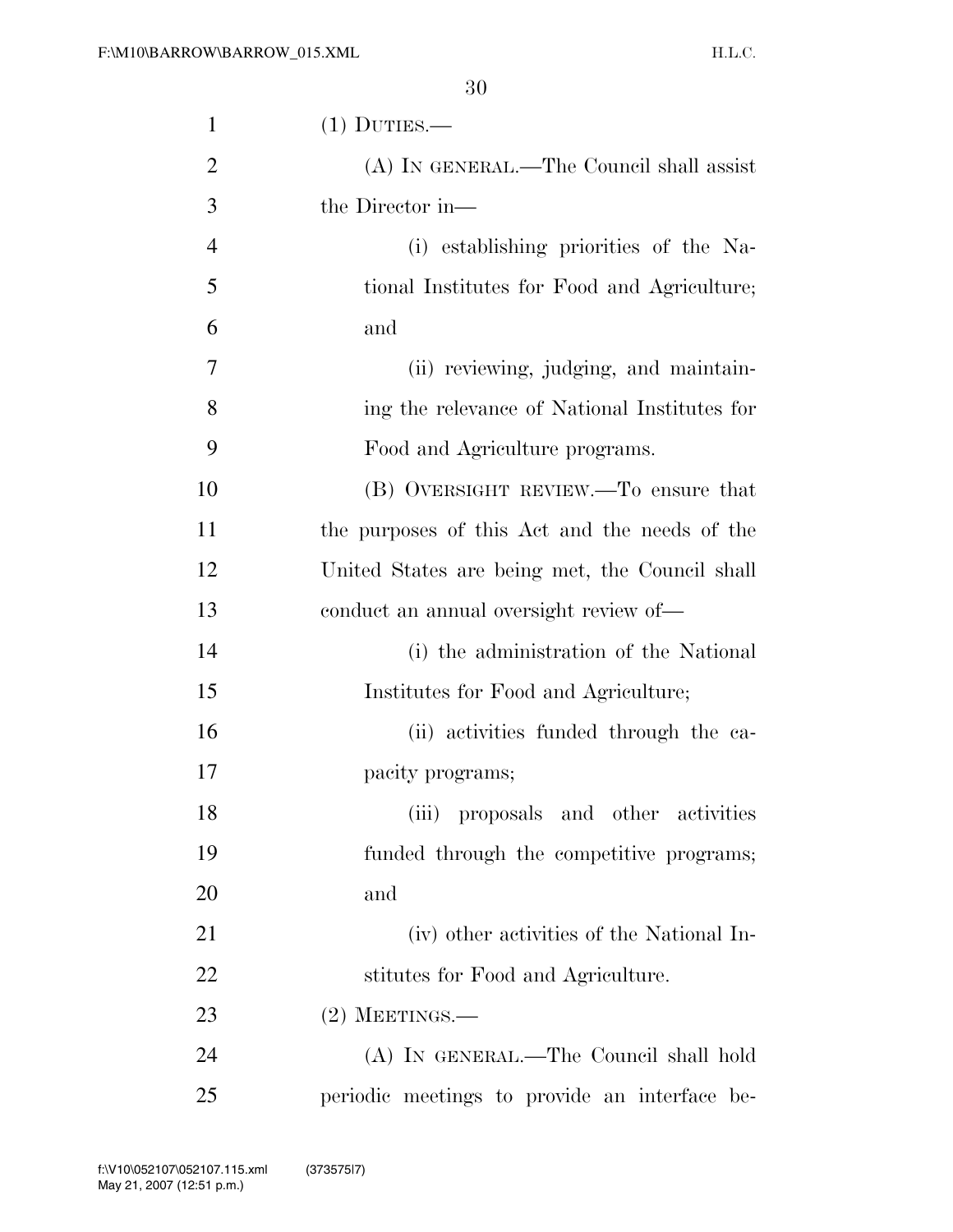tween the Council and stakeholders, and to en- sure that the National Institutes for Food and Agriculture is linking national goals with real- istic opportunities. (B) FREQUENCY.—Meetings described in subparagraph (A) shall be held at the call of the Director, or at the joint call of the Director and the Secretary, but not less often than twice annually. (3) LIMITATION.—The expenses of the Council

 paid by the Director under subparagraph (A) shall not be counted toward any general limitation on the expenses of advisory committees, panels, commis- sions, or task forces of the Department contained in any Act making appropriations for the Department, whether enacted before, on, or after the date of en- actment of this Act, unless the Act of appropriation specifically—

- (A) refers to this paragraph; and
- (B) includes the Council within the general
- 21 limitation.

 **SEC. 103. ORGANIZATION OF NATIONAL INSTITUTES FOR FOOD AND AGRICULTURE.** 

(a) ORGANIZATION.—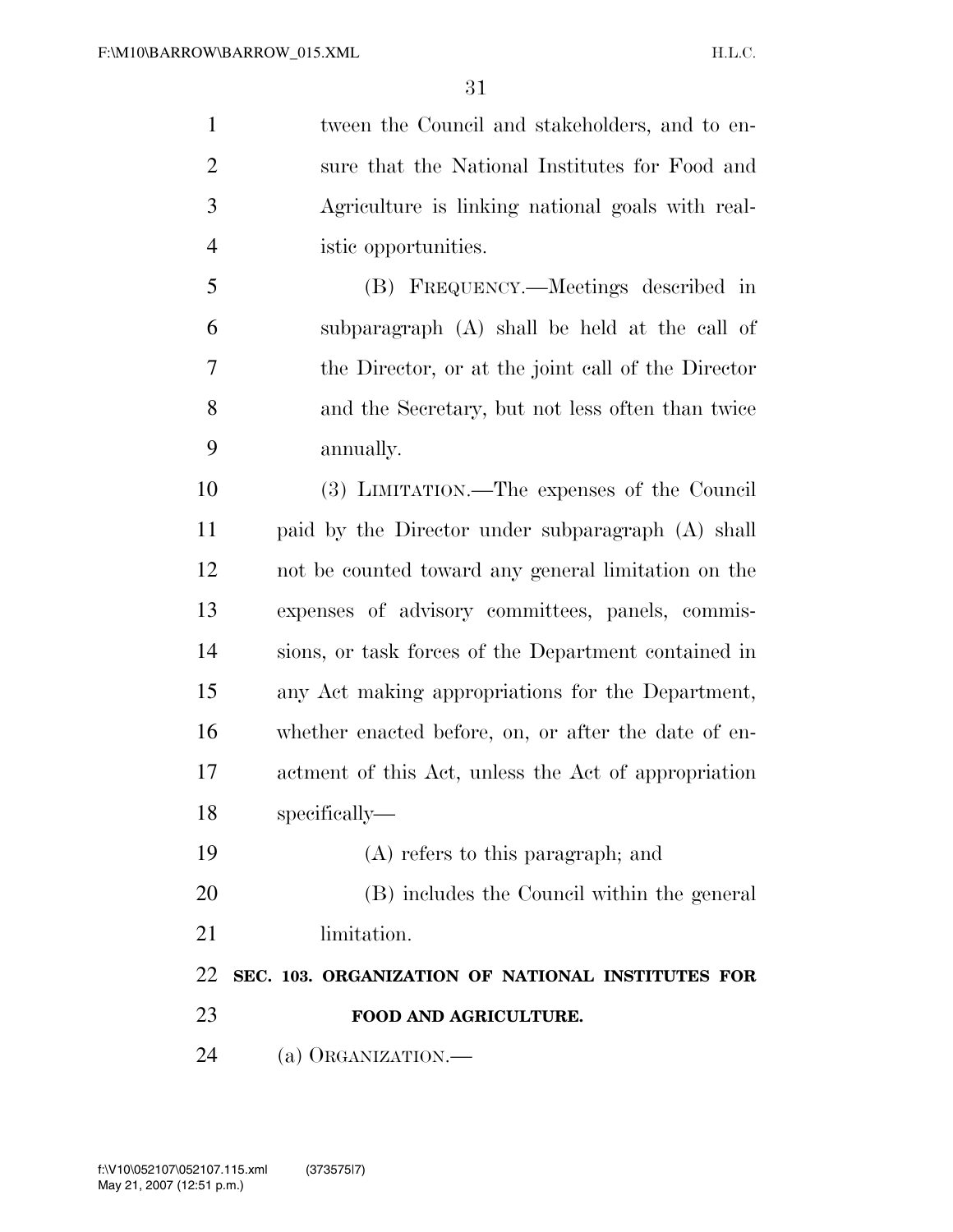| $\mathbf{1}$   | (1) IN GENERAL.—The Director shall organize              |
|----------------|----------------------------------------------------------|
| $\overline{2}$ | the National Institutes for Food and Agriculture         |
| 3              | into 6 institutes (referred to in this section as "indi- |
| $\overline{4}$ | vidual institutes") to administer the programs and       |
| 5              | activities of the National Institutes for Food and       |
| 6              | Agriculture in an integrated, multidisciplinary, inter-  |
| 7              | disciplinary, transdisciplinary, interagency,<br>and     |
| 8              | inter-institutional manner, to the maximum extent        |
| 9              | practicable.                                             |
| 10             | (2) INSTITUTES.—The individual institutes                |
| 11             | shall be the following:                                  |
| 12             | (A) The Institute for Economic Opportuni-                |
| 13             | ties in Agriculture and Natural Resources.               |
| 14             | The Institute for Nutrition<br>(B)<br>and                |
| 15             | Health.                                                  |
| 16             | (C) The Institute for Rural and Urban                    |
| 17             | Community Development.                                   |
| 18             | (D) The Institute for Natural Resources                  |
| 19             | and Environment.                                         |
| 20             | (E) The Institute for Food Safety and Ag-                |
| 21             | ricultural Security.                                     |
| 22             | (F) The Institute for Families, Youth, and               |
| 23             | Communities.                                             |
| 24             | (3) ADMINISTRATION.—                                     |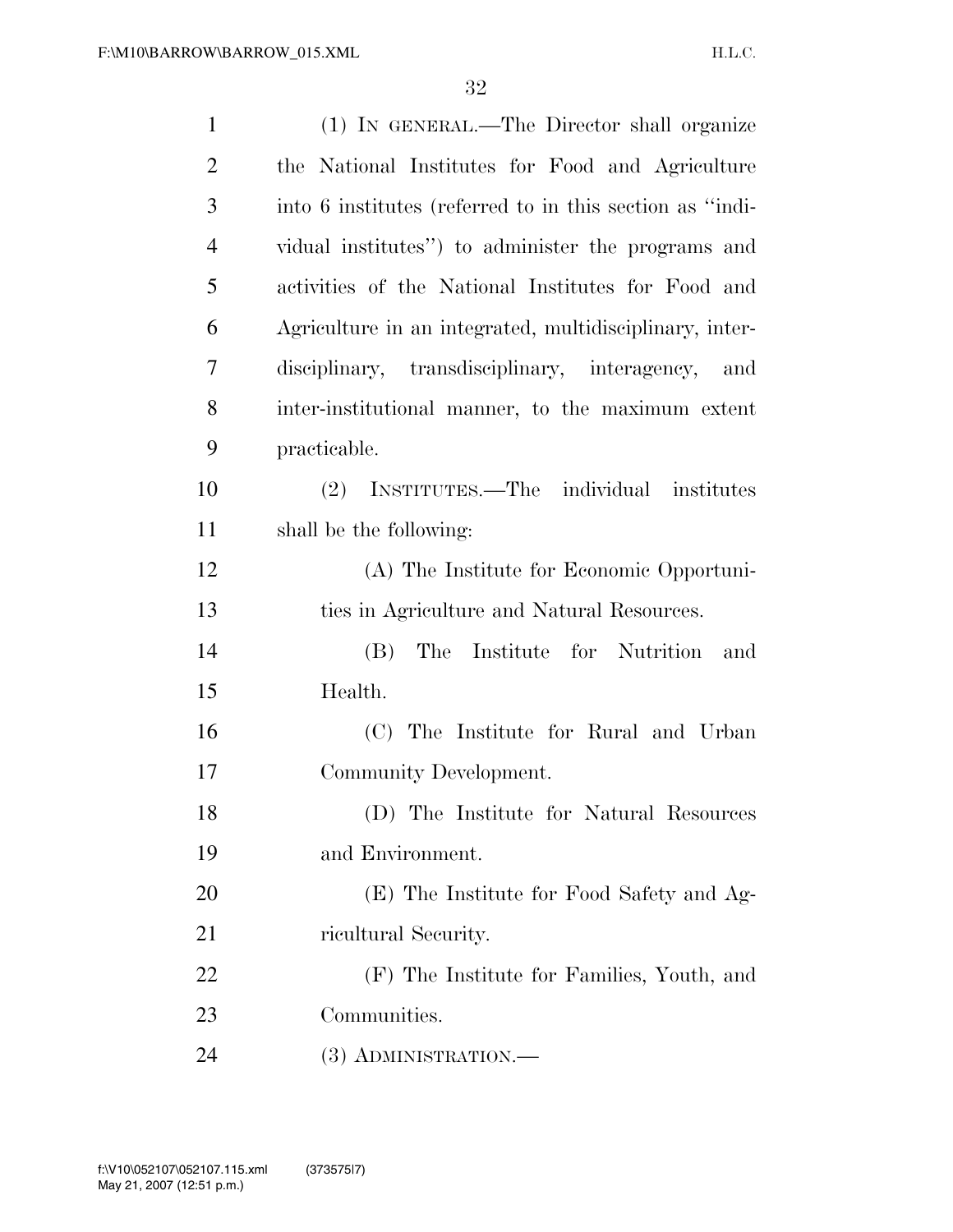| $\mathbf{1}$   | (A) IN GENERAL.—The Director, in con-            |
|----------------|--------------------------------------------------|
| $\overline{2}$ | junction with the head of each individual insti- |
| 3              | tute, shall carry out National Institutes for    |
| $\overline{4}$ | Food and Agriculture programs with the goal of   |
| 5              | focusing those programs, and the participants,   |
| 6              | grantees, and other stakeholders of those pro-   |
| 7              | grams on-                                        |
| 8              | (i) understanding important problem              |
| 9              | areas and opportunities relating to a pro-       |
| 10             | gram;                                            |
| 11             | (ii) discovering and implementing so-            |
| 12             | lutions to address those problem areas; and      |
| 13             | (iii) exploring other opportunities pro-         |
| 14             | vided under the programs.                        |
| 15             | (B) STAKEHOLDER INPUT.—The Director,             |
| 16             | in consultation with the Secretary, the Council, |
| 17             | and the head of each individual institute, shall |
| 18             | solicit input from appropriate participants,     |
| 19             | grantees, and other stakeholders of the pro-     |
| 20             | grams and activities of the National Institutes  |
| 21             | for Food and Agriculture relating to the prob-   |
| 22             | lem areas, opportunity areas, solution areas,    |
| 23             | and Institute programs and related activities    |
| 24             | carried out by the National Institutes for Food  |
| 25             | and Agriculture.                                 |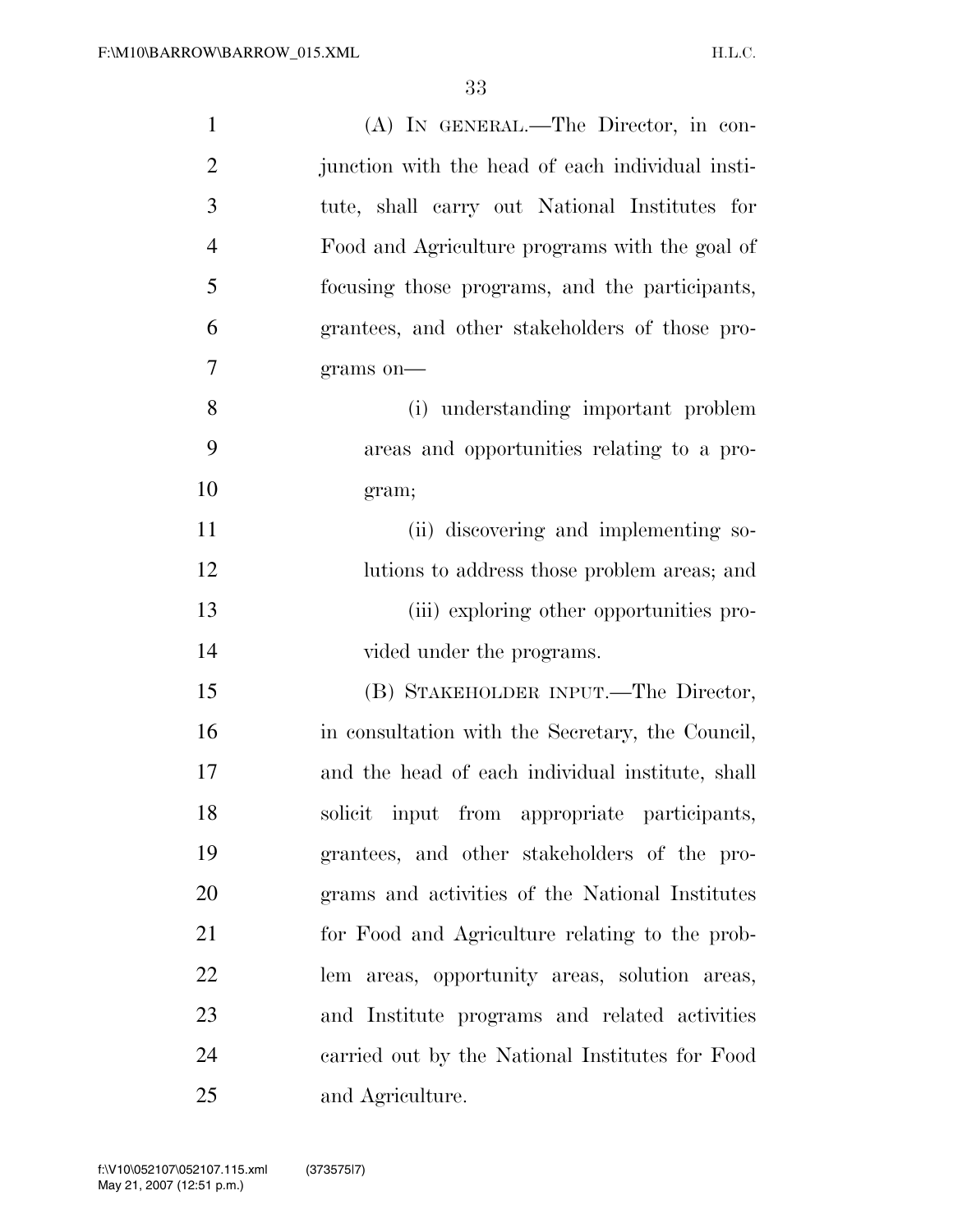| $\mathbf{1}$   | (4) MODIFICATION OF ORGANIZATION.—Begin-               |
|----------------|--------------------------------------------------------|
| $\mathbf{2}$   | ning on October 1 of the fifth full fiscal year begin- |
| 3              | ning after the date of enactment of this Act, the Di-  |
| $\overline{4}$ | rector, in consultation with the Secretary and the     |
| 5              | Council, may include in a report required under sec-   |
| 6              | tion 101(e) any recommendation of the Director         |
| 7              | with respect to the organization of the National In-   |
| 8              | stitutes for Food and Agriculture or the individual    |
| 9              | institutes, as the Director determines to be in the    |
| 10             | best interest of the United States.                    |
| 11             | (b) PROGRAM INTEGRATION AND COORDINATION.-             |
| 12             | (1) IN GENERAL.—In accordance with applica-            |
| 13             | ble law (including regulations), the Director, in co-  |
| 14             | ordination with the head of each individual institute  |
| 15             | and taking into consideration the advice of the        |
| 16             | Council, shall ensure, to the maximum extent prac-     |
| 17             | ticable, that National Institutes for Food and Agri-   |
| 18             | culture programs are administered, funded, and car-    |
| 19             | ried out—                                              |
| 20             | (A) in an integrated, multidisciplinary,               |
| 21             | interdisciplinary, transdisciplinary, interagency,     |
| 22             | and inter-institutional manner that ensures—           |
| 23             | (i) the most efficient collaborative use               |
| 24             | of resources; and                                      |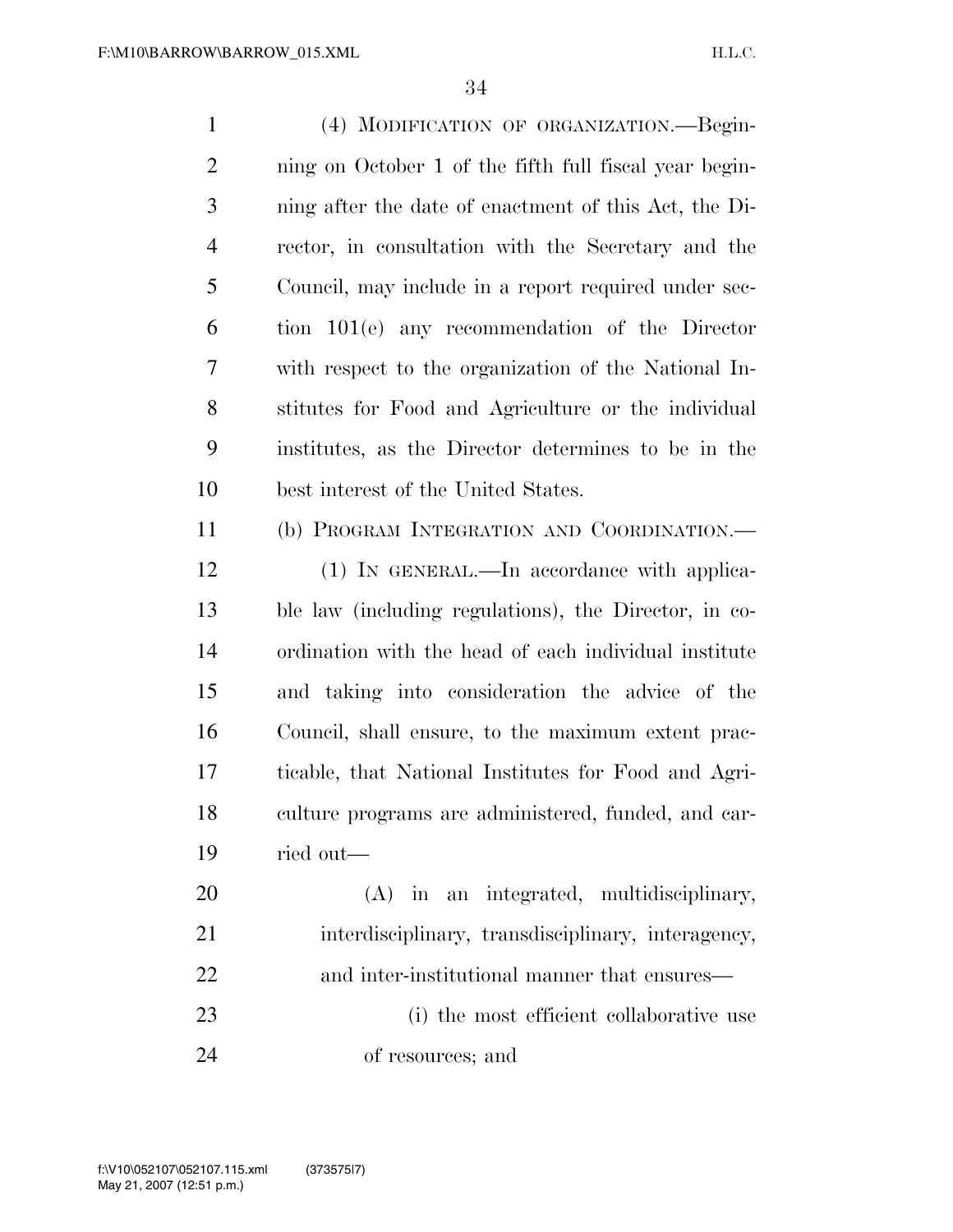| $\mathbf{1}$   |                                                      |
|----------------|------------------------------------------------------|
|                | (ii) the focus of all resources and ac-              |
| $\overline{2}$ | tivities on strategic, priority, problem, op-        |
| $\mathfrak{Z}$ | portunity, and solution areas identified by          |
| $\overline{4}$ | the Director and the head of each applica-           |
| 5              | ble individual institute, taking into consid-        |
| 6              | eration the advice of the Council;                   |
| 7              | (B) among applicable participants, grant-            |
| 8              | ees, and stakeholders, in a coordinated manner       |
| 9              | that encourages and ensures—                         |
| 10             | (i) the most efficient collaborative ap-             |
| 11             | plication of resources; and                          |
| 12             | (ii) the focus of all resources and ac-              |
| 13             | tivities on strategic, priority, problem, op-        |
| 14             | portunity, and solution areas on a local,            |
| 15             | State, Indian tribal, regional, national, and        |
| 16             | international basis, as the Director and the         |
| 17             | head of each applicable individual institute,        |
| 18             | taking into consideration the advice of the          |
| 19             | Council, determine to be appropriate.                |
| 20             | (2) SCOPE.—The Director, in consultation with        |
| 21             | the Secretary and the Council, shall ensure, through |
| 22             | the integration and coordination under paragraph     |
| 23             | (1), that opportunities are maximized with respect   |
| 24             |                                                      |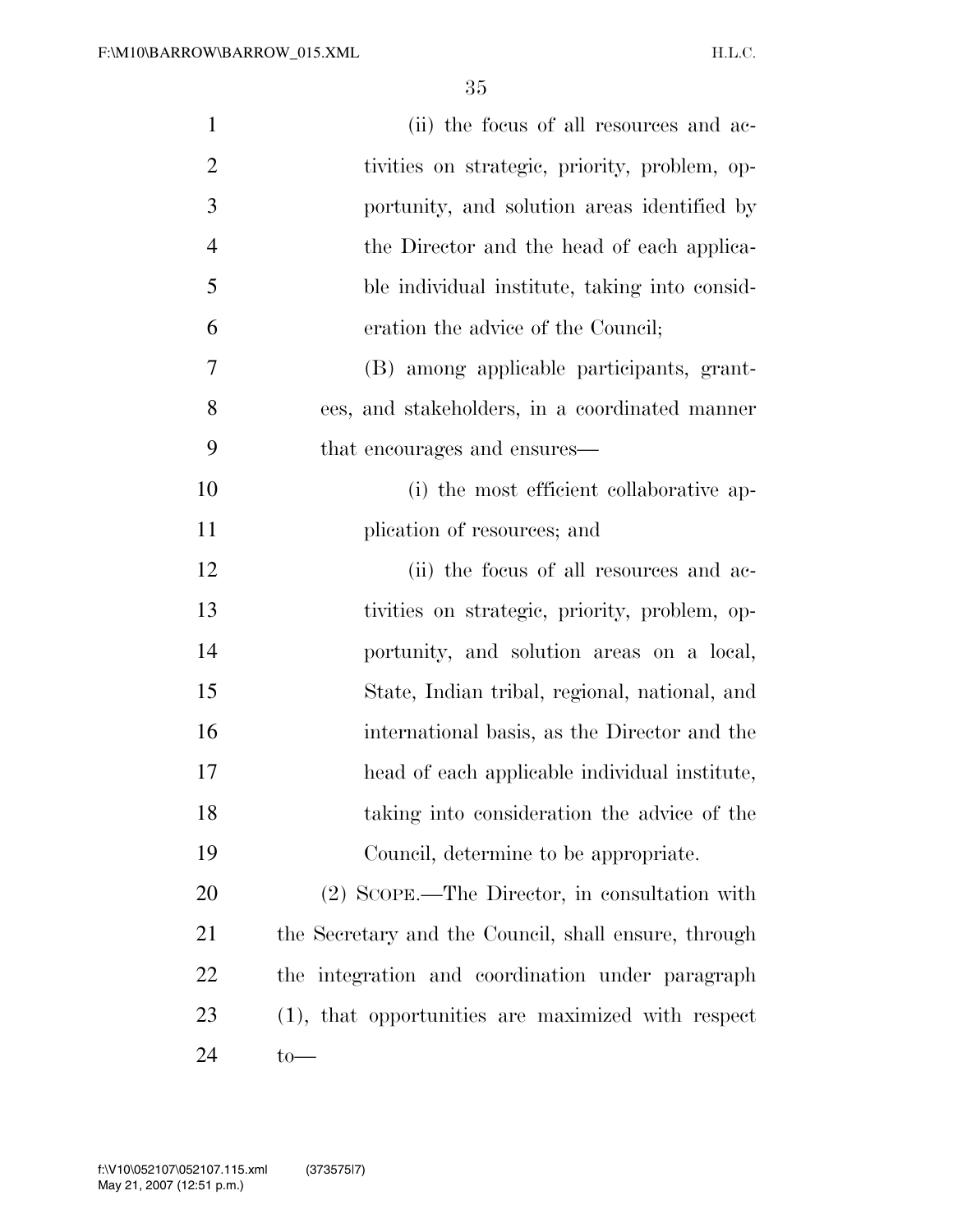(A) the use of appropriate authorities, agencies, institutions, disciplines, and activities of the National Institutes for Food and Agri-culture; and

 (B) the inclusion of appropriate partici- pants and other stakeholders in those activities, including extramural, government, university, extension, international, and other appropriate stakeholders, as determined by the Director.

 (c) MATCHING AND LEVERAGING OF SCARCE BUDG- ET RESOURCES.—The National Institutes for Food and Agriculture and the Director shall provide for the match- ing and leveraging of National Institutes for Food and Ag- riculture resources by extramural activity program partici-pants and recipients—

 (1) in accordance with applicable law governing the applicable capacity program, competitive pro-gram, or other authority or activity; or

 (2) if not otherwise provided for by law, as the Director, in consultation with the Council, deter- mines to be appropriate, taking into consideration— (A) the ability of the participating or re- cipient institutions or entities to provide match-ing funds; and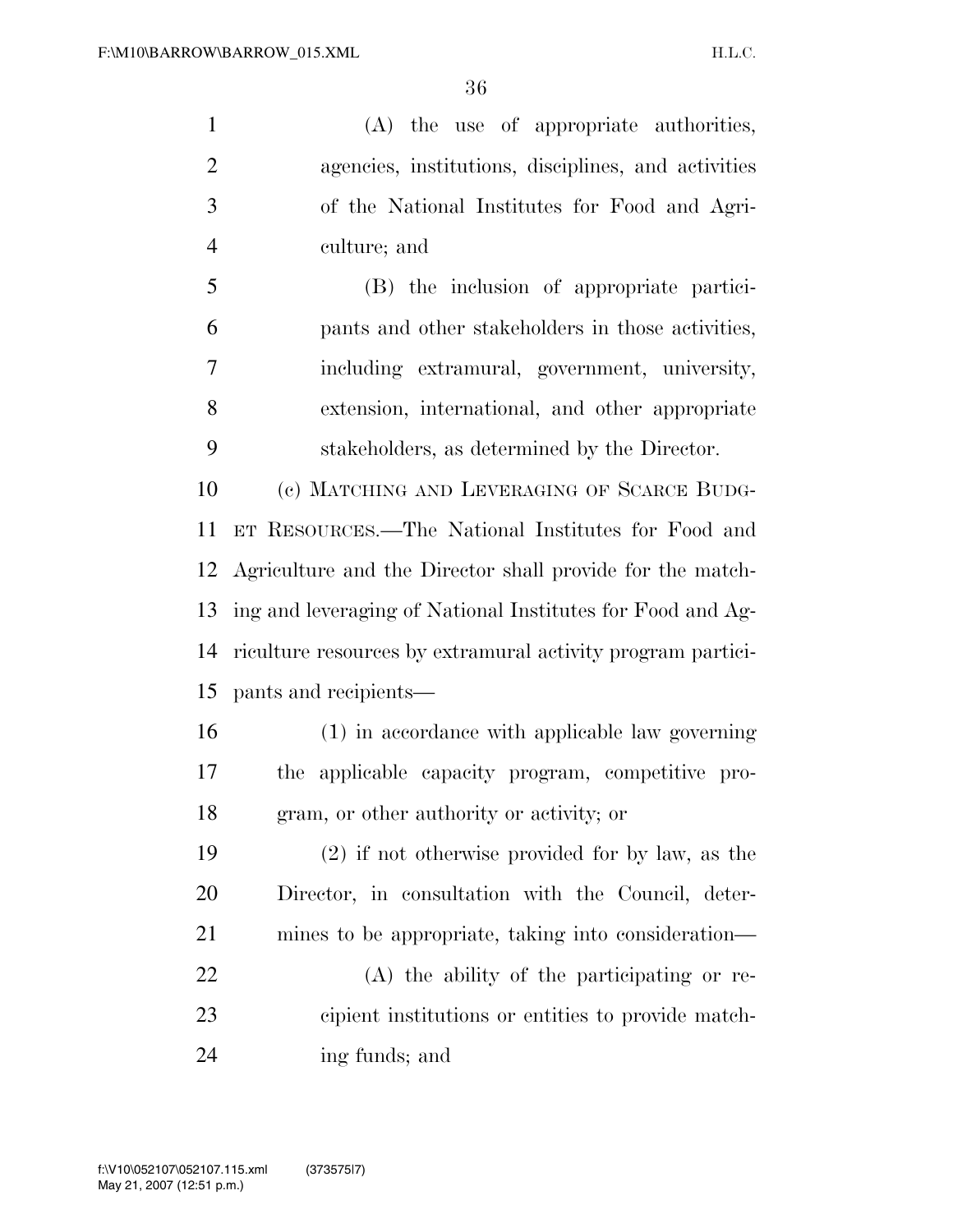- (B) the treatment of the institutions or en-2 tities with respect to matching fund and similar requirements under other authorities.
	- (d) FUNDING ADMINISTRATION.—

 (1) CAPACITY PROGRAMS.—In accordance with other applicable law, in providing program funding to a particular institution or entity, the Director shall develop, in consultation with the Council, and implement, a streamlined plan of work or adminis- trative model designed to simplify, to the maximum extent practicable, the administration, funding, and oversight of capacity programs.

 (2) COMPETITIVE PROGRAMS.—In accordance with other applicable law, in making determinations regarding whether to provide program funding to a particular institution, entity, or applicant (as appli- cable), the Director shall, whenever practicable, im- plement an administrative model designed to stream- line and simplify, to the maximum extent prac- ticable, the application (as applicable), administra-21 tion, funding, and oversight process.

#### **SEC. 104. FUNDING.**

 (a) PRESERVATION OF CRITICAL BASE FUNDING.— Notwithstanding any other provision of law, funds pro-vided to National Institutes for Food and Agriculture pro-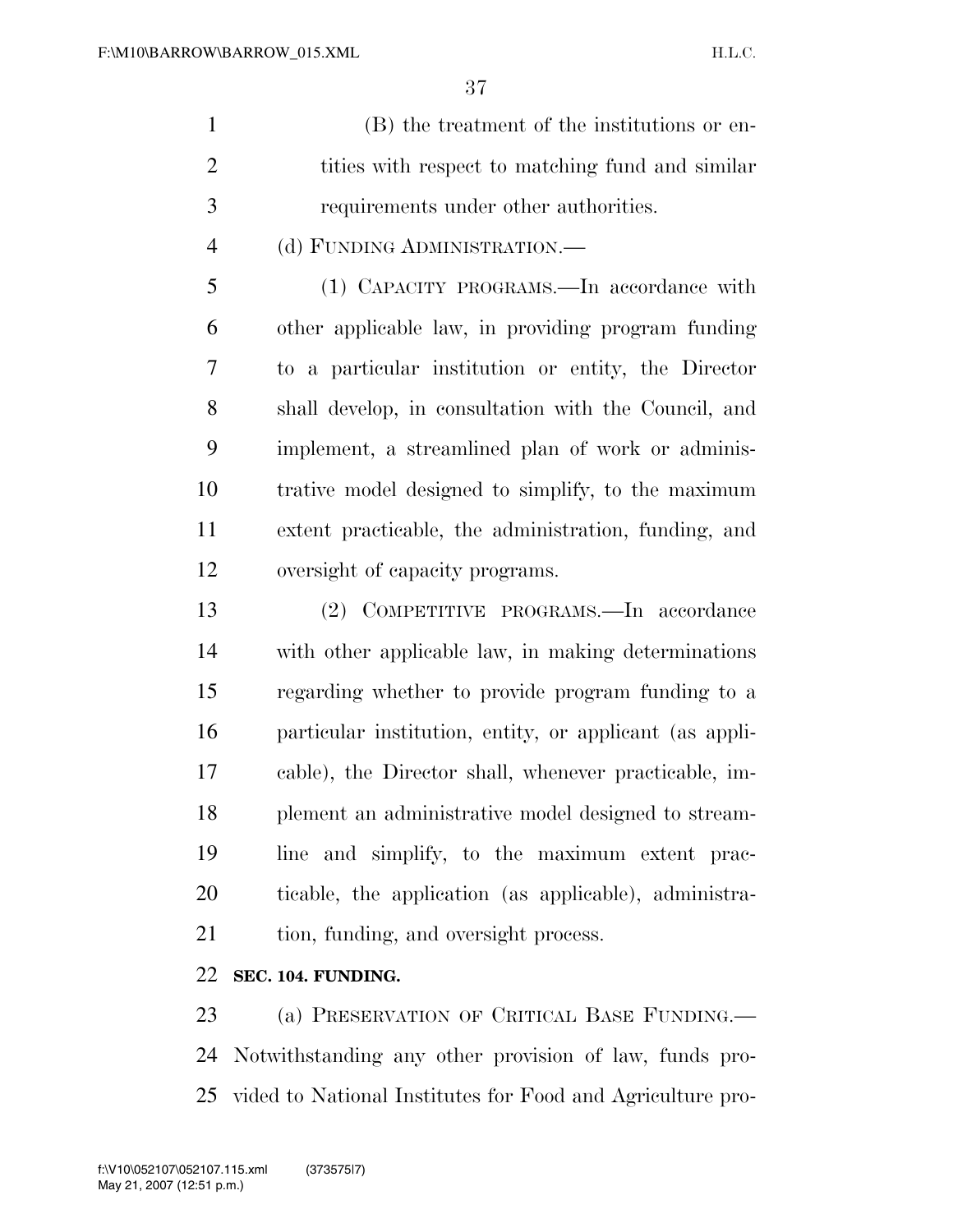grams shall be allocated and distributed in accordance with subsection (b).

- (b) DISTRIBUTION OF FUNDS.—
- (1) PRIORITY FOR CRITICAL BASE FUNDS.—In distributing funds to carry out capacity programs and competitive programs during a fiscal year, the Director shall—

 (A) first, use funds made available in an amount less than or equal to the capacity pro- gram critical base funding level only to carry out capacity programs, in accordance with para-graph (2); and

- (B) after funds equal to the capacity pro- gram critical base funding level have been allo- cated for capacity programs for the fiscal year, use any funds made available only to carry out competitive programs, until funds are allocated in an amount equal to the competitive program critical base funding level.
- (2) PROPORTIONAL FUNDING OF CAPACITY PROGRAMS.—The Director shall apportion funds dis-22 tributed under paragraph  $(1)(A)$  in accordance with 23 the proportion that—

 (A) the amount received by each applicable capacity program for fiscal year 2007; bears to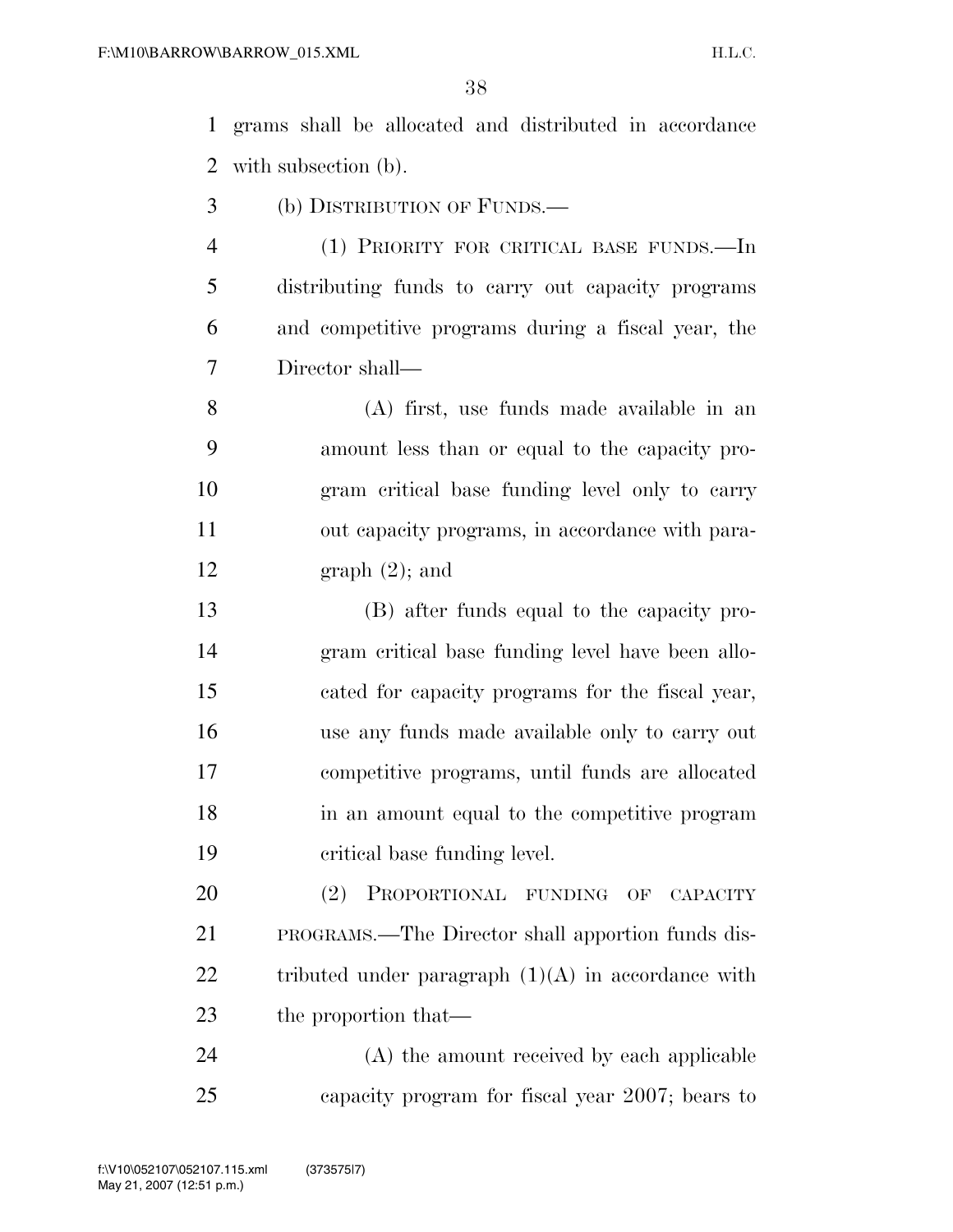| $\mathbf{1}$   | (B) the total amount made available for all            |
|----------------|--------------------------------------------------------|
| $\overline{2}$ | capacity programs for fiscal year 2007.                |
| 3              | (3) OTHER THAN CRITICAL BASE FUNDS.—In                 |
| $\overline{4}$ | distributing funds to carry out capacity programs      |
| 5              | and competitive programs during a fiscal year, the     |
| 6              | Director shall use in accordance with section          |
| $\overline{7}$ | $105(e)$ —                                             |
| 8              | (A) amounts made available in excess of                |
| 9              | the sum of the capacity program critical base          |
| 10             | funding level and the competitive program crit-        |
| 11             | ical base funding level; and                           |
| 12             | (B) amounts made available pursuant to                 |
| 13             | section $105(a)$ .                                     |
| 14             | SEC. 105. ENHANCED FUNDING.                            |
| 15             | (a) CONTINUATION OF MANDATORY FUNDING.—                |
| 16             | (1) IN GENERAL.—Beginning on October 1,                |
| 17             | 2007, and each October 1 thereafter, the Secretary     |
| 18             | shall transfer to the Director $$200,000,000$ of funds |
| 19             | of the Commodity Credit Corporation to carry out       |
| 20             | this Act.                                              |
| 21             | (2) BUDGETARY OFFSET.—Section $401(b)(3)$ of           |
| 22             | the Agricultural Research, Extension, and Education    |
|                |                                                        |
| 23             | Reform Act of 1998 $(7 \text{ U.S.C. } 7621(b)(3))$ is |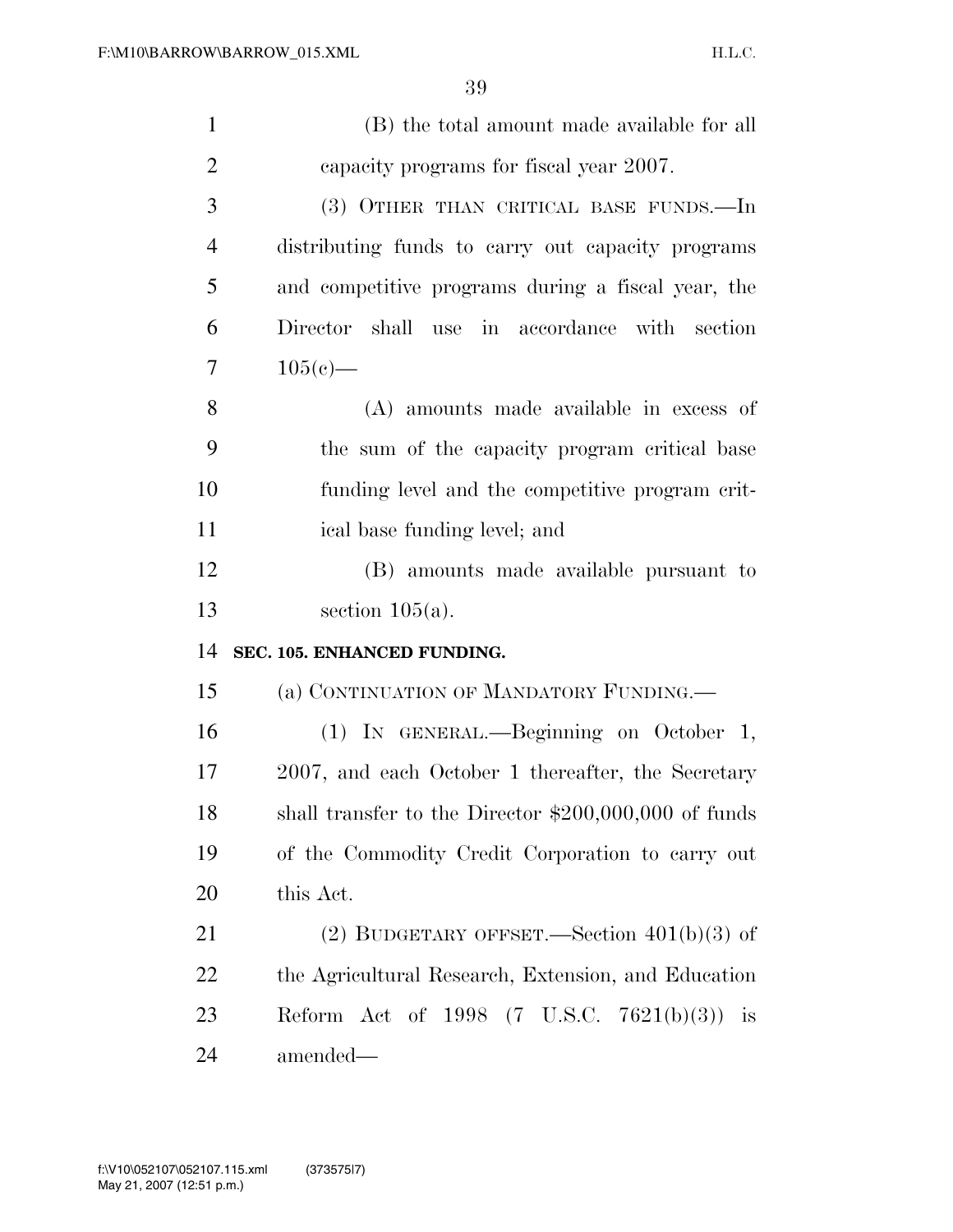| $\mathbf{1}$   | $(A)$ in subparagraph $(B)$ , by adding "and"               |
|----------------|-------------------------------------------------------------|
| $\overline{2}$ | at the end;                                                 |
| 3              | $(B)$ in subparagraph $(C)$ , by striking ";                |
| $\overline{4}$ | and" at the end and inserting a period; and                 |
| 5              | $(C)$ by striking subparagraph $(D)$ .                      |
| 6              | (b) INCREASING CURRENTLY AUTHORIZED FUND-                   |
| 7              | ING.—Notwithstanding any other provision of law, except     |
| 8              | as otherwise provided in this section, there are authorized |
| 9              | to be appropriated to the Director to carry out programs    |
| 10             | of the National Institutes for Food and Agriculture under   |
| 11             | this Act amounts equal to a level of the authorized funding |
| 12             | for each such program as in effect on the day before the    |
| 13             | date of enactment of this Act, to be phased in as follows:  |
| 14             | $(1)$ For fiscal year 2008, 120 percent of the              |
| 15             | level.                                                      |
| 16             | $(2)$ For fiscal year 2009, 140 percent of the              |
| 17             | level.                                                      |
| 18             | $(3)$ For fiscal year 2010, 160 percent of the              |
| 19             | level.                                                      |
| 20             | $(4)$ For fiscal year 2011, 180 percent of the              |
| 21             | level.                                                      |
| 22             | $(5)$ For fiscal year 2012 and thereafter, 200              |
| 23             | percent of the level.                                       |
| 24             | (c) DISTRIBUTION OF ENHANCED FUNDING.                       |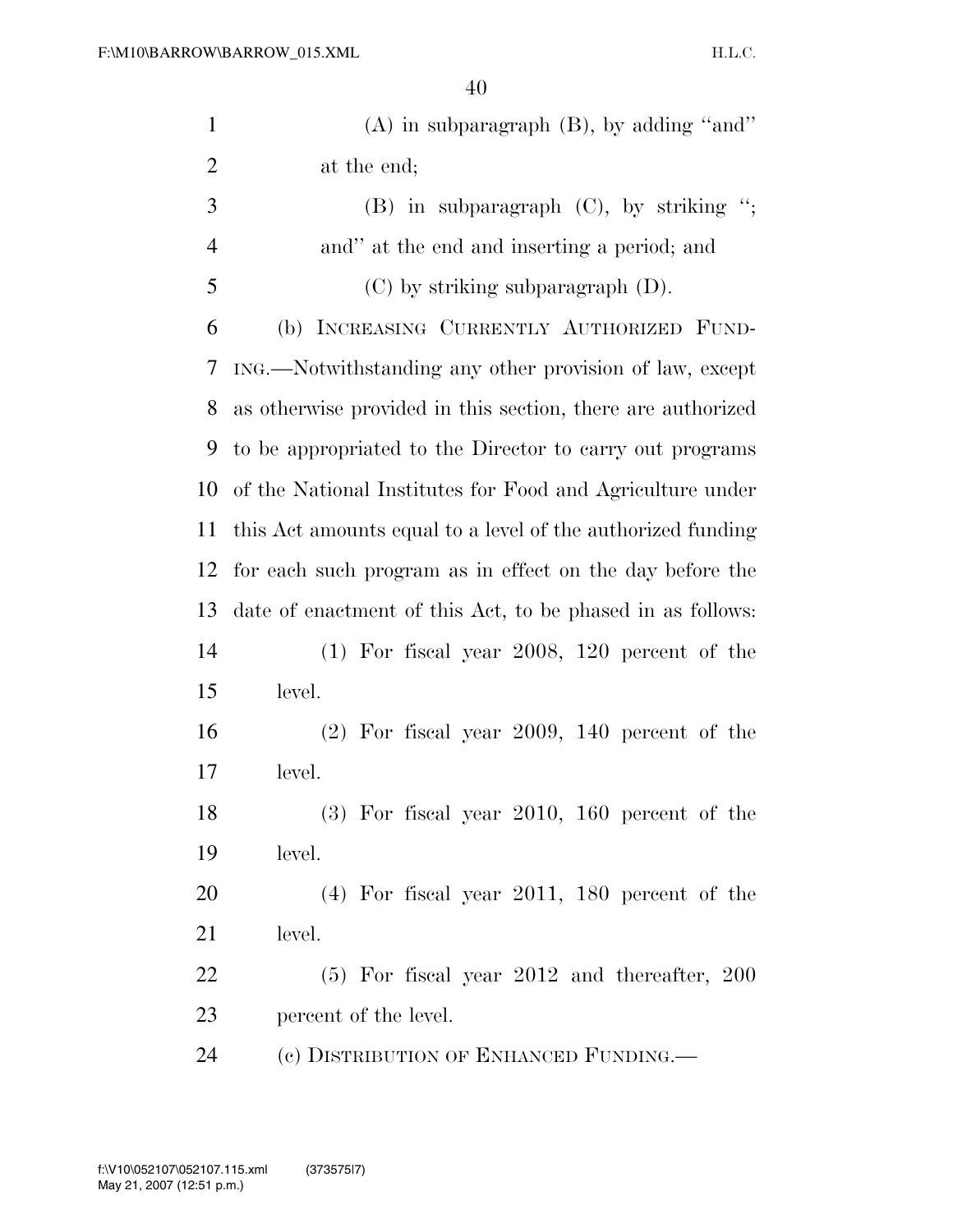| $\mathbf{1}$   | (1) IN GENERAL.—Any funds made available               |
|----------------|--------------------------------------------------------|
| $\overline{2}$ | for a fiscal year for the National Institutes for Food |
| 3              | and Agriculture shall be distributed in accordance     |
| $\overline{4}$ | with this subsection, if the funds are provided—       |
| 5              | $(A)$ under subsection $(a)(1)$ ; or                   |
| 6              | (B) under any other authority under this               |
| 7              | or any other Act in excess of an amount equal          |
| 8              | to the sum of the capacity program critical base       |
| 9              | funding level and the competitive program crit-        |
| 10             | ical base funding level.                               |
| 11             | (2) ENHANCED COMPETITIVE PROGRAM FUND-                 |
| 12             | ING.                                                   |
| 13             | (A) IN GENERAL.—The Director shall use                 |
| 14             | 70 percent of amounts described in paragraph           |
| 15             | (1) to carry out competitive programs, of              |
| 16             | which-                                                 |
| 17             | (i) 55 percent shall be used to carry                  |
| 18             | out fundamental research activities in ac-             |
| 19             | cordance with subparagraph (B); and                    |
| 20             | (ii) 45 percent shall be used to carry                 |
| 21             | out competitive research activities other              |
| 22             | than fundamental research activities in ac-            |
| 23             | cordance with subparagraph $(C)$ , includ-             |
| 24             | $ing$ —                                                |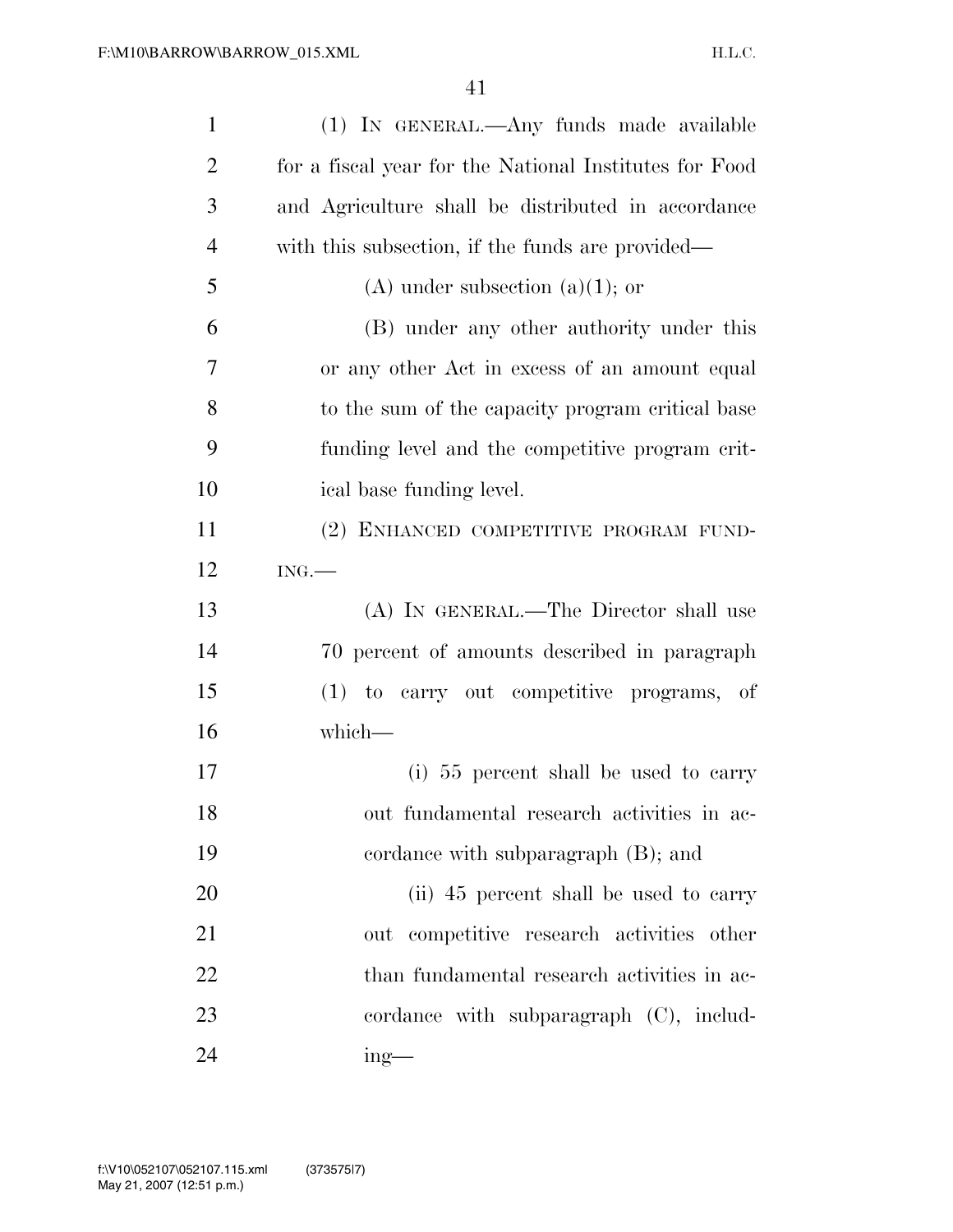| $\mathbf{1}$   | (I) integrated programs and re-                           |
|----------------|-----------------------------------------------------------|
| $\overline{2}$ | lated activities;                                         |
| 3              | (II) applied research and related                         |
| $\overline{4}$ | activities;                                               |
| 5              | (III) translational research and                          |
| 6              | related activities;                                       |
| 7              | (IV) activities substantially simi-                       |
| 8              | lar to activities carried out pursuant                    |
| 9              | the Initiative for Future Agri-<br>$\mathop{\mathrm{to}}$ |
| 10             | culture and Food Systems under sec-                       |
| 11             | tion 401 of the Agricultural Research,                    |
| 12             | Extension, and Education Reform Act                       |
| 13             | of 1998 (7 U.S.C. 7621), as in effect                     |
| 14             | on the day before the date of enact-                      |
| 15             | ment of this Act; and                                     |
| 16             | (V) education and extension pro-                          |
| 17             | grams and activities (including grants)                   |
| 18             | for outreach, research, or education).                    |
| 19             | (B) FUNDAMENTAL RESEARCH ACTIVI-                          |
| 20             | TIES.-                                                    |
| 21             | (i)<br>OPEN FUNDAMENTAL RESEARCH                          |
| 22             | POOL.—The Director shall allocate not less                |
| 23             | than 80 percent of amounts described in                   |
| 24             | subparagraph $(A)(i)$ to eligible applicants              |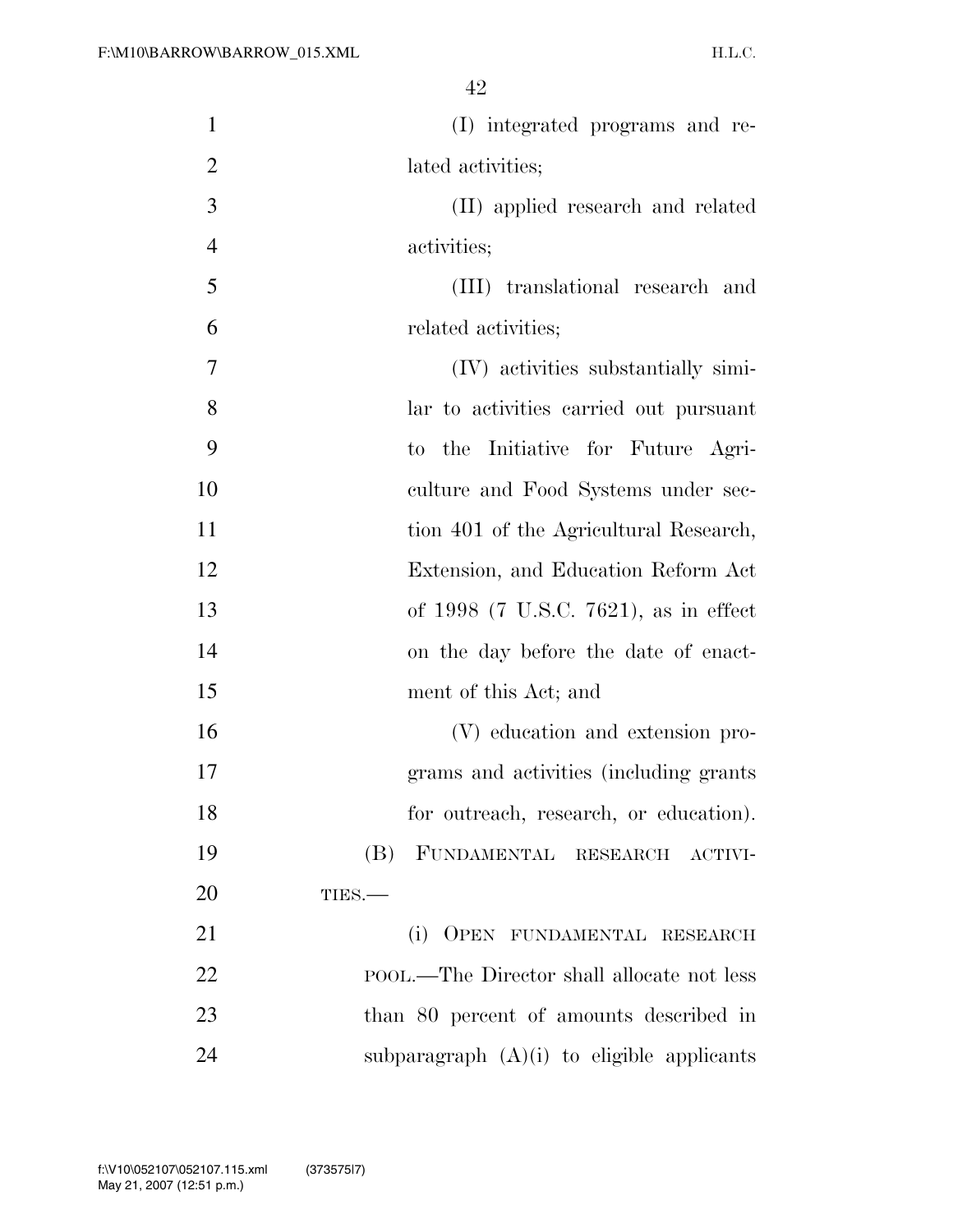| $\mathbf{1}$   | on a competitive basis, including applicants |
|----------------|----------------------------------------------|
| $\overline{2}$ | representing—                                |
| 3              | colleges, universities,<br>(I)<br>and        |
| $\overline{4}$ | other institutions of higher education;      |
| 5              | and                                          |
| 6              | (II) other individuals and entities          |
| 7              | eligible to receive funding under the        |
| 8              | National Research Initiative.                |
| 9              | (ii) RESERVATION AND REVERSION.—             |
| 10             | (I) IN GENERAL.—The Director                 |
| 11             | shall reserve 20 percent of amounts          |
| 12             | described in subparagraph $(A)(i)$ for       |
| 13             | allocation to 1890 Institutions, 1994        |
| 14             | Institutions, Insular Area Institutions,     |
| 15             | and Small 1862 Land-Grant Institu-           |
| 16             | tions on a competitive basis, subject        |
| 17             | $\rm{to-}$                                   |
| 18             | (aa) applicable peer and                     |
| 19             | merit review requirements of                 |
| 20             | Federal law (including regula-               |
| 21             | tions); and                                  |
| 22             | (bb) such other peer and                     |
| 23             | merit review requirements as the             |
| 24             | Director determines to be appro-             |
| 25             | priate.                                      |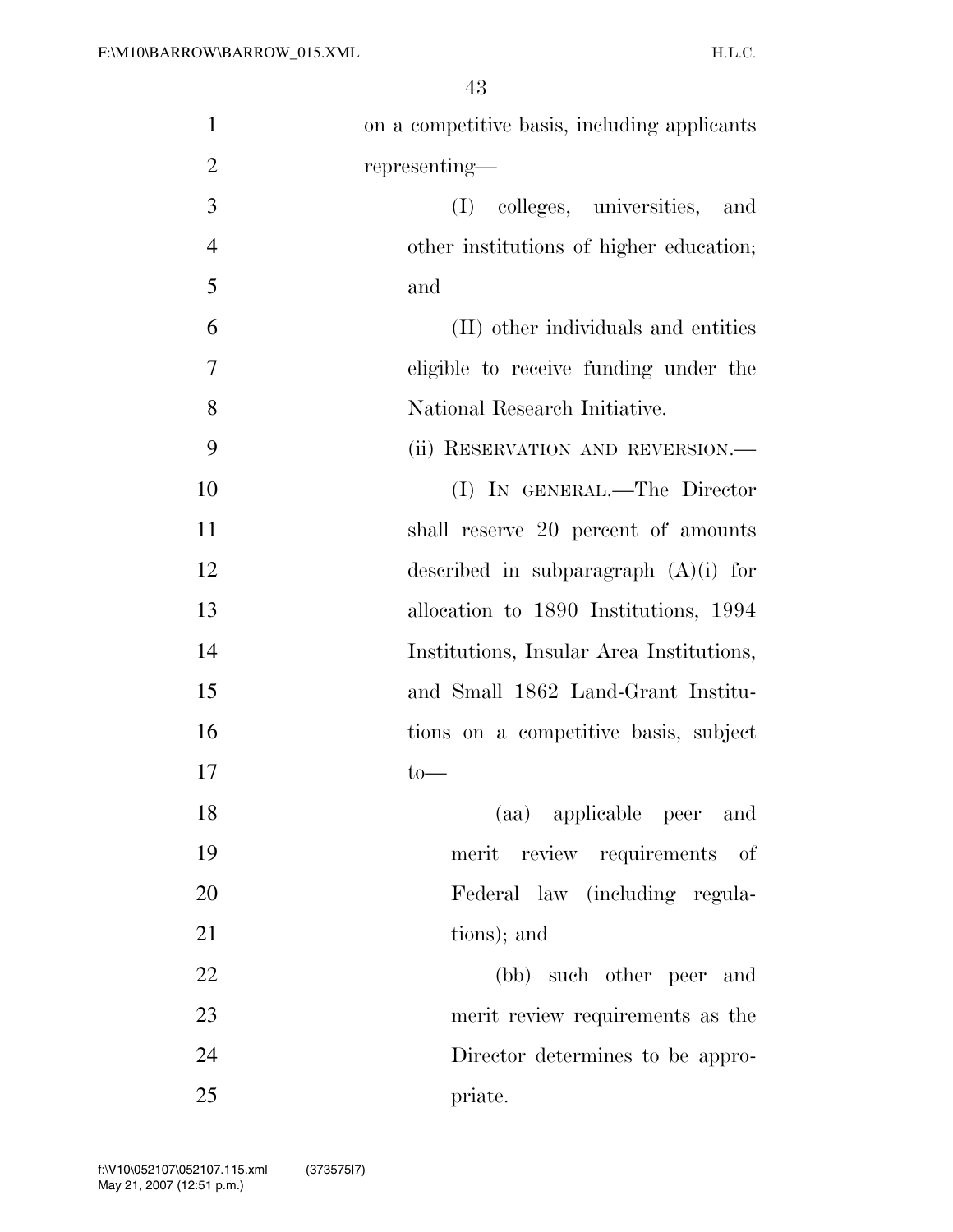| $\mathbf{1}$   | (II) REVERSION OF UNUSED RE-                  |
|----------------|-----------------------------------------------|
| $\overline{2}$ | SERVED FUNDS.—Any amounts<br>re-              |
| 3              | served under subclause (I) that are           |
| $\overline{4}$ | not allocated to institutions under           |
| 5              | that subclause by the end of the 2-           |
| 6              | year period following October 1 of the        |
| 7              | fiscal year for which the amounts are         |
| 8              | first made available shall be allocated       |
| 9              | to open fundamental research pool ap-         |
| 10             | plicants on a competitive basis in ac-        |
| 11             | cordance with clause (i).                     |
| 12             | (C) OTHER RESEARCH ACTIVITIES.—               |
| 13             | (i)<br>OPEN INTEGRATED RESEARCH               |
| 14             | POOL.—The Director shall allocate not less    |
| 15             | than 80 percent of amounts described in       |
| 16             | subparagraph $(A)(ii)$ to eligible applicants |
| 17             | on a competitive basis, including applicants  |
| 18             | representing—                                 |
| 19             | colleges, universities,<br>(I)<br>and         |
| 20             | other institutions of higher education;       |
| 21             | and                                           |
| 22             | (II) other individuals and entities           |
| 23             | eligible to receive funding under the         |
| 24             | National Research Initiative.                 |
| 25             | (ii) RESERVATION AND REVERSION.—              |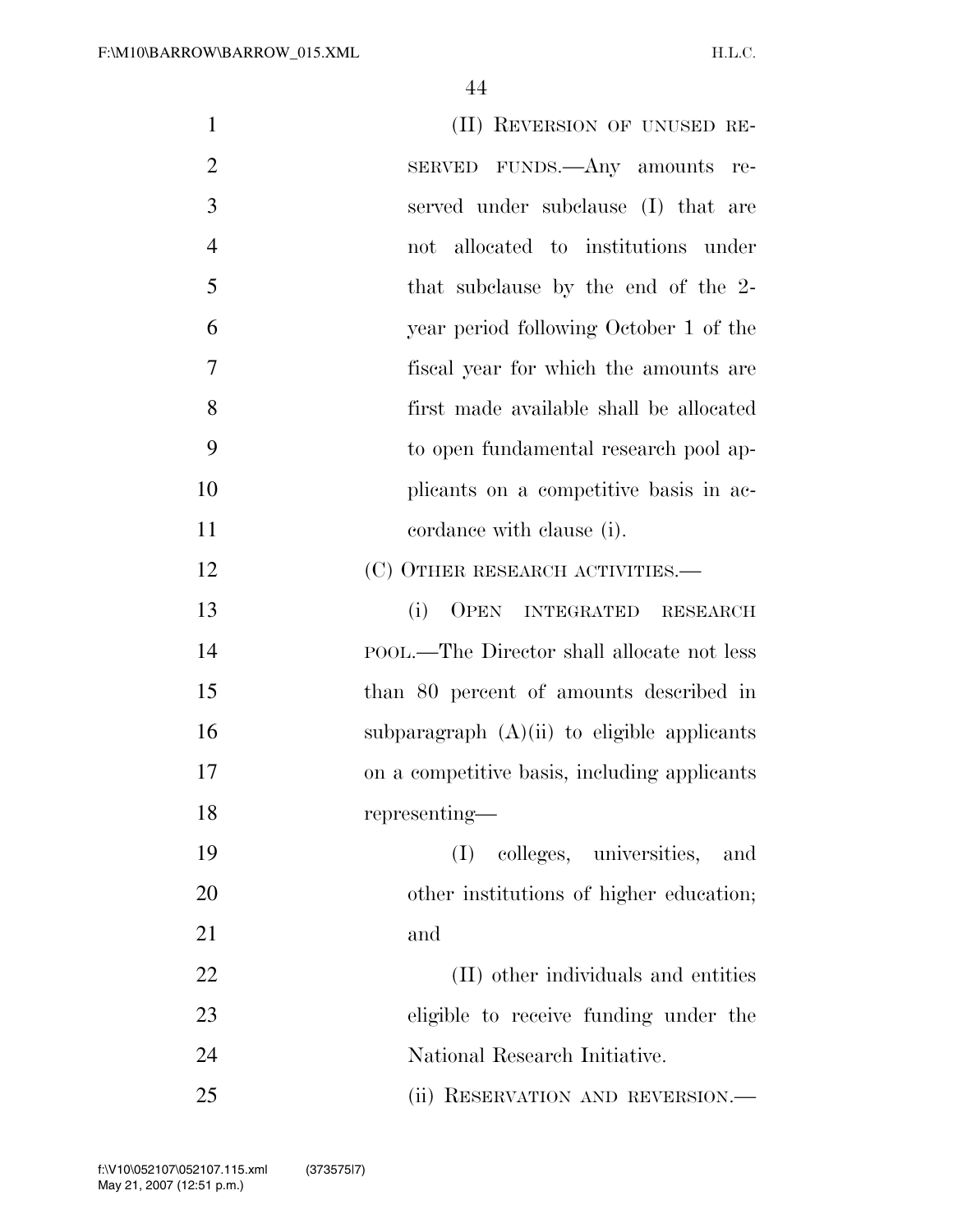| $\mathbf{1}$   | (I) IN GENERAL.—The Director             |
|----------------|------------------------------------------|
| $\overline{2}$ | shall reserve 20 percent of amounts      |
| 3              | described in subparagraph $(A)(ii)$ for  |
| $\overline{4}$ | allocation to 1890 Institutions, 1994    |
| 5              | Institutions, Insular Area Institutions, |
| 6              | and Small 1862 Land-Grant Institu-       |
| 7              | tions on a competitive basis, subject    |
| 8              | $to-$                                    |
| 9              | (aa) applicable peer and                 |
| 10             | merit review requirements of             |
| 11             | Federal law (including regula-           |
| 12             | tions); and                              |
| 13             | (bb) such other peer and                 |
| 14             | merit review requirements as the         |
| 15             | Director determines to be appro-         |
| 16             | priate.                                  |
| 17             | (II) REVERSION OF UNUSED RE-             |
| 18             | SERVED FUNDS.—Any amounts re-            |
| 19             | served under subclause (I) that are      |
| 20             | not allocated to institutions under      |
| 21             | that subclause by the end of the 2-      |
| 22             | year period following October 1 of the   |
| 23             | fiscal year for which the amounts are    |
| 24             | first made available shall be allocated  |
| 25             | to open integrated research pool appli-  |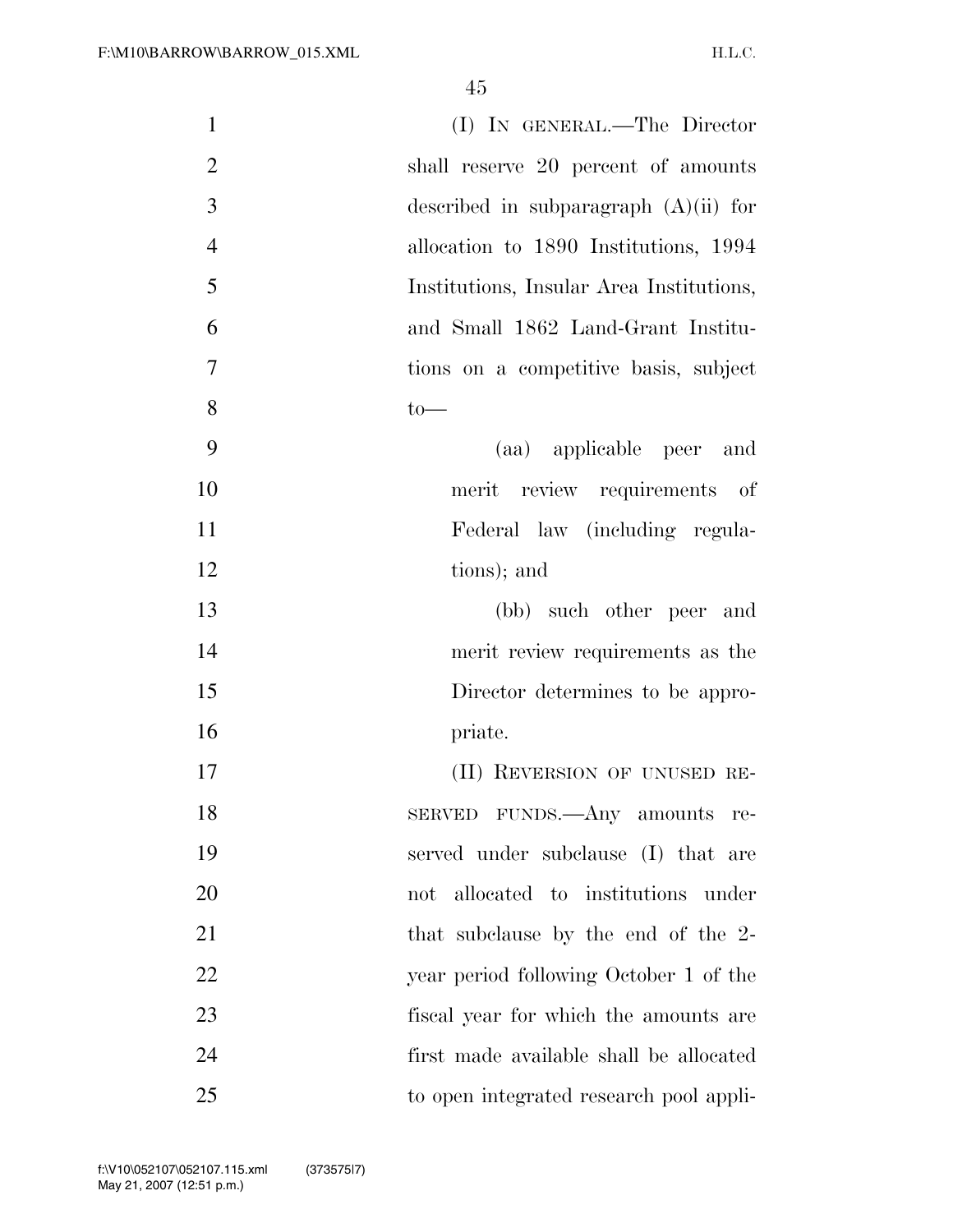| $\mathbf{1}$   | cants on a competitive basis in accord-         |
|----------------|-------------------------------------------------|
| $\overline{2}$ | ance with clause (i).                           |
| 3              | (D) EDUCATION AND EXTENSION INTE-               |
| $\overline{4}$ | GRATION.—The Director shall integrate into      |
| 5              | competitive programs of the National Institutes |
| 6              | for Food and Agriculture national and global    |
| 7              | educational and extension initiatives, to the   |
| 8              | maximum extent practicable.                     |
| 9              | (E) INDIRECT COSTS.—                            |
| 10             | (i) IN GENERAL.—Except as provided              |
| 11             | in clause (ii), the Director shall provide for  |
| 12             | the payment of allowable indirect costs as-     |
| 13             | sociated with competitive programs of the       |
| 14             | National Institutes for Food and Agri-          |
| 15             | culture in accordance with section 1462 of      |
| 16             | the National Agricultural Research, Exten-      |
| 17             | sion, and Teaching Policy Act of 1977 (7)       |
| 18             | U.S.C. 3310).                                   |
| 19             | (ii) EXCEPTION.—For each of fiscal              |
| 20             | years 2008 through 2012, the Director           |
| 21             | shall ensure that allowable indirect costs,     |
| 22             | associated with competitive programs of         |
| 23             | the National Institutes for Food and Agri-      |
| 24             | culture that are funded under section           |
| 25             | $104(b)(1)(B)$ , shall not be paid at a rate    |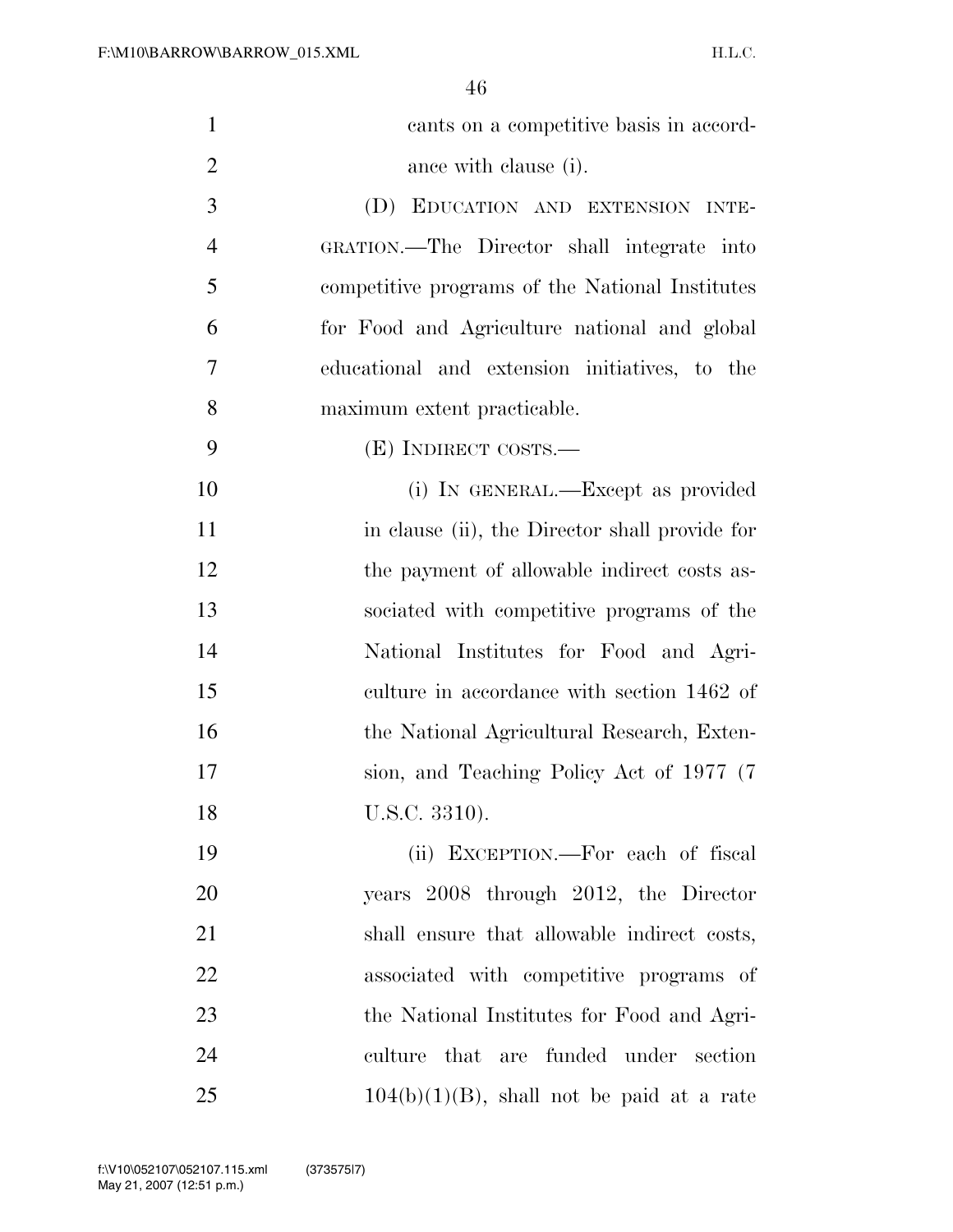| $\mathbf{1}$   | that exceeds the levels generally provided            |
|----------------|-------------------------------------------------------|
| $\overline{2}$ | for those competitive programs for fiscal             |
| 3              | year 2007.                                            |
| 4              | (3) ENHANCED CAPACITY PROGRAM FUND-                   |
| 5              | ING.—The Director shall use 30 percent of amounts     |
| 6              | described in paragraph (1) to carry out capacity pro- |
| 7              | grams, of which—                                      |
| 8              | $(A)$ for each of fiscal years 2008 through           |
| 9              | $2012-$                                               |
| 10             | (i) 77.5 percent shall be allocated to                |
| 11             | capacity programs in accordance with the              |
| 12             | proportion that—                                      |
| 13             | (I) the amount received by the                        |
| 14             | applicable capacity program during                    |
| 15             | fiscal year 2007; bears to                            |
| 16             | (II) the total amount made avail-                     |
| 17             | able for all capacity programs for fis-               |
| 18             | cal year 2007; and                                    |
| 19             | (ii) 17.5 percent shall be allocated to               |
| 20             | 1890 Institutions, 1994 Institutions, Insu-           |
| 21             | lar Area Institutions, Small 1862 Land-               |
| 22             | Grant Institutions, and ASCARR Institu-               |
| 23             | tions for institutional enhancement capac-            |
| 24             | ity programs, of which—                               |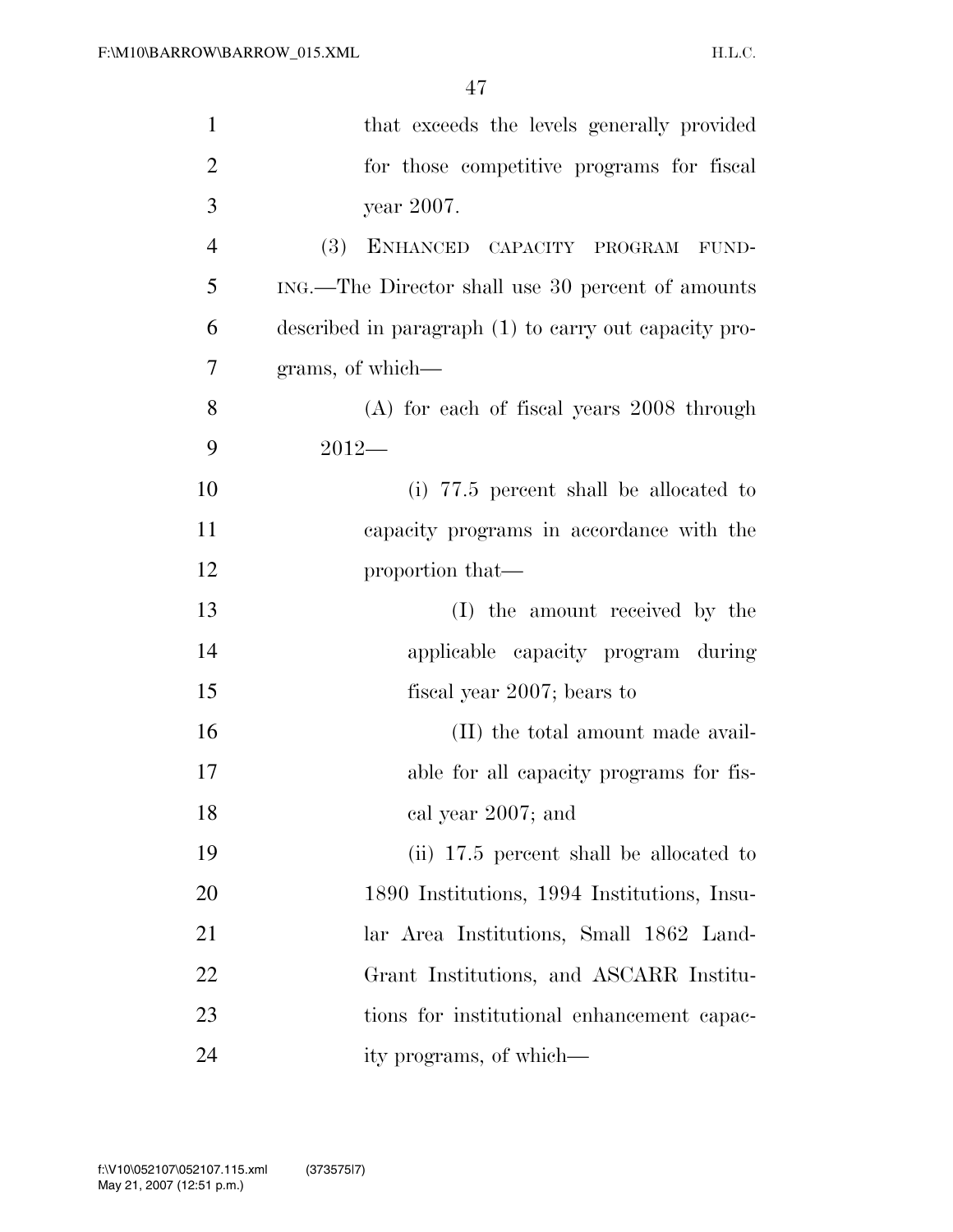| $\mathbf{1}$   | $(I)$ 36 percent shall be for 1890              |
|----------------|-------------------------------------------------|
| $\overline{2}$ | Institutions;                                   |
| 3              | $(II)$ 26 percent shall be for 1994             |
| $\overline{4}$ | Institutions, except that an amount             |
| 5              | from that 26 percent shall be allo-             |
| 6              | cated to Insular Area Institutions in           |
| 7              | accordance with the proportion that—            |
| 8              | (aa) the amount received by                     |
| 9              | the applicable Institution during               |
| 10             | fiscal year 2007; bears to                      |
| 11             | (bb) the total amount made                      |
| 12             | available for all 1890 Institu-                 |
| 13             | tions, 1994 Institutions, Insular               |
| 14             | Area Institutions, Small 1862                   |
| 15             | Land-Grant Institutions, and                    |
| 16             | ASCARR Institutions for fiscal                  |
| 17             | year 2007;                                      |
| 18             | $(III)$ 26 percent shall be for                 |
| 19             | Small 1862 Land-Grant Institutions;             |
| 20             | and                                             |
| 21             | $(IV)$ 12 percent shall be for                  |
| 22             | ASCARR Institutions; and                        |
| 23             | (B) 5 percent shall be deposited into the       |
| 24             | enhancement fund of the National Institutes for |
| 25             | Food and Agriculture to fund capacity invest-   |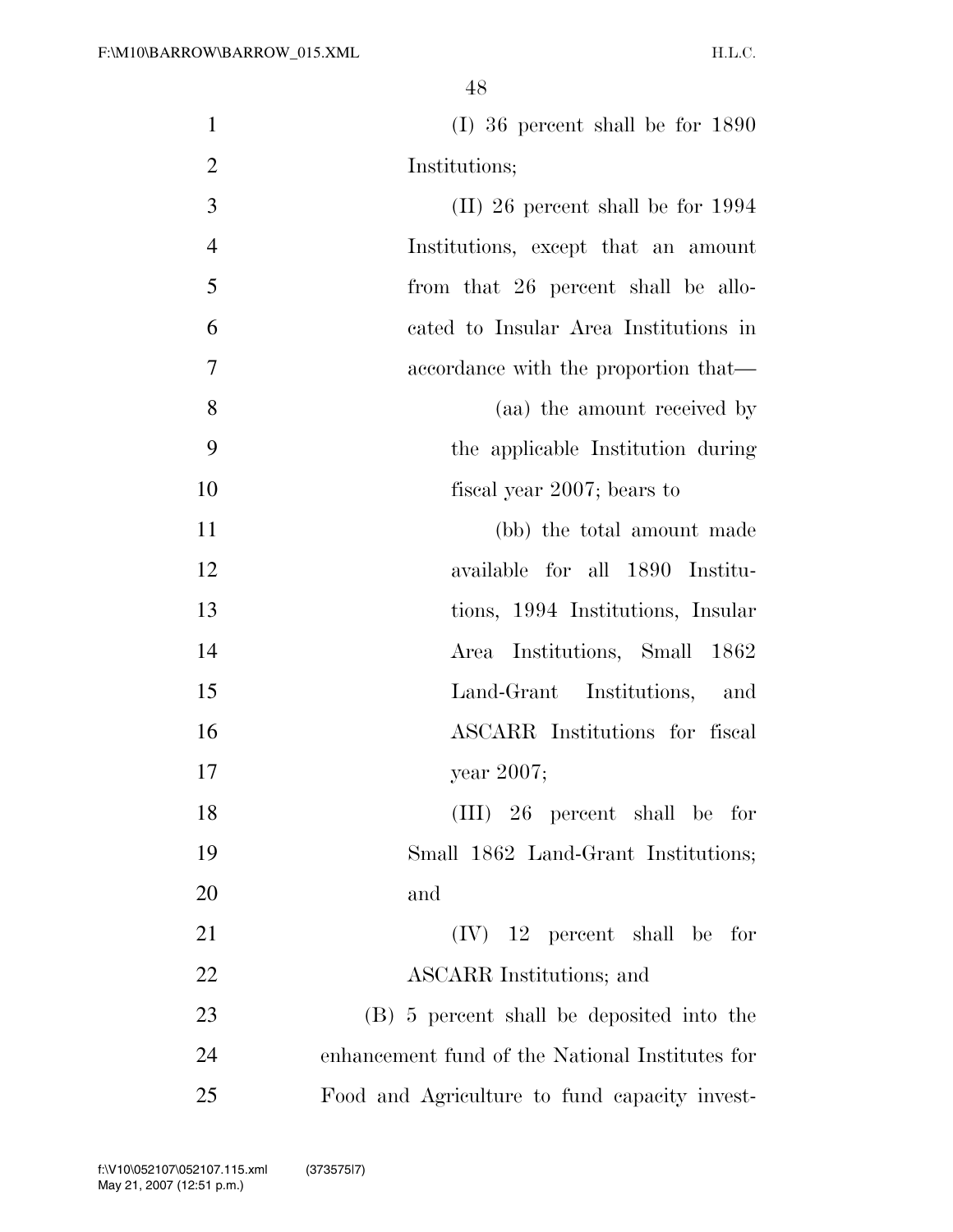ments that are consistent with capacity pro- grams of the National Institutes for Food and Agriculture, as determined by the Director, in consultation with the Secretary and the Coun-cil.

#### **SEC. 106. SINGLE BUDGET SUBMISSION.**

 The President shall submit to Congress, together with the annual budget submission of the President, a sin- gle combined budget line item reflecting the total amount requested by the President for funding for the National Institutes for Food and Agriculture, including funding for capacity programs, competitive programs, and other appli- cable National Institutes for Food and Agriculture pro-grams.

# **SEC. 107. CAPACITY BUILDING GRANTS FOR ASCARR INSTI-**

**TUTIONS.** 

(a) GRANT PROGRAM.—

 (1) IN GENERAL.—The Secretary or the Direc- tor, as appropriate, shall make grants to ASCARR Institutions to assist the ASCARR Institutions in maintaining and expanding the capacity of the ASCARR Institutions to conduct education, re-search, and outreach activities relating to—

(A) agriculture;

(B) renewable resources; and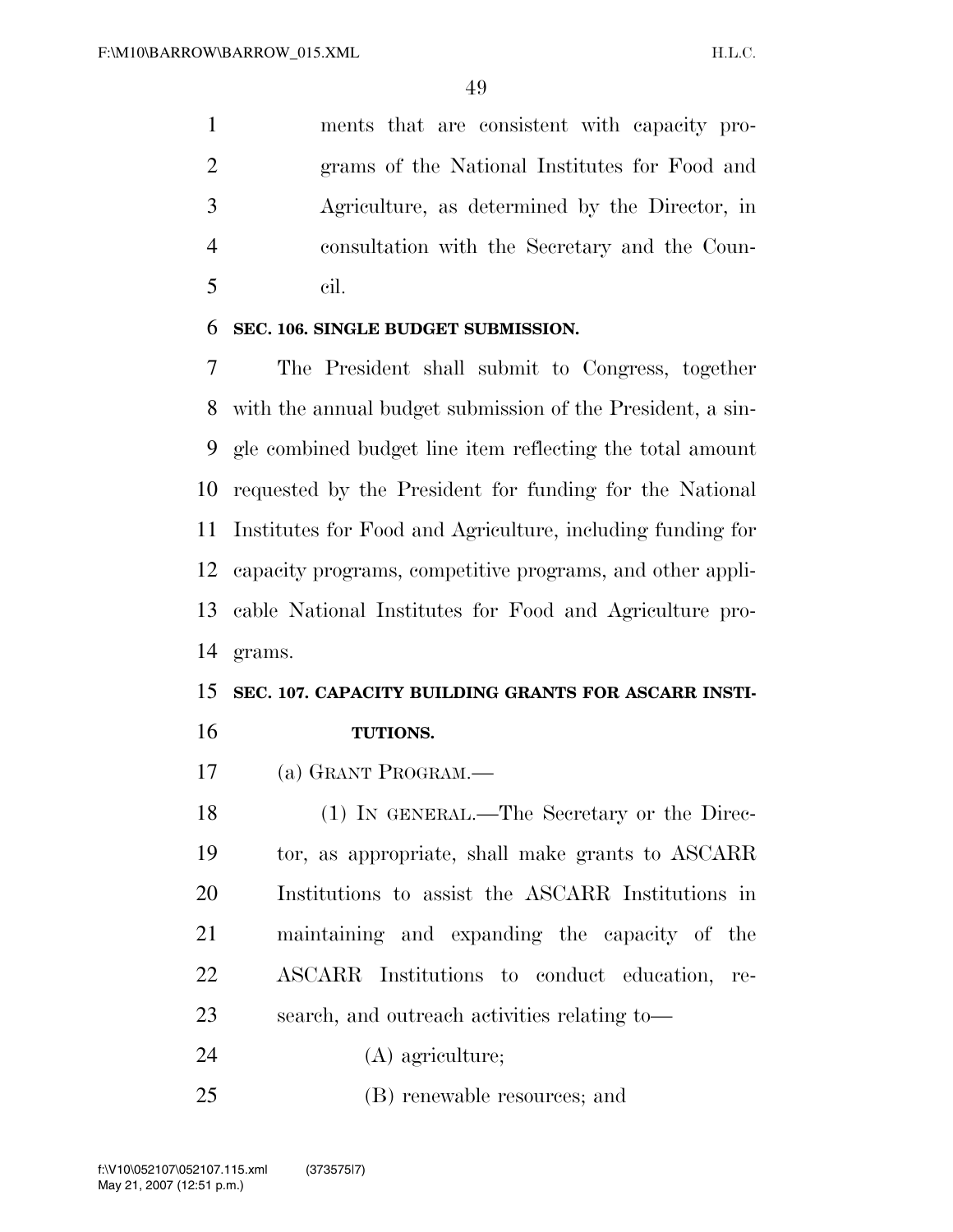| $\mathbf{1}$   | (C) other similar disciplines.                       |
|----------------|------------------------------------------------------|
| $\overline{2}$ | (2) REQUIREMENTS.—The Secretary or the Di-           |
| 3              | rector, as appropriate, shall make grants under this |
| $\overline{4}$ | section-                                             |
| 5              | $(A)(i)$ through a competitive application           |
| 6              | process under which appropriate officials of         |
| 7              | ASCARR Institutions may submit applications          |
| 8              | in such form and manner as the Secretary or          |
| 9              | the Director, as appropriate, may prescribe; or      |
| 10             | (ii) through a noncompetitive application            |
| 11             | process; and                                         |
| 12             | (B) in such manner as to ensure geo-                 |
| 13             | graphic diversity with respect to the ASCARR         |
| 14             | Institutions that are the subjects of the grants.    |
| 15             | (3) USE OF FUNDS.—An ASCARR Institution              |
| 16             | that receives a grant under subsection $(a)(1)$ may  |
| 17             | use the funds made available through the grant to    |
| 18             | maintain and expand the capacity of the ASCARR       |
| 19             | Institution-                                         |
| 20             | $(A)$ to successfully compete for funds from         |
| 21             | Federal grants and other sources to carry out        |
| 22             | educational, research, and outreach activities       |
| 23             | that address priority concerns of national, re-      |
| 24             | gional, State, and local interest;                   |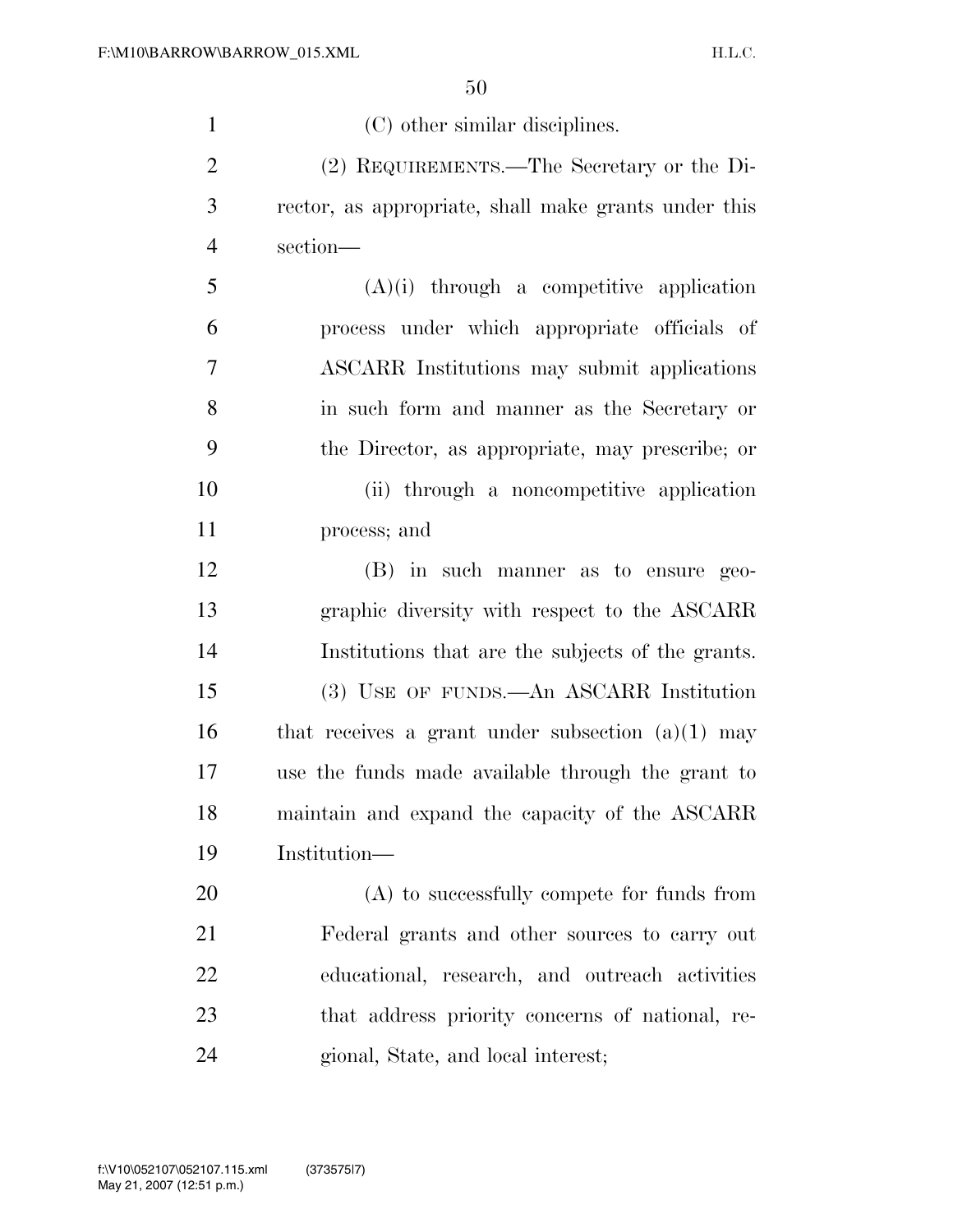| $\mathbf{1}$   | (B) to disseminate information relating to       |
|----------------|--------------------------------------------------|
| $\overline{2}$ | priority concerns to—                            |
| 3              | (i) interested members of the agri-              |
| $\overline{4}$ | culture, renewable resources, and related        |
| 5              | stakeholder communities;                         |
| 6              | (ii) the public; and                             |
| 7              | (iii) any other interested entity;               |
| 8              | (C) to encourage members of the agri-            |
| 9              | culture, renewable resources, and related stake- |
| 10             | holder communities to participate in priority    |
| 11             | education, research, and outreach activities by  |
| 12             | providing matching funding to leverage grant     |
| 13             | funds; and                                       |
| 14             | $(D)$ through—                                   |
| 15             | (i) the purchase or other acquisition            |
| 16             | of equipment and other infrastructure (not       |
| 17             | including the construction of new build-         |
| 18             | ings);                                           |
| 19             | (ii) the renovation of facilities;               |
| 20             | (iii) the professional growth and devel-         |
| 21             | opment of the faculty of the ASCARR In-          |
| 22             | stitution; and                                   |
| 23             | (iv) the development of human capital            |
| 24             | (including through the use of graduate           |
| 25             | assistantships).                                 |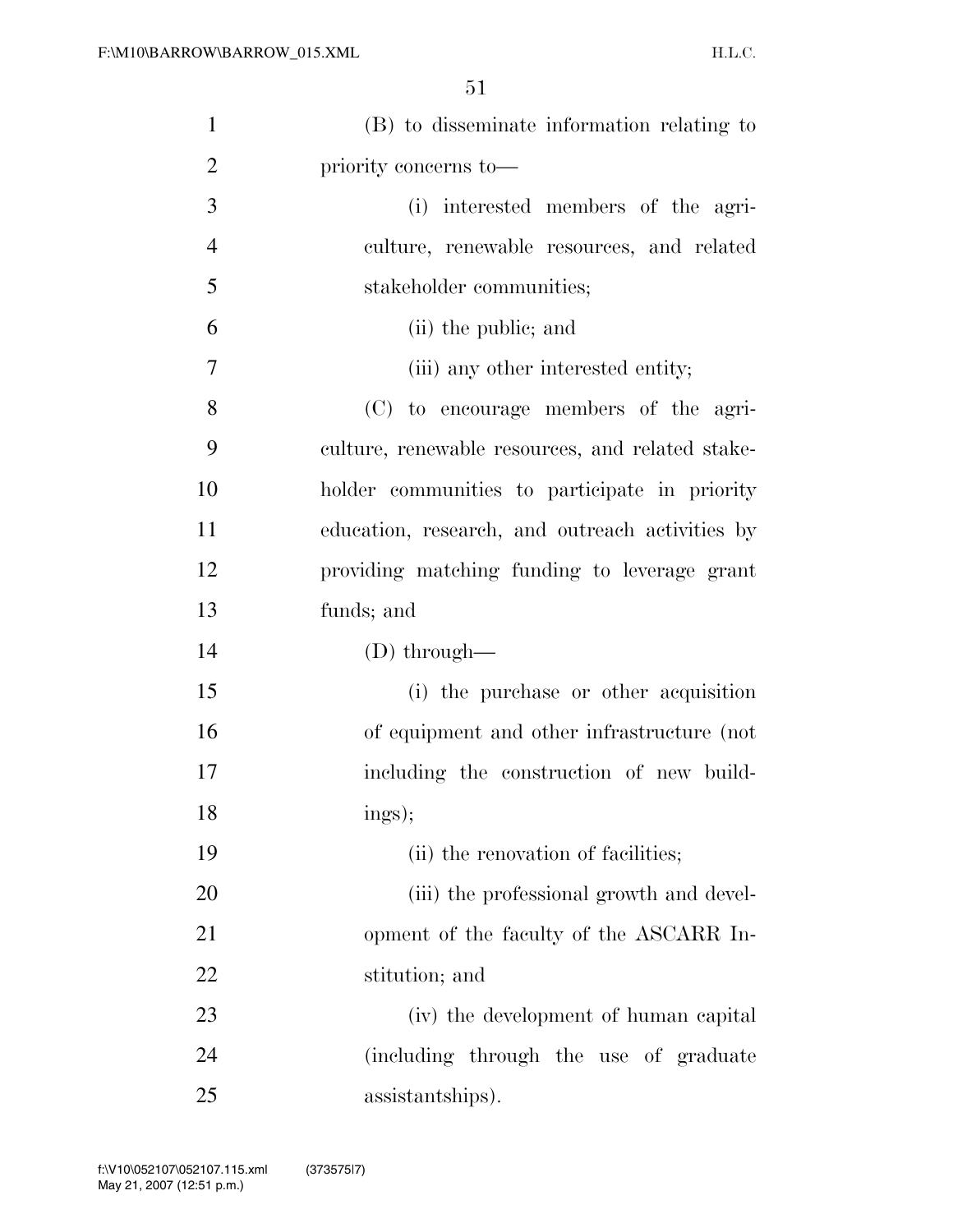(b) AUTHORIZATION OF APPROPRIATIONS.—There are authorized to be appropriated to carry out this sec- tion— (1) \$5,000,000 for fiscal year 2008; (2) \$8,000,000 for fiscal year 2009; (3) \$10,000,000 for fiscal year 2010; (4) \$13,000,000 for fiscal year 2011; (5) \$17,000,000 for fiscal year 2012; and (6) such sums as are necessary for fiscal year 2013 and each fiscal year thereafter. **TITLE II—MODIFICATIONS SEC. 201. MERIT REVIEW OF EXTENSION AND EDU- CATIONAL GRANTS.**  Section 103 of the Agricultural Research, Extension, and Education Reform Act of 1998 (7 U.S.C. 7613) is amended in subsection (a), by striking paragraph (2) and inserting the following: 18 "(2) MERIT REVIEW OF EXTENSION AND EDU- CATION GRANTS.—The Secretary shall establish pro- cedures that provide for merit review of each agri- cultural extension or education grant administered, on a competitive basis, by the National Institutes for Food and Agriculture.''.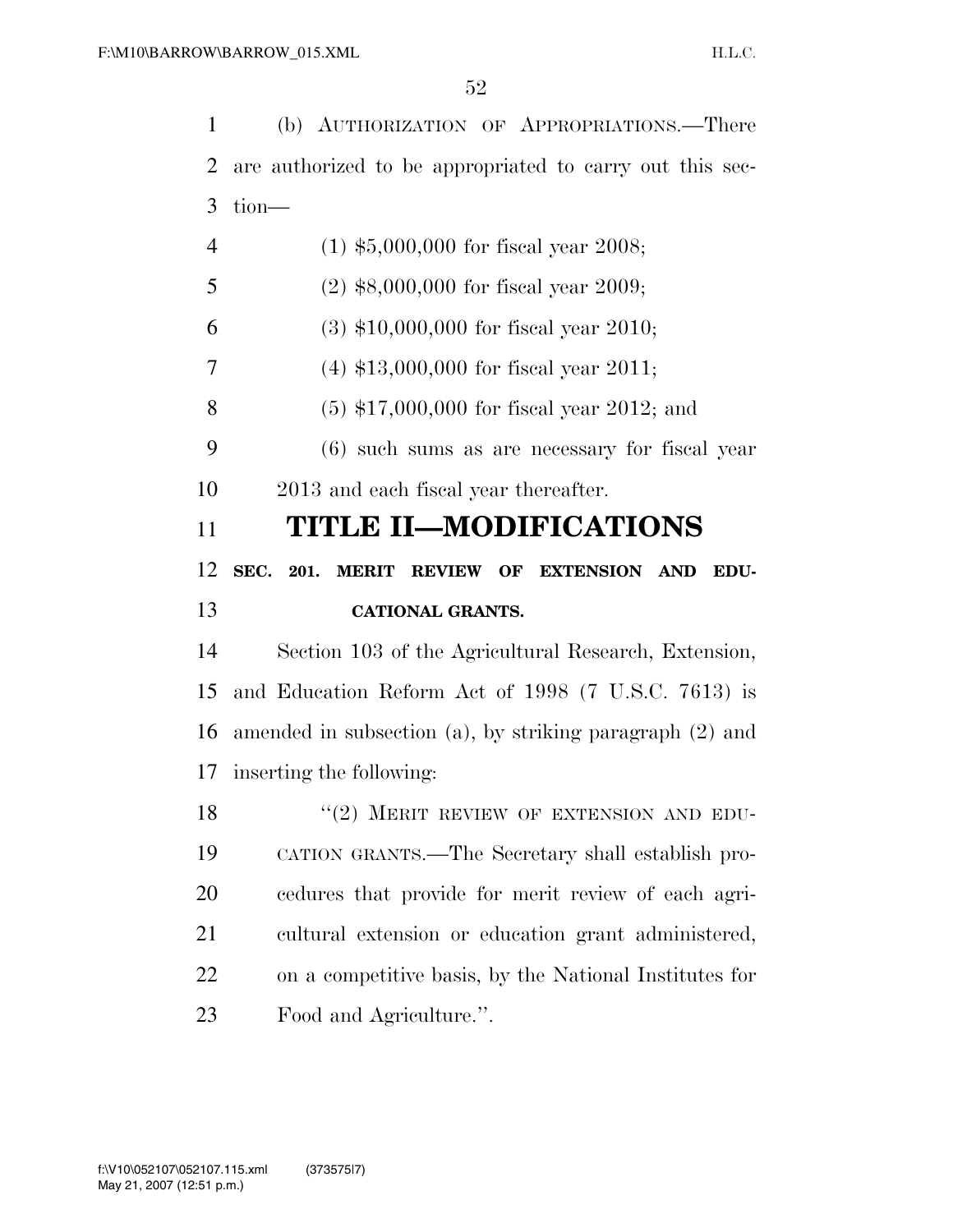#### **SEC. 202. REPEAL PLAN OF WORK REQUIREMENTS.**

 (a) EXTENSION AT 1890 LAND-GRANT COLLEGES.— Section 1444(d) of the National Agricultural Research, Extension, and Teaching Policy Act of 1977 (7 U.S.C.  $3221(d)$  is amended—

 (1) in paragraph (1), by striking the second sentence; and

8 (2) by striking paragraphs  $(3)$  through  $(5)$ .

 (b) RESEARCH AT 1890 LAND-GRANT COLLEGES.— Section 1445 of the National Agricultural Research, Ex- tension, and Teaching Policy Act of 1977 (7 U.S.C. 3222) is amended—

 (1) by striking subsection (a) and inserting the following:

 ''(a) AUTHORIZATION OF APPROPRIATIONS.—There are authorized to be appropriated annually such sums as Congress may determine necessary to support continuing agricultural research at colleges eligible to receive funds under the Act of August 30, 1890 (26 Stat. 417–419, as amended; 7 U.S.C. 321–326 and 328), including Tuskegee University (hereinafter referred to in this section as 'eligi-ble institutions').''; and

 (2) by striking subsection (c) and inserting the following:

 ''(c) PROGRAM.—The director of the State agricul-tural experiment station in each State in which an eligible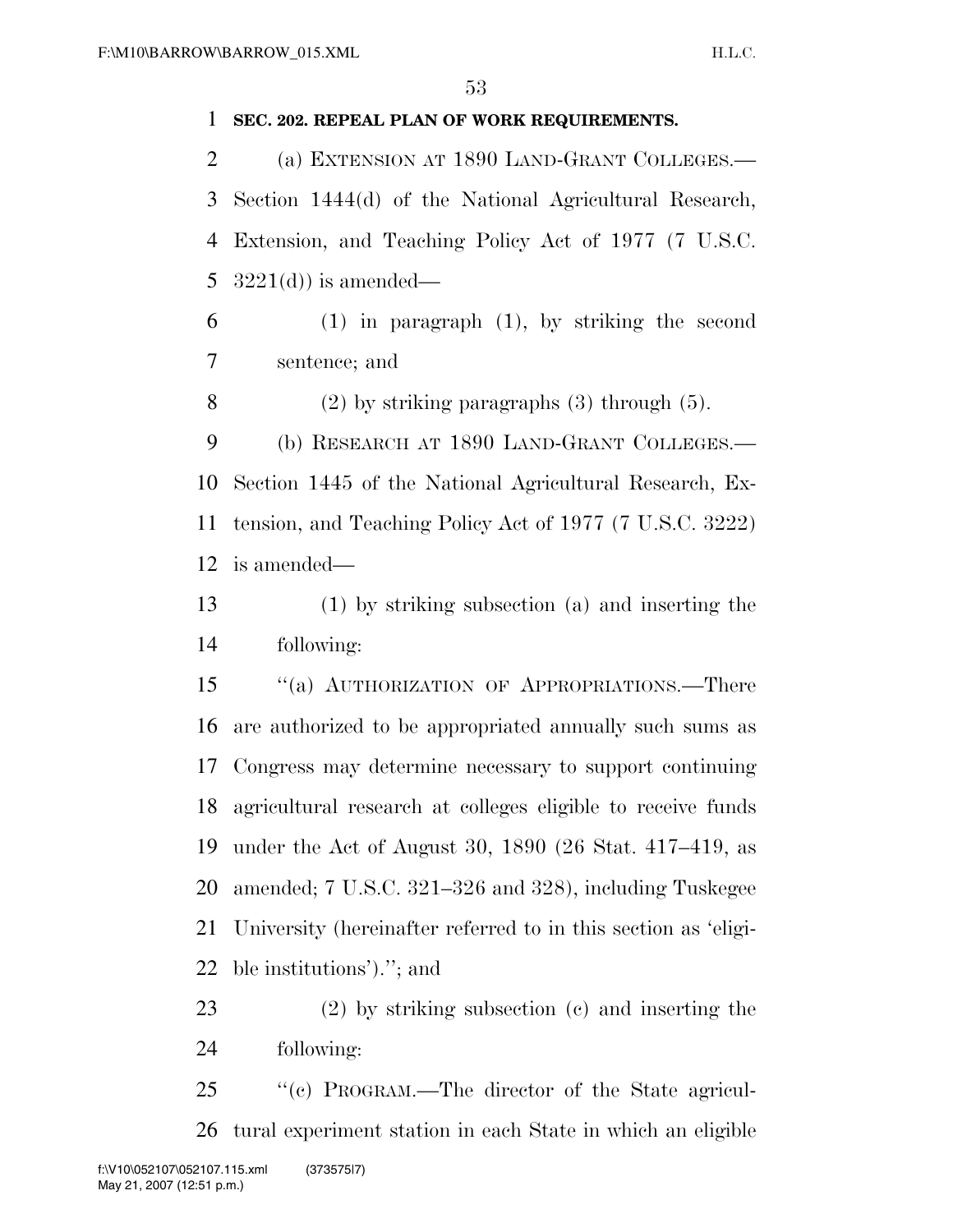| $\mathbf{1}$   | institution is located, and the research director specified    |
|----------------|----------------------------------------------------------------|
| 2              | in subsection (d) in each of the eligible institutions in that |
| 3              | State, shall jointly develop, by mutual agreement, a com-      |
| $\overline{4}$ | prehensive program of agricultural research in the State,      |
| 5              | to be submitted for approval by the Secretary not later        |
| 6              | than 1 year after the date of enactment of this title.".       |
| 7              | (c) HATCH ACT OF 1887.—                                        |
| 8              | (1) CONFORMING AMENDMENTS.—Section 3 of                        |
| 9              | the Hatch Act of 1887 (7 U.S.C. 361c) is amend-                |
| 10             | $ed$ —                                                         |
| 11             | $(A)$ by striking subsection $(h)$ and insert-                 |
| 12             | ing the following:                                             |
| 13             | "(h) PEER REVIEW AND PLAN OF WORK.—Research                    |
| 14             | carried out under subsection $(c)(3)$ shall be subject to sci- |
| 15             | entific peer review. The review of a project conducted         |
| 16             | under this paragraph shall be considered to satisfy the        |
| 17             | merit review requirements of section $103(e)$ of the Agricul-  |
| 18             | tural Research, Extension, and Education Reform Act of         |
| 19             | 1998."; and                                                    |
| 20             | $(B)$ in subsection $(i)(2)$ , by striking sub-                |
| 21             | paragraph $(D)$ .                                              |
| 22             | (2) REPEAL.—Section 7 of the Hatch Act of                      |
| 23             | 1887 (7 U.S.C. 361g) is amended by striking sub-               |
| 24             | sections (d) through $(g)$ .                                   |
| 25             | (d) SMITH-LEVER ACT.—                                          |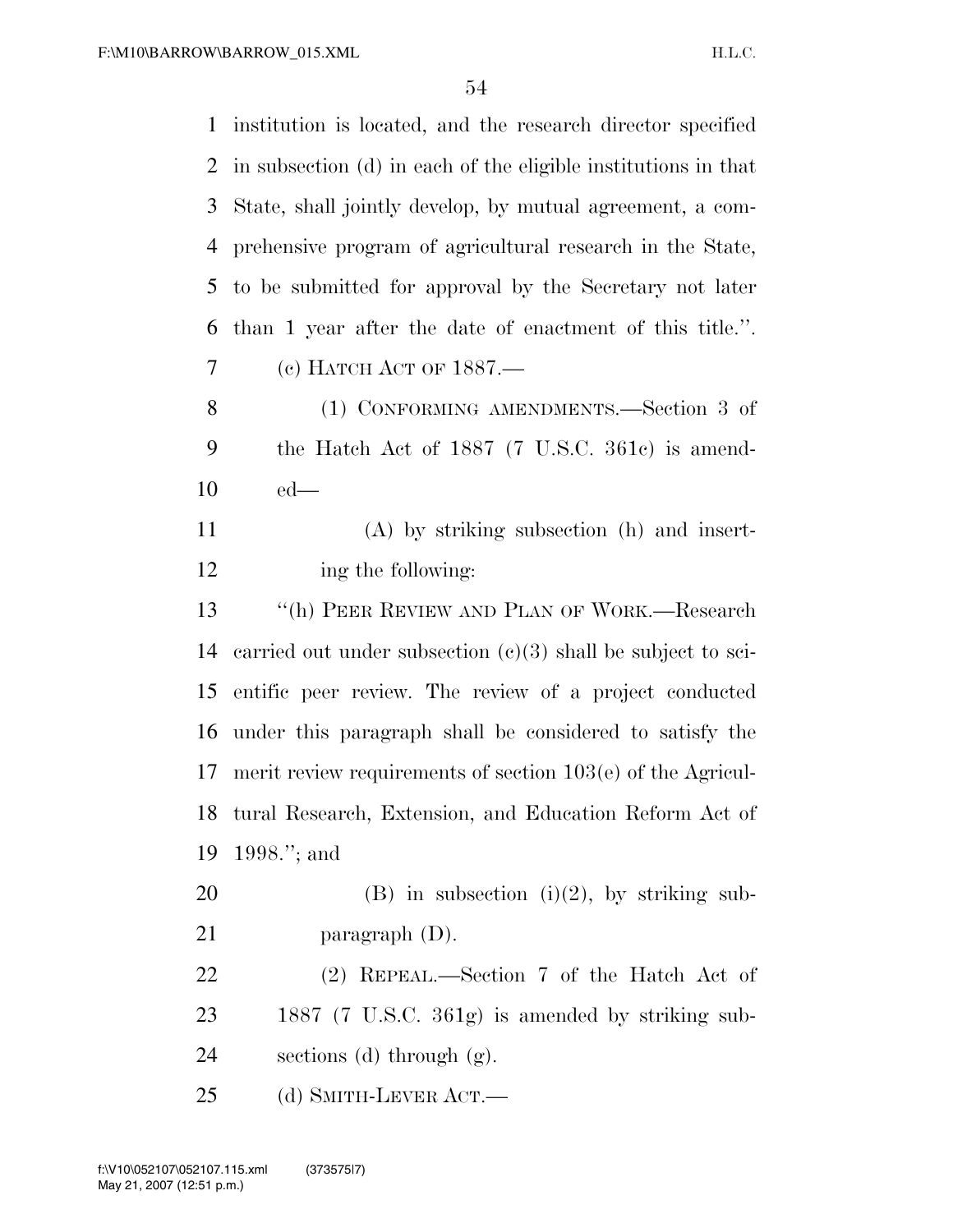(1) CONFORMING AMENDMENT.—Section  $3(h)(2)$  of the Smith-Lever Act (7 U.S.C. 343 $(h)(2)$ ) is amended by striking subparagraph (D). (2) REPEAL.—Section 4 of the Smith-Lever Act

 (7 U.S.C. 344) is amended by striking subsections  $6 \quad$  (c) through (e).

#### **SEC. 203. INDIRECT COSTS.**

 Section 1462 of the National Agricultural Research, Extension, and Teaching Policy Act of 1977 (7 U.S.C. 3310) is amended by striking subsection (a) and inserting the following:

12 "(a) In GENERAL.—Except as otherwise provided in law, and in accordance with the requirements under sec- tion 105(c)(1)(E) of the CREATE-21 Act of 2007, indi- rect costs charged against a competitive agricultural re- search, education, or extension grant awarded under this Act, the CREATE-21 Act of 2007, or any other Act pur- suant to authority delegated to the Director of the Na- tional Institutes for Food and Agriculture shall not exceed the negotiated indirect rate of cost established for an insti- tution by the appropriate Federal audit agency for the in-stitution.''.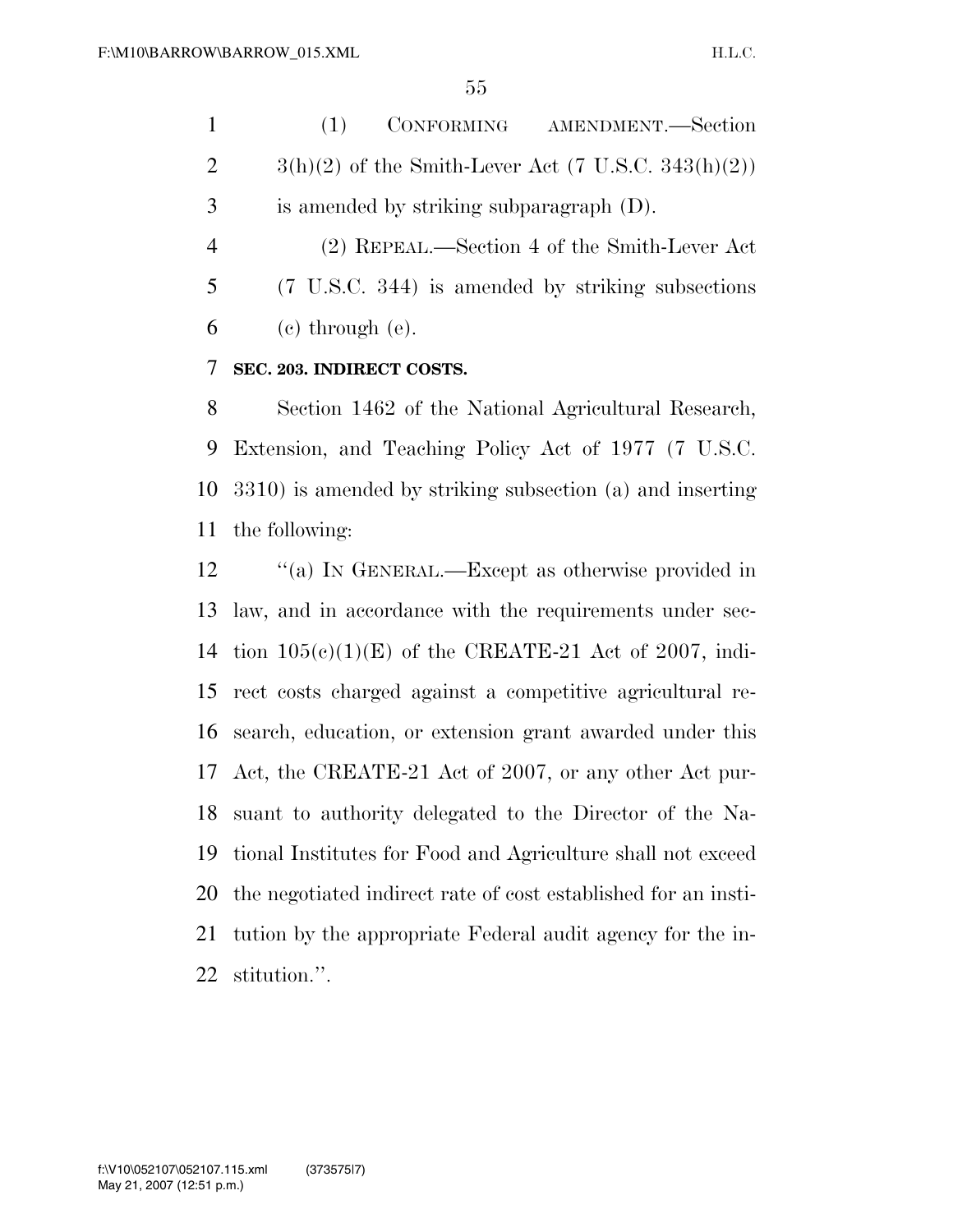| $\mathbf{1}$   | <b>TITLE III-EXTENSIONS</b>                               |
|----------------|-----------------------------------------------------------|
|                | 2 Subtitle A—National Agricultural                        |
| 3              | <b>Research, Extension, and Teach-</b>                    |
| $\overline{4}$ | ing Policy Act of 1977                                    |
| 5              | SEC. 301. GRANTS AND FELLOWSHIPS FOR FOOD AND AGRI-       |
| 6              | <b>CULTURAL SCIENCES EDUCATION.</b>                       |
| 7              | Section $1417(l)$ of the National Agricultural Re-        |
| 8              | search, Extension, and Teaching Policy Act of 1977 (7)    |
| 9              | U.S.C. $3152(l)$ is amended by striking "2007" and in-    |
| 10             | serting "2012".                                           |
| 11             | SEC. 302. GRANTS FOR RESEARCH ON PRODUCTION AND           |
| 12             | MARKETING OF ALCOHOLS AND INDUSTRIAL                      |
| 13             | HYDROCARBONS FROM AGRICULTURAL COM-                       |
| 14             | MODITIES AND FOREST PRODUCTS.                             |
| 15             | Section 1419(d) of the National Agricultural Re-          |
| 16             | search, Extension, and Teaching Policy Act of 1977 (7)    |
|                | 17 U.S.C. $3154(d)$ is amended by striking "2007" and in- |
| 18             | serting "2012".                                           |
| 19             | SEC. 303. POLICY RESEARCH CENTERS.                        |
| 20             | Section 1419A(d) of the National Agricultural Re-         |
| 21             | search, Extension, and Teaching Policy Act of 1977 (7)    |
| 22             | U.S.C. $3155(d)$ is amended by striking "2007" and in-    |
| 23             | serting "2012".                                           |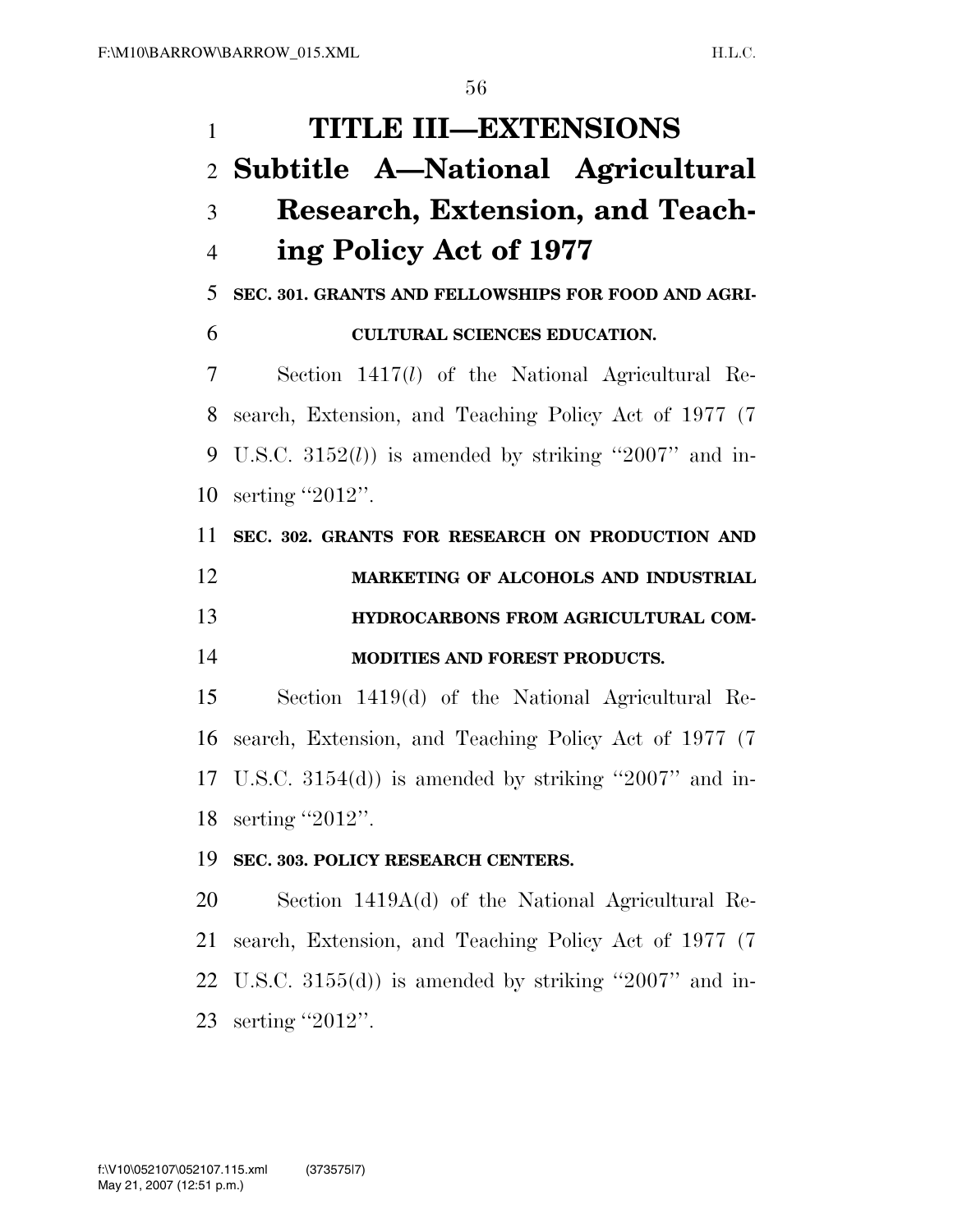### **SEC. 304. HUMAN NUTRITION INTERVENTION AND HEALTH PROMOTION RESEARCH PROGRAM.**

 Section 1424(d) of the National Agricultural Re- search, Extension, and Teaching Policy Act of 1977 (7 U.S.C. 3174(d)) is amended by striking ''2007'' and in-serting ''2012''.

### **SEC. 305. PILOT RESEARCH PROGRAM TO COMBINE MED-ICAL AND AGRICULTURAL RESEARCH.**

 Section 1424A(d) of the National Agricultural Re- search, Extension, and Teaching Policy Act of 1977 (7 U.S.C. 3174a(d)) is amended by striking ''2007'' and in-serting ''2012''.

#### **SEC. 306. NUTRITION EDUCATION PROGRAM.**

 Section 1425(c)(3) of the National Agricultural Re- search, Extension, and Teaching Policy Act of 1977 (7 16 U.S.C.  $3175(e)(3)$  is amended by striking "2007" and 17 inserting "2012".

### **SEC. 307. CONTINUING ANIMAL HEALTH AND DISEASE RE-**

#### **SEARCH PROGRAMS.**

 Section 1433(a) of the National Agricultural Re- search, Extension, and Teaching Policy Act of 1977 (7 U.S.C. 3195(a)) is amended in the first sentence by strik-ing ''2007'' and inserting ''2012''.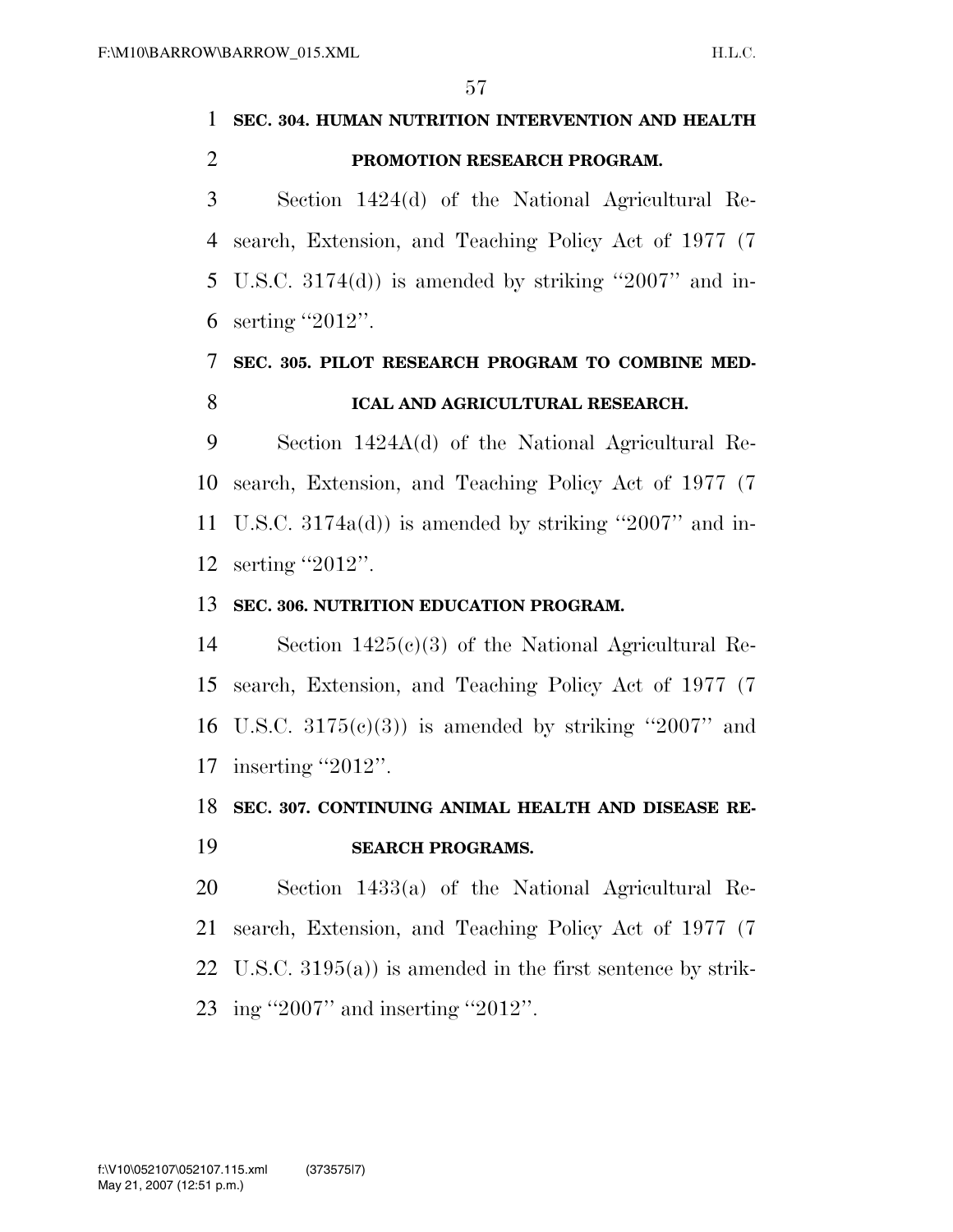|                | IJO                                                           |
|----------------|---------------------------------------------------------------|
| 1              | SEC. 308. APPROPRIATIONS FOR RESEARCH ON NATIONAL             |
| $\overline{2}$ | OR REGIONAL PROBLEMS.                                         |
| 3              | Section $1434(a)$ of the National Agricultural Re-            |
| 4              | search, Extension, and Teaching Policy Act of 1977 (7)        |
| 5              | U.S.C. 3196(a)) is amended by striking "2007" and in-         |
| 6              | serting "2012".                                               |
| 7              | SEC. 309. GRANTS TO UPGRADE AGRICULTURAL AND FOOD             |
| 8              | <b>SCIENCES FACILITIES AT 1890 LAND-GRANT</b>                 |
| 9              | COLLEGES, INCLUDING TUSKEGEE UNIVER-                          |
| 10             | SITY.                                                         |
| 11             | Section 1447(b) of the National Agricultural Re-              |
| 12             | search, Extension, and Teaching Policy Act of 1977 (7)        |
| 13             | U.S.C. $3222b(b)$ is amended by striking "2007" and in-       |
| 14             | serting "2012".                                               |
| 15             | SEC. 310. NATIONAL RESEARCH AND TRAINING VIRTUAL              |
| 16             | <b>CENTERS.</b>                                               |
| 17             | Section 1448 of the National Agricultural Research,           |
|                | 18 Extension, and Teaching Policy Act of 1977 (7 U.S.C.       |
| 19             | $3222c$ ) is amended by striking "2007" each place it ap-     |
| 20             | pears in subsections $(a)(1)$ and $(f)$ and inserting "2012". |
| 21             | SEC. 311. MATCHING FUNDS REQUIREMENT FOR RE-                  |
| 22             | SEARCH AND EXTENSION ACTIVITIES OF 1890                       |
| 23             | <b>INSTITUTIONS.</b>                                          |
| 24             | Section $1449(c)$ of the National Agricultural Re-            |
| 25             | search, Extension, and Teaching Policy Act of 1977 (7)        |
|                |                                                               |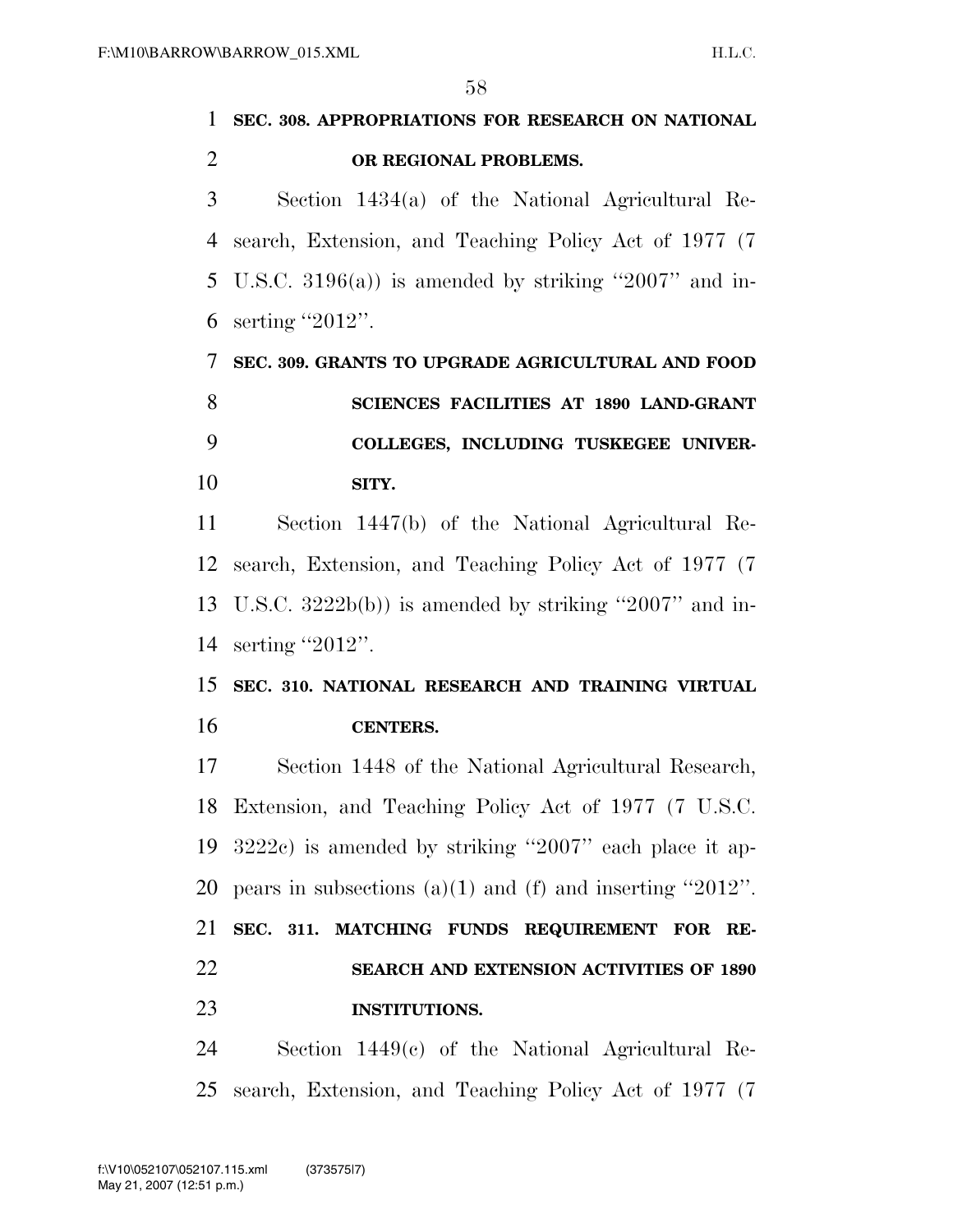U.S.C. 3222d(c)) is amended in the first sentence by strik-ing ''for each of fiscal years 2003 through 2007,''.

#### **SEC. 312. HISPANIC-SERVING INSTITUTIONS.**

 Section 1455(c) of the National Agricultural Re- search, Extension, and Teaching Policy Act of 1977 (7 6 U.S.C.  $3241(e)$  is amended by striking "2007" and in-serting ''2012''.

### **SEC. 313. COMPETITIVE GRANTS FOR INTERNATIONAL AG- RICULTURAL SCIENCE AND EDUCATION PRO-GRAMS.**

 Section 1459A(c) of the National Agricultural Re- search, Extension, and Teaching Policy Act of 1977 (7 13 U.S.C.  $3292b(c)$  is amended by striking "2007" and in-serting ''2012''.

#### **SEC. 314. RESEARCH EQUIPMENT GRANTS.**

 Section 1462A(e) of the National Agricultural Re- search, Extension, and Teaching Policy Act of 1977 (7 U.S.C. 3310a(e)) is amended by striking ''2007'' and in-serting ''2012''.

#### **SEC. 315. UNIVERSITY RESEARCH.**

 Section 1463 of the National Agricultural Research, Extension, and Teaching Policy Act of 1977 (7 U.S.C. 3311) is amended by striking ''2007'' each place it ap-pears in subsections (a) and (b) and inserting ''2012''.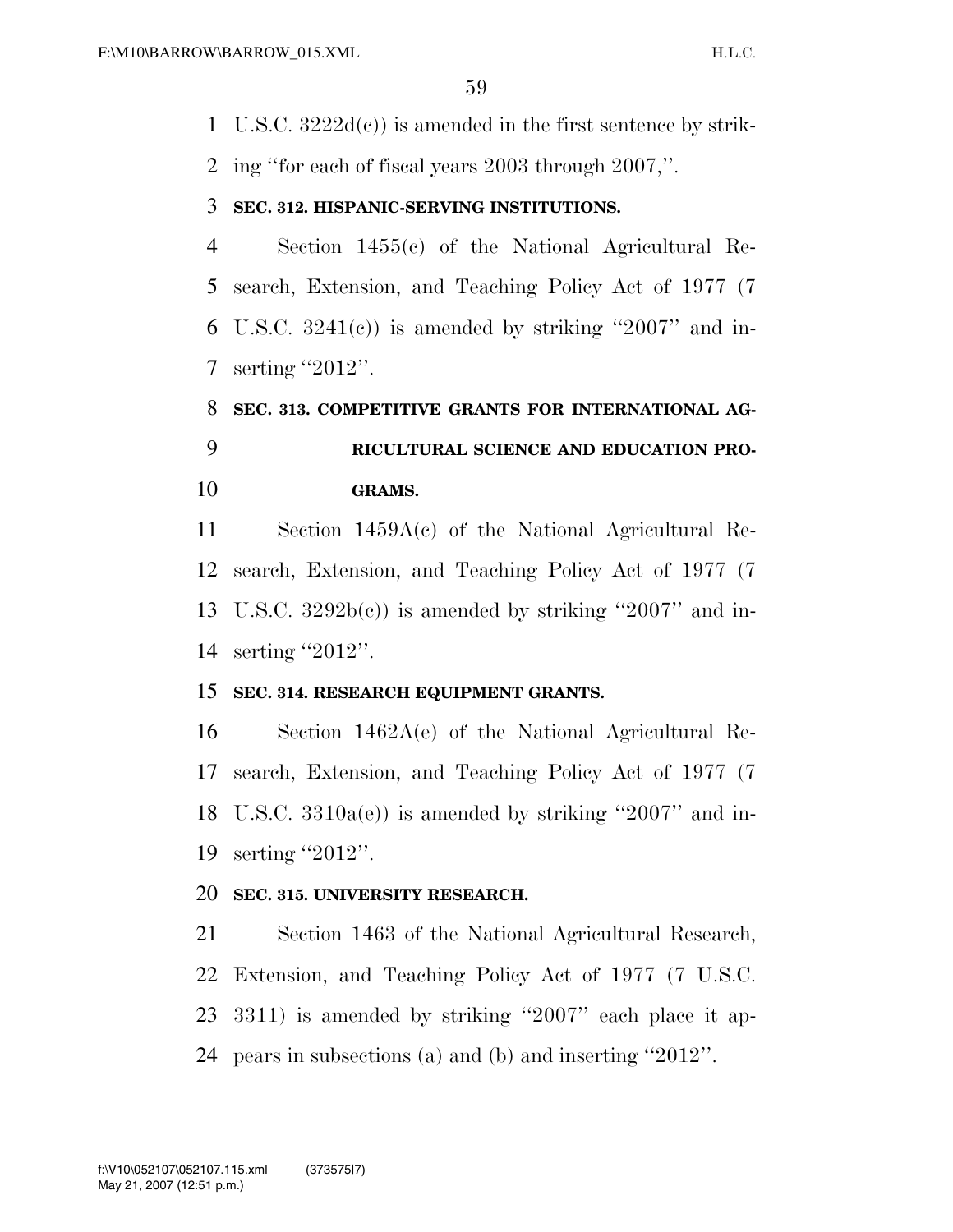#### **SEC. 316. EXTENSION SERVICE.**

 Section 1464 of the National Agricultural Research, Extension, and Teaching Policy Act of 1977 (7 U.S.C. 3312) is amended by striking ''2007'' and inserting 5  $"2012"$ .

#### **SEC. 317. SUPPLEMENTAL AND ALTERNATIVE CROPS.**

 Section 1473D(a) of the National Agricultural Re- search, Extension, and Teaching Policy Act of 1977 (7 U.S.C. 3319d(a)) is amended by striking ''2007'' and in-serting ''2012''.

#### **SEC. 318. AQUACULTURE RESEARCH FACILITIES.**

 Section 1477 of the National Agricultural Research, Extension, and Teaching Policy Act of 1977 (7 U.S.C. 3324) is amended by striking ''2007'' and inserting ''2012''.

#### **SEC. 319. RANGELAND RESEARCH.**

 Section 1483(a) of the National Agricultural Re- search, Extension, and Teaching Policy Act of 1977 (7 19 U.S.C.  $3336(a)$  is amended by striking "2007" and in-serting ''2012''.

### **SEC. 320. SPECIAL AUTHORIZATION FOR BIOSECURITY PLANNING AND RESPONSE.**

 Section 1484(a) of the National Agricultural Re- search, Extension, and Teaching Policy Act of 1977 (7 25 U.S.C.  $3351(a)$  is amended by striking "2007" and in-26 serting "2012".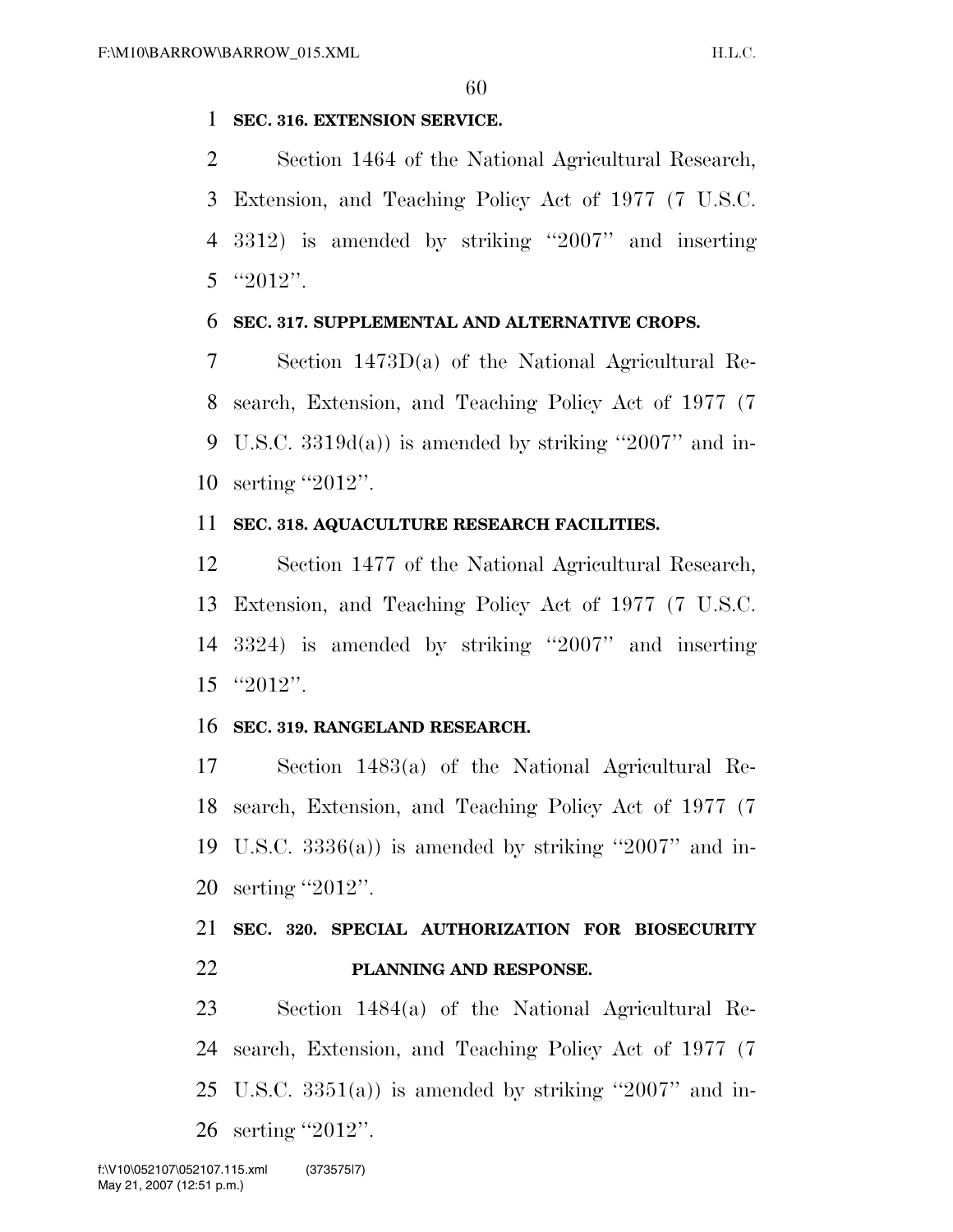| 1              | SEC. 321. RESIDENT INSTRUCTION AND DISTANCE EDU-            |
|----------------|-------------------------------------------------------------|
| $\overline{2}$ | CATION GRANTS PROGRAM FOR INSULAR                           |
| 3              | AREA INSTITUTIONS OF HIGHER EDUCATION.                      |
| $\overline{4}$ | (a) DISTANCE EDUCATION GRANTS FOR INSULAR                   |
| 5              | AREAS.—Section 1490(f) of the National Agricultural Re-     |
| 6              | search, Extension, and Teaching Policy Act of 1977 (7)      |
| 7              | U.S.C. $3362(f)$ ) is amended by striking "2007" and in-    |
| 8              | serting "2012".                                             |
| 9              | (b) RESIDENT INSTRUCTION GRANTS FOR INSULAR                 |
| 10             | AREAS.—Section 1491 of the National Agricultural Re-        |
| 11             | search, Extension, and Teaching Policy Act of 1977 (7)      |
| 12             | U.S.C. $3363$ ) is amended—                                 |
| 13             | $(1)$ by redesignating subsection (e) as sub-               |
| 14             | section $(c)$ ; and                                         |
| 15             | $(2)$ in subsection (c) (as so redesignated), by            |
| 16             | striking "2007" and inserting "2012".                       |
|                | 17 Subtitle B-Food, Agriculture, Con-                       |
|                | 18 servation, and Trade Act of 1990                         |
| 19             | SEC. 331. NATIONAL GENETICS RESOURCES PROGRAM.              |
| 20             | Section 1635(b) of the Food, Agriculture, Conserva-         |
| 21             | tion, and Trade Act of 1990 (7 U.S.C. $5844(b)$ ) is amend- |
| 22             | ed by striking "2007" and inserting "2012".                 |
|                |                                                             |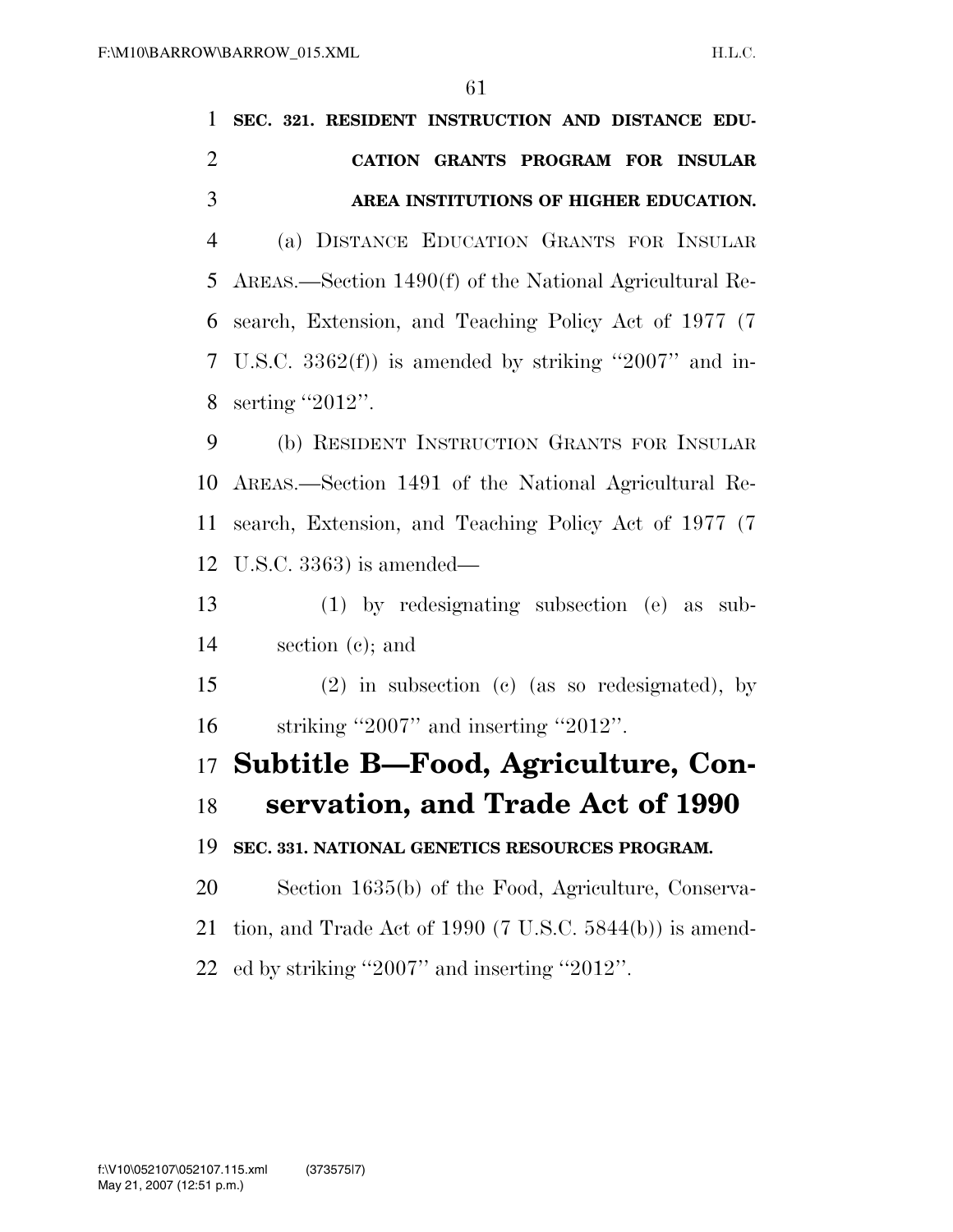**SEC. 332. HIGH-PRIORITY RESEARCH AND EXTENSION INI- TIATIVES.**  Section 1672(h) of the Food, Agriculture, Conserva- tion, and Trade Act of 1990 (7 U.S.C. 5925(h)) is amend- ed by striking ''2007'' and inserting ''2012''. **SEC. 333. NUTRIENT MANAGEMENT RESEARCH AND EXTEN- SION INITIATIVE.**  Section 1672A of the Food, Agriculture, Conserva- tion, and Trade Act of 1990 (7 U.S.C. 5925a) is amend- ed— (1) by redesignating subsection (g) as sub- section (f); and (2) in subsection (f) (as so redesignated), by striking ''2007'' and inserting ''2012''. **SEC. 334. ORGANIC AGRICULTURE RESEARCH AND EXTEN- SION INITIATIVE.**  Section 1672B(e) of the Food, Agriculture, Conserva- tion, and Trade Act of 1990 (7 U.S.C. 5925b(e)) is amended by striking ''2007'' and inserting ''2012''. **SEC. 335. AGRICULTURAL TELECOMMUNICATIONS PRO- GRAM.**  Section 1673(h) of the Food, Agriculture, Conserva- tion, and Trade Act of 1990 (7 U.S.C. 5926(h)) is amend-ed by striking ''2007'' and inserting ''2012''.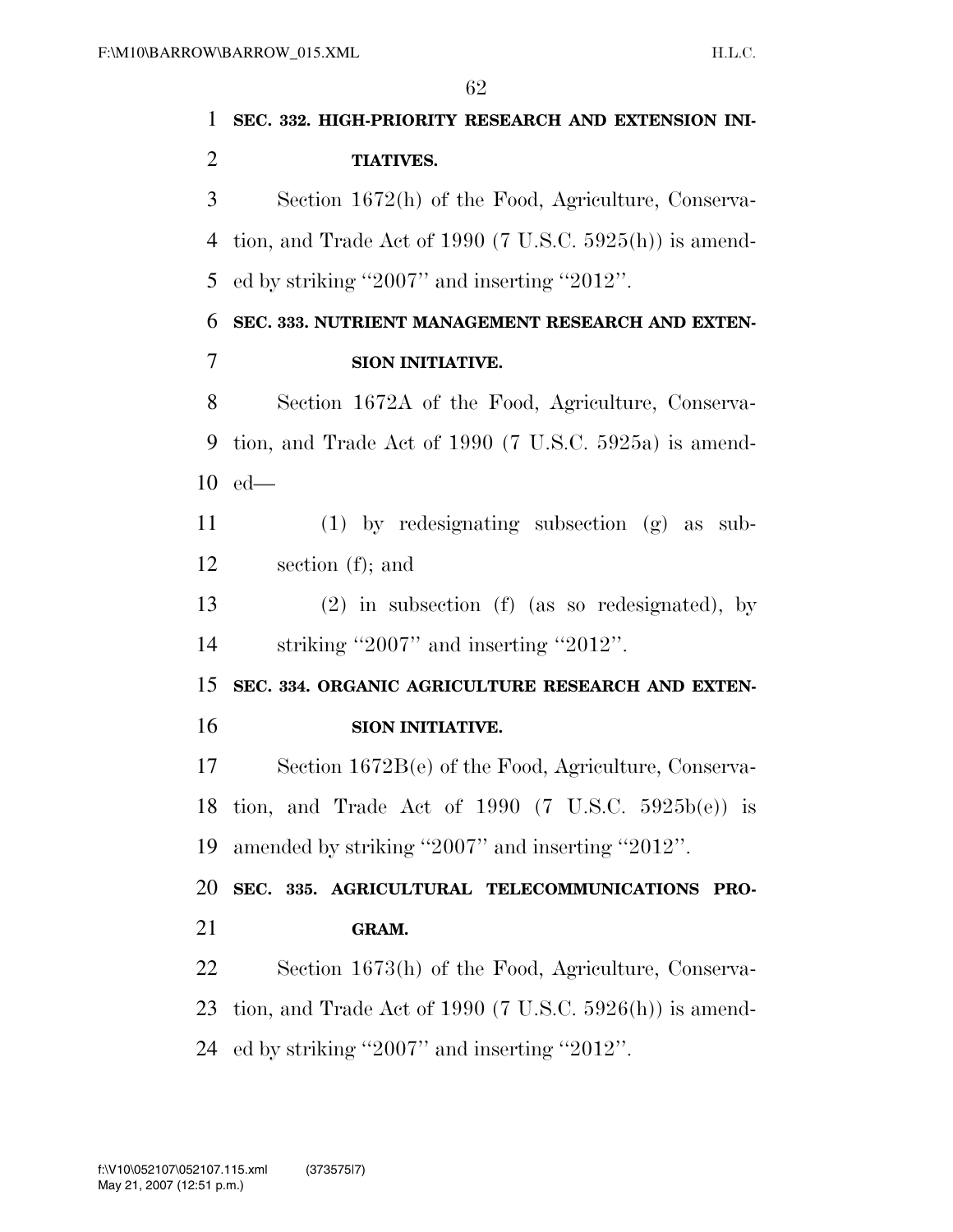| 1              | SEC. 336. ASSISTIVE TECHNOLOGY PROGRAM FOR FARM-              |
|----------------|---------------------------------------------------------------|
| $\overline{2}$ | ERS WITH DISABILITIES.                                        |
| 3              | Section $1680(c)(1)$ of the Food, Agriculture, Con-           |
| 4              | servation, and Trade Act of 1990 (7 U.S.C. $5933(e)(1)$ )     |
| 5              | is amended by striking "2007" and inserting "2012".           |
| 6              | SEC. 337. NATIONAL RURAL INFORMATION CENTER CLEAR-            |
| 7              | <b>INGHOUSE.</b>                                              |
| 8              | Section 2381(e) of the Food, Agriculture, Conserva-           |
| 9              | tion, and Trade Act of 1990 $(7 \text{ U.S.C. } 3125b(e))$ is |
| 10             | amended by striking "2007" and inserting "2012".              |
| 11             | Subtitle C-Agricultural Research,                             |
| 12             | Extension, and Education Re-                                  |
| 13             | form Act of 1998                                              |
| 14             | SEC. 341. PARTNERSHIPS FOR HIGH-VALUE AGRICULTURAL            |
| 15             | PRODUCT QUALITY RESEARCH.                                     |
| 16             | Section $402(g)$ of the Agricultural Research, Exten-         |
| 17             | sion, and Education Reform Act of 1998 (7 U.S.C.              |
| 18             | $7622(g)$ is amended by striking "2007" and inserting         |
| 19             | $"2012"$ .                                                    |
| 20             | SEC. 342. PRECISION AGRICULTURE.                              |
| 21             | Section $403(i)(1)$ of the Agricultural Research, Ex-         |
| 22             | tension, and Education Reform Act of 1998 (7 U.S.C.           |
| 23             | $7623(i)(1)$ is amended by striking "2007" and inserting      |
|                | 24 "2012".                                                    |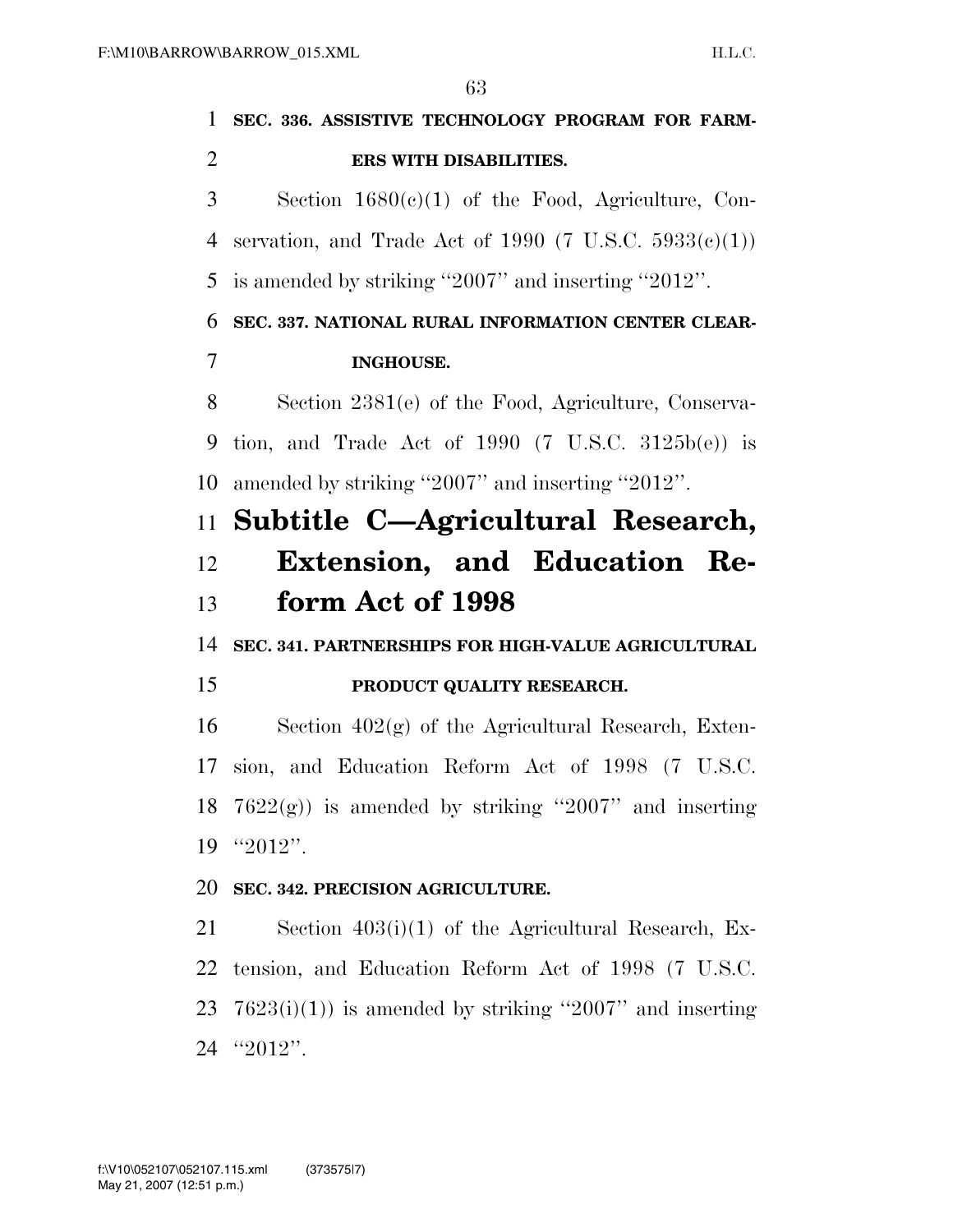#### **SEC. 343. BIOBASED PRODUCTS.**

2 (a) PILOT PROJECT.—Section  $404(e)(2)$  of the Agri- cultural Research, Extension, and Education Reform Act 4 of 1998 (7 U.S.C.  $7624(e)(2)$ ) is amended by striking ''2007'' and inserting ''2012''.

 (b) AUTHORIZATION OF APPROPRIATIONS.—Section 404(h) of the Agricultural Research, Extension, and Edu- cation Reform Act of 1998 (7 U.S.C. 7624(h)) is amended by striking ''2007'' and inserting ''2012''.

### **SEC. 344. THOMAS JEFFERSON INITIATIVE FOR CROP DI-VERSIFICATION.**

 Section 405(h) of the Agricultural Research, Exten- sion, and Education Reform Act of 1998 (7 U.S.C. 7625(h)) is amended by striking ''2007'' and inserting ''2012''.

### **SEC. 345. INTEGRATED RESEARCH, EDUCATION, AND EX-TENSION COMPETITIVE GRANTS PROGRAM.**

## Section 406(f) of the Agricultural Research, Exten-

 sion, and Education Reform Act of 1998 (7 U.S.C. 7626(f)) is amended by striking ''2007'' and inserting ''2012''.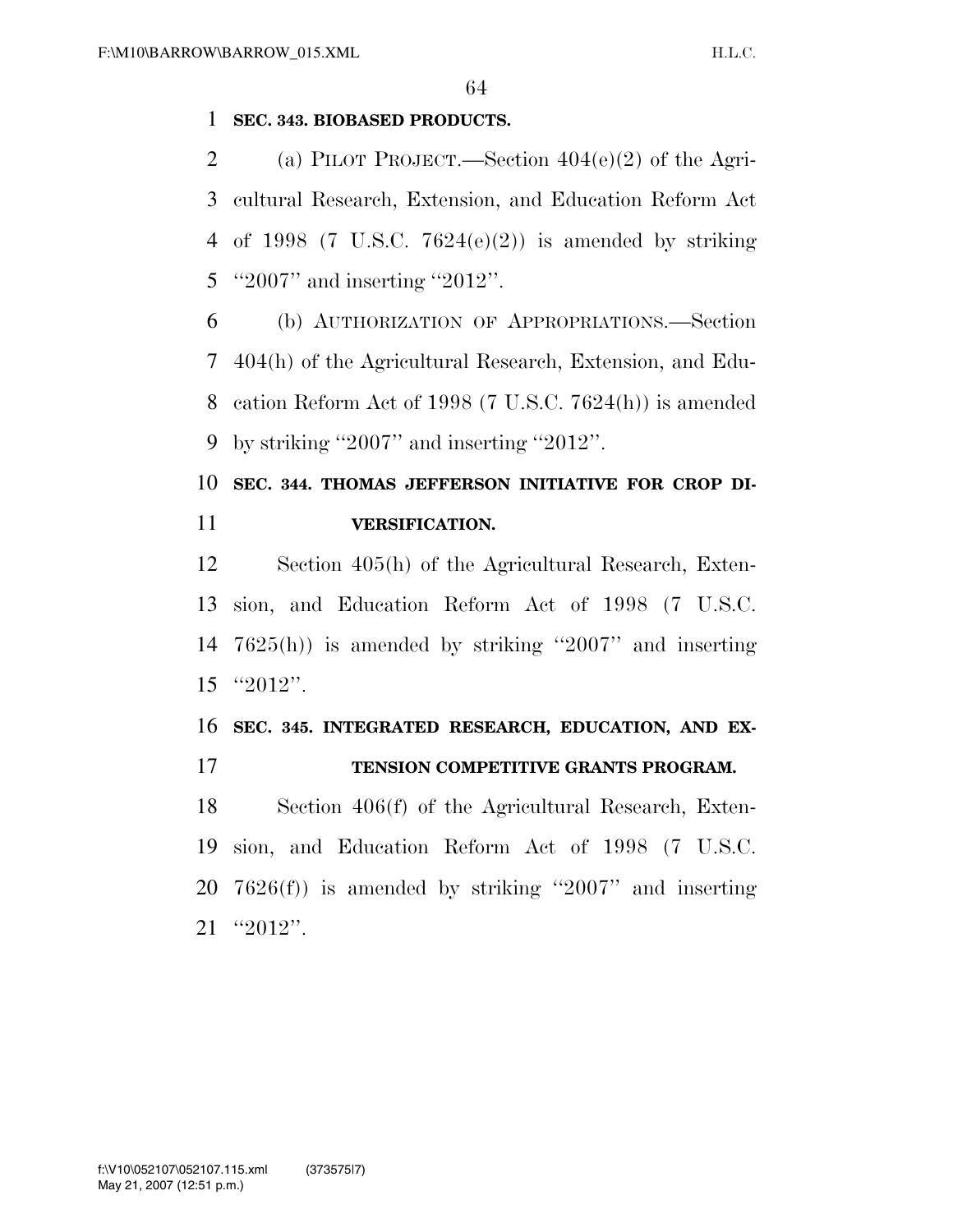|                             | SEC. 346. SUPPORT FOR RESEARCH REGARDING DISEASES                      |
|-----------------------------|------------------------------------------------------------------------|
| $\mathcal{D}_{\mathcal{L}}$ | OF WHEAT, TRITICALE, AND BARLEY CAUSED                                 |
|                             | <b>GRAMINEARUM</b><br><b>FUSARIUM</b><br>OR.<br><b>BY</b><br><b>RY</b> |
|                             | TILLETIA INDICA.                                                       |
| 5                           | Section 408(e) of the Agricultural Research, Exten-                    |
|                             | 6 sion, and Education Reform Act of 1998 (7 U.S.C.                     |

 7628(e)) is amended by striking ''2007'' and inserting ''2012''.

#### **SEC. 347. BOVINE JOHNE'S DISEASE CONTROL PROGRAM.**

 Section 409(b) of the Agricultural Research, Exten- sion, and Education Reform Act of 1998 (7 U.S.C. 7629(b)) is amended by striking ''2007'' and inserting ''2012''.

#### **SEC. 348. GRANTS FOR YOUTH ORGANIZATIONS.**

 Section 410(c) of the Agricultural Research, Exten- sion, and Education Reform Act of 1998 (7 U.S.C.  $7630(c)$  is amended by striking "2007" and inserting ''2012''.

 **SEC. 349. AGRICULTURAL BIOTECHNOLOGY RESEARCH AND DEVELOPMENT FOR DEVELOPING COUN-**

**TRIES.** 

 Section 411(c) of the Agricultural Research, Exten- sion, and Education Reform Act of 1998 (7 U.S.C. 7631(c)) is amended by striking ''2007'' and inserting ''2012''.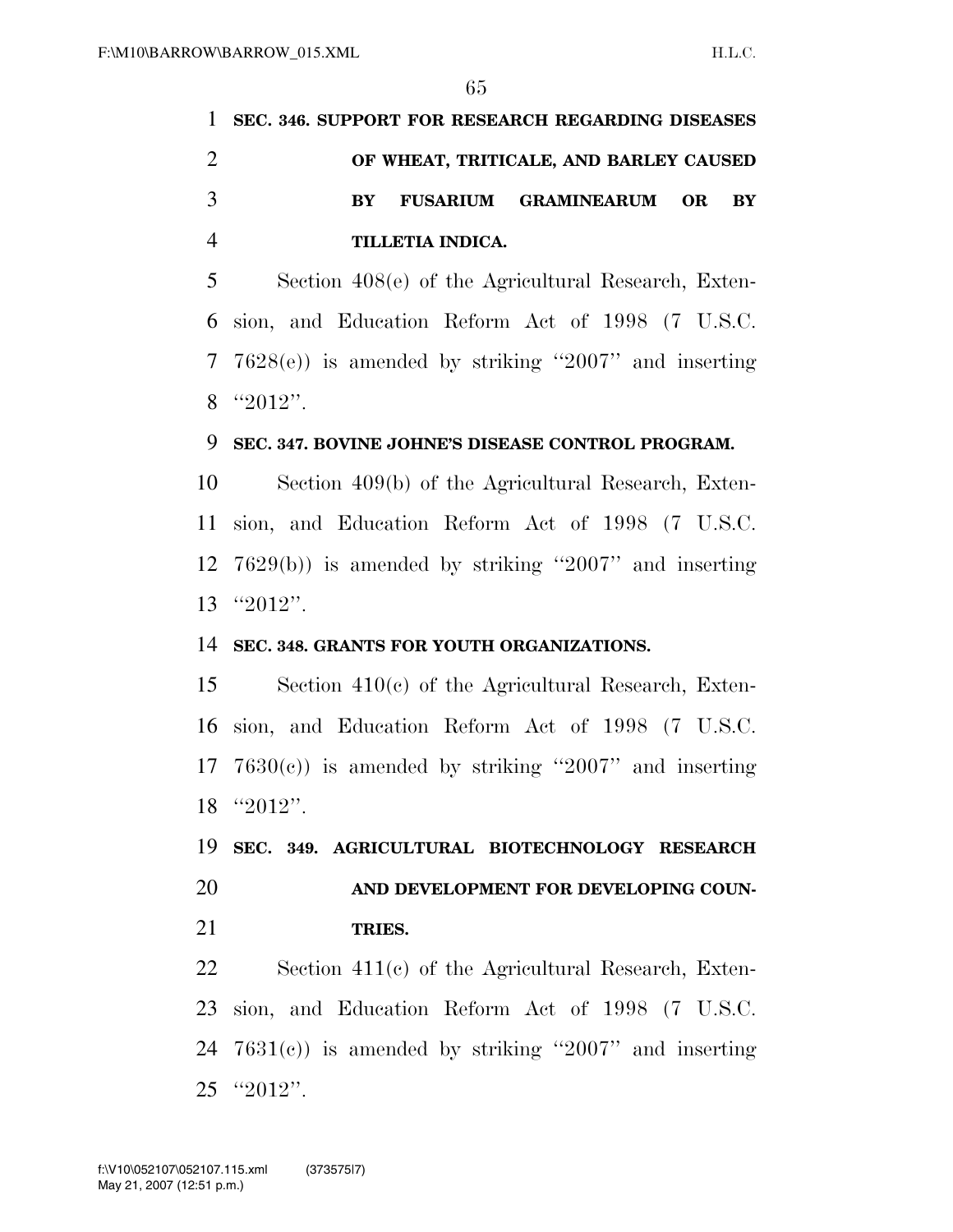#### **SEC. 350. OFFICE OF PEST MANAGEMENT POLICY.**

 Section 614(f) of the Agricultural Research, Exten- sion, and Education Reform Act of 1998 (7 U.S.C. 7653(f)) is amended by striking ''2007'' and inserting 5  $"2012"$ .

### **Subtitle D—Other Laws**

#### **SEC. 371. CRITICAL AGRICULTURAL MATERIALS ACT.**

 Section 16(a) of the Critical Agricultural Materials 9 Act (7 U.S.C.  $178n(a)$ ) is amended by striking "2007" and inserting ''2012''.

### **SEC. 372. EQUITY IN EDUCATIONAL LAND-GRANT STATUS ACT OF 1994.**

 (a) ENDOWMENT FOR 1994 INSTITUTIONS.—Section 533(b) of the Equity in Educational Land-Grant Status Act of 1994 (7 U.S.C. 301 note; Public Law 103–382) is amended in the first sentence by striking ''2007'' and 17 inserting "2012".

 (b) INSTITUTIONAL CAPACITY BUILDING GRANTS.— Section 535 of the Equity in Educational Land-Grant Sta- tus Act of 1994 (7 U.S.C. 301 note; Public Law 103– 382) is amended by striking ''2007'' each place it appears and inserting ''2012''.

 (c) RESEARCH GRANTS.—Section 536(c) of the Eq- uity in Educational Land-Grant Status Act of 1994 (7 U.S.C. 301 note; Public Law 103–382) is amended in the first sentence by striking ''2007'' and inserting ''2012''.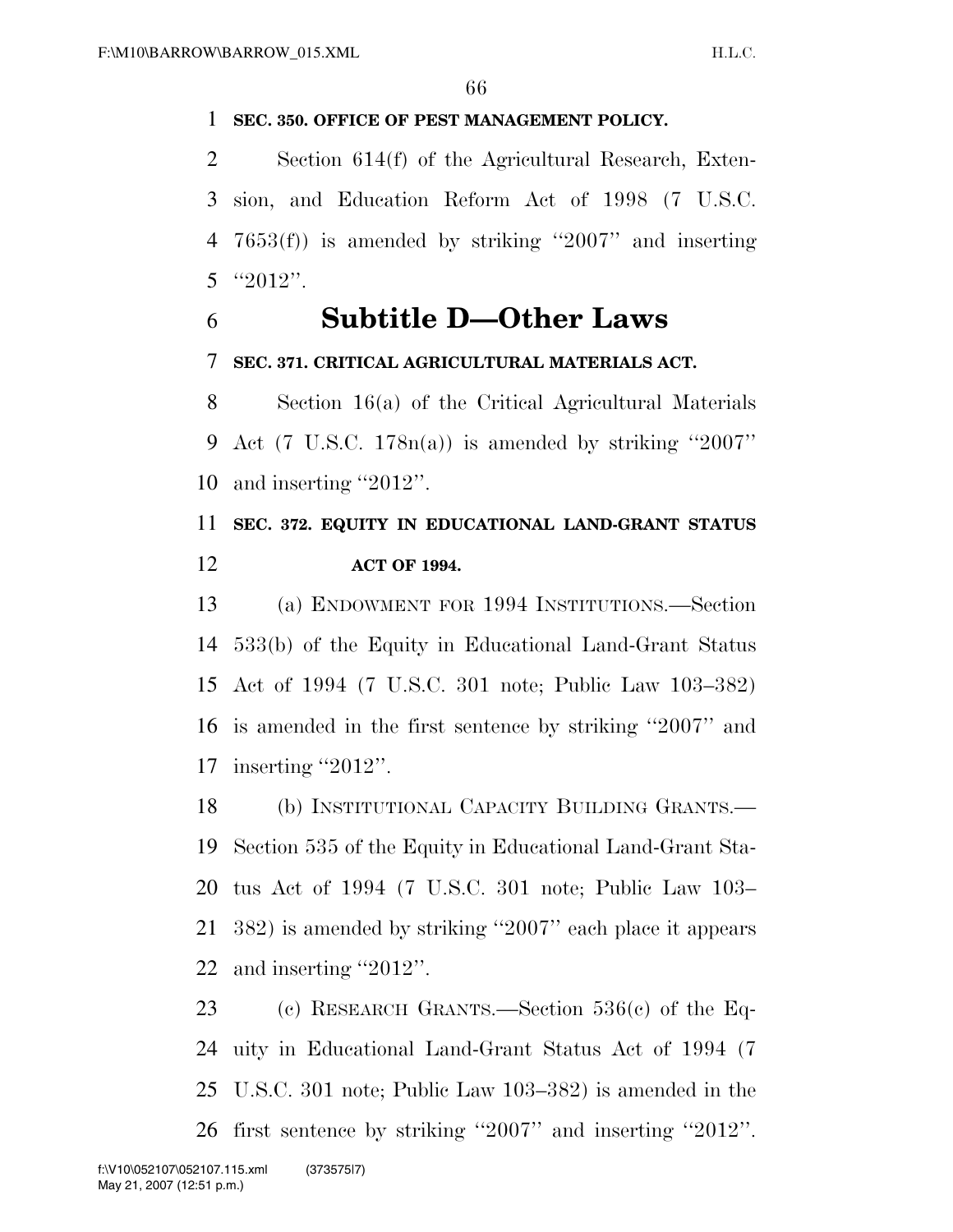**SEC. 373. AGRICULTURAL EXPERIMENT STATION RE- SEARCH FACILITIES ACT.**  Section 6(a) of the Research Facilities Act (7 U.S.C. 390d(a)) is amended by striking ''2007'' and inserting 5  $"2012"$ . **SEC. 374. NATIONAL AGRICULTURAL RESEARCH, EXTEN- SION, AND TEACHING POLICY ACT AMEND- MENTS OF 1985.**  Section 1431 of the National Agricultural Research, Extension, and Teaching Policy Act Amendments of 1985 (Public Law 99–198; 99 Stat. 1556; 116 Stat. 436) is amended by striking ''2007'' and inserting ''2012''. **SEC. 375. COMPETITIVE, SPECIAL, AND FACILITIES RE- SEARCH GRANT ACT (NATIONAL RESEARCH INITIATIVE).**  Section 2(b)(10) of the Competitive, Special, and Fa-17 cilities Research Grant Act  $(7 \text{ U.S.C. } 450i(b)(10))$  is amended by striking ''2007'' and inserting ''2012''. **SEC. 376. BEGINNING FARMER AND RANCHER DEVELOP- MENT PROGRAM.**  Section 7405(h) of the Farm Security and Rural In- vestment Act of 2002 (7 U.S.C. 3319f(h)) is amended by striking ''2007'' and inserting ''2012''.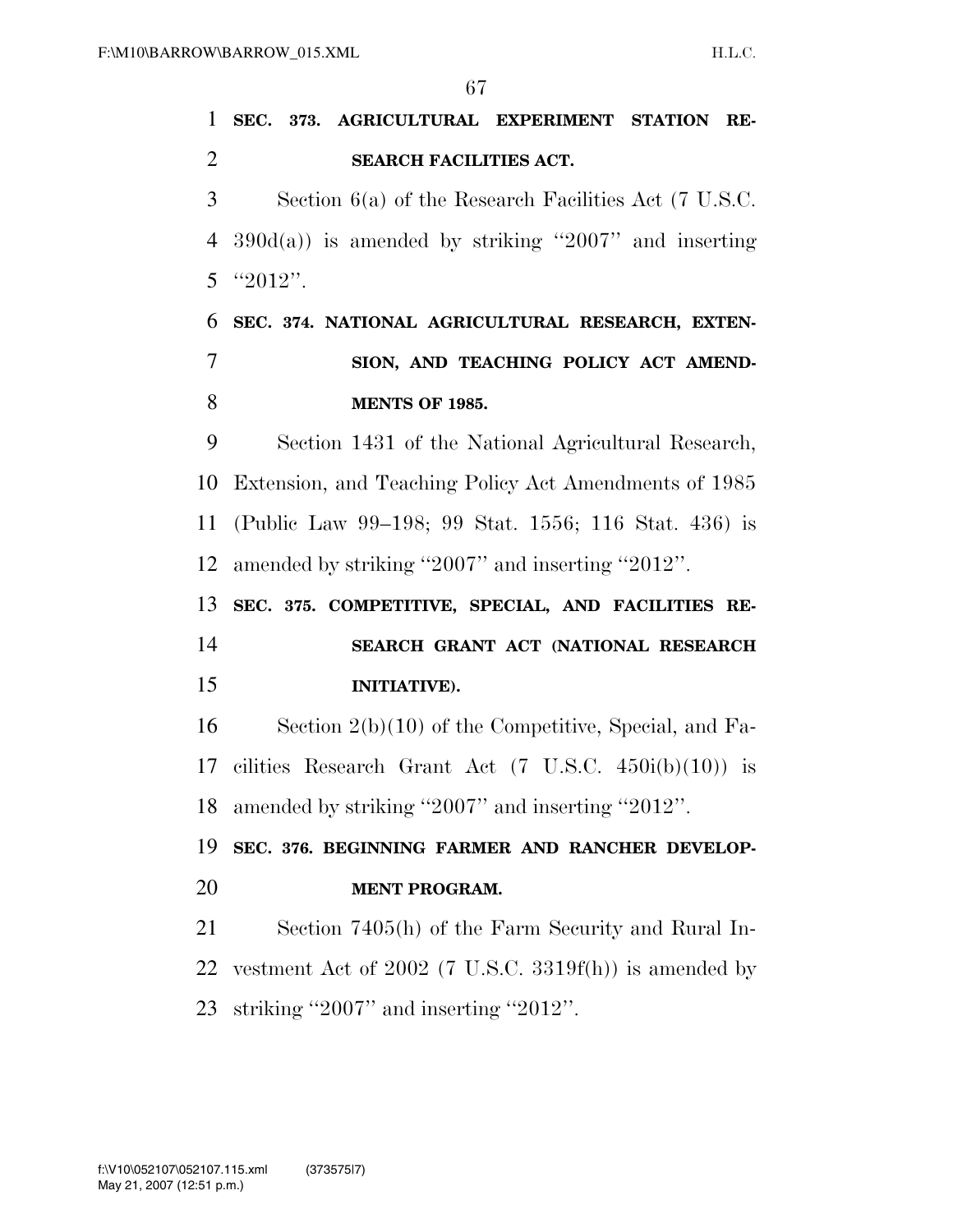|   | 1 SEC. 377. AGRICULTURAL RISK PROTECTION ACT OF 2000 |
|---|------------------------------------------------------|
| 2 | (CARBON CYCLE RESEARCH).                             |

 Section 221(g) of the Agricultural Risk Protection 4 Act of 2000 (7 U.S.C.  $6711(g)$ ) is amended by striking 5 "2007" and inserting "2012".

 **SEC. 378. RENEWABLE RESOURCES EXTENSION ACT OF 1978.** 

 (a) AUTHORIZATION OF APPROPRIATIONS.—Section 6 of the Renewable Resources Extension Act of 1978 (16 U.S.C. 1675) is amended by striking ''2007'' and insert-ing ''2012''.

 (b) TERMINATION DATE.—Section 8 of the Renew- able Resources Extension Act of 1978 (16 U.S.C. 1671 note; Public Law 95–306) is amended by striking ''2007'' and inserting ''2012''.

#### **SEC. 379. NATIONAL AQUACULTURE ACT OF 1980.**

 Section 10 of the National Aquaculture Act of 1980 (16 U.S.C. 2809) is amended by striking ''2007'' each place it appears and inserting ''2012''.

### **TITLE IV—ENHANCEMENTS**

- **Subtitle A—Research and**
- **Extension**

**SEC. 401. COMPLIANCE WITH MULTISTATE AND INTEGRA-**

**TION REQUIREMENTS.** 

(a) FUNDS EXPENDED ON MULTISTATE COOPERA-

TIVE EXTENSION ACTIVITIES.—Section 3 of the Smith-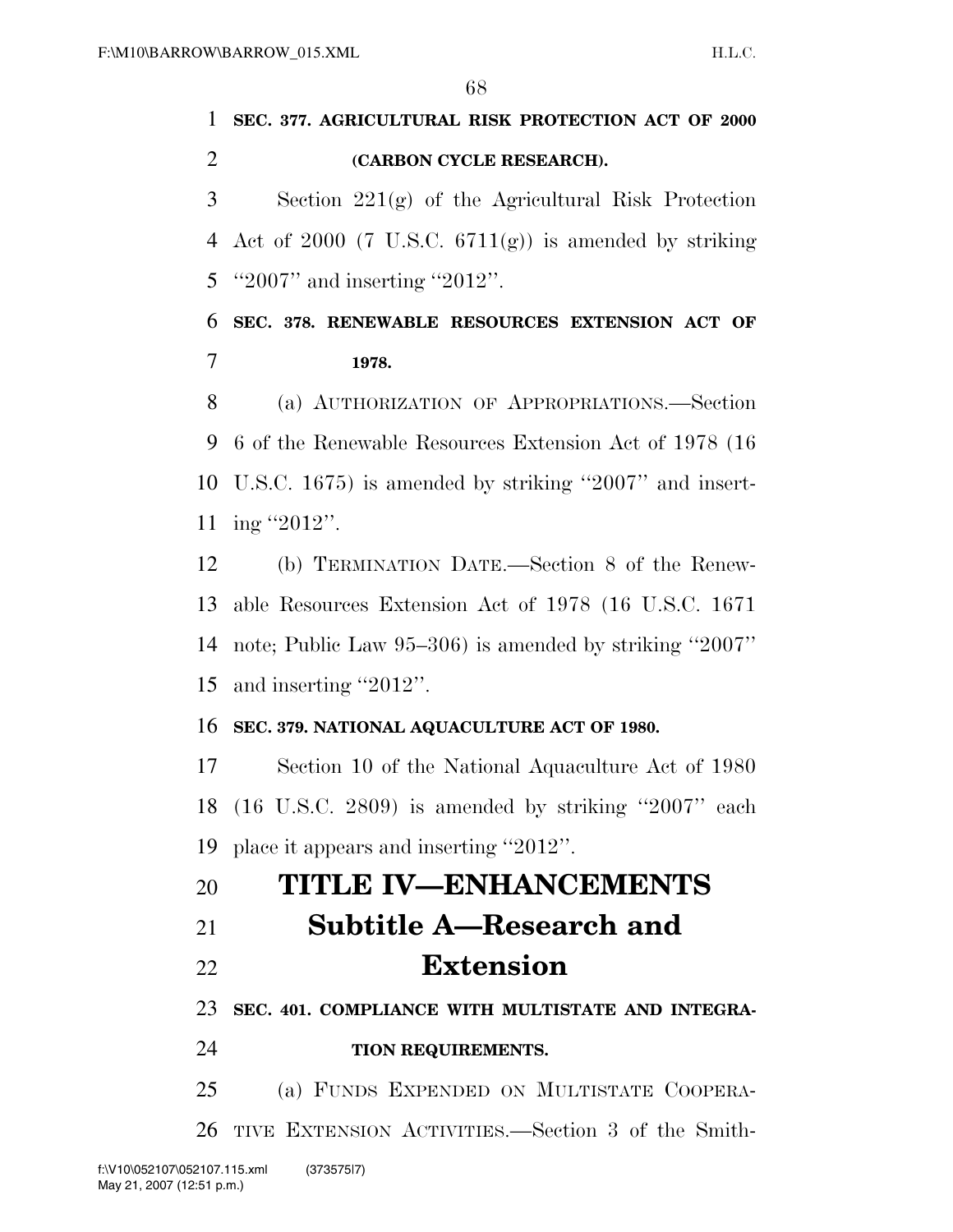Lever Act (7 U.S.C. 343) is amended by striking sub-section (h) and inserting the following:

 ''(h) MULTISTATE COOPERATIVE EXTENSION AC-TIVITIES.—

5 "(1) DEFINITION OF MULTISTATE ACTIVITY.— In this subsection, the term 'multistate activity' means a cooperative extension activity in which 2 or more States cooperate to resolve problems that con-cern more than 1 State.

 $(2)$  REQUIREMENT.—

11 "(A) In GENERAL.—To receive funding under subsections (b) and (c) for a fiscal year, a State must have expended on multistate ac- tivities, in the preceding fiscal year, an amount equivalent to not less than 25 percent of the funds paid to the State under subsections (b) and (c) for the preceding fiscal year.

18 "(B) DETERMINATION OF AMOUNT.—In determining compliance with subparagraph (A), 20 the Secretary shall include all cooperative exten- sion funds expended by the State in the pre- ceding fiscal year, including Federal, State, and local funds.

24 "(3) REDUCTION OF PERCENTAGE.—The Sec-retary may reduce the minimum percentage required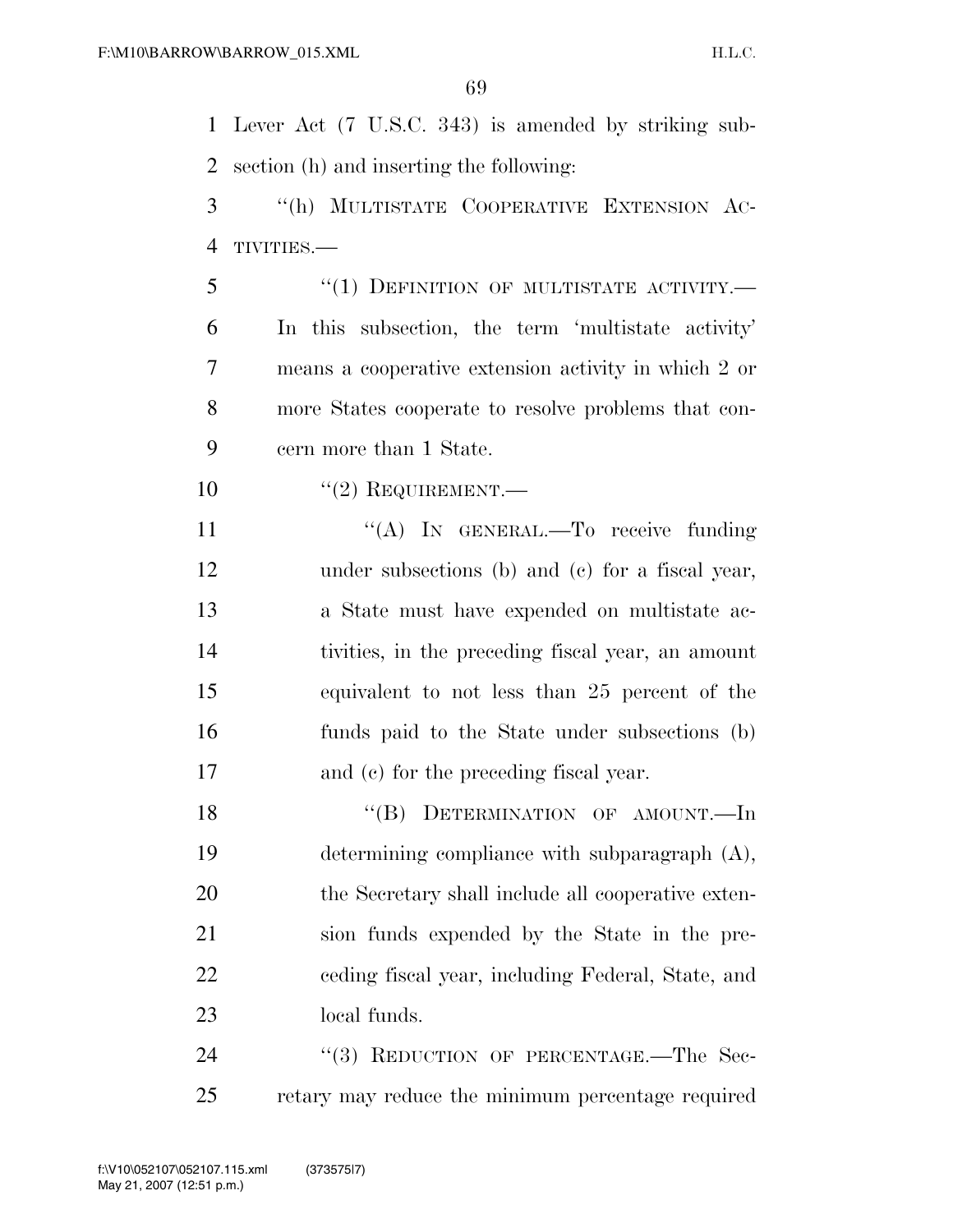| $\mathbf{1}$   | to be expended for multistate activities under para-    |
|----------------|---------------------------------------------------------|
| $\overline{2}$ | graph (2) by a State in a case of hardship,             |
| 3              | unfeasibility, or other similar circumstances beyond    |
| $\overline{4}$ | the control of the State, as determined by the Sec-     |
| 5              | retary.                                                 |
| 6              | "(4) APPLICABILITY.—This subsection does not            |
| 7              | apply to funds provided—                                |
| 8              | "(A) to a 1994 Institution (as defined in               |
| 9              | section 532 of the Equity in Educational Land-          |
| 10             | Grant Status Act of 1994 (7 U.S.C. 301 note;            |
| 11             | Public Law $103-382$ ); or                              |
| 12             | " $(B)$ to the Commonwealth of Puerto Rico,             |
| 13             | the Virgin Islands, or Guam.".                          |
| 14             | (b) FUNDS EXPENDED ON INTEGRATED RESEARCH               |
| 15             | AND EXTENSION ACTIVITIES.—Section 3 of the Hatch        |
| 16             | Act of 1887 (7 U.S.C. 361c) is amended by striking sub- |
| 17             | section (i) and inserting the following:                |
| 18             | "(i) INTEGRATED RESEARCH AND EXTENSION AC-              |
| 19             | TIVITIES.-                                              |
| 20             | $``(1)$ IN GENERAL.—                                    |
| 21             | "(A) REQUIREMENT.—To receive funding                    |
| 22             | under this Act and subsections (b) and (c) of           |
| 23             | section 3 of the Smith-Lever Act (7 U.S.C.              |
| 24             | 343) for a fiscal year, a State must have ex-           |
| 25             | pended on activities that integrate cooperative         |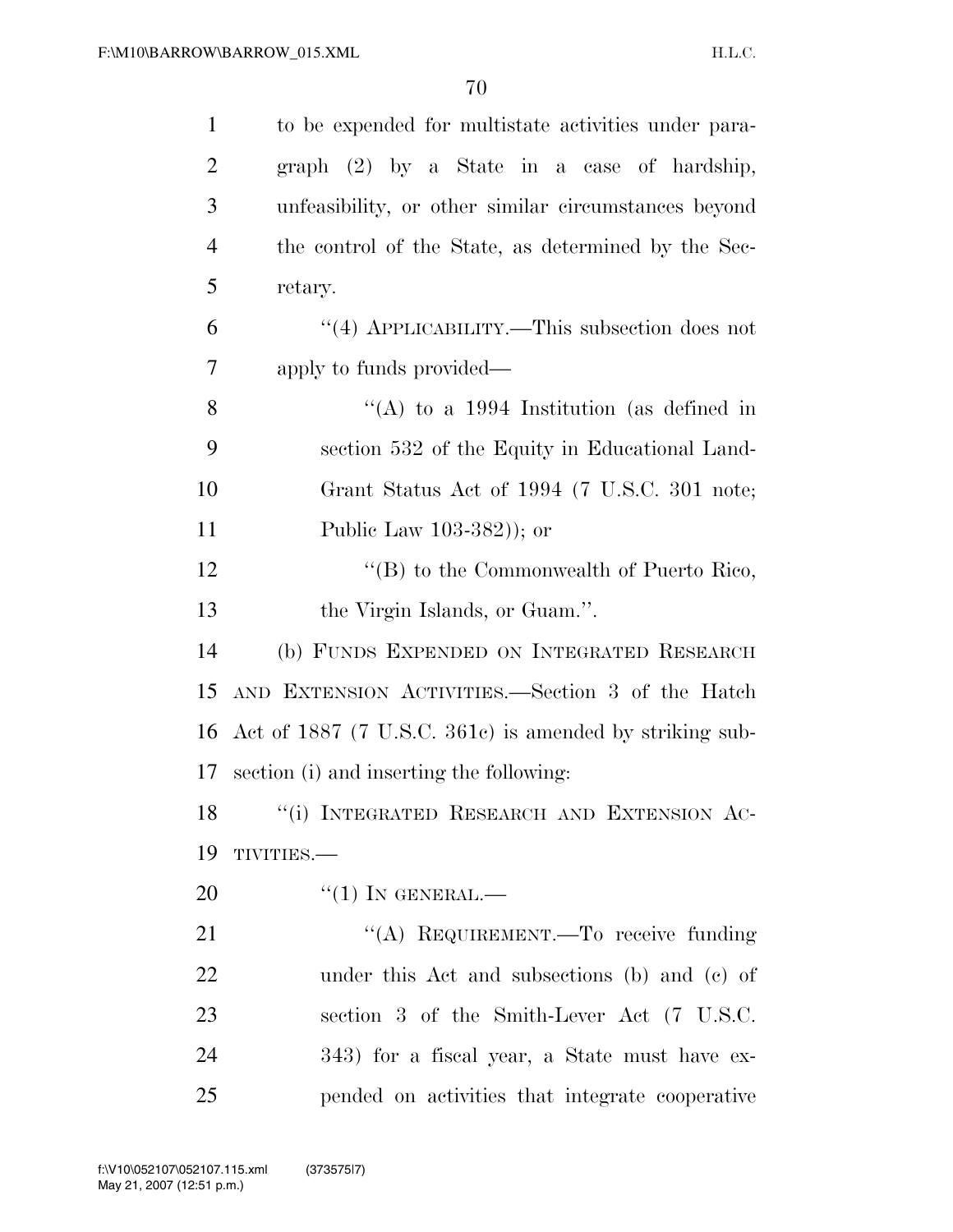| $\mathbf{1}$   | research and extension (referred to in this sec-   |
|----------------|----------------------------------------------------|
| 2              | tion as 'integrated activities'), in the preceding |
| 3              | fiscal year, an amount equivalent to not less      |
| $\overline{4}$ | than 25 percent of the funds paid to the State     |
| 5              | under this section and subsections (b) and (c)     |
| 6              | of section 3 of the Smith-Lever Act (7 U.S.C.      |
| 7              | 343) for the preceding fiscal year.                |
| 8              | "(B) DETERMINATION OF AMOUNT.—In                   |
| 9              | determining compliance with subparagraph $(A)$ ,   |
| 10             | the Secretary shall include all cooperative re-    |
|                |                                                    |

 search and extension funds expended by the State in the prior fiscal year, including Federal, State, and local funds.

14 "(2) REDUCTION OF PERCENTAGE.—The Sec- retary may reduce the minimum percentage required to be expended for integrated activities under para- graph (1) by a State in a case of hardship, unfeasibility, or other similar circumstances beyond the control of the State, as determined by the Sec-retary.

21 "(3) APPLICABILITY.—This subsection does not apply to funds provided

23 "(A) to a 1994 Institution (as defined in section 532 of the Equity in Educational Land-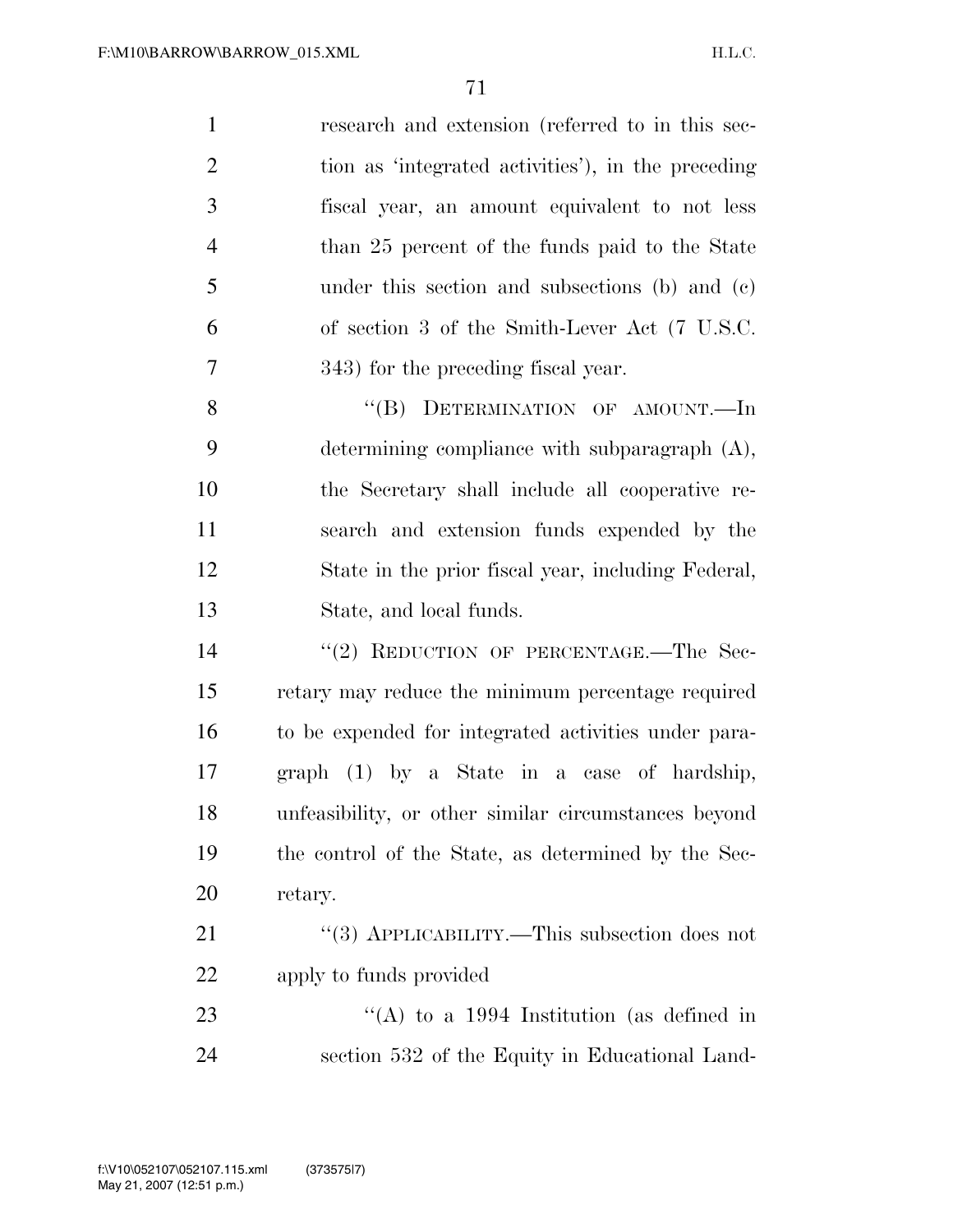| $\mathbf{1}$   | Grant Status Act of 1994 (7 U.S.C. 301 note;            |
|----------------|---------------------------------------------------------|
| $\overline{2}$ | Public Law $103-382$ ); or                              |
| 3              | " $(B)$ to the Commonwealth of Puerto Rico,             |
| $\overline{4}$ | the Virgin Islands, or Guam.                            |
| 5              | (4)<br>RELATIONSHIP TO OTHER<br>REQUIRE-                |
| 6              | MENTS.—Funds described in paragraph $(1)(B)$ that       |
| 7              | a State uses to calculate the required amount of ex-    |
| 8              | penditures for integrated activities under paragraph    |
| 9              | $(1)(A)$ may also be used in the same fiscal year to    |
| 10             | calculate the amount of expenditures for multistate     |
| 11             | activities required under subsection $(c)(3)$ of this   |
| 12             | section and section $3(h)$ of the Smith-Lever Act $(7)$ |
|                |                                                         |
| 13             | U.S.C. $343(h)$ .".                                     |
| 14             | SEC. 402. EXPANSION OF FOOD AND AGRICULTURAL            |
| 15             | <b>SCIENCES AWARDS.</b>                                 |
| 16             | Section 1417(i) of the National Agricultural Re-        |
| 17             | search, Extension, and Teaching Policy Act of 1977 (7)  |
| 18             | U.S.C. $3152(i)$ is amended—                            |
| 19             | $(1)$ in the subsection heading by striking             |
| 20             | "Teaching Awards" and inserting "Teaching, Exten-       |
| 21             | sion, and Research Awards"; and                         |
| 22             | $(2)$ by striking paragraph $(1)$ and inserting the     |
| 23             | following:                                              |
| 24             | "(1) ESTABLISHMENT.—The Secretary shall es-             |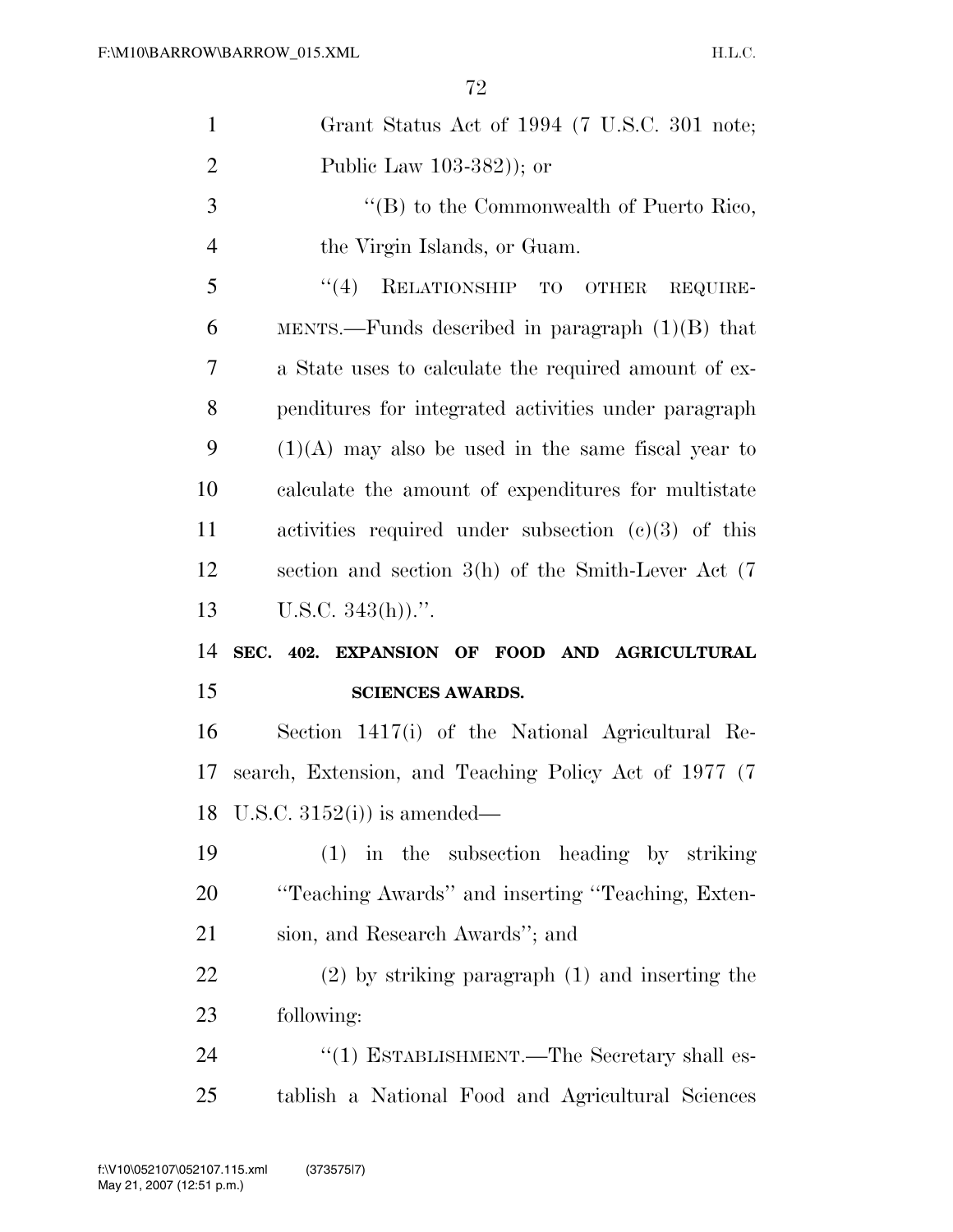| $\mathbf{1}$   | Teaching, Extension, and Research Awards program             |
|----------------|--------------------------------------------------------------|
| $\overline{2}$ | to recognize and promote excellence in teaching, ex-         |
| 3              | tension, and research in the food and agricultural           |
| $\overline{4}$ | sciences at a college or university. The Secretary           |
| 5              | shall make at least one cash award in each fiscal            |
| 6              | year to a nominee selected by the Secretary for ex-          |
| $\overline{7}$ | cellence in each of the areas of teaching, extension,        |
| 8              | and research of food and agricultural science at a           |
| 9              | college or university.".                                     |
| 10             | SEC. 403. SUSTAINABLE HUMAN DEVELOPMENT INITIA-              |
| 11             | TIVE.                                                        |
| 12             | Subtitle C of title XIV of the National Agriculture          |
| 13             | Research, Extension, and Teaching Policy Act of 1977 (7)     |
| 14             | U.S.C. 3121 et seq.) is amended by adding at the end         |
| 15             | the following:                                               |
| 16             | "SEC. 1413C. SUSTAINABLE HUMAN DEVELOPMENT INITIA-           |
| 17             | TIVE.                                                        |
| 18             | "(a) IN GENERAL.—The Secretary, through the Co-              |
| 19             | operative State Research, Education, and Extension Serv-     |
| 20             | ice or any successor organization, shall establish and carry |
| 21             | out a sustainable human development initiative using an      |
| 22             | interdisciplinary approach to demonstrate the importance     |
| 23             | $of$ —                                                       |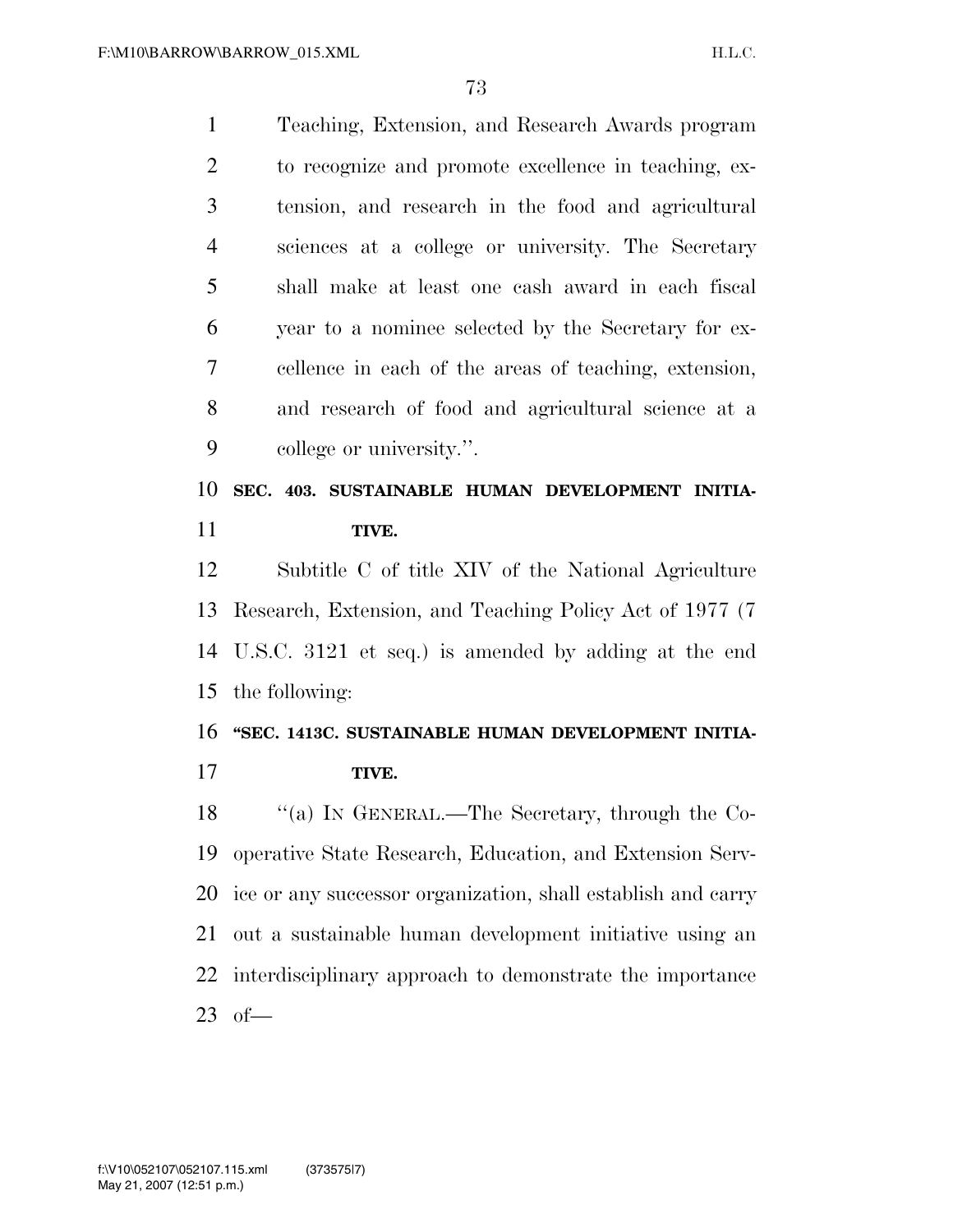| $\mathbf{1}$   | $\lq(1)$ enhancing and sustaining human capital              |
|----------------|--------------------------------------------------------------|
| $\overline{2}$ | and resources along with economic growth in both             |
| 3              | developing and advanced economies;                           |
| $\overline{4}$ | $(2)$ improving health and nutrition and sup-                |
| 5              | porting the stability and well-being of women, chil-         |
| 6              | dren, and families throughout the world;                     |
| 7              | $(3)$ protecting the environment while carrying              |
| $8\,$          | out necessary development activities; and                    |
| 9              | "(4) achieving and maintaining social justice                |
| 10             | along with economic and social opportunity.                  |
| 11             | "(b) PARTNERSHIPS.—In carrying out this section,             |
| 12             | the Secretary shall enter into partnerships with colleges    |
| 13             | and universities and with such other public and private      |
| 14             | entities as the Secretary deems appropriate to assemble      |
| 15             | individuals with appropriate levels of training and experi-  |
| 16             | ence in disciplines that can further the initiative.         |
| 17             | "(c) INTEGRATION INTO ACTIVITIES.—The Secretary              |
|                | 18 shall endeavor to integrate the principles of sustainable |
| 19             | human development into the research, extension, teaching,    |
| 20             | and related activities carried out under this Act and such   |
| 21             | related authorities as the Secretary determines appro-       |
| 22             | priate.".                                                    |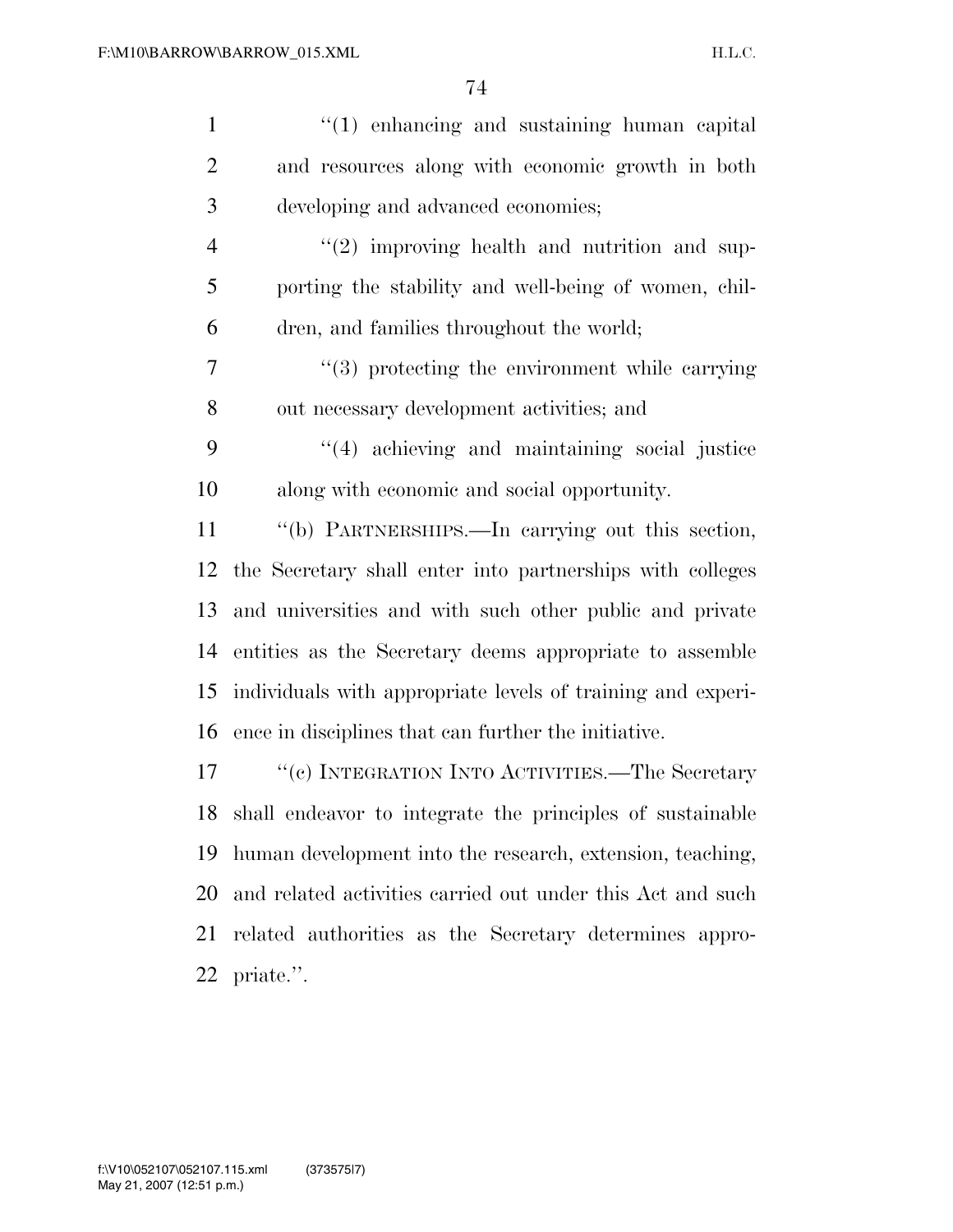| $\mathbf{1}$   | <b>Subtitle B-Nutrition</b>                                   |
|----------------|---------------------------------------------------------------|
| $\overline{2}$ | SEC. 411. EXPANDED FOOD AND NUTRITION EDUCATION               |
| 3              | PROGRAM.                                                      |
| $\overline{4}$ | (a) FUNDING TO 1862, 1890, AND INSULAR AREA                   |
| 5              | INSTITUTIONS.—Section $1425(e)(2)(B)$ of the National         |
| 6              | Agriculture Research, Extension, and Teaching Policy Act      |
| 7              | of 1977 (7 U.S.C. 3175(c)(2)(B)) is amended                   |
| 8              | (1) in the prefatory material by striking                     |
| 9              | "among the States";                                           |
| 10             | $(2)$ by striking clause (i) and inserting the fol-           |
| 11             | lowing:                                                       |
| 12             | "(i) $$100,000$ shall be distributed to                       |
| 13             | each of the land grant colleges and univer-                   |
| 14             | sities;";                                                     |
| 15             | $(3)$ by redesignating clause (ii) as clause (iii);           |
| 16             | $(4)$ by inserting after clause (i) the following:            |
| 17             | "(ii) subject to subsection (d), of the remainder, $10$       |
| 18             | percent in fiscal year 2008, 11 percent in fiscal year 2009,  |
| 19             | 12 percent in fiscal year 2010, 13 percent in fiscal year     |
| 20             | $2011$ , 14 percent in fiscal year $2012$ , and 15 percent in |
| 21             | fiscal year 2013 and each fiscal year thereafter, shall be    |
| 22             | allocated to each 1890 Institution (as defined in section     |
| 23             | 2 of the Agricultural Research, Extension, and Education      |
| 24             | Reform Act of 1998) in an amount that bears the same          |
| 25             | ratio to the total amount to be allocated under this clause   |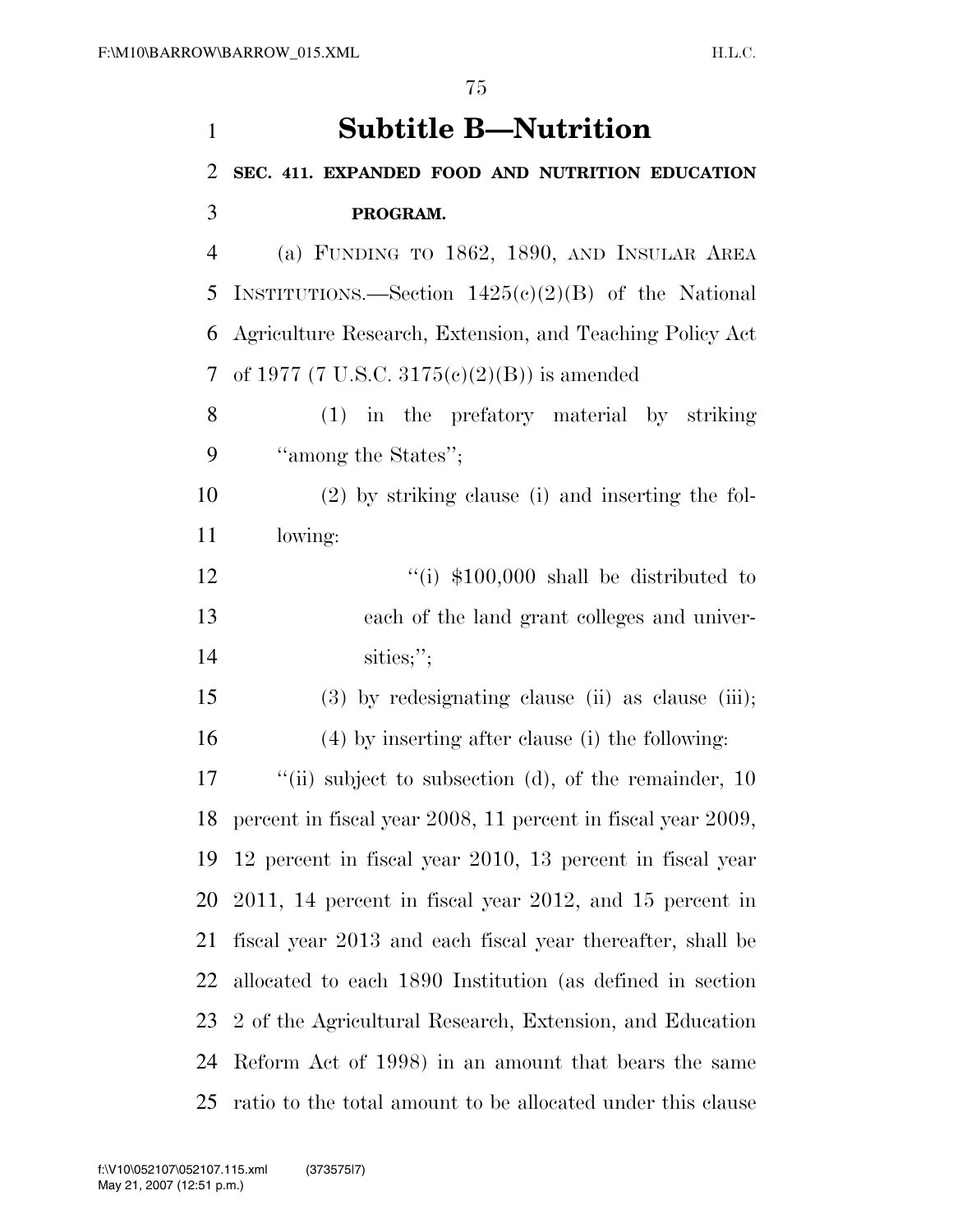as the population of the State living at or below 125 per- cent of the income poverty guidelines prescribed by the Office of Management and Budget (adjusted pursuant to section 673(2) of the Omnibus Budget Reconciliation Act of 1981 (42 U.S.C. 9902)), bears to the total population of all the States that have 1890 Institutions living at or below 125 percent of the income poverty guidelines, as de- termined by the last preceding decennial census at the time each such additional amount is first appropriated: Provided, That the total allocated under this clause shall not exceed (I) the amount of the funds appropriated for the conduct of the expanded food and nutrition education program for the fiscal year that are in excess of the amount appropriated for the conduct of the program for the fiscal year ending September 30, 2007, reduced by (II) any amounts expended pursuant to any adjustment under subsection (d); and''; and

18 (5) By amending clause (iii), as redesignated— (A) by striking ''allocated to each State'' and inserting ''allocated to the institution eligi-21 ble to receive funds under the Act of July 2, 1862 (and including the appropriate insular area institution) in each State (and the Univer-sity of the District of Columbia, notwith-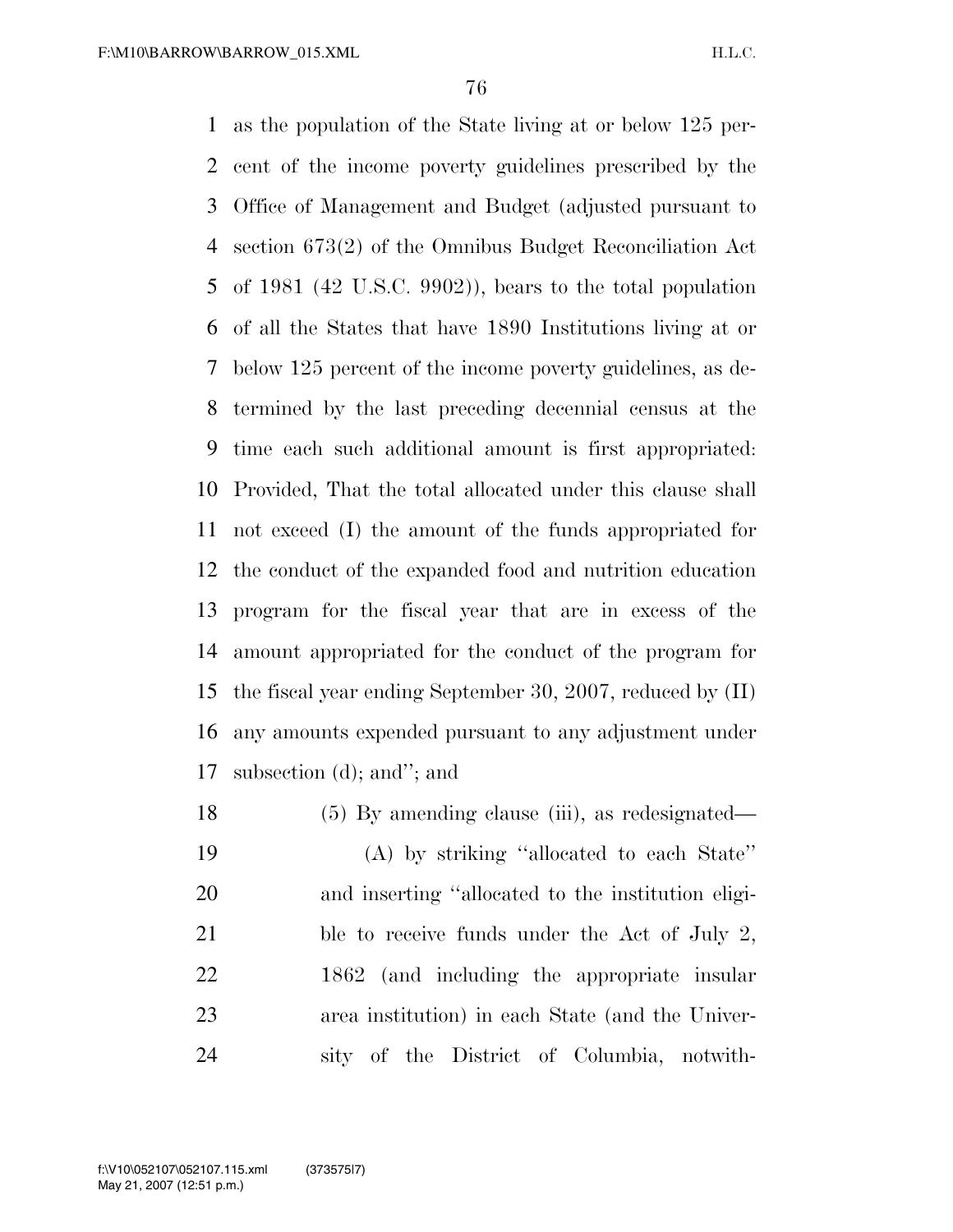1 standing section 208(c) of Public law 93-471)"; and

 (B) by striking ''subparagraph.'' and in- serting ''subparagraph: *Provided,* That the total allocated under this clause to the University of the District of Columbia shall not exceed (I) the amount described in the proviso to clause (ii), reduced further by (II) the amount allocated under clause (ii).''.

10 (b) AUTHORIZATION.—Section  $1425(c)(3)$  of the Na- tional Agriculture Research, Extension, and Teaching Pol-12 icy Act of 1977 (7 U.S.C.  $3175(c)(3)$ ) is amended by striking ''\$83,000,000 for each of fiscal years 1996 though 2007'' and inserting ''\$90,000,000 for each of fis-cal years 2008 through 2014''.

 (c) EFFECTIVE DATE.—The amendments made by this section take effect on October 1, 2007.

**SEC. 412. UNIVERSITY OF THE DISTRICT OF COLUMBIA ELI-**

 **GIBILITY FOR THE EXPANDED FOOD AND NU-TRITION PROGRAM.** 

 Section 3 of the Smith-Lever Act (7 U.S.C. 343) is amended by adding at the end the following:

 ''(k) ELIGIBILITY.—The 1862 Land-Grant Institu- tion in the District of Columbia, as defined under section 208 of the District of Columbia Public Postsecondary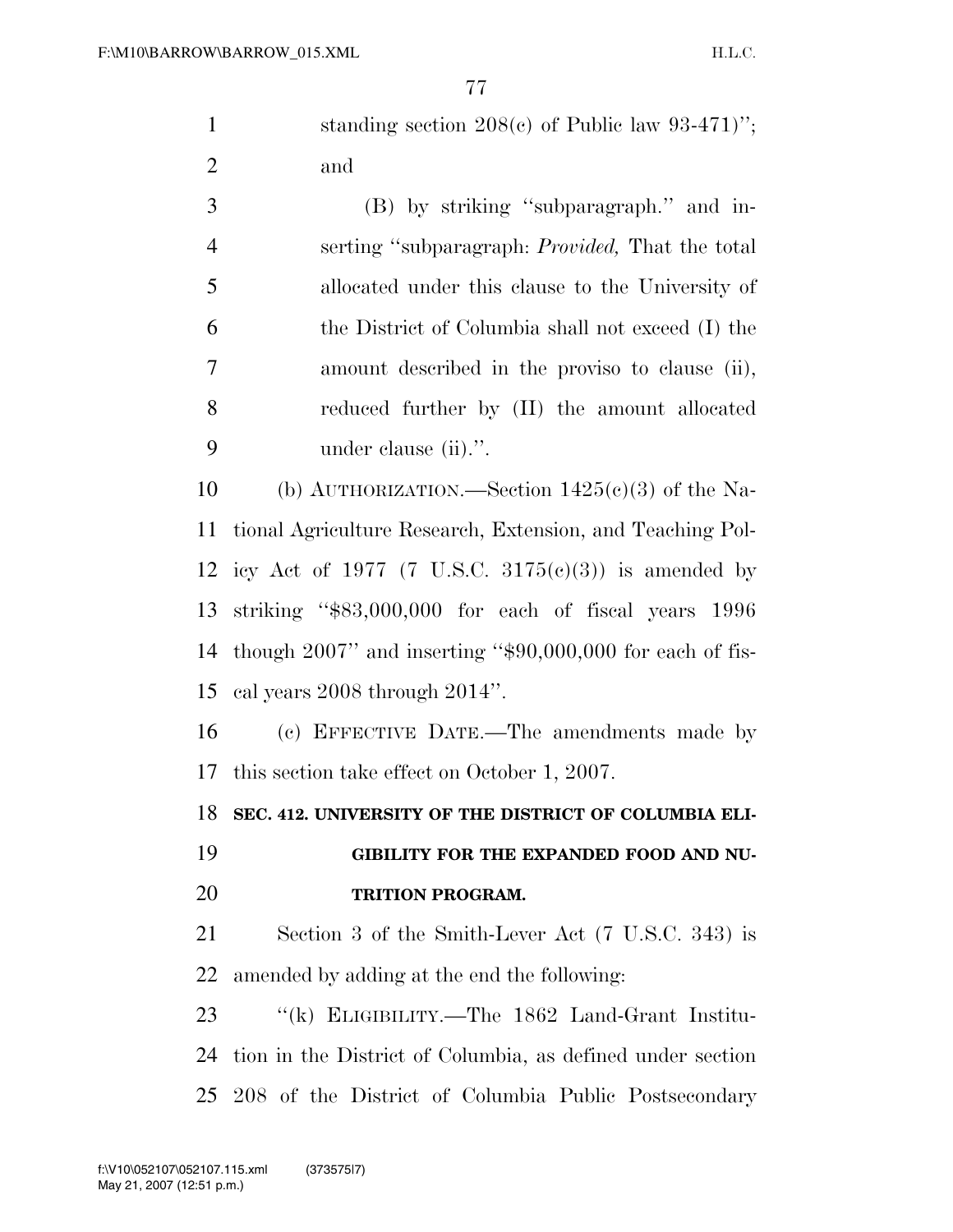Education Reorganization Act of October 26, 1974 (Pub- lic Law 93-471, 88 Stat. 1428), shall be eligible under this section to participate in the expanded food and nutri- tion education program established under section 1425 of the National Agriculture Research, Extension, and Teach-ing Policy Act of 1977 (7 U.S.C. 3175).''.

## **SEC. 413. FOOD STAMP NUTRITION EDUCATION REIM-BURSEMENT FOR 1890 INSTITUTUIONS.**

 Notwithstanding any other provision of law, the Sec- retary of Agriculture may reimburse a State participating in the Food Stamp Nutrition Education Program at the rate of 100 percent for allowable expenditures for nutri- tion education provided by an 1890 Institution (as defined in section 2 of the Agricultural Research, Extension, and Education Reform Act of 1998 (7 U.S.C. 7601(2)), if the Secretary determines that the 1890 Institution would oth-erwise be unable to provide the Nutrition Education.

**SEC. 414. REAUTHORIZATION OF THE NATIONAL NUTRI-**

## **TION MONITORING AND RELATED RESEARCH ACT OF 1990.**

 (a) COORDINATED PROGRAM.—Section 101(a) of the National Nutrition Monitoring and Related Research Act 23 of 1990 (7 U.S.C.  $5311(a)$ ) is amended by striking "ten-year''.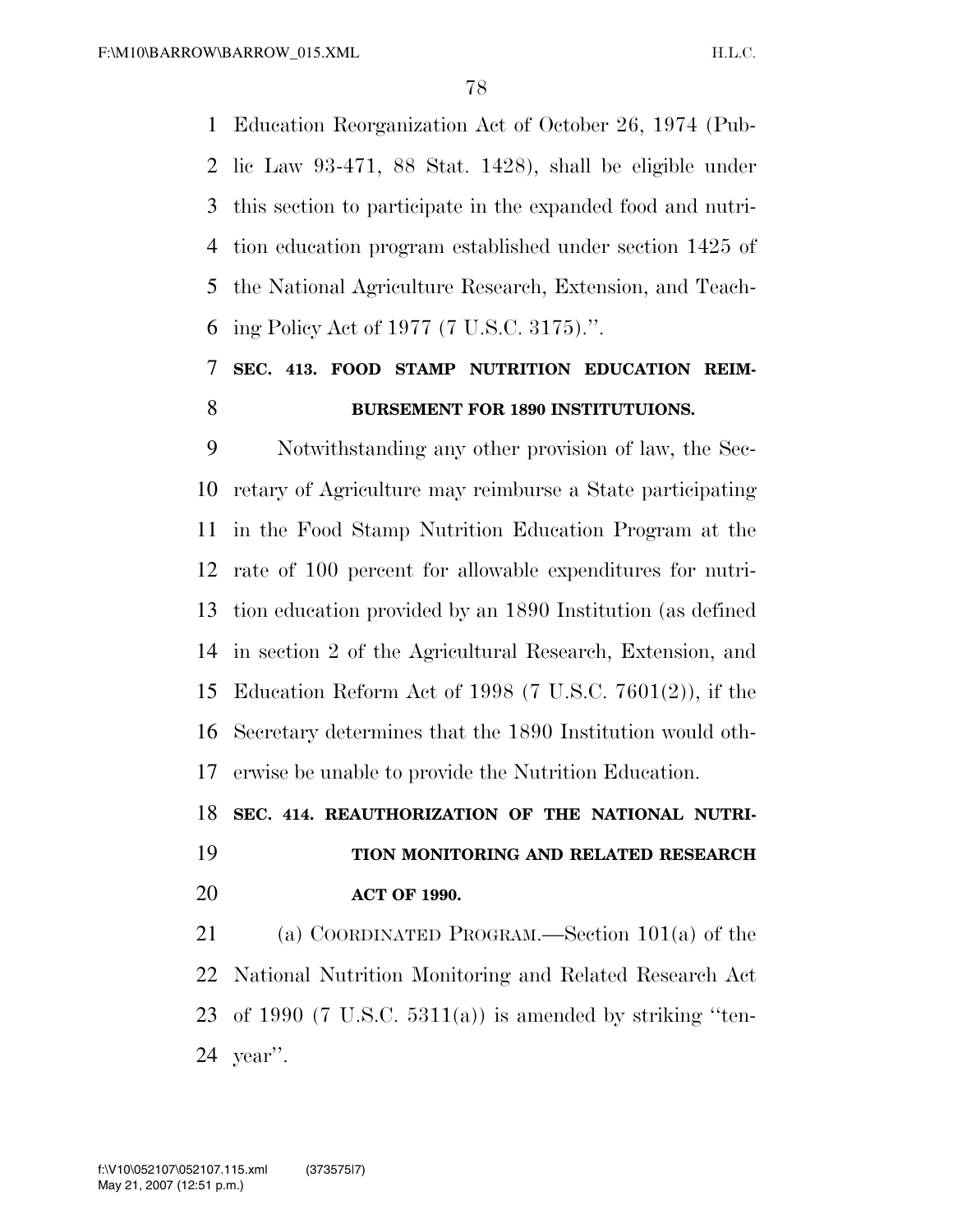(b) IMPLEMENTATION PERIOD.—Section 104(a) of the National Nutrition Monitoring and Related Research 3 Act of 1990 (7 U.S.C.  $5314(a)$ ) is amended by striking ''shall be carried'' and all that follows through ''section  $103(d)(2)$  and".

 (c) AUTHORIZATION.—Section 106 of the National Nutrition Monitoring and Related Research Act of 1990 (7 U.S.C. 5316) is amended

9 (1) in subsection (b)(1), by striking "authorize the appropriation or''; and

(2) by adding at the end the following:

12 "(c) AUTHORIZATION.—There are authorized to be appropriated such sums as may be necessary to carry out this title for each of the 7 fiscal years beginning with fiscal year 2008.''.

### **Subtitle C—1890 Initiatives**

**SEC. 421. RESEARCH AND EDUCATION UNDER THE NA-**

 **TIONAL AGRICULTURAL RESEARCH, EXTEN-SION, AND TEACHING POLICY ACT OF 1977.** 

20 (a) IN GENERAL.—Section  $1445(a)(2)$  of the Na- tional Agriculture Research, Extension, and Teaching Pol-22 icy Act of 1977 (7 U.S.C.  $3222(a)(2)$ ) is amended by striking ''25 percent'' and inserting ''30 percent''.

 (b) EFFECTIVE DATE.—The amendment made by subsection (a) shall take effect on October 1, 2007.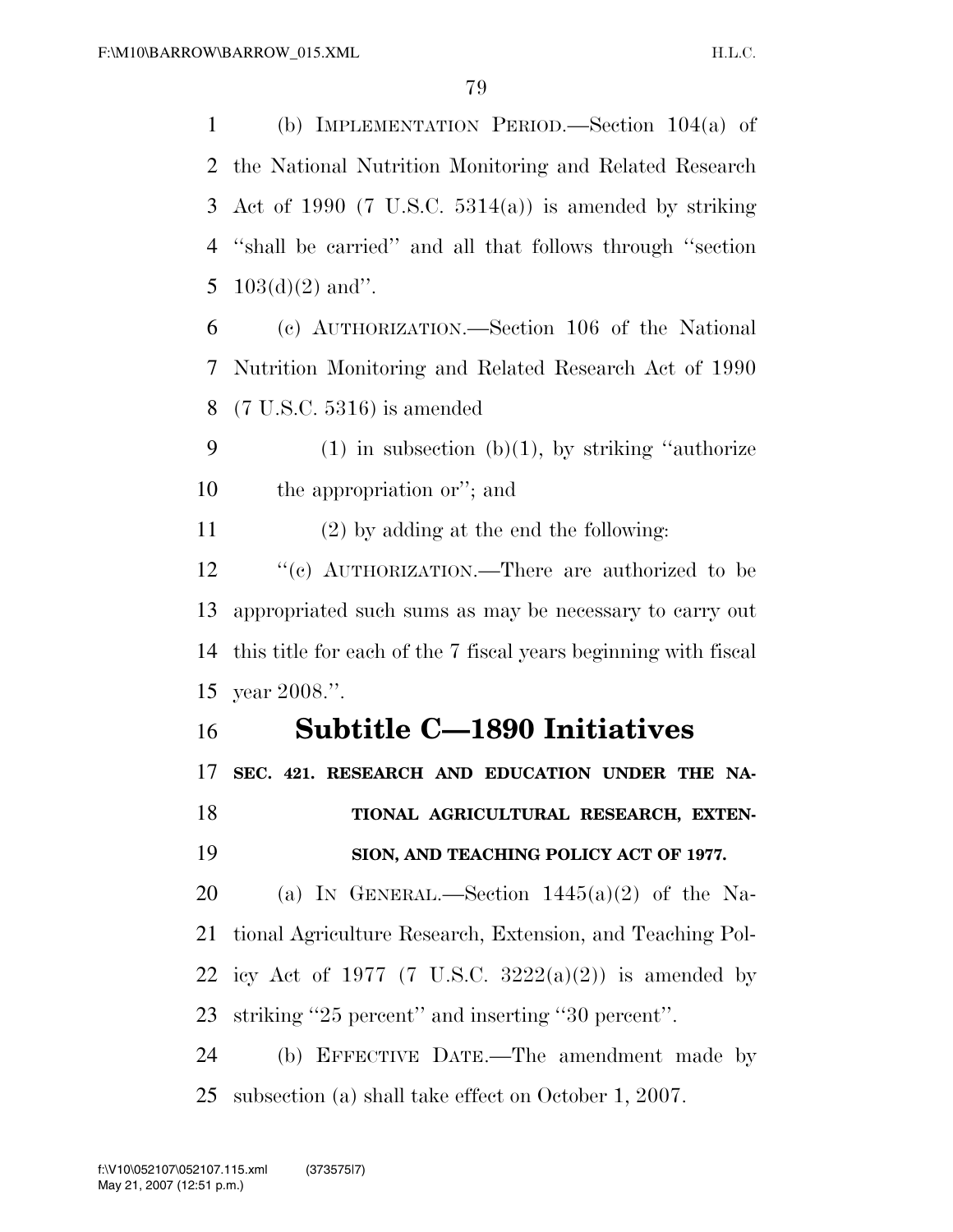**SEC. 422. EXTENSION FORMULA PROGRAMS UNDER THE NATIONAL AGRICULTURAL RESEARCH, EX- TENSION, AND TEACHING POLICY ACT OF 1977.** 

5 (a) IN GENERAL.—Section  $1444(a)(2)$  of the Na- tional Agriculture Research, Extension, and Teaching Pol-7 icy Act of 1977 (7 U.S.C.  $3221(a)(2)$ ) is amended by striking ''15 percent'' and inserting ''20 percent''.

 (b) EFFECTIVE DATE.—The amendment made by subsection (a) shall take effect on October 1, 2007.

 **SEC. 423. CHILDREN, YOUTH, AND FAMILIES EDUCATION AND RESEARCH NETWORK (CYFERNET) PRO-GRAM.** 

 In carrying out the Children, Youth, and Families Education and Research Network Program under section 3(d) of the Smith-Lever Act (7 U.S.C. 343(d)), the Sec- retary shall include 1890 Institutions as eligible program applicants and participants. In this section, the term ''1890 Institutions'' has the same meaning as in section 2 of the Agricultural Research, Extension, and Education Reform Act of 1998 (7 U.S.C. 7601(2)).

### **SEC. 424. ANIMAL HEALTH AND DISEASE RESEARCH PRO-GRAM.**

 Section 1434(b) of the National Agriculture Re- search, Extension, and Teaching Policy Act of 1977 (7 U.S.C. 3196(b)) is amended by inserting after ''univer-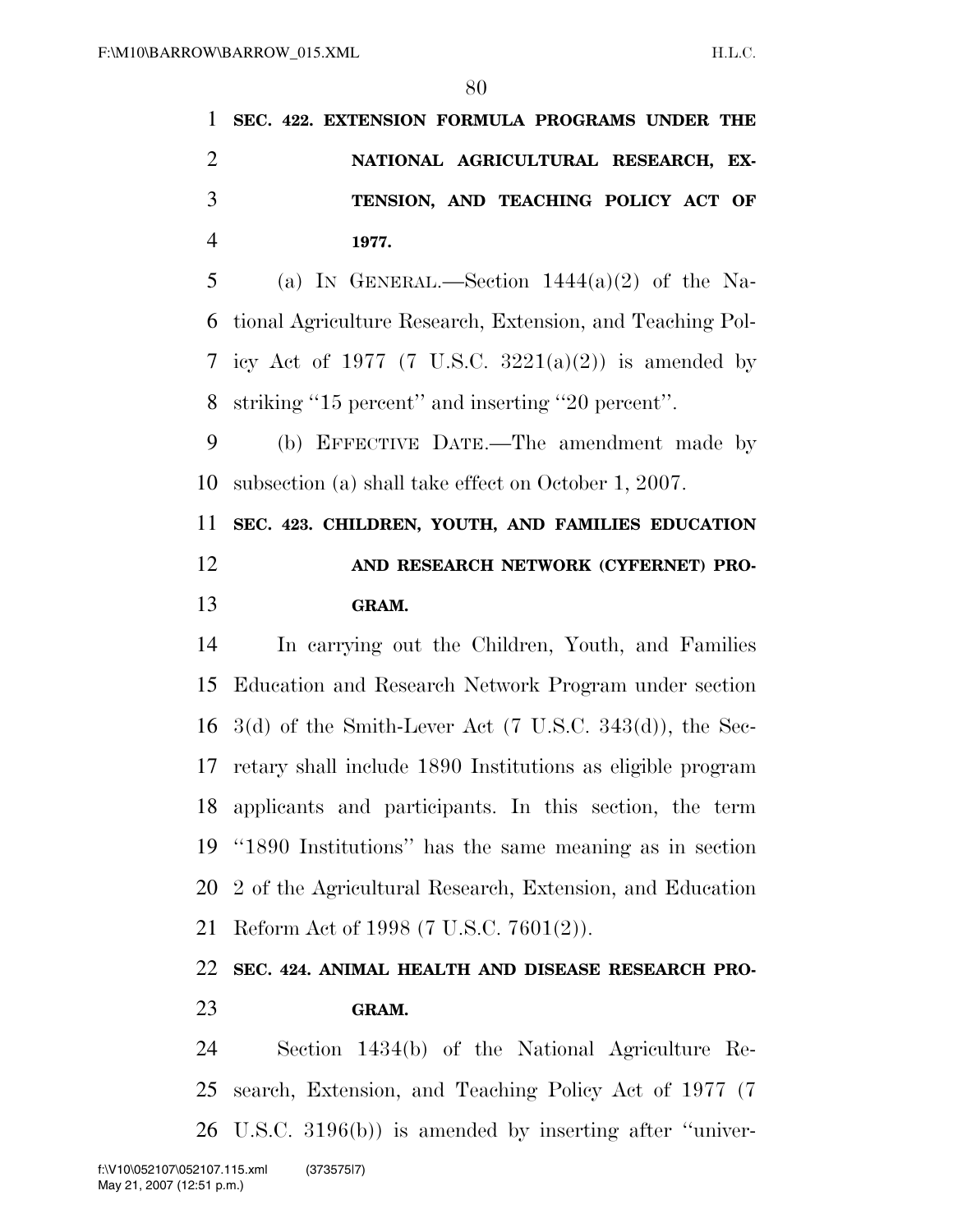sities'' the following: ''(including 1890 Institutions (as de- fined in section 2 of the Agricultural Research, Extension, and Education Reform Act of 1998 (7 U.S.C. 7601(2))).''. **SEC. 425. MCINTIRE-STENNIS COOPERATIVE FORESTRY ACT.**  Section 2 of Public Law 87-788 (16 U.S.C. 582a- 1) is amended— (1) by inserting ''and 1890 Institutions,'' before  $"and (b)"; and$  (2) by adding at the end the following: ''In states which have both 1862 Institutions and the 1890 Institutions eligible for and receiving funds under this Act, the institutions shall, to the max- imum extent practicable, develop complementary plans for forestry research in the State. In this sec- tion, the terms '1862 Institutions' and '1890 Insti- tutions' have the same meanings as in section 2 of the Agricultural Research, Extension, and Education Reform Act of 1998 (7 U.S.C. 7601(2)).''. **SEC. 426. OUTREACH AND ASSISTANCE FOR SOCIALLY DIS- ADVANTAGED FARMERS AND RANCHERS.**  22 (a) AUTHORIZATION.—Section  $2501(a)(4)(A)$  of the Food, Agriculture, Conservation, and Trade Act of 1990 24 (7 U.S.C.  $2279(a)(4)(A)$ ) is amended by striking ''\$25,000,000 for each of fiscal years 2002 through 2007''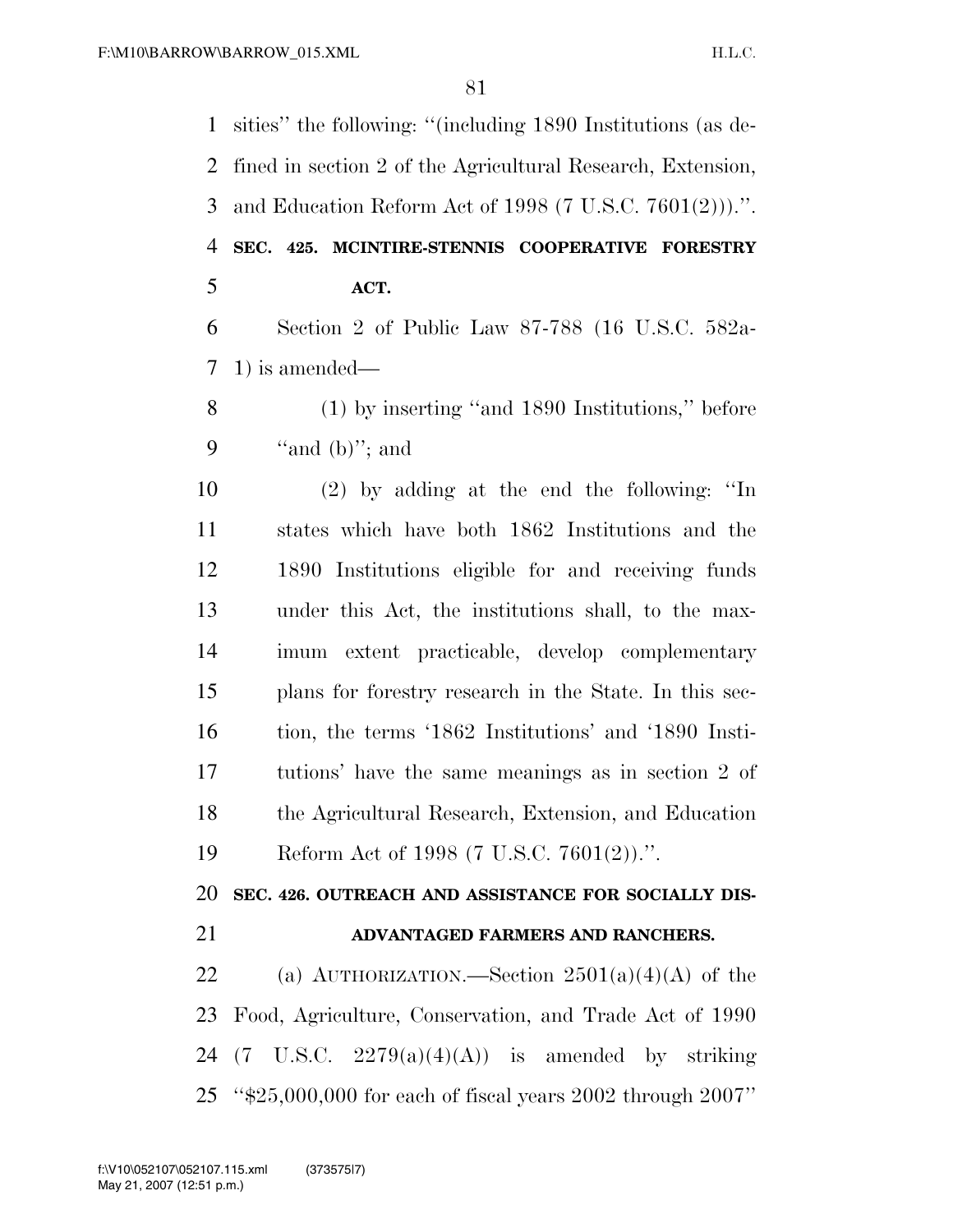and inserting ''\$50,000,000 for each of fiscal years 2008 through 2014''.

 (b) DURATION OF AGREEMENTS.—Section 2501(a)(3)(A) of the Food, Agriculture, Conservation, and Trade Act of 1990 (7 U.S.C. 2279(a)(3)(A)) is amended by adding at the end the following: ''Any grant, contract, or other agreement under this subsection may be entered into for a period of between 1 and 5 years, except that, in order to enhance program continuity, an applicant may request a multiyear grant, contract, or agreement of at least 3 years in duration.''.

### **SEC. 427. GRANTS TO 1890 SCHOOLS TO EXPAND EXTEN-SION CAPACITY.**

 Section 1417(b)(4) of the National Agricultural Re- search, Extension, and Teaching Policy Act of 1977 (7 U.S.C. 3152(b)(4)) is amended by striking ''teaching and research'' and inserting ''teaching, research, and exten-sion''.

### **SEC. 428. NATIONAL CENTER FOR THE STUDY OF SOCIALY DISADVANTAGED FARMERS.**

 (a) IN GENERAL.—The Secretary may make a com- petitive grant annually to a consortium of 1890 Institu- tions for the purpose of establishing and supporting a Na- tional Center for the Study of Socially Disadvantaged Farmers (referred to in this section as the ''Center'').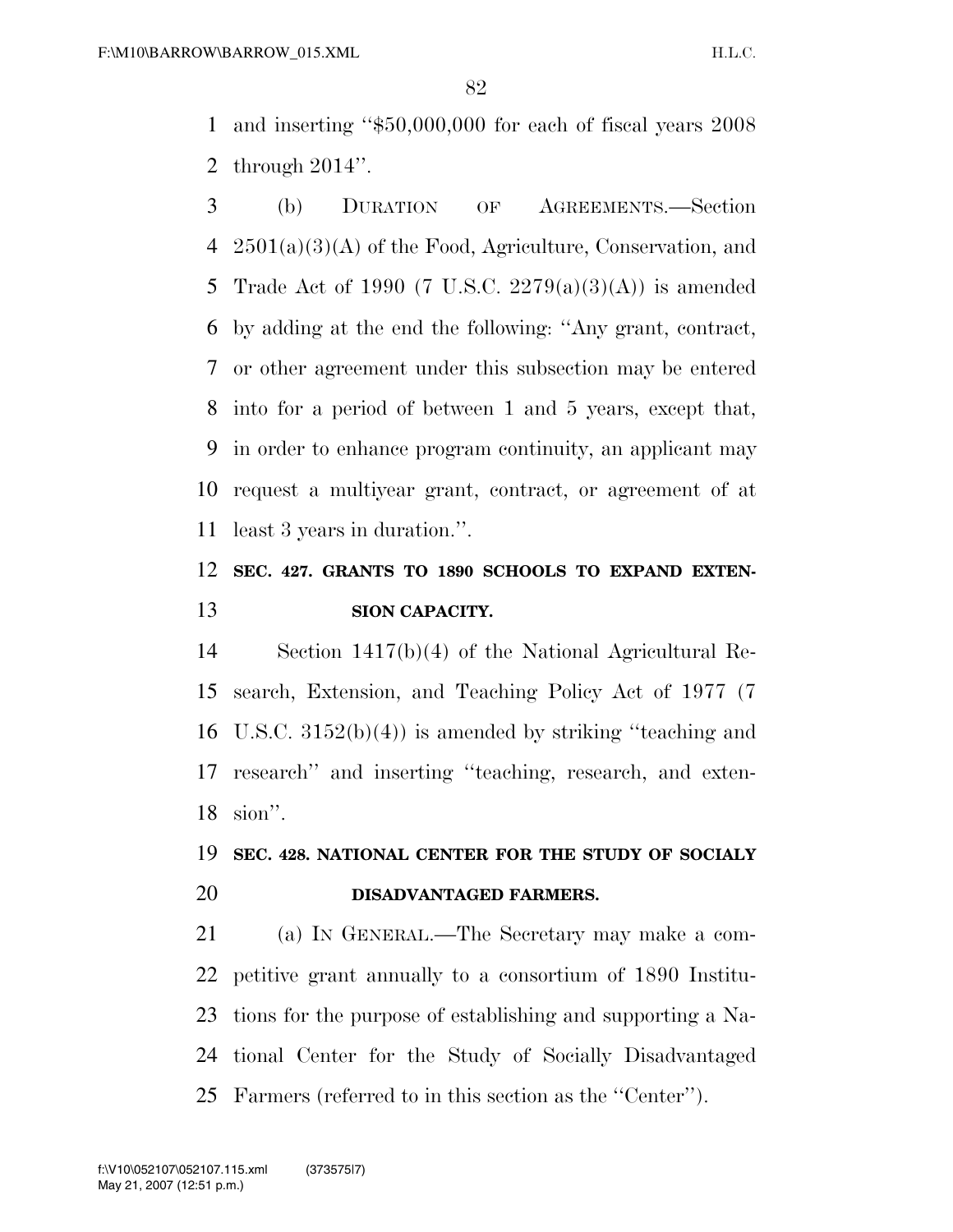| $\mathbf{1}$   | (b) PURPOSES.—The purposes of the Center are—                  |
|----------------|----------------------------------------------------------------|
| $\overline{2}$ | (1) to conduct research, analysis, and policy                  |
| 3              | formulation, and to disseminate information de-                |
| $\overline{4}$ | signed to improve the economic viability of socially           |
| 5              | disadvantaged farmers in the United States; and                |
| 6              | $(2)$ to evaluate the effectiveness and impact of              |
| 7              | the programs and services of the Department of Ag-             |
| 8              | riculture that serve socially disadvantaged farmers            |
| 9              | and recommend policies designed to improve the                 |
| 10             | quality of those programs and services.                        |
| 11             | (c) DEFINITIONS.—In this section:                              |
| 12             | (1) The term "Secretary" means the Secretary                   |
| 13             | of Agriculture.                                                |
| 14             | $(2)$ The term "1890 Institutions" has the                     |
| 15             | meaning given that term in section 2 of the Agricul-           |
| 16             | tural Research, Extension, and Education Reform                |
| 17             | Act of 1998 (7 U.S.C. 7601(2)).                                |
| 18             | (3) The term "socially disadvantaged farmer"                   |
| 19             | meaning given that term in<br>the<br>has<br>section            |
| 20             | $2501(e)(2)$ of the Food, Agriculture, Conservation,           |
| 21             | and Trade Act of 1990 (7 U.S.C. 2279(e)(2)).                   |
| 22             | (d) AUTHORIZATION.—There are authorized to be ap-              |
| 23             | propriated to the Secretary for the grant program under        |
| 24             | this section not to exceed $$2,000,000$ for each of the fiscal |
| 25             | years 2008 through 2014.                                       |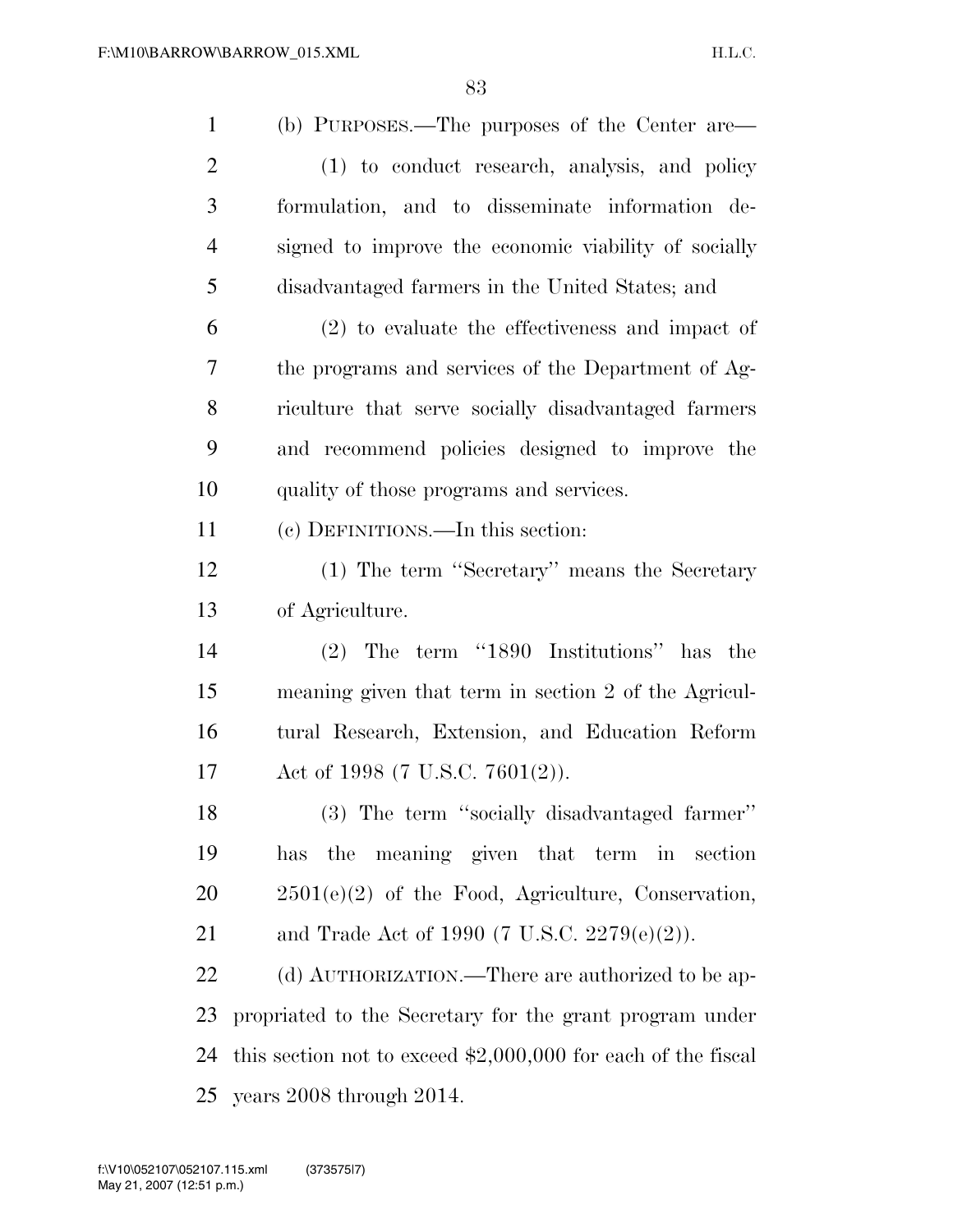| 1              | <b>Subtitle D-Forestry</b>                                  |
|----------------|-------------------------------------------------------------|
| 2              | SEC. 431. MCINTIRE-STENNIS COOPERATIVE FORESTRY RE-         |
| 3              | <b>SEARCH PROGRAM.</b>                                      |
| $\overline{4}$ | Section 8201 of the Farm Security and Rural Invest-         |
| 5              | ment Act of 2002 (Public Law 107-171) is amended by         |
| 6              | inserting before the period at the end the following:       |
| 7              | ", which distributes funds by formula for the               |
| 8              | purposes of $-(1)$ assisting the various States in car-     |
| 9              | rying out a program of State forestry and natural           |
| 10             | resources research at State forestry schools and col-       |
| 11             | leges; and                                                  |
| 12             | $(2)$ developing a trained pool of forest and               |
| 13             | natural resources scientists capable of conducting          |
| 14             | needed forestry and natural resources research.".           |
| 15             | <b>Subtitle E—Rural Development</b>                         |
| 16             | SEC. 441. EXTENSION OF AGRICULTURAL TELECOMMUNI-            |
| 17             | CATIONS PROGRAM TO RURAL DEVELOP-                           |
| 18             | MENT.                                                       |
| 19             | Section 1673 of the Food, Agriculture, Conservation,        |
| 20             | and Trade Act of 1990 (7 U.S.C. 5926) is amended—           |
| 21             | (1) by inserting "AND RURAL DEVELOP-                        |
| 22             | <b>MENT</b> " after " <b>AGRICULTURAL</b> " in the heading; |
| 23             | $(2)$ in subsection $(a)$ —                                 |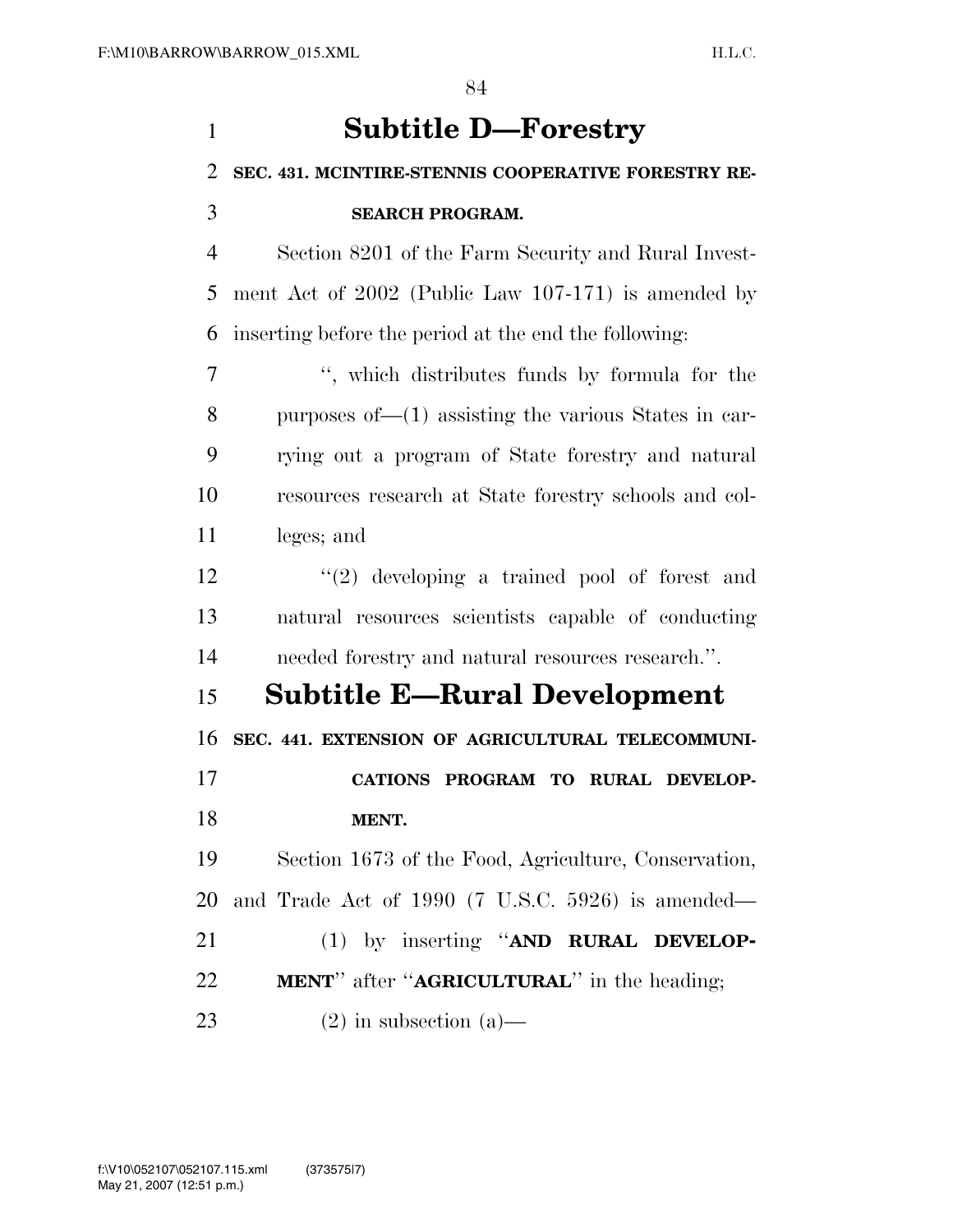| $\mathbf{1}$   | (A) by striking "agricultural communica-                |
|----------------|---------------------------------------------------------|
| $\overline{2}$ | tions" and inserting "agricultural and rural de-        |
| $\mathfrak{Z}$ | velopment communications";                              |
| $\overline{4}$ | (B) by inserting after "and products" the               |
| 5              | following: ", and to facilitate and enhance rural       |
| 6              | development programs and activities"; and               |
| $\tau$         | (C) by striking "agricultural research" and             |
| 8              | inserting "agricultural and rural development           |
| 9              | research";                                              |
| 10             | $(3)$ in subsection $(b)(1)$ , by striking "and re-     |
| 11             | search" and inserting "research, and rural develop-     |
| 12             | ment";                                                  |
| 13             | $(4)$ in subsection $(b)(3)$ , by striking "indus-      |
| 14             | tries" and inserting "industries, and rural develop-    |
| 15             | ment";                                                  |
| 16             | $(5)$ in subsection $(b)(4)$ , by inserting "and rural  |
| 17             | development" after "agricultural";                      |
| 18             | $(6)$ in subsection (c), by-                            |
| 19             | $(A)$ striking paragraph $(1)$ ; and                    |
| 20             | (B) redesignating paragraphs (2) through                |
| 21             | $(7)$ as paragraphs $(1)$ through $(6)$ , respectively; |
| 22             | (7) in subsection (d), by amending paragraph            |
| 23             | $(1)$ to read as follows:                               |
| 24             | $\lq(1)$ The Secretary of Agriculture shall estab-      |
| 25             | lish a program, to be administered through the          |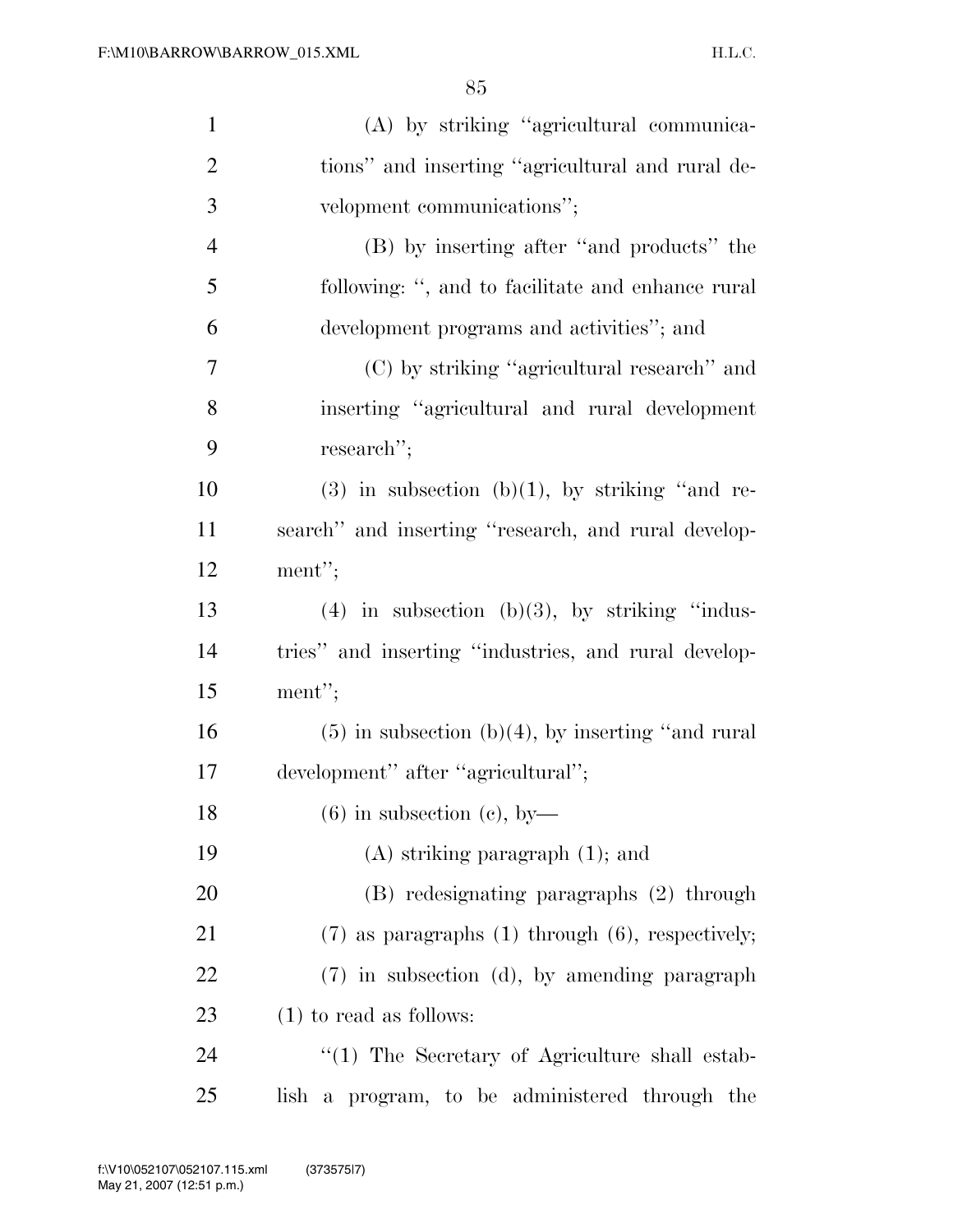| $\mathbf{1}$         | Higher Education Program of the Cooperative State             |
|----------------------|---------------------------------------------------------------|
| $\overline{2}$       | Research, Education, and Extension Service (or its            |
| 3                    | successor organization), under which financial and            |
| $\overline{4}$       | technical assistance may be provided to eligible insti-       |
| 5                    | tutions that participate in a network that distributes        |
| 6                    | programs consistent with the objectives described in          |
| 7                    | subsection (b) of this section.";                             |
| 8                    | $(8)$ in subsection $(f)(1)$ , by inserting "rural de-        |
| 9                    | velopment," after "research,"; and                            |
| 10                   | (9) in subsection (f)(2), by striking from "ap-               |
| 11                   | plications" through "Applications", and inserting             |
| 12                   | "applications that".                                          |
|                      |                                                               |
|                      | SEC. 442. AUTHORIZATION OF RURAL DEVELOPMENT RE-              |
|                      | SEARCH UNDER THE INITIATIVE FOR FU-                           |
|                      | TURE AGRICULTURE AND FOOD SYSTEMS.                            |
| 13<br>14<br>15<br>16 | Section 401 of the Agricultural Research, Extension,          |
|                      | and Education Reform Act of 1998 (7 U.S.C. 7621) is           |
| 17                   | 18 amended in subsection $(e)(1)(D)$ by inserting "and rural" |
| 19                   | development" after "development".                             |
| 20                   | SEC. 443. PRIORITY INITIATIVES: LAND USE MANAGEMENT.          |
| 21                   | Section $1672(e)(28)$ of the Food, Agriculture, Con-          |
| 22                   | servation, and Trade Act of 1990 (7 U.S.C. $5925(e)(28)$ )    |
| 23                   | is amended by inserting "and the impact of land use man-      |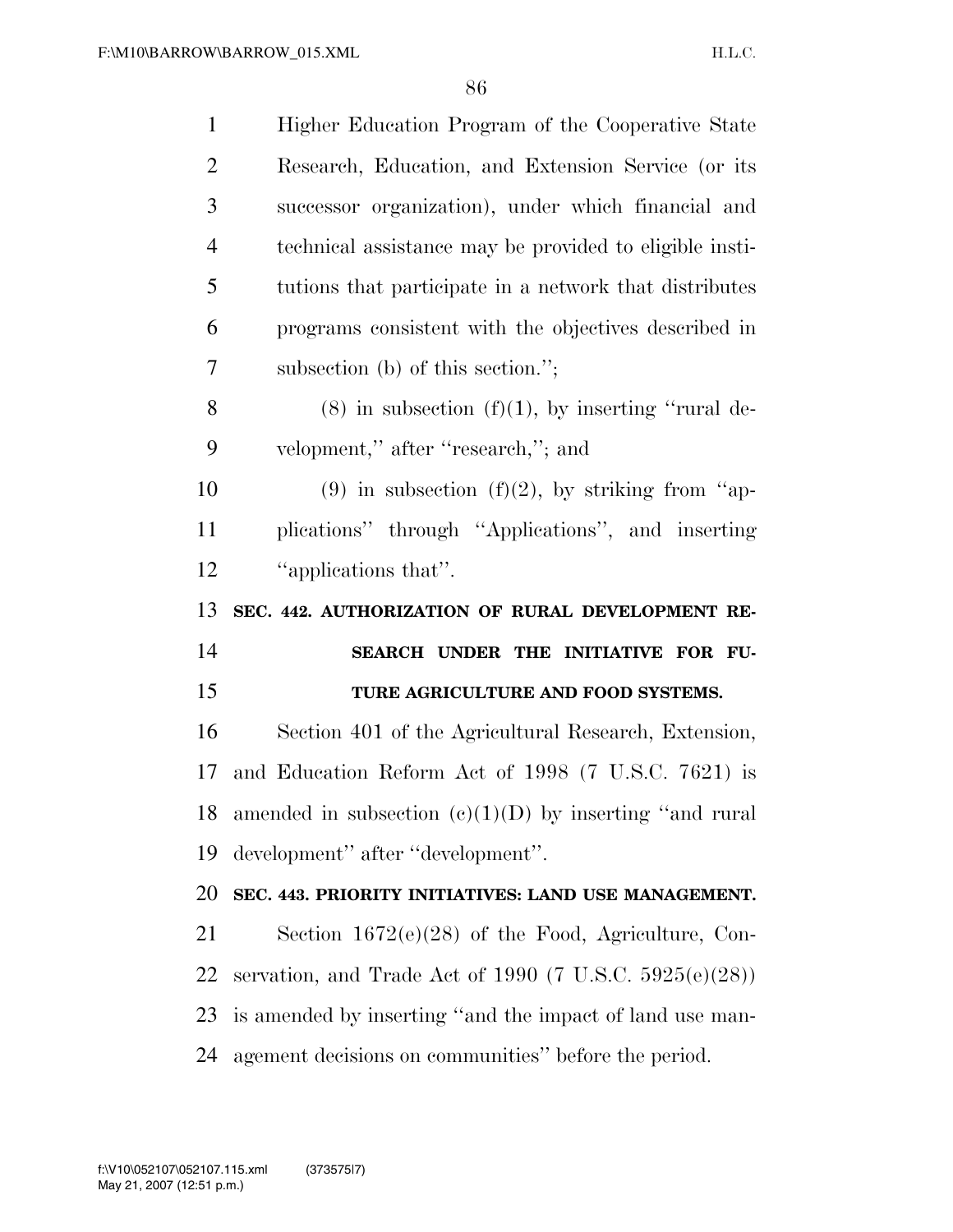### **SEC. 444. PRIORITY INITIATIVES: WATER AND AIR QUALITY.**

 Section 1672(e)(29) of the Food, Agriculture, Con- servation, and Trade Act of 1990 (7 U.S.C. 5925(e)(29)) is amended by inserting ''and for the purpose of better understanding community mechanisms that (A) help miti- gate agricultural impacts on water and air quality, and (B) foster collaboration between communities and land managers in mitigating those impacts'' before the period.

### **SEC. 445. PRIORITY INITIATIVES: AGROTOURISM.**

 Section 1672(e)(31) of the Food, Agriculture, Con- servation, and Trade Act of 1990 (7 U.S.C. 5925(e)(31)) is amended by inserting ''and to understand the conditions under which agrotourism can thrive and have positive community impacts'' before the period.

### **SEC. 446. ORGANIC AGRICULTURE RESEARCH AND EXTEN-SION INITIATIVE.**

 Section 1672B(a) of the Food, Agriculture, Con- servation, and Trade Act of 1990 (7 U.S.C. 5925b) is amended—

- (1) in paragraph (5) by striking ''and'' after 21 the semicolon:
- (2) in paragraph (6) striking ''conditions.'' and 23 inserting "conditions; and"; and
- (3) by adding at the end the following:
- 25 "(7) examining communities and structures that support organic agricultural enterprises.''.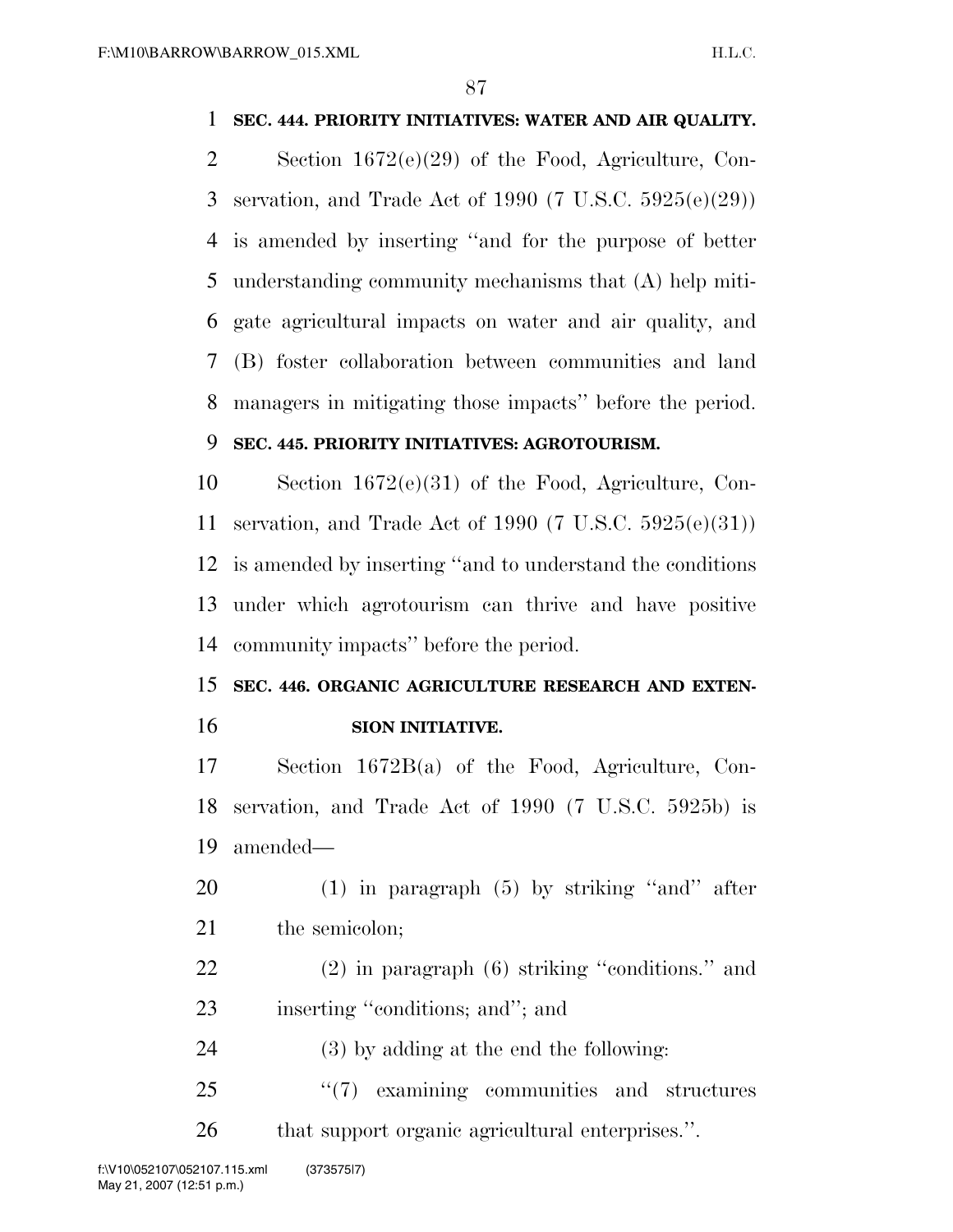### **SEC. 447. BIOSECURITY.**

 Section 1484(b) of the National Agriculture Re- search, Extension, and Teaching Policy Act of 1977 (7 U.S.C. 3351(b)) is amended by adding at the end the fol-lowing:

 "(5) To build community capacity to respond to biosecurity hazards in a coordinated and effective way.''.

#### **SEC. 448. BEGINNING FARMERS AND RANCHERS.**

 Section 7405(c)(1) of the Farm Security and Rural 11 Investment Act of 2002 (7 U.S.C.  $3319f(c)(1)$ ) is amend-ed—

 (1) by striking ''and'' at the end of subpara-14 graph  $(Q)$ ;

 (2) by redesignating subparagraph (R) as sub-paragraph (S); and

 (3) by inserting after subparagraph (Q) the fol-lowing:

19  $\langle \text{R} \rangle$  the integration of beginning farmers and ranchers in supportive community net-works; and''.

 **SEC. 449. RESIDENT INSTRUCTION AND DISTANT EDU-CATION.** 

 Section 7501(a) of the Farm Security and Rural In-vestment Act of 2002 (7 U.S.C. 3361 note) is amended—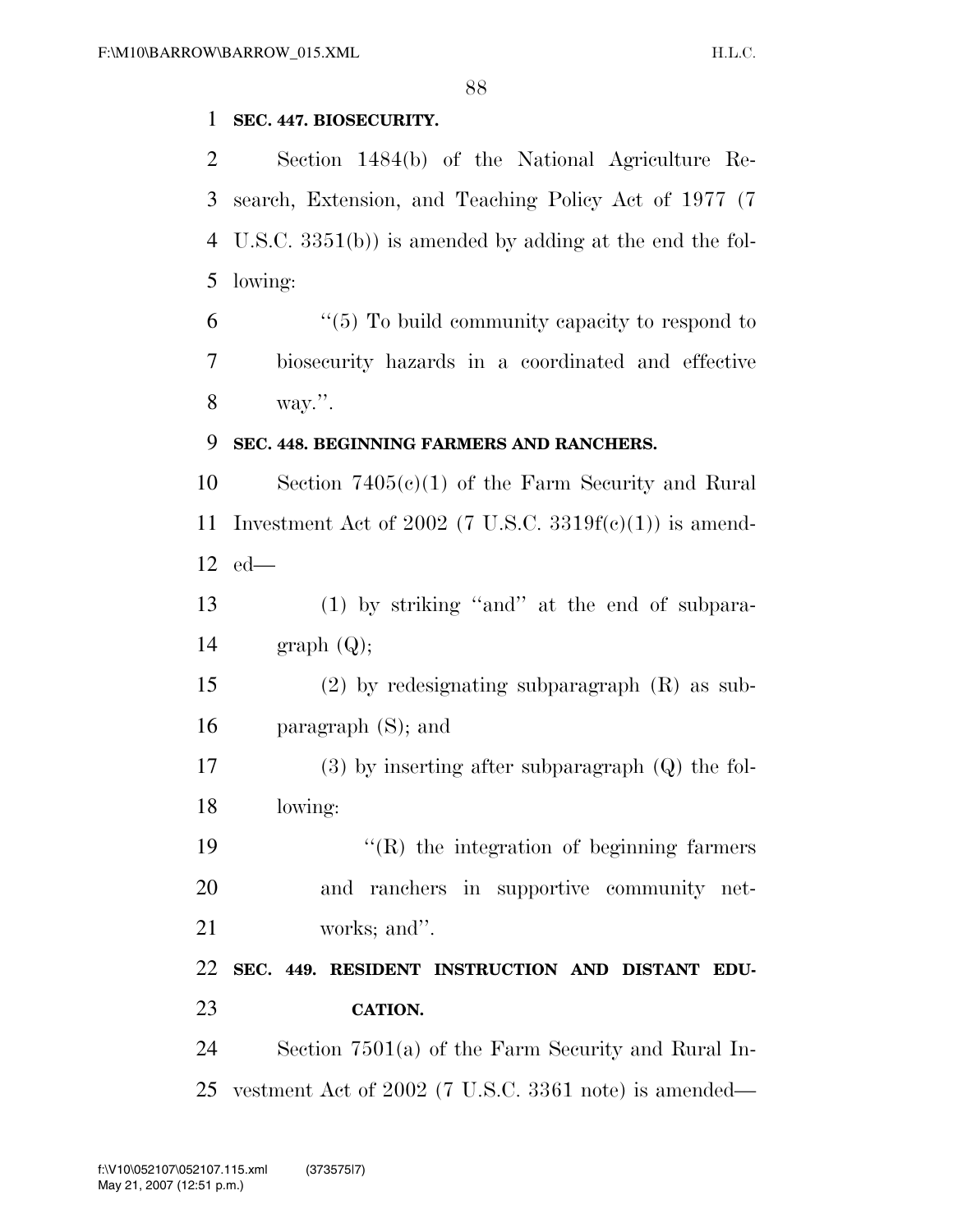| $\mathbf{1}$ | (1) by striking "and agricultural sciences" and        |
|--------------|--------------------------------------------------------|
| 2            | inserting ", agricultural, and rural social sciences"; |
| 3            | and                                                    |
| 4            | (2) by inserting "rural social sciences," after        |
| 5            | "economics,".                                          |
| 6            | SEC. 450. TRIBAL COLLEGE AND UNIVERSITY ESSENTIAL      |
| 7            | <b>COMMUNITY FACILITIES.</b>                           |
| 8            | (a) FEDERAL SHARE.—Section $306(a)(25)(B)$ of the      |
| 9            | Consolidated Farm and Rural Development Act (7 U.S.C.  |
| 10           | $1926(a)(25)(B)$ is amended to read as follows:        |
| 11           | "(B) FEDERAL SHARE.—The Secretary                      |
| 12           | shall establish the maximum percentage of the          |
| 13           | cost of the facility that may be covered by a          |
| 14           | grant under this paragraph, except that the            |
| 15           | Secretary may not require nonfederal financial         |
| 16           | support in an amount that is greater than 5            |
| 17           | percent of the total cost.".                           |
| 18           | (b) EXTENSION.—Section $306(a)(25)(C)$ of the Con-     |
| 19           | solidated Farm and Rural Development Act (7 U.S.C.     |
| 20           | $1926(a)(25)(C)$ is amended by striking "2007" and in- |
| 21           | serting "2014".                                        |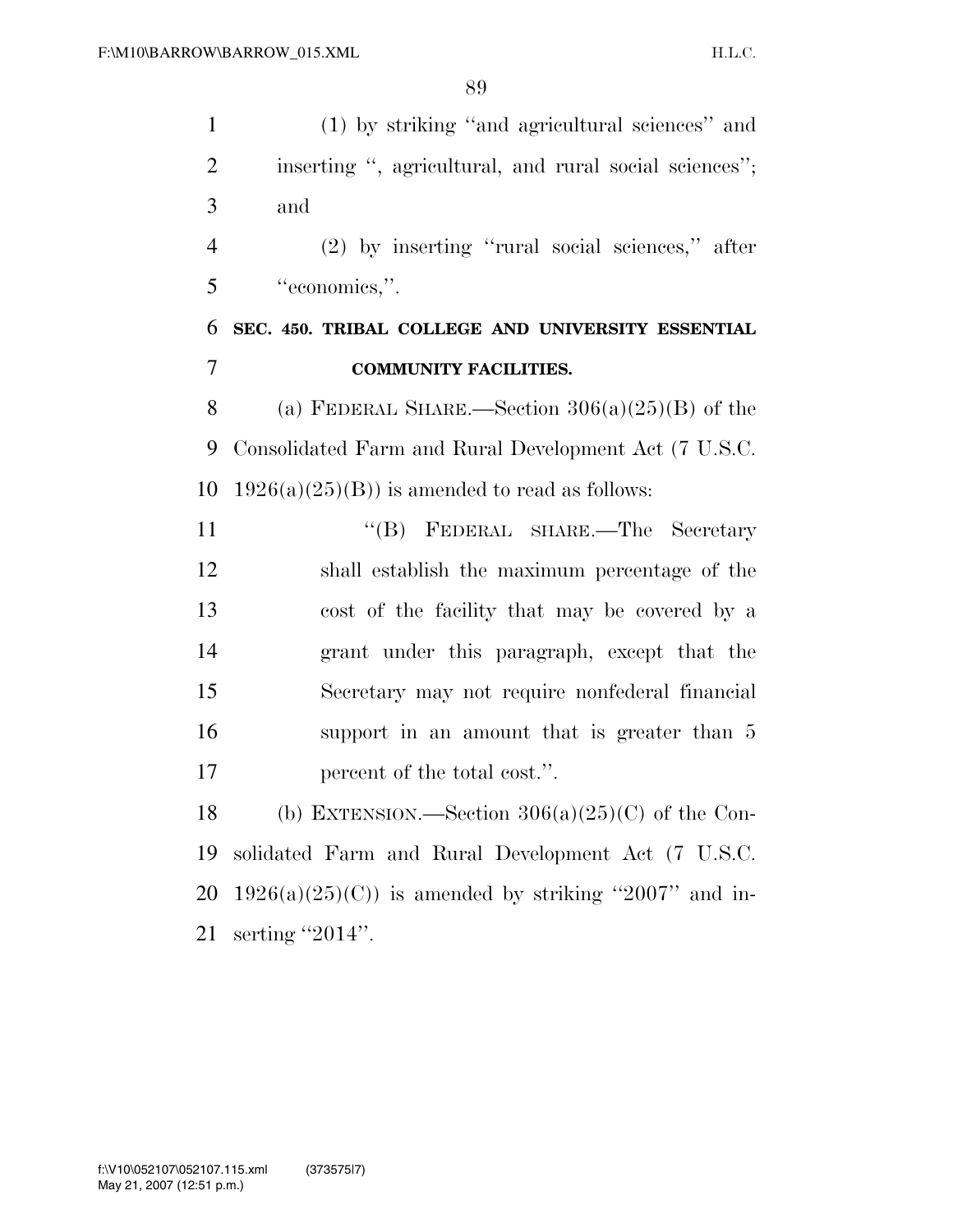| 1              | SEC. 451. VALUE-ADDED AGRICULTURAL PRODUCT MAR-                            |
|----------------|----------------------------------------------------------------------------|
| $\overline{2}$ | KET DEVELOPMENT.                                                           |
| 3              | Section $6401(b)(4)$ of the Farm Security and Rural                        |
| $\overline{4}$ | Investment Act of 2002 (7 U.S.C. 1621 note) is amend-                      |
| 5              | $ed$ —                                                                     |
| 6              | (1) By striking "FUNDING.—Not" and insert-                                 |
| 7              | ing "FUNDING.—"                                                            |
| 8              | "(A) INITIAL FUNDING.—Not"; and                                            |
| 9              | $(2)$ after subparagraph $(A)$ as so redesignated,                         |
| 10             | inserting the following:                                                   |
| 11             | "(B) SUBSEQUENT FUNDING.—In addition                                       |
| 12             | to any funds otherwise made available, there                               |
| 13             | are authorized to be appropriated such sums as                             |
| 14             | may be necessary to carry out this section.".                              |
| 15             | SEC.<br>452.<br><b>INNOVATION</b><br><b>DEMONSTRATION</b><br><b>CENTER</b> |
| 16             | PROJECTS.                                                                  |
| 17             | Section 6402 of the Farm Security and Rural Invest-                        |
| 18             | ment Act of 2002 (7 U.S.C. 1621 note) is amended by                        |
| 19             | adding at the end the following:                                           |
| 20             | "(j) AUTHORIZATION.—In addition to any funds oth-                          |
| 21             | erwise made available, there are authorized to be appro-                   |
| 22             | priated such sums as may be necessary to carry out this                    |
| 23             | section.".                                                                 |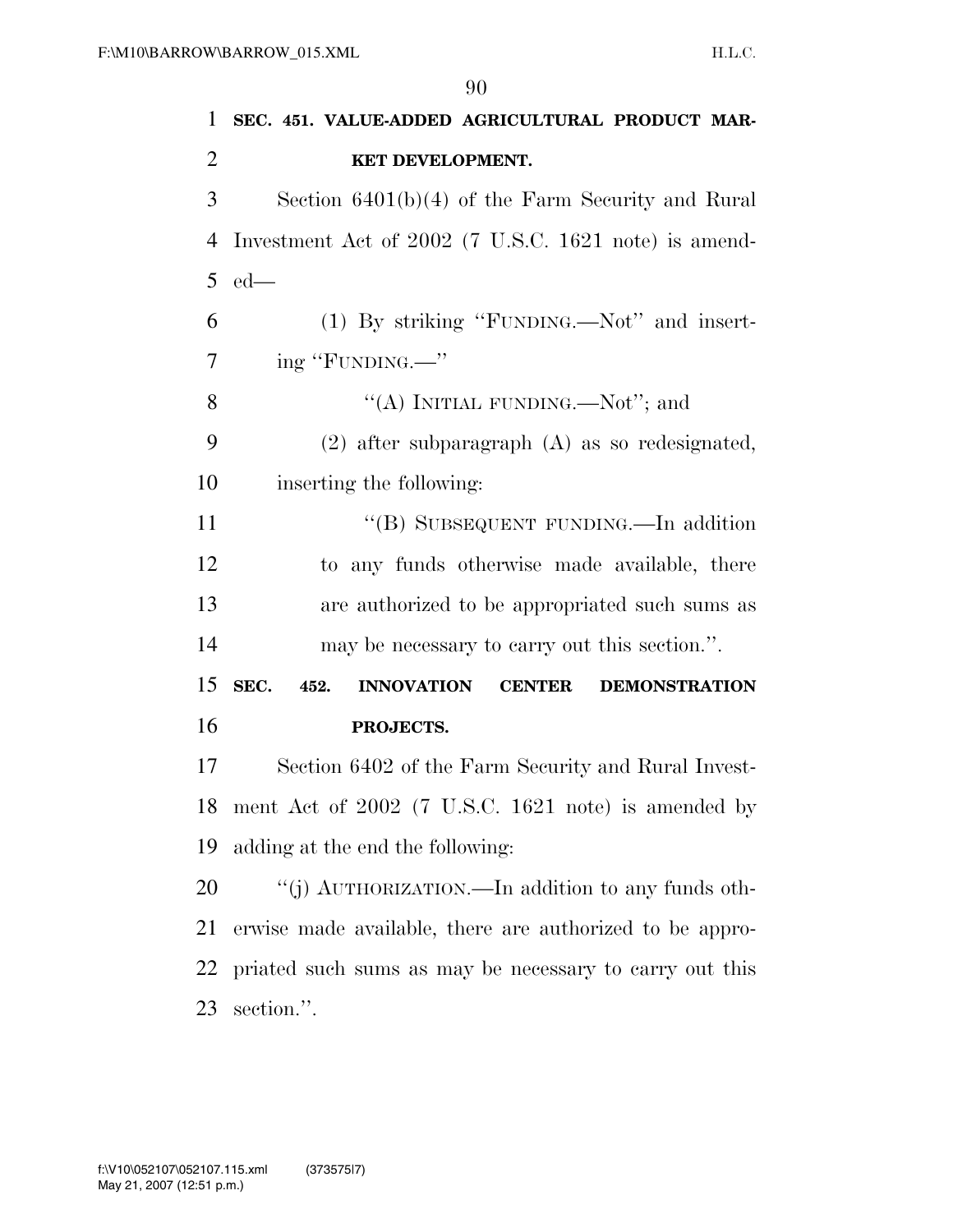## **SEC. 453. RURAL ENTREPRENEURSHIP DEVELOPMENT PROGRAM.**

 (a) RESEARCH PROJECTS REQUIRED.—The Sec- retary shall conduct research and education projects to ob- tain data, develop conclusions, demonstrate technologies, and facilitate multi-jurisdictional initiatives that promote the purposes of this section, including research and edu-cation projects that—

- (1) facilitate and increase investigation and education in order to—
- (A) provide the necessary education, train- ing, and technical assistance in high schools, community colleges, colleges, universities and through non-formal outreach education delivery systems to start up and grow rural businesses;
- (B) provide the necessary education, train- ing, and technical assistance in English as well as other languages serving the needs of minor-ity and immigrant populations;
- (C) improve access to a diverse range of capital resources from microenterprise loans to venture capital;
- (D) determine the best methods to train entrepreneurs in preparing business plans, rec- ordkeeping, compliance with tax rules, financial management, and general business practices;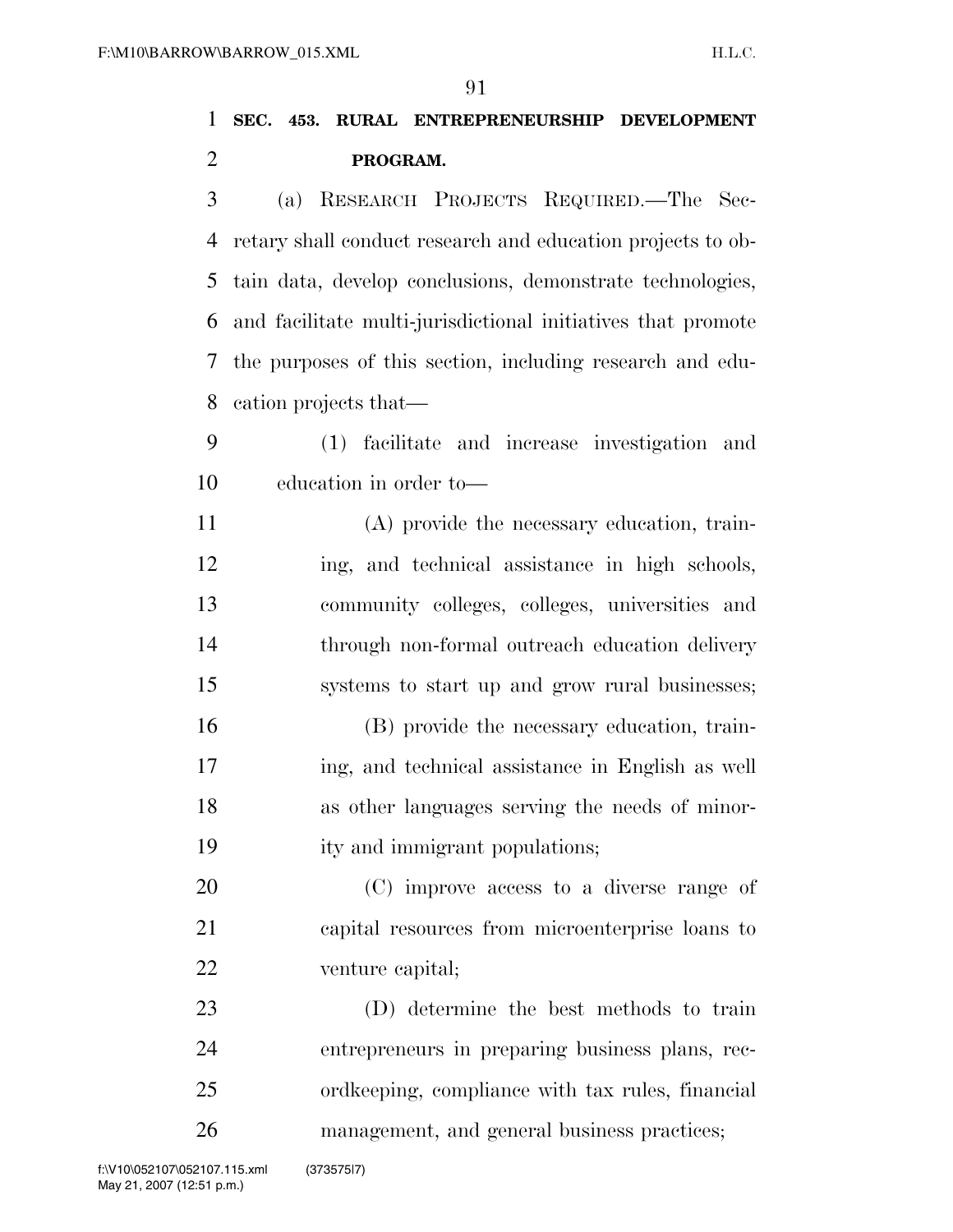| $\mathbf{1}$   | (E) promote entrepreneurship among rural        |
|----------------|-------------------------------------------------|
| $\overline{2}$ | youth, minority populations, women, and low-in- |
| 3              | come rural residents; and                       |
| $\overline{4}$ | (F) create networks of entrepreneurial sup-     |
| 5              | port and enabling culture among the business    |
| 6              | community, government at all levels, nonprofit  |
| $\overline{7}$ | organizations, educational institutions, and    |
| 8              | other sectors; and                              |
| 9              | (2) facilitate the conduct of projects in order |
| 10             | $to-$                                           |
| 11             | (A) study, to the extent practicable, the       |
| 12             | unique entrepreneurial development systems      |
| 13             | that best align with the unique needs and       |
| 14             | strengths of rural areas and rural communities; |
| 15             | (B) study rural entrepreneurs and the edu-      |
| 16             | cation, training, and technical assistance they |
| 17             | employ;                                         |
| 18             | (C) study rural entrepreneurial develop-        |
| 19             | ment organizations with regard to the edu-      |
| 20             | cation, training, and technical assistance they |
| 21             | provide, and determine what are the most        |
| 22             | promising strategies for building a more inte-  |
| 23             | grated system of program delivery to rural en-  |
| 24             | trepreneurs;                                    |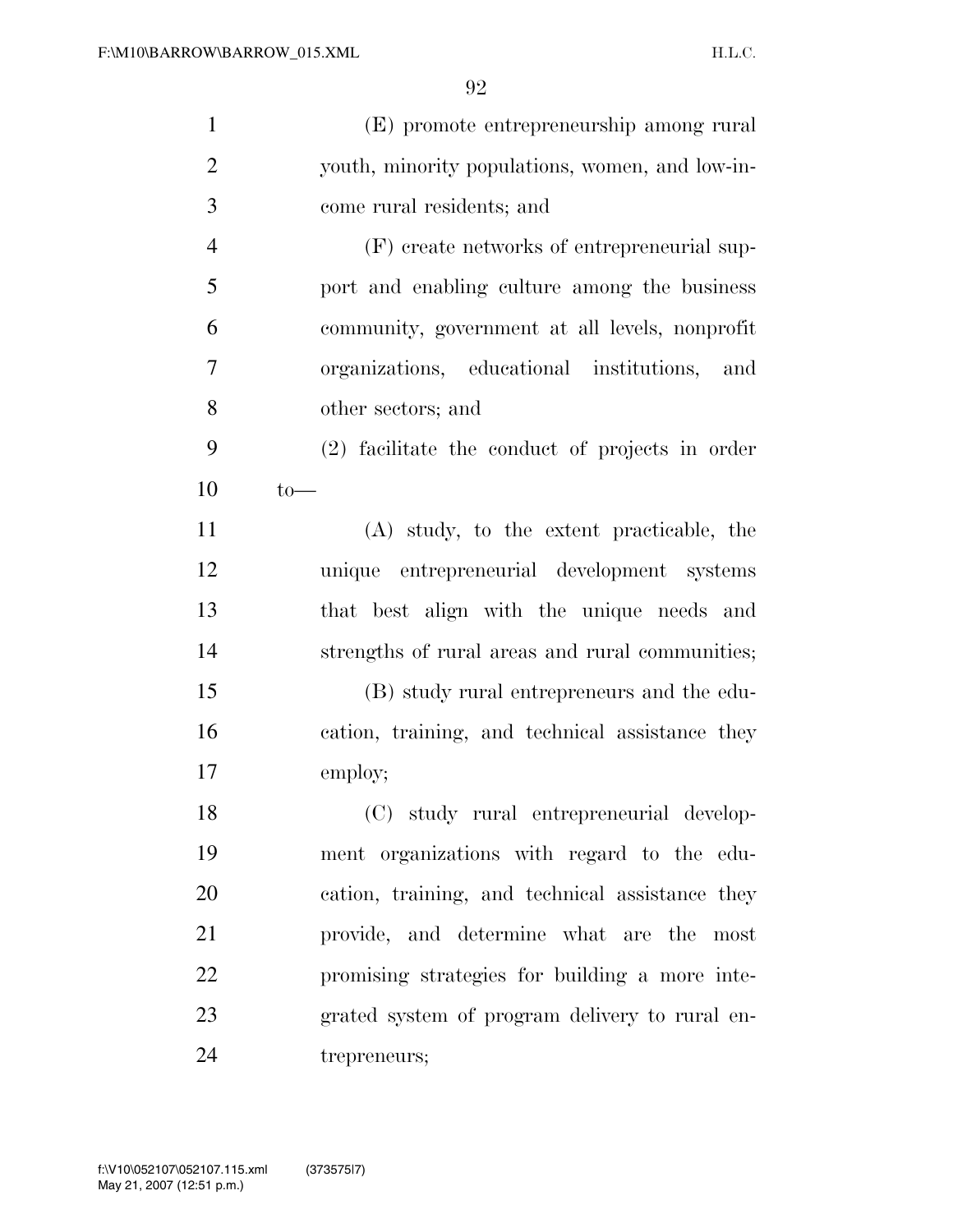(D) take advantage of the experience and expertise of rural entrepreneurs and rural en- trepreneurial development organizations through their direct participation and leader-ship in projects;

 (E) transfer practical, reliable, and timely information to rural entrepreneurs and rural entrepreneurial development organizations con- cerning entrepreneurial education, training, technical assistance, and the development of local and regional entrepreneurial systems in 12 rural areas and rural communities;

 (F) promote partnerships among rural en- trepreneurs, nonprofit organizations, edu- cational institutions at all levels, and govern- mental institutions and agencies at all levels; and

 (G) provide assistance to local governments regarding the important mix of policies and programs that can help create and promote en- trepreneurial-ready communities in rural Amer-ica.

 (b) AGREEMENTS.—The Secretary shall carry out this section through agreements entered into with land-grant colleges or universities (including their State Coop-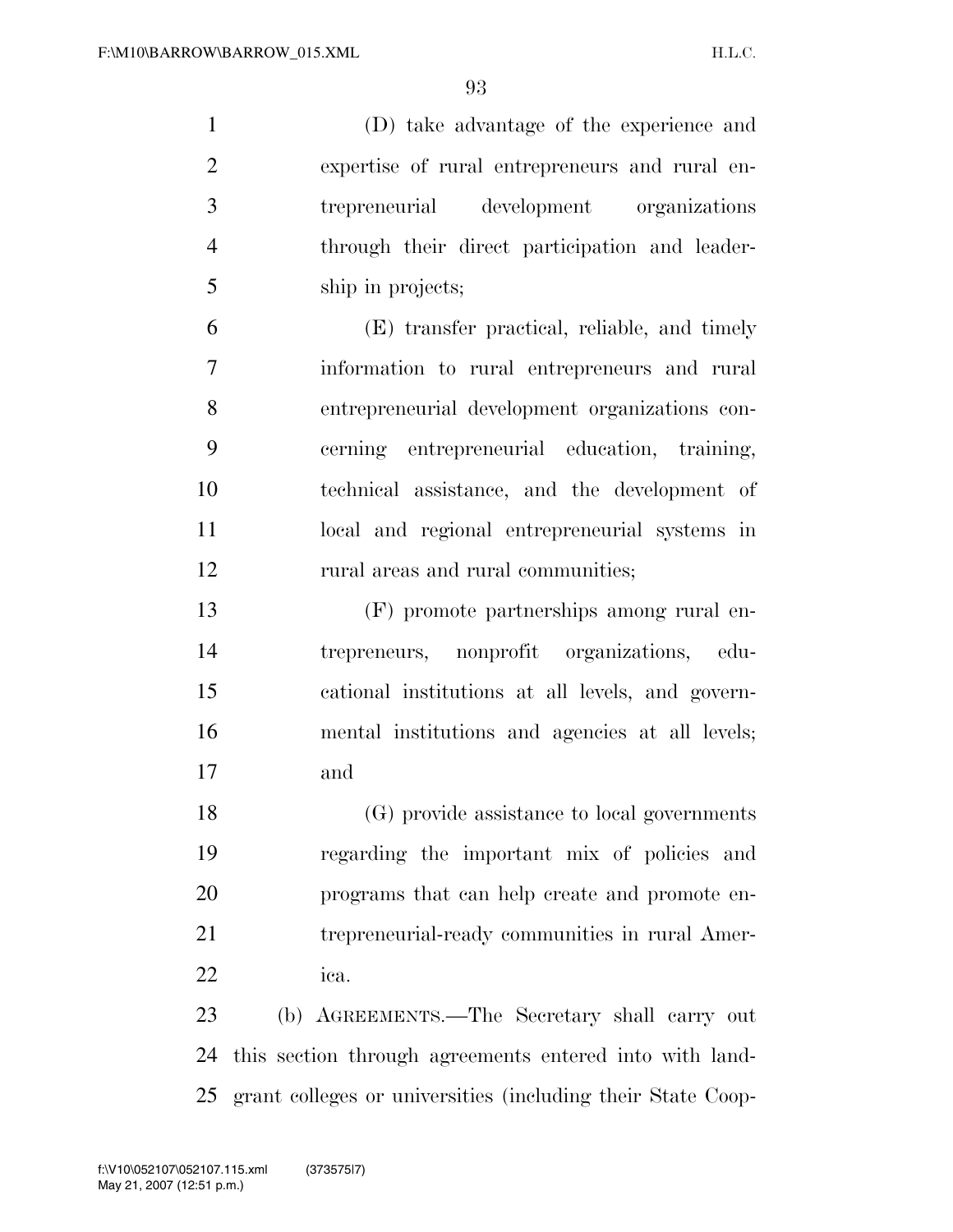| $\mathbf{1}$ | erative Extension Services, Agricultural Experiment Sta-      |
|--------------|---------------------------------------------------------------|
| 2            | tions, and their Regional Rural Development Centers),         |
| 3            | other universities or colleges, community colleges and        |
| 4            | other 2-year institutions of higher education, elementary     |
| 5            | and secondary schools, the State cooperative extension        |
| 6            | services, nonprofit organizations, or Federal, State or local |
| 7            | governmental entities. All agreements shall be awarded on     |
| 8            | a competitive basis according to criteria set forth by the    |
| 9            | Regional Administrative Councils established under sub-       |
| 10           | section $(f)$ .                                               |
| 11           | (c) SELECTION, PRIORITY, AND DURATION<br>OF                   |
| 12           | PROJECTS.-                                                    |
| 13           | (1) IN GENERAL.—The Secretary shall select                    |
| 14           | projects to be carried out under this section on the          |
| 15           | basis of-                                                     |
| 16           | $(A)$ the relevance of the project to the pur-                |
| 17           | poses of this section;                                        |
| 18           | (B) the appropriateness of the design of                      |
| 19           | the project;                                                  |
| 20           | (C) the likelihood of attaining the objec-                    |
| 21           | tives of the project; and                                     |
| 22           | (D) the national or regional applicability of                 |
| 23           | the findings and outcomes of the proposed                     |
| 24           | project.                                                      |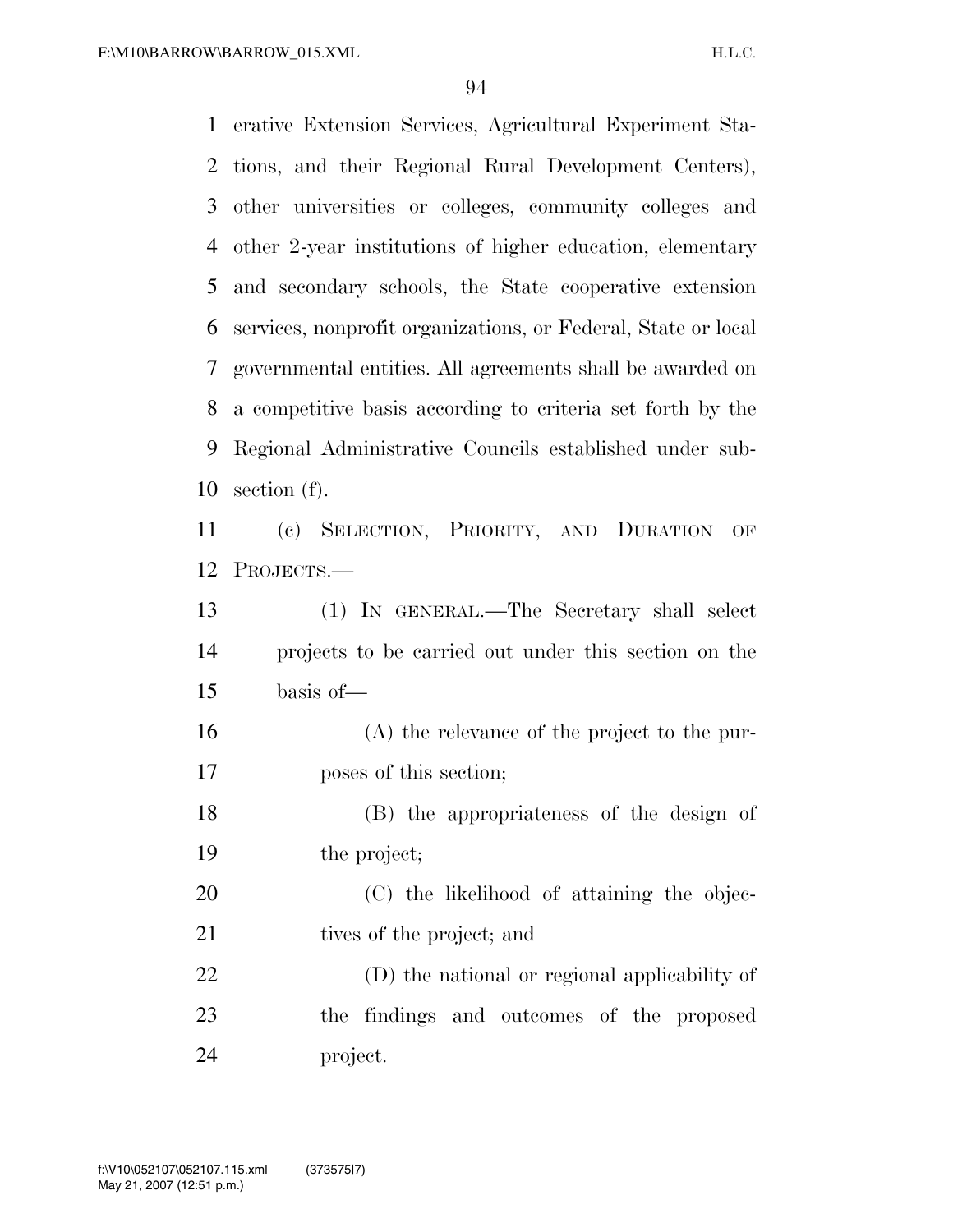| $\mathbf{1}$   | (2) PRIORITY.—In carrying out projects under              |
|----------------|-----------------------------------------------------------|
| $\overline{2}$ | this section, the Secretary shall give priority to        |
| 3              | projects that—                                            |
| $\overline{4}$ | (A) closely coordinate research and edu-                  |
| 5              | cation activities (including outreach education           |
| 6              | efforts);                                                 |
| 7              | (B) will best disseminate the findings of                 |
| 8              | the project in a readily usable manner to rural           |
| 9              | entrepreneurs and to rural community leaders;             |
| 10             | (C) maximize the involvement and coopera-                 |
| 11             | tion of rural entrepreneurs;                              |
| 12             | (D) involve a multidisciplinary systems ap-               |
| 13             | proach; and                                               |
| 14             | (E) involve cooperation between rural en-                 |
| 15             | trepreneurs, nonprofit organizations, entrepre-           |
| 16             | neurial development organizations, educational            |
| 17             | institutions at all levels, and government agen-          |
| 18             | cies at all levels.                                       |
| 19             | (3) PROJECT DURATION.—The Secretary may                   |
| 20             | approve projects to be conducted under this section       |
| 21             | that have a duration of more than 1 fiscal year.          |
| 22             | (d) DIVERSIFICATION OF RESEARCH.—The Secretary            |
| 23             | shall conduct projects and studies under this section in  |
| 24             | areas that are broadly representative of the diversity of |
| 25             | the rural areas of the Unites States and the diversity of |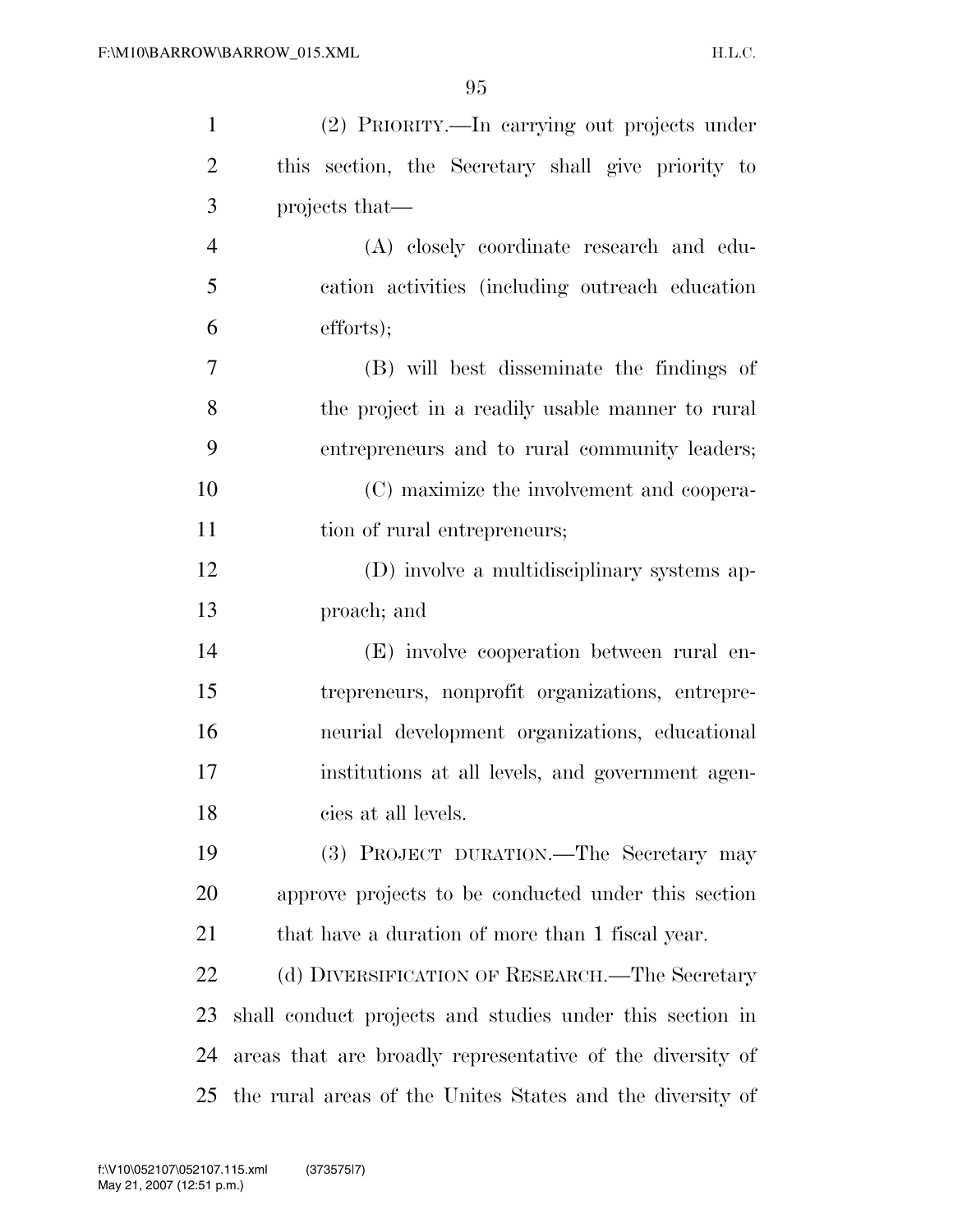rural entrepreneurship in the United States, including en- trepreneurship involving youth, racial groups, microenter- prises, and women, with a focus on either food and other agriculturally-based businesses (but not directly produc-tion agriculture), or non-agricultural business.

 (e) PROGRAM ADMINISTRATION.—The Secretary shall—

 (1) administer the programs and projects con- ducted under subsection (a) through the Cooperative State Research Service in close cooperation with the Extension Service, Agricultural Research Service (or its successor agency), and other appropriate agen-cies;

 (2) establish a minimum of 4 Regional Admin- istrative Councils in accordance with subsection (f); and

 (3) with the advice of the Regional Administra- tive Councils, identify the applicable regional rural development center as the regional host institution or organization responsible for carrying out such programs or projects, or identify another regional host institution where appropriate.

23 (f) REGIONAL ADMINISTRATIVE COUNCILS.—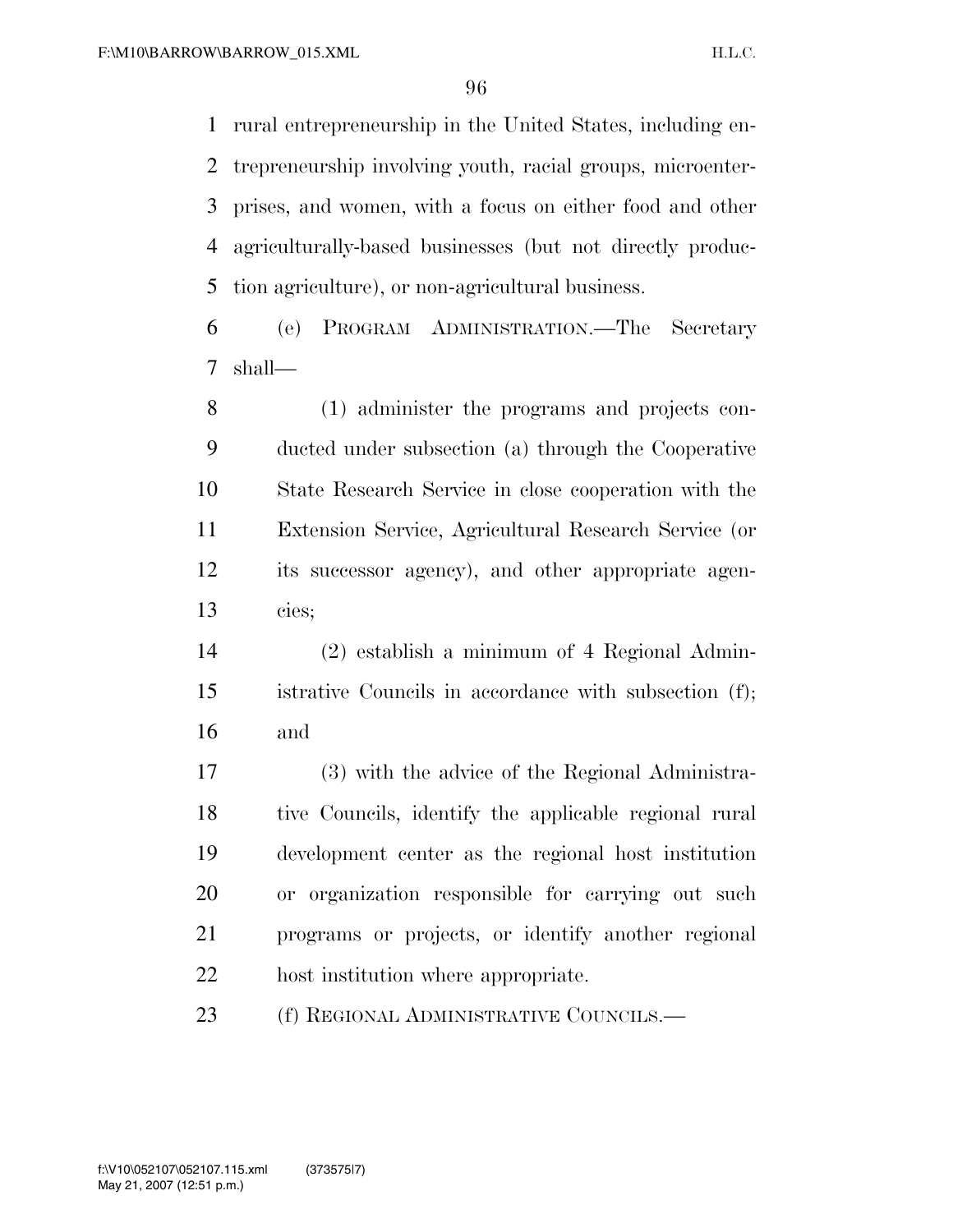| $\mathbf{1}$   | $(1)$ MEMBERSHIP.—The membership of the Re-       |
|----------------|---------------------------------------------------|
| $\overline{2}$ | gional Administrative Councils shall include rep- |
| 3              | resentatives of-                                  |
| $\overline{4}$ | (A) nonprofit organizations that are in-          |
| 5              | volved in the direct services to rural entre-     |
| 6              | preneurs, small businesses, and microenter-       |
| $\overline{7}$ | prises, or that have demonstrable experience in   |
| 8              | rural entrepreneurship;                           |
| 9              | (B) regional and state agencies involved in       |
| 10             | rural economic development;                       |
| 11             | (C) State Cooperative Extension Services          |
| 12             | in the region that are involved in providing di-  |
| 13             | rect services to rural entrepreneurs, small busi- |
| 14             | nesses, and microenterprises, or to rural com-    |
| 15             | munities that are engaged in entrepreneurship     |
| 16             | development efforts;                              |
| 17             | (D) representatives from philanthropic or-        |
| 18             | ganizations with a strong interest in rural en-   |
| 19             | trepreneurship and rural development activities   |
| 20             | in the region;                                    |
| 21             | (E) self-employed rural entrepreneurs and         |
| 22             | owners of rural small businesses with more        |
| 23             | than 5 and fewer than 50 employees;               |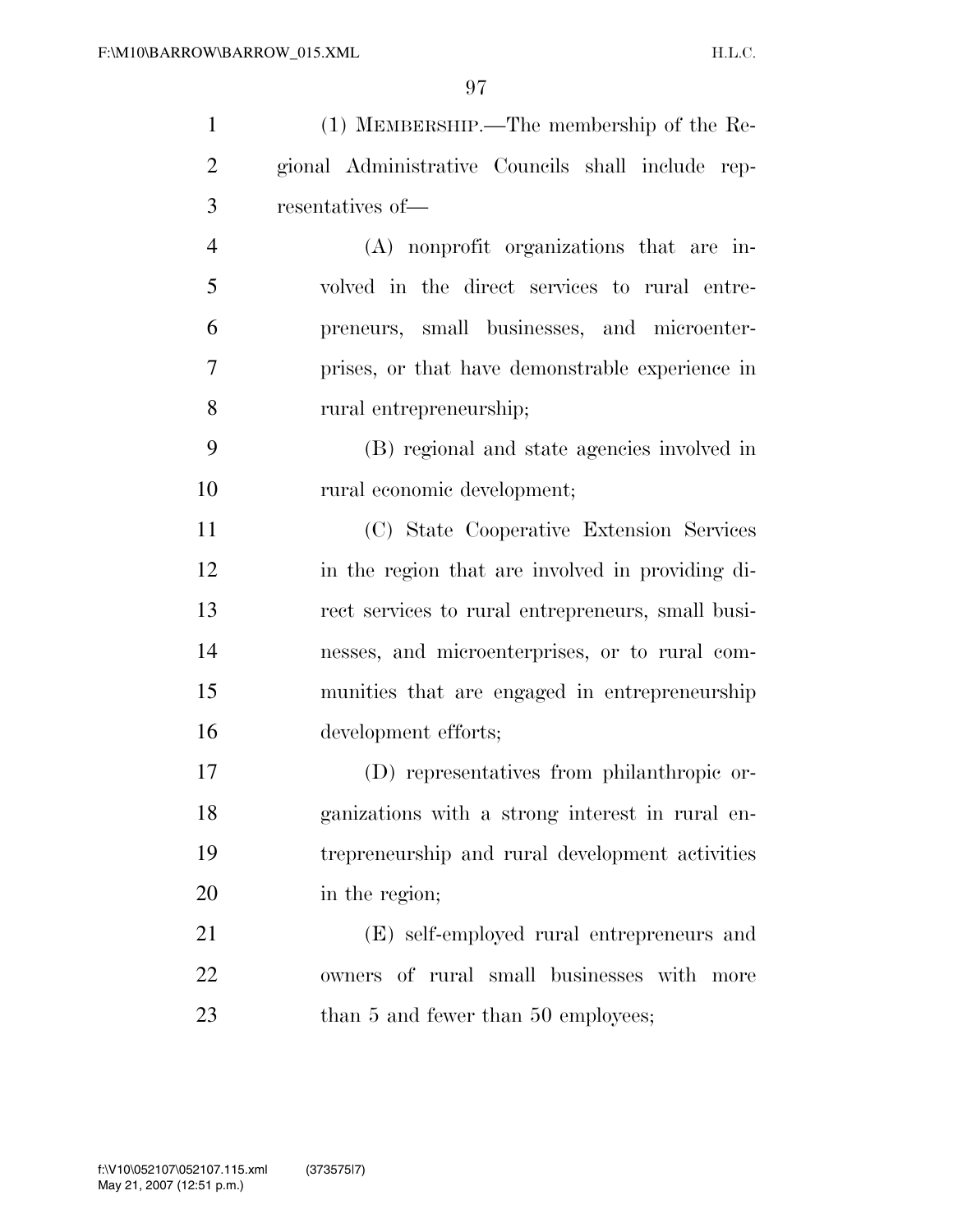| $\mathbf{1}$   | (F) institutions of higher education with       |
|----------------|-------------------------------------------------|
| $\overline{2}$ | demonstrable experience in rural entrepreneur-  |
| 3              | ship or related activities;                     |
| $\overline{4}$ | (G) elementary and secondary educators          |
| 5              | with demonstrable experience in rural entrepre- |
| 6              | neurship;                                       |
| 7              | (H) the director or representative of the       |
| 8              | Regional Rural Development Center located in    |
| 9              | the region;                                     |
| 10             | $(I)$ owners of rural businesses with 5 or      |
| 11             | fewer employees;                                |
| 12             | (J) State cooperative extension services        |
| 13             | with demonstrable experience in rural entrepre- |
| 14             | neurship;                                       |
| 15             | (K) nonprofit organizations with demon-         |
| 16             | strable experience in rural entrepreneurship;   |
| 17             | (L) tribal governments; and                     |
| 18             | (M) other persons knowledgeable about           |
| 19             | rural entrepreneurship and its impact on rural  |
| 20             | communities.                                    |
| 21             | (2) RESPONSIBILITIES.—The Regional Admin-       |
| 22             | istrative Councils shall—                       |
| 23             | (A) promote the programs established            |
| 24             | under this section at the regional level;       |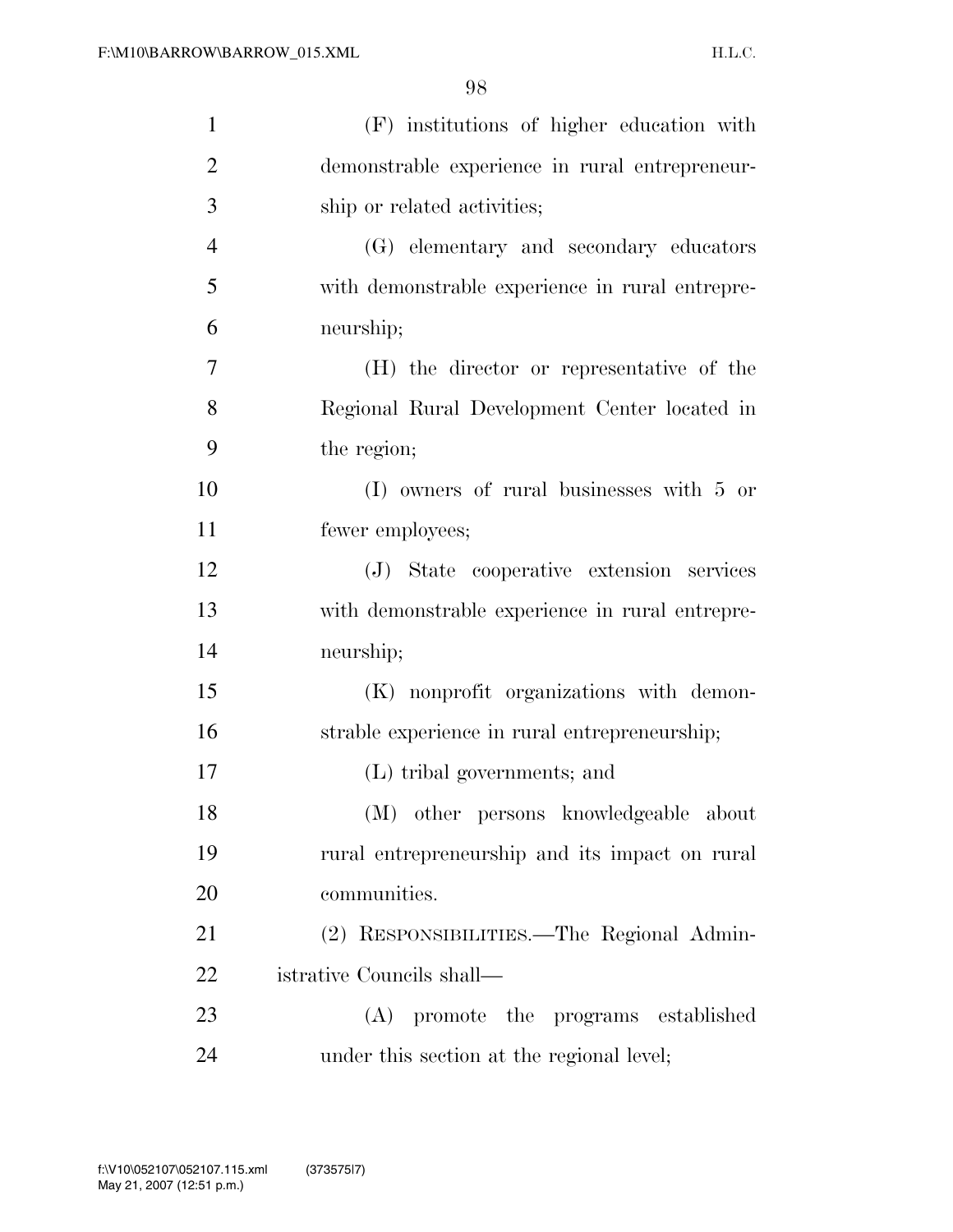| $\mathbf{1}$   | (B) establish goals and criteria for the se-            |
|----------------|---------------------------------------------------------|
| $\overline{2}$ | lection of projects authorized under this section       |
| 3              | within the applicable region;                           |
| $\overline{4}$ | (C) appoint a technical committee to evalu-             |
| 5              | ate the proposals for projects to be considered         |
| 6              | for selection under this section;                       |
| 7              | (D) review the recommendations of the                   |
| 8              | technical committee, and coordinate its activi-         |
| 9              | ties with the regional host institution; and            |
| 10             | (E) prepare and make available an annual                |
| 11             | report concerning projects funded under this            |
| 12             | section, together with an evaluation of the             |
| 13             | project activity.                                       |
| 14             | (3) CONFLICT OF INTEREST.—A member of the               |
| 15             | Regional Administrative Council or a technical com-     |
| 16             | mittee may not participate in the discussion or rec-    |
| 17             | ommendation of a proposed project if the member         |
| 18             | has or had a professional or business interest in, in-  |
| 19             | cluding the provision of consultancy services to, the   |
| 20             | organization whose proposal is under review.            |
| 21             | (4)<br>AUTHORIZATION OF APPROPRIATIONS.                 |
| 22             | There are authorized to be appropriated to carry out    |
| 23             | this section $$20,000,000$ for each of the fiscal years |
| 24             | 2008 through 2014, to remain available until ex-        |
| 25             | pended.                                                 |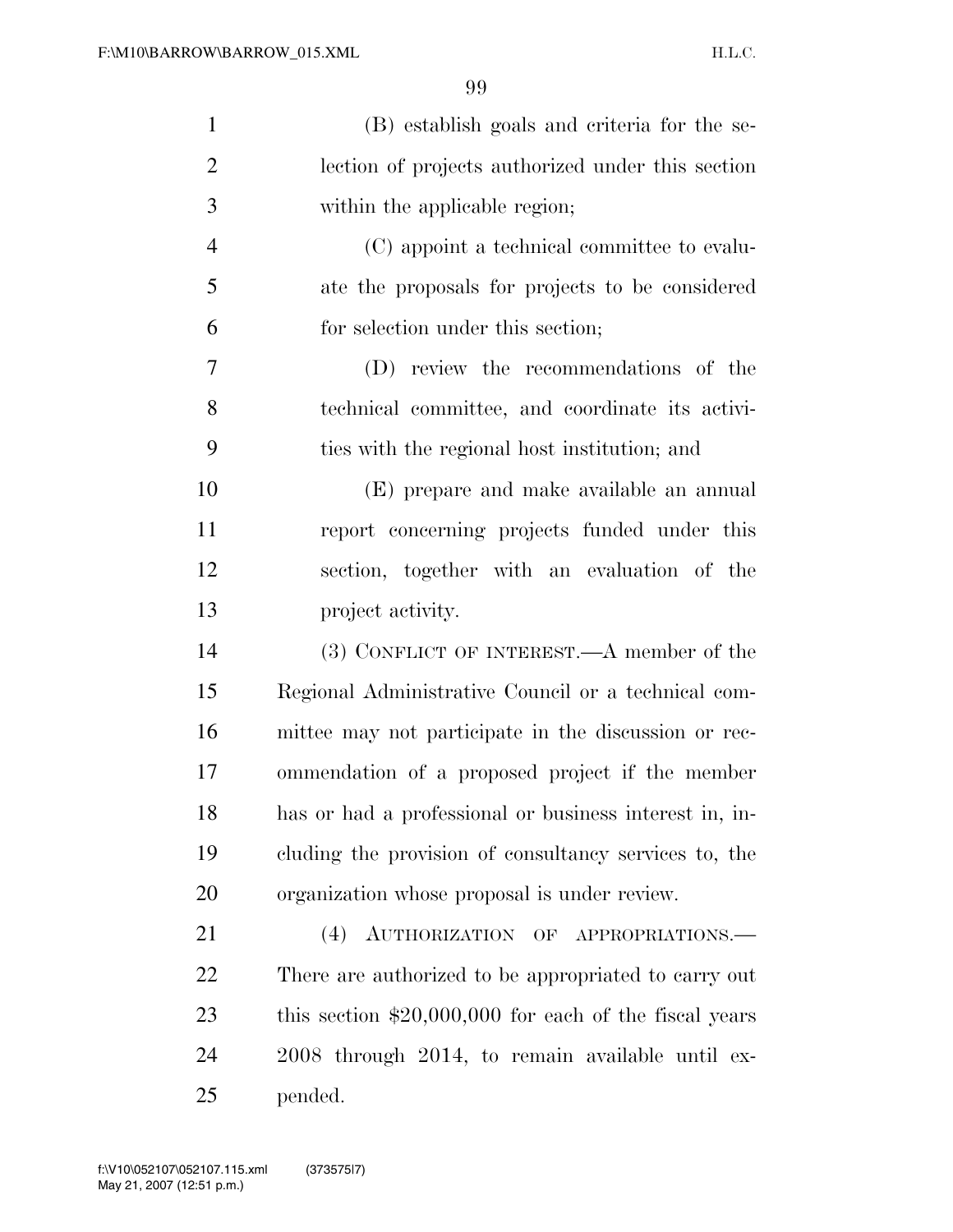# **SEC. 454. AMENDMENTS TO THE CONSOLIDATED FARM AND RURAL DEVELOPMENT ACT RELATING TO 2002 FARM BILL PROGRAMS.**

 (a) RURAL BUSINESS OPPORTUNITY GRANTS.—Sec- tion 306(a)(11)(C) of the Consolidated Farm and Rural 6 Development Act (7 U.S.C. 1926(a)(11)(C)) is amended by adding at the end the following: ''In making grants under this paragraph, the Secretary shall use applied re- search, extension education, and demonstration project approaches to assure that appropriate levels of human capital investment are in place to use Federal and match- ing funds most effectively to provide the greatest actual impact on rural entrepreneurship and e-commerce.''.

 (b) RURAL BUSINESS ENTERPRISE GRANTS.—Sec- tion 310B(c) of the Consolidated Farm and Rural Devel-16 opment Act (7 U.S.C. 1932 $(e)$ ) is amended by adding at the end the following:

 ''(4) PROGRAM APPROACHES.—In making grants under this subsection, the Secretary shall, to the maximum extent practicable, use applied re- search, extension education, and demonstration project approaches to assure that appropriate levels of human capital investment are in place to use Fed- eral and matching funds most effectively to provide the greatest actual impact on rural entrepreneurship and e-commerce.''.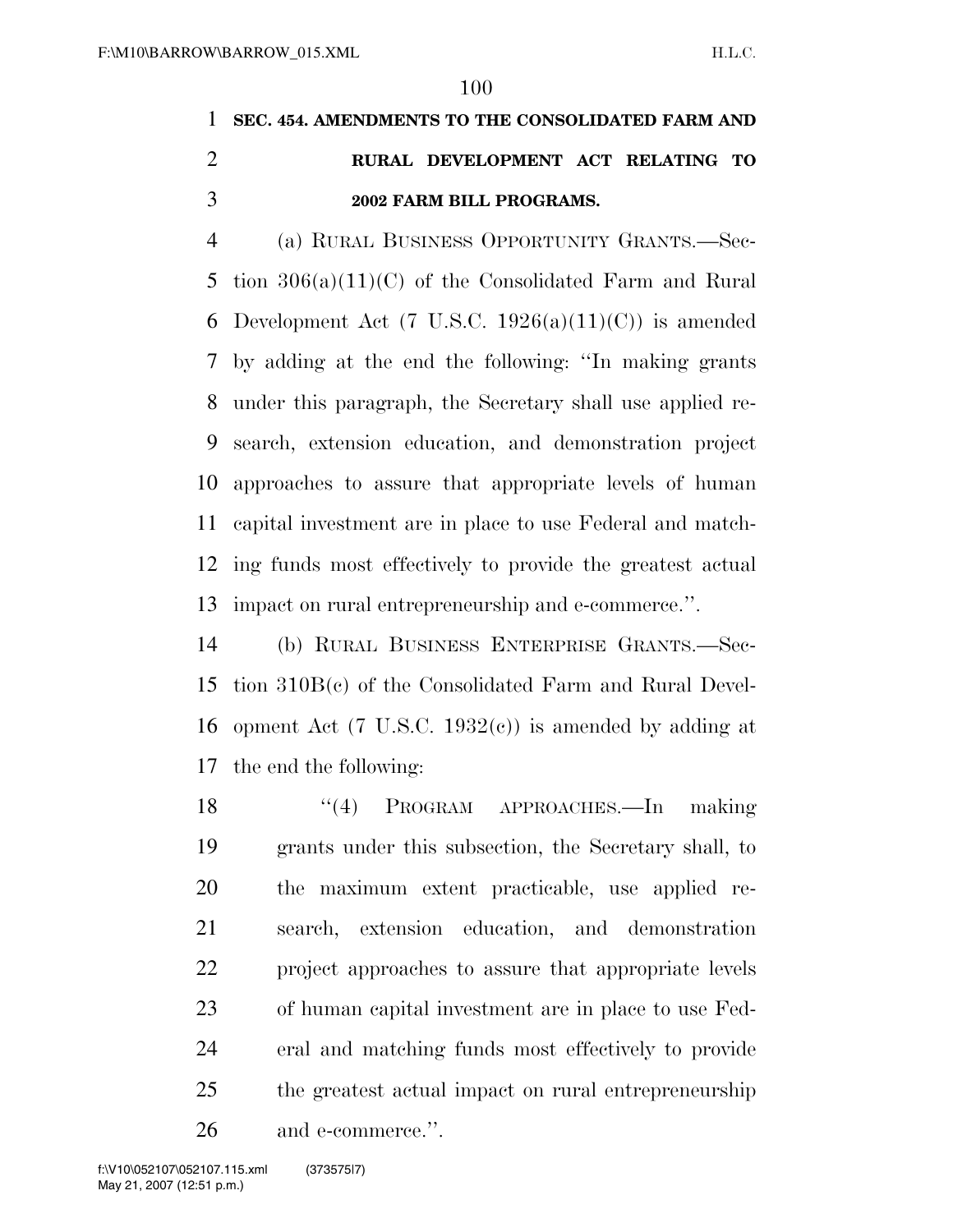| $\mathbf{1}$   | (c) RURAL COOPERATIVE DEVELOPMENT GRANTS.—              |
|----------------|---------------------------------------------------------|
| $\overline{2}$ | Section 310B(e) of the Consolidated Farm and Rural De-  |
| 3              | velopment Act $(7 \text{ U.S.C. } 1932(e))$ is amended— |
| $\overline{4}$ | $(1)$ by redesignating paragraph $(9)$ as para-         |
| 5              | $graph(10)$ ; and                                       |
| 6              | $(2)$ by inserting after paragraph $(8)$ the fol-       |
| 7              | lowing:                                                 |
| 8              | PROGRAM APPROACHES.-In making<br>(9)                    |
| 9              | grants under this subsection, the Secretary shall, to   |
| 10             | the maximum extent practicable, use applied re-         |
| 11             | search, extension education, and demonstration          |
| 12             | project approaches to assure that appropriate levels    |
| 13             | of human capital investment are in place to use Fed-    |
| 14             | eral and matching funds most effectively to provide     |
| 15             | the greatest actual impact on rural entrepreneurship    |
| 16             | and e-commerce.".                                       |
| 17             | (d) RURAL TELEWORK.—Section 379 of the Consoli-         |
| 18             | dated Farm and Rural Development Act (7 U.S.C. 2008n)   |
| 19             | is amended—                                             |
| 20             | (1) by redesignating subsections (e) and (f) as         |
| 21             | subsections (f) and (g), respectively; and              |
| 22             | $(2)$ by inserting after subsection $(d)$ the fol-      |
| 23             | lowing:                                                 |
| 24             | "(e) PROGRAM APPROACHES.—In making grants               |
| 25             | under this section, the Secretary shall, to the maximum |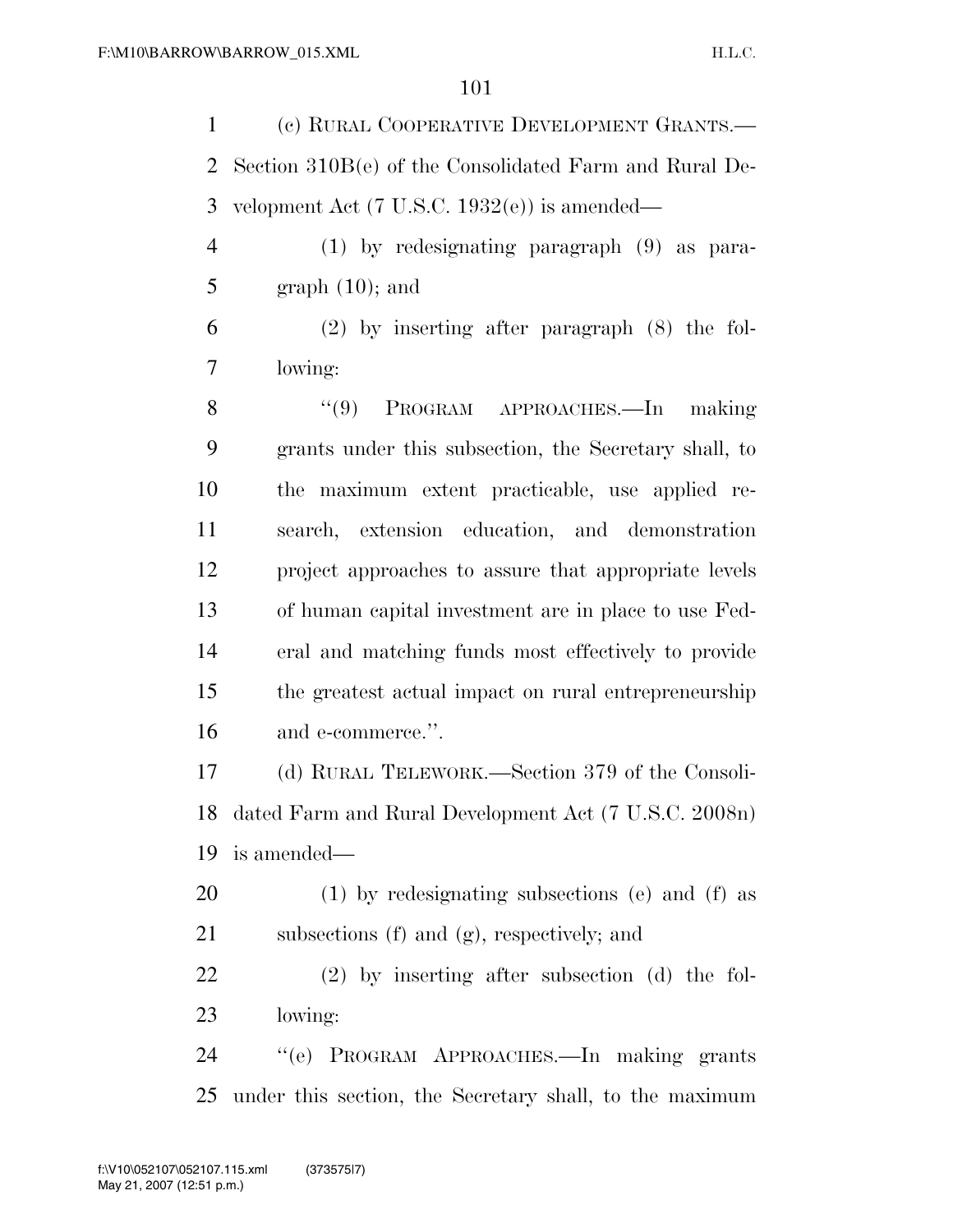extent practicable, use applied research, extension edu- cation, and demonstration project approaches to assure that appropriate levels of human capital investment are in place to use Federal and matching funds most effec- tively to provide the greatest actual impact on rural entre-preneurship and e-commerce.''.

 (e) RURAL BUSINESS INVESTMENT PROGRAM.—Sec- tion 384C of the Consolidated Farm and Rural Develop-ment Act (7 U.S.C. 2009cc-2) is amended—

 (1) By inserting ''(a) IN GENERAL .—'' before ''In accordance''; and

(2) by adding at the end the following:

 ''(b) PROGRAM APPROACHES.—In carrying out this subtitle, the Secretary shall, to the maximum extent prac- ticable, use applied research, extension education, and demonstration project approaches to assure that appro- priate levels of human capital investment are in place to use Federal and matching funds most effectively to pro- vide the greatest actual impact on rural entrepreneurship and e-commerce.''.

 (f) MULTIJURISDICTIONAL REGIONAL PLANNING OR- GANIZATIONS.—Section 306(a)(23) of the Consolidated Farm and Rural Development Act (7 U.S.C. 1926(a)(23)) is amended—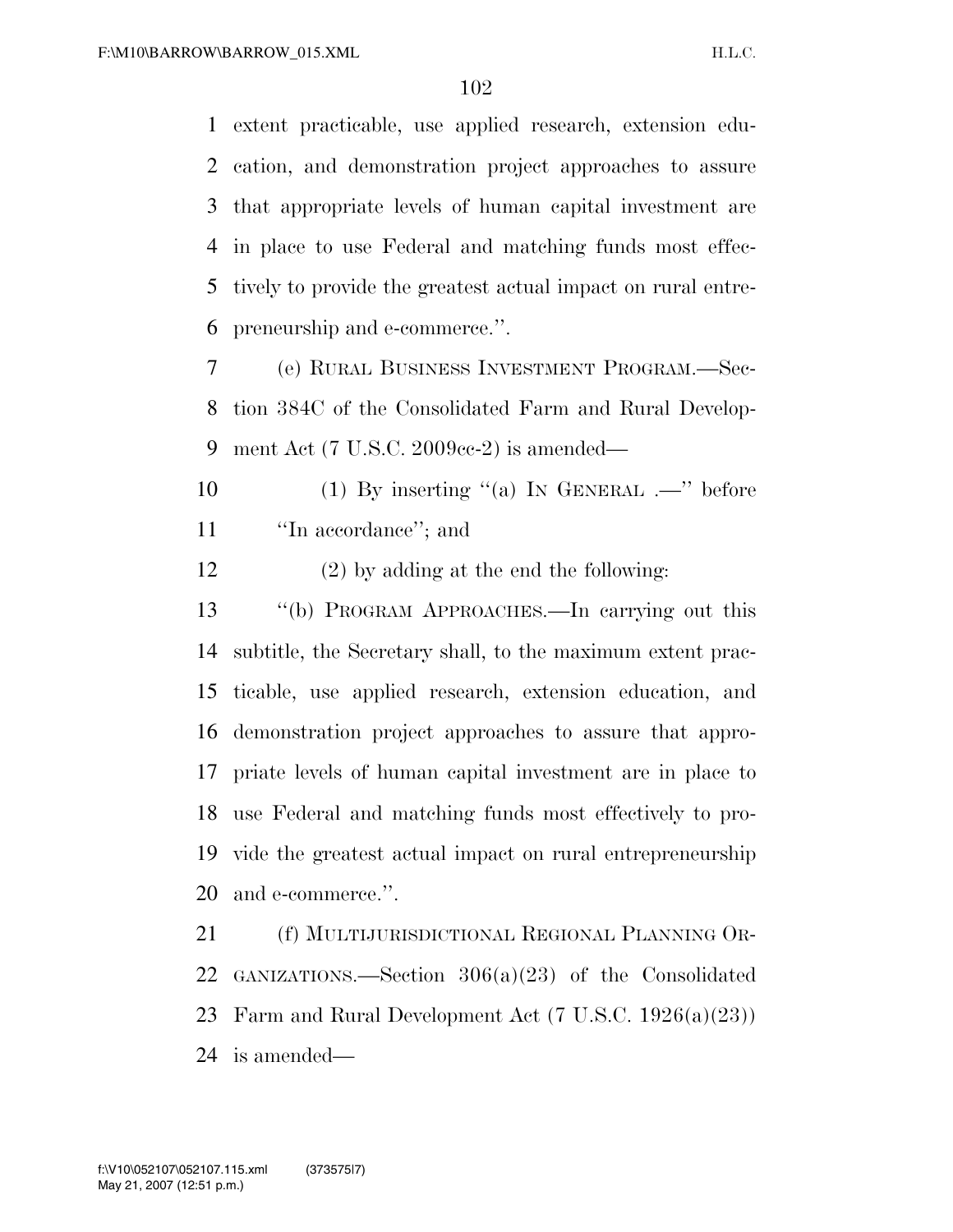| $\mathbf{1}$   | $(1)$ by redesignating subparagraphs $(C)$ , $(D)$ ,           |
|----------------|----------------------------------------------------------------|
| $\overline{2}$ | and $(E)$ as subparagraphs $(D)$ , $(E)$ , and $(F)$ , respec- |
| 3              | tively; and                                                    |
| $\overline{4}$ | $(2)$ by inserting after subparagraph $(B)$ the fol-           |
| 5              | lowing:                                                        |
| 6              | "(C) PROGRAM APPROACHES.-In making                             |
| 7              | grants under this paragraph for community de-                  |
| 8              | velopment planning and analysis, the Secretary                 |
| 9              | shall, to the maximum extent practicable, use                  |
| 10             | applied research, extension demonstration, and                 |
| 11             | outreach education approaches to assure the                    |
| 12             | greatest regional impact.".                                    |
| 13             | <b>Subtitle F-International Trade</b>                          |
|                |                                                                |
| 14             | SEC. 461. FAS/EXTENSION SERVICE INTERNSHIPS.                   |
| 15             | Section $1458(a)(10)$ of the National Agricultural Re-         |
| 16             | search, Extension, and Teaching Policy Act of 1977 (7)         |
| 17             | U.S.C. $3291(a)(10)$ is amended by striking "establish"        |
| 18             | and inserting "maintain".                                      |
| 19             | SEC. 462. FAS INTERNSHIPS; UNIVERSITY-ASSISTED FUND-           |
| 20             | ING.                                                           |
| 21             | (a) PURPOSE.—The purpose of this section is to es-             |
| 22             | tablish a new internship program to maintain and               |
| 23             | strengthen the competitiveness of the United States in         |
| 24             | international agricultural trade by authorizing the Foreign    |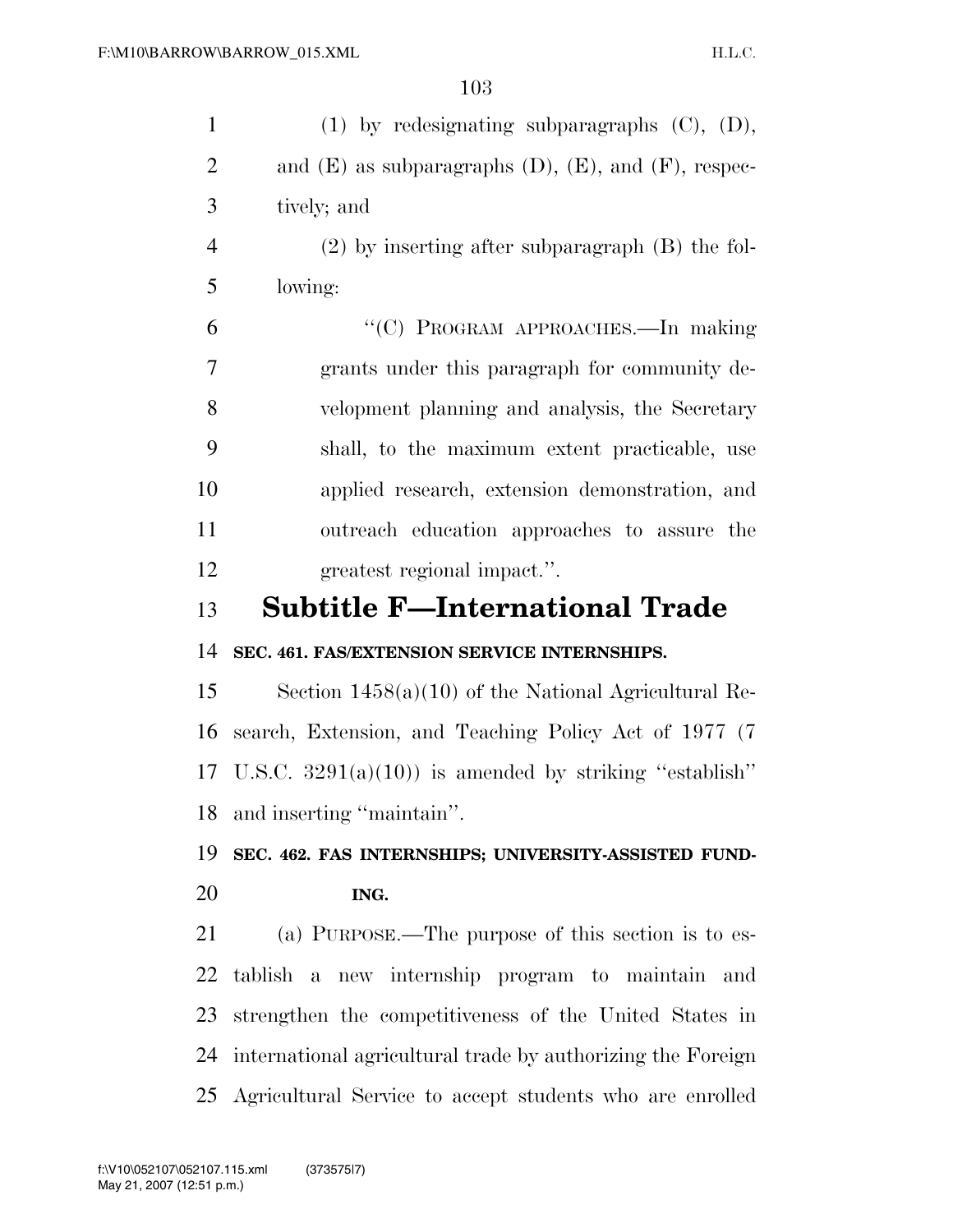in agriculture and related studies in colleges and univer- sities in the United States to serve as interns for limited terms at FAS posts outside the United States.

- (b) DEFINITIONS.—In this section:
- (1) COLLEGE OR UNIVERSITY.—the term ''col- lege or university'' means an institution of higher education as defined in section 102(a) of the Higher Education Act of 1965 (20 U.S.C. 1002(a)); and
- (2) FAS.—the term ''FAS'' means the Foreign Agricultural Service of the Department of Agri-culture.

12 (c) MEMORANDA OF UNDERSTANDING.

 (1) IN GENERAL.—Each internship shall be planned and administered in accordance with a memorandum of understanding between the FAS of- ficer-in- charge at the post and an appropriate sen- ior academic official of the college or university where the intern is a student.

 (2) CONTENTS.—In order to assure maximum benefit to the FAS office, the intern, the college or university, the United States Government, and the United States citizens served by the FAS, the memorandum shall

 (A) establish the procedures and terms that will be followed in the relationship between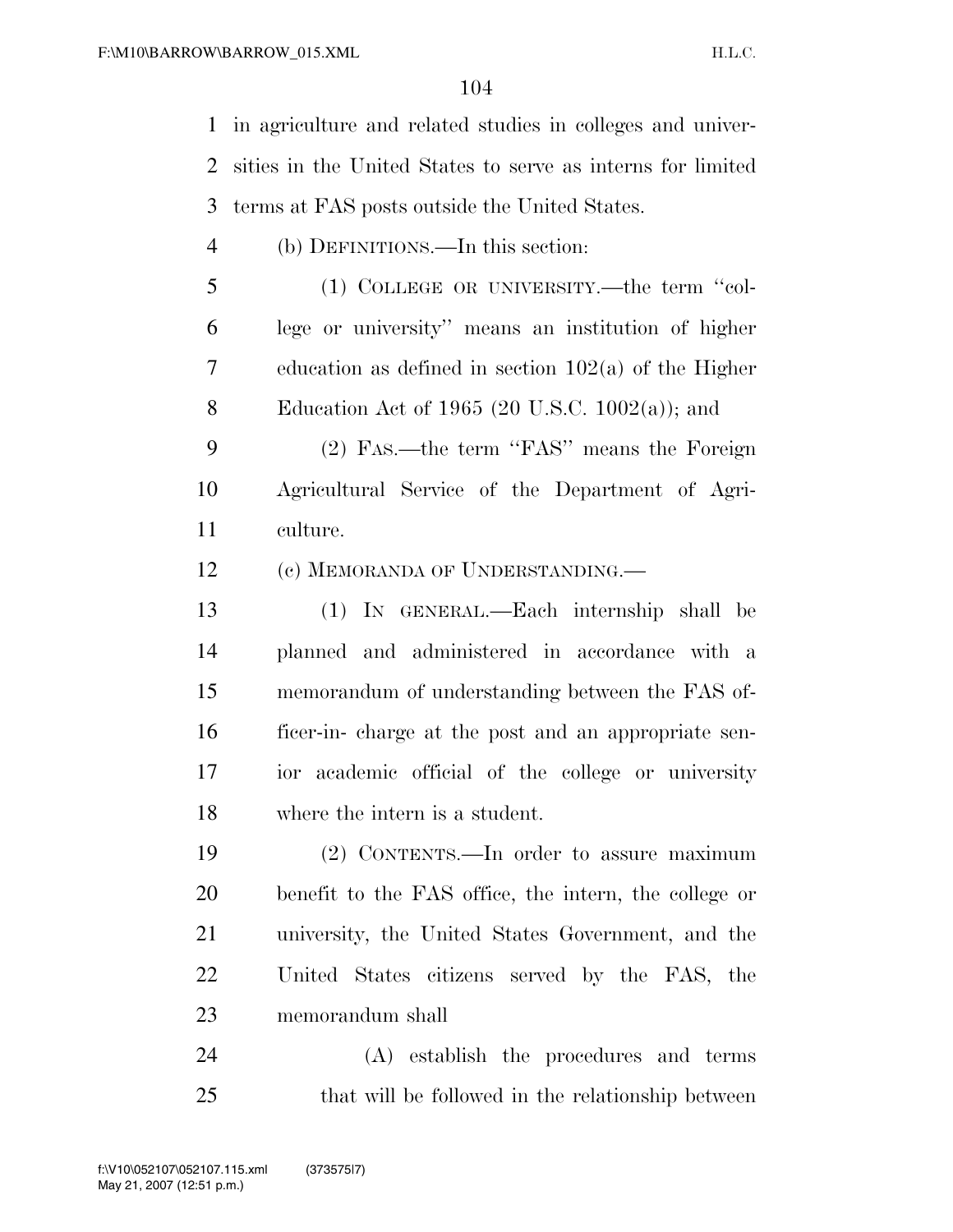| $\mathbf{1}$   | the FAS and the college or university over a         |
|----------------|------------------------------------------------------|
| $\overline{2}$ | multi-year period;                                   |
| 3              | (B) assign specific goals for the internship,        |
| $\overline{4}$ | and responsibility for the supervision of the in-    |
| 5              | tern and for the evaluation of the intern's per-     |
| 6              | formance; and                                        |
| 7              | (C) contain the assurances described in              |
| 8              | subsection $(e)(2)$ in a manner satisfactory to      |
| 9              | the FAS.                                             |
| 10             | (3) SUPERVISION.—The responsibility for su-          |
| 11             | pervising and evaluating the work of an intern may   |
| 12             | be shared, at the discretion of the FAS officer-in-  |
| 13             | charge, with non-United States citizens employed by  |
| 14             | the FAS, faculty from the cooperating college or     |
| 15             | university, or other Federal Government personnel    |
| 16             | outside the FAS.                                     |
| 17             | (4) EXCHANGE OF LETTERS.—In the absence              |
| 18             | of a multi-year memorandum of understanding, a       |
| 19             | single internship of a specific student may be ar-   |
| 20             | ranged through an exchange of letters between the    |
| 21             | FAS officer-in-charge at post and the appropriate    |
| 22             | senior academic official at the student's college or |
| 23             | university, specifying the terms of the internship.  |
| 24             | (5) MULTIPLE AGREEMENTS.—An FAS officer-             |
| 25             | in-charge may accept interns under memoranda of      |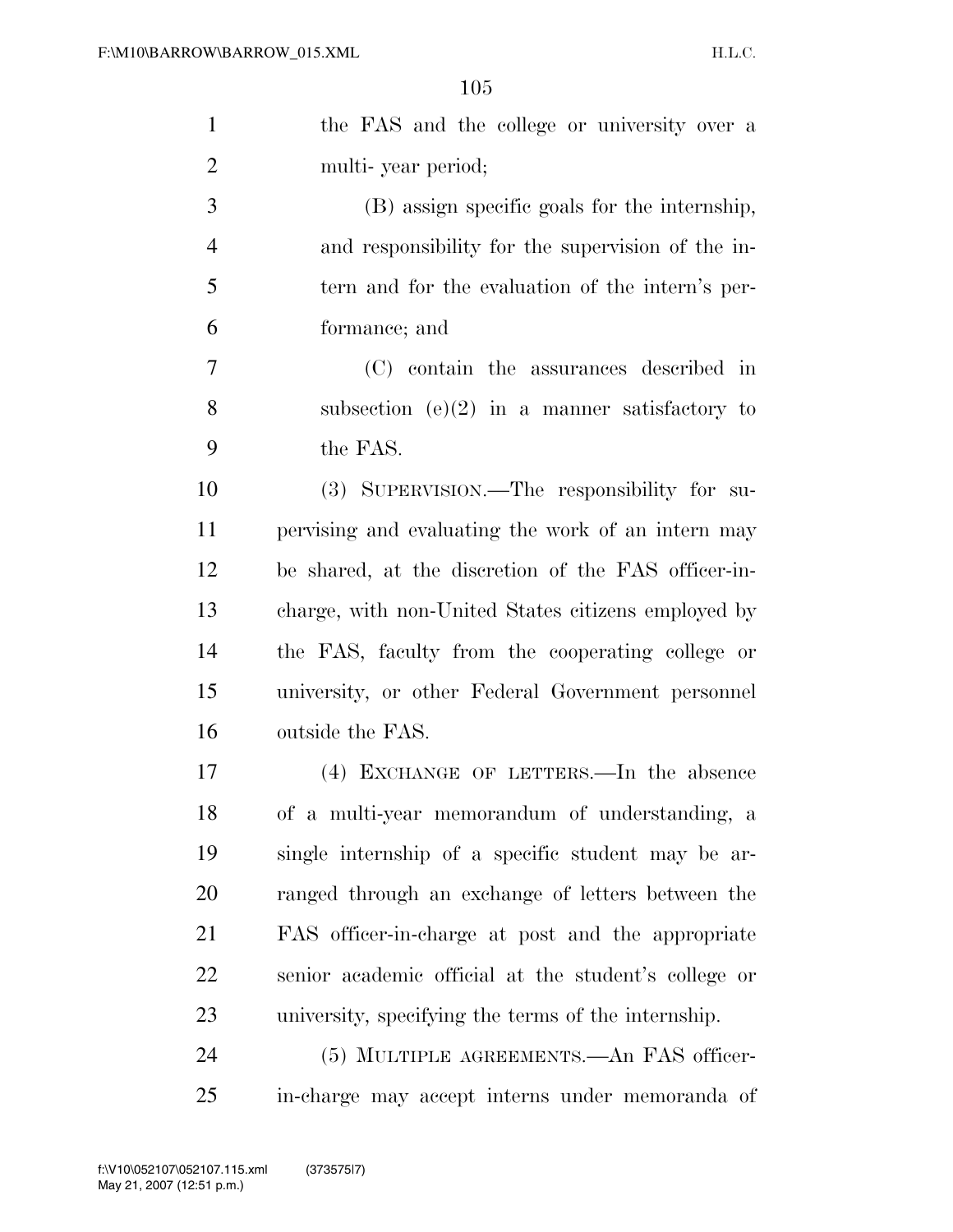| $\mathbf{1}$   | understanding with more than one college or univer-    |
|----------------|--------------------------------------------------------|
| $\overline{2}$ | sity, and a college or university may have entered     |
| 3              | into memoranda of understanding with more than         |
| $\overline{4}$ | one FAS post. Groups of colleges or universities may   |
| 5              | jointly enter into memoranda of understanding with     |
| 6              | one FAS post for the placement of interns.             |
| 7              | (d) FAS DUTIES.—The officer-in-charge at the FAS       |
| 8              | post shall—                                            |
| 9              | (1) provide the intern with work supervision,          |
| 10             | work space, support for security clearance, creden-    |
| 11             | tials, and other requirements to perform the as-       |
| 12             | signed tasks for the FAS;                              |
| 13             | $(2)$ assist an intern, when possible, in identi-      |
| 14             | fying local housing and transportation that may be     |
| 15             | available at reduced or no cost; and                   |
| 16             | (3) prepare interns for their expected FAS re-         |
| 17             | sponsibilities based upon planning between the FAS     |
| 18             | posts and cooperating universities.                    |
| 19             | (e) UNIVERSITY DUTIES.—The college or university       |
| 20             | shall—                                                 |
| 21             | (1) select the intern, with the concurrence of         |
| 22             | the FAS; and                                           |
| 23             | (2) provide satisfactory assurances to the FAS         |
| 24             | officer-in-charge at the foreign post that the intern  |
| 25             | has or will be provided sufficient financial resources |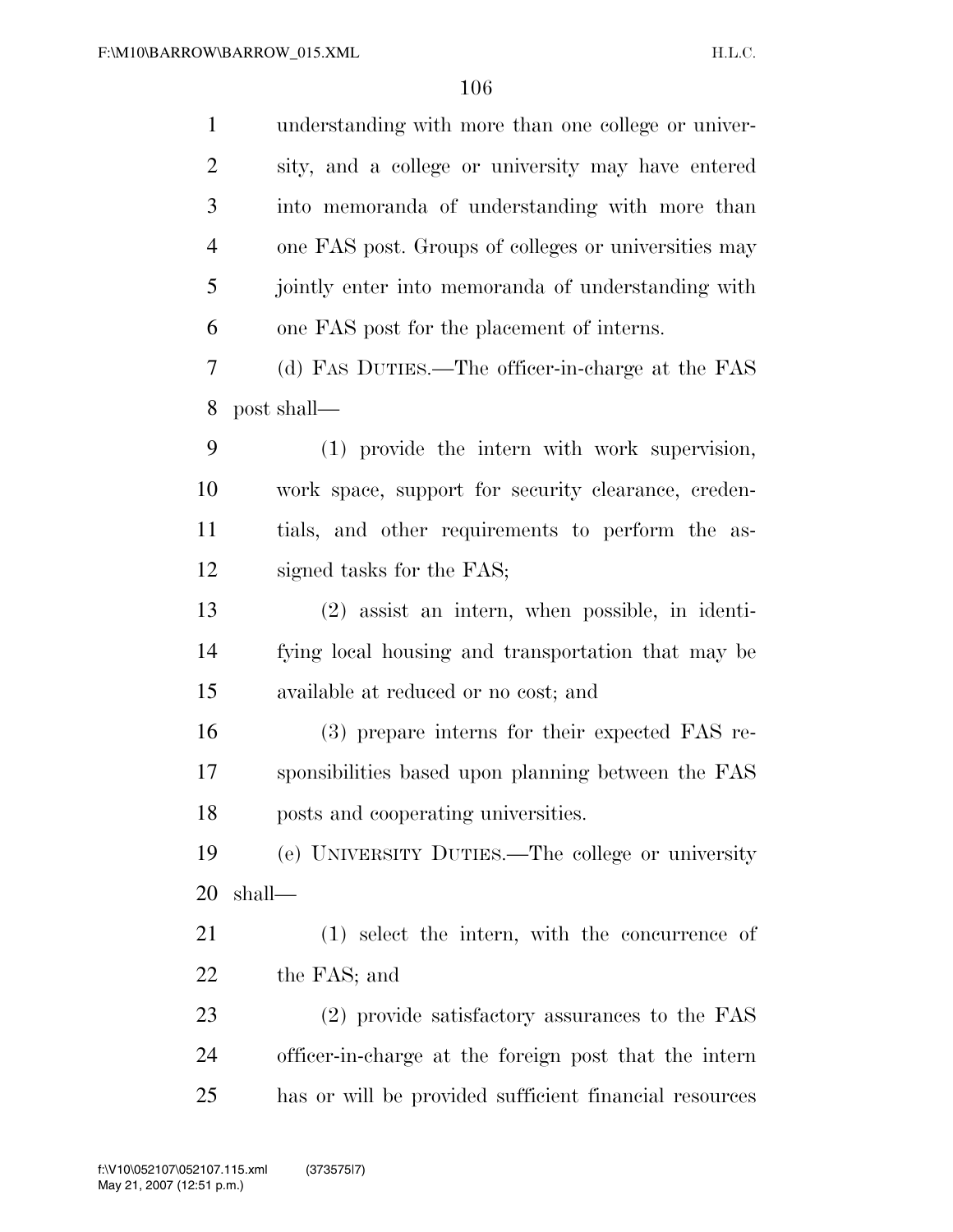to cover round-trip international airfare to the post, medical insurance while at the post, costs of food and lodging, local travel costs to and from the post, and any applicable stipend, as agreed upon by the FAS and the college or university.

 (f) AUTHORIZATION OF APPROPRIATIONS.—There are authorized to be appropriated to carry out this section not to exceed \$1,000,000 for each of the fiscal years 2008 through 2014. Not more than 10 percent of funds appro- priated to carry out this section in any fiscal year may be used to pay administrative expenses of the FAS.

 **SEC. 463. BORLAUG INTERNATIONAL AGRICULTURAL SCIENCE AND TECHNOLOGY FELLOWSHIP PROGRAM.** 

(a) ESTABLISHMENT.—

 (1) IN GENERAL.—The Secretary of Agriculture shall establish a fellowship program to be known as the ''Borlaug International Agricultural Science and Technology Fellowship Program,'' to provide fellow- ships for scientific training to individuals from eligi- ble countries (as described under subsection (b)) who specialize in agricultural education, research and extension for study in the United States.

 (2) PROGRAMS.—The Secretary shall carry out the program established under paragraph (1)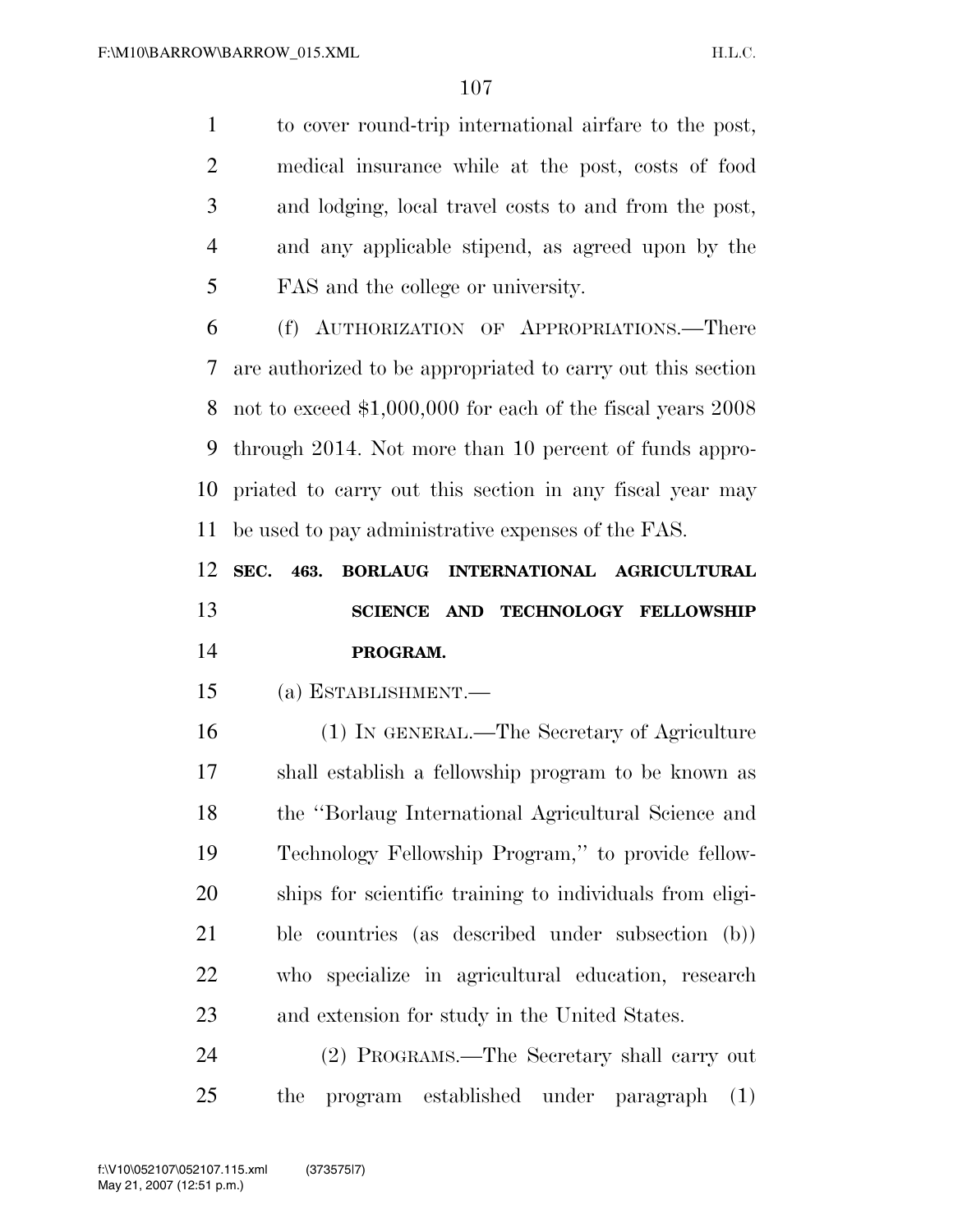- through 3 programs designed to assist individual fel-lowship recipients as follows:
- (A) A Graduate Studies Program in Agri- culture to assist individuals who participate in graduate agricultural degree training at a United States institution;
- (B) An Individual Career Improvement Program to assist agricultural scientists from developing countries to upgrade skills and un- derstanding in agricultural science and tech-nology; and
- (C) The Borlaug Agricultural Policy Exec- utive Leadership Course to assist senior agri- cultural policy makers from eligible countries with an initial focus on sub-Saharan Africa and from the newly independent states of the former Soviet Union.

 (b) ELIGIBLE COUNTRIES.—Countries described in this subsection shall be eligible to participate in the pro-gram established under this section:

 (1) LOW-INCOME COUNTRY.—A country with low per capita income that receives foreign aid as- sistance from the United States to promote employ- ment opportunities, increase income levels and levels of living, particularly in the rural areas, and to re-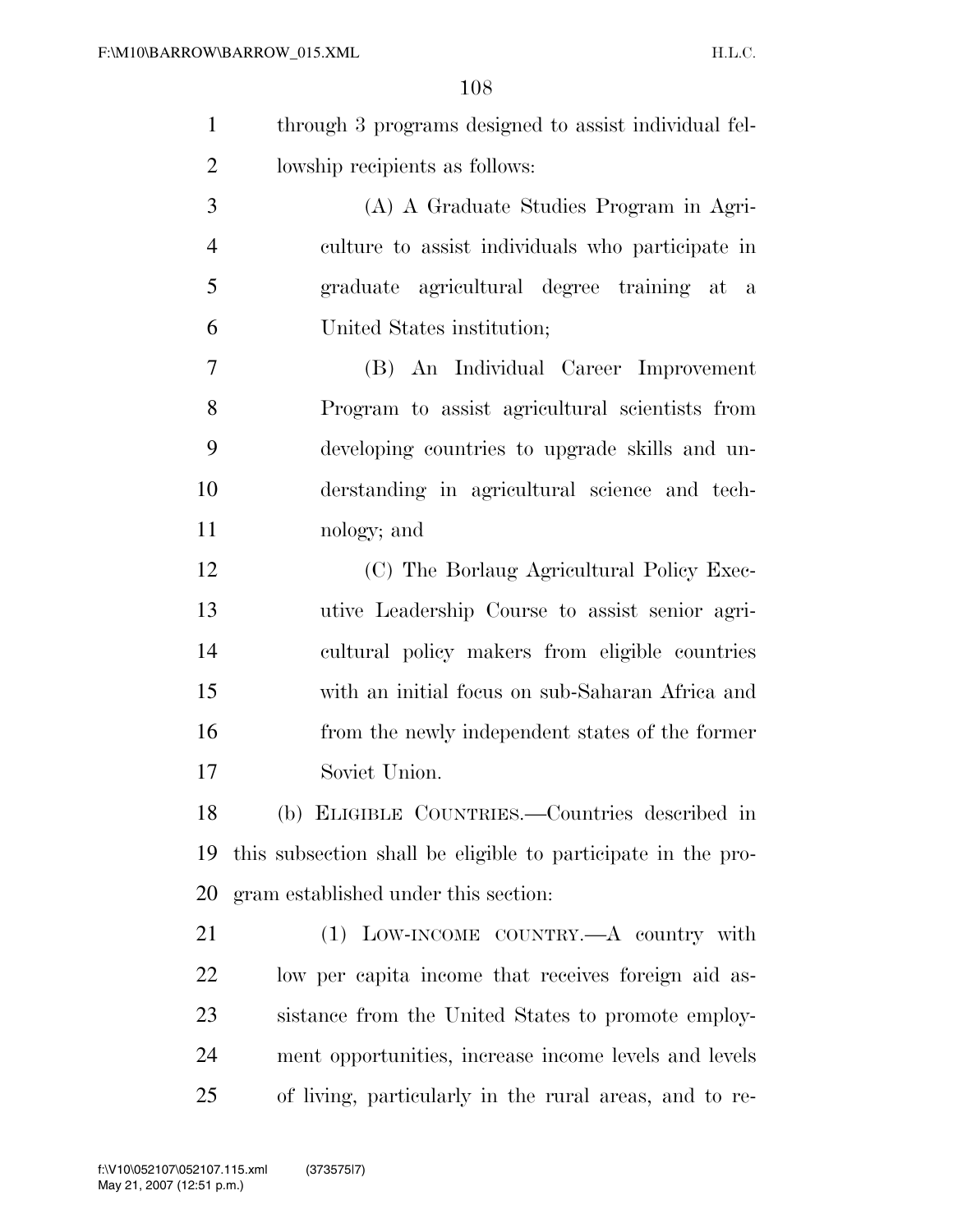duce rural poverty through increased agricultural productivity.

 (2) MIDDLE-INCOME COUNTRY.—A country that has developed economically to the point where it no longer qualifies for bilateral foreign aid assist- ance from the United States because its per capita income level exceeds the eligibility requirements of such assistance programs (hereafter referred to in this section as a ''middle-income'' country).

 (3) ONGOING RELATIONSHIP.—A middle-income country that has never qualified for bilateral foreign aid assistance from the United States, but with re- spect to which an ongoing relationship with the United States, including technical assistance and training, would provide mutual benefits to such country and the United States.

 (4) TYPE OF GOVERNMENT.—A country that is transforming its system of government from a non- representative type to a representative democracy and that is encouraging democratic institution build- ing, and the cultural values, institutions, and organi-zations of democratic pluralism.

23 (5) INDEPENDENT STATES OF THE FORMER SO- VIET UNION.—A country that is an independent state of the former Soviet Union as defined in sec-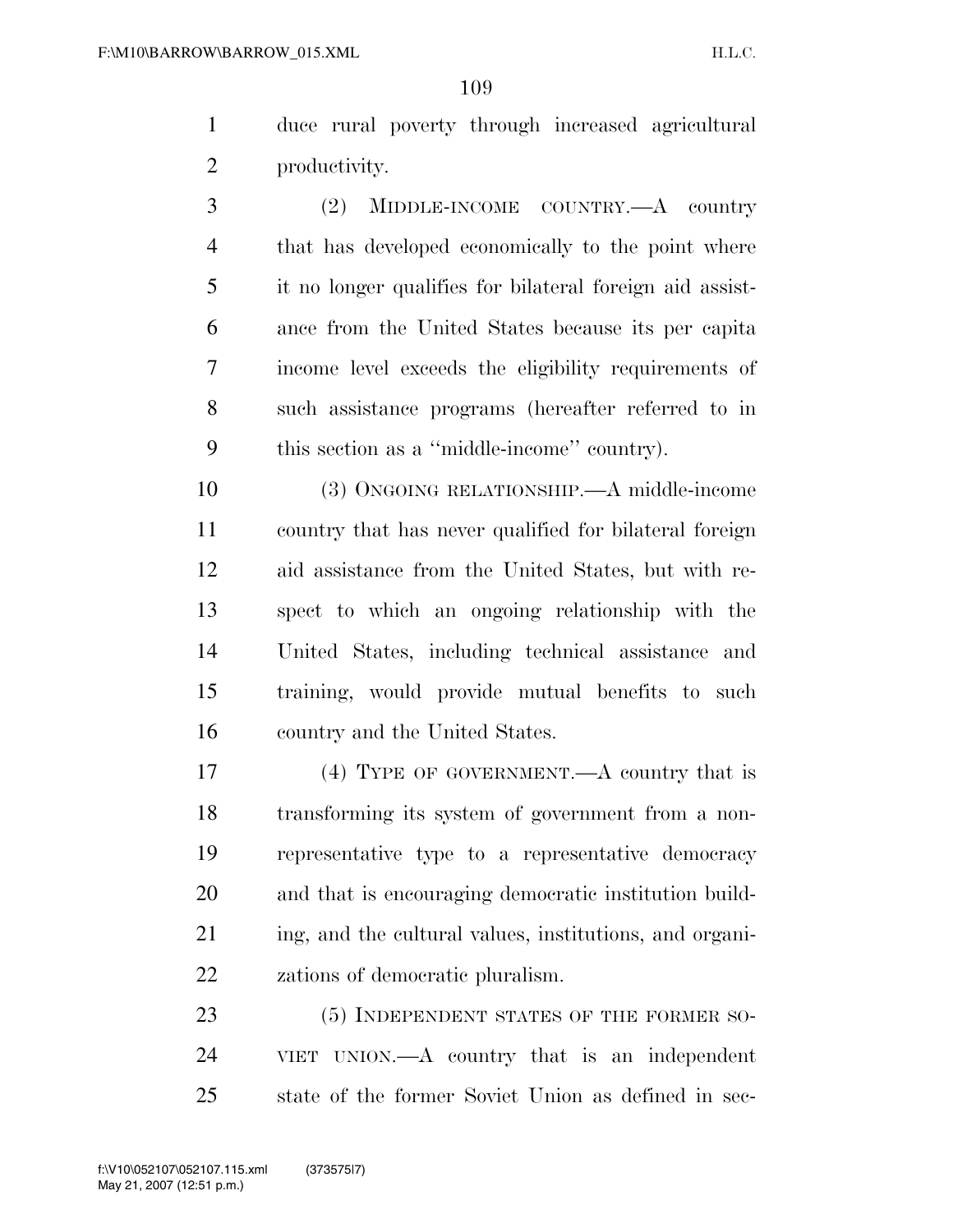tion 102(8) of the Agricultural Trade Act of 1978 2 (7 U.S.C. 5602  $(8)$ ), to the extent that the Secretary of Agriculture determines that the United States and the country could benefit from the eligibility and participation of the country in the program estab-lished under this section.

 (c) PURPOSE OF FELLOWSHIPS.—Fellowships under this section shall promote food security and economic growth in eligible countries by educating a new generation of agricultural scientists, increasing scientific knowledge and collaborative research to improve agricultural produc- tivity, and extending this knowledge to users and their intermediaries in the market place. Fellowships shall sup-port—

 (1) training and collaborative research opportu- nities through exchanges for entry-level international agricultural research scientists, faculty and policy-makers from eligible countries;

 (2) collaborative research to improve agricul-20 tural productivity;

 (3) the transfer of new science and agricultural technologies to strengthen agricultural practice; and (4) the reduction of barriers to technology adoption.

25 (d) FELLOWSHIP RECIPIENTS.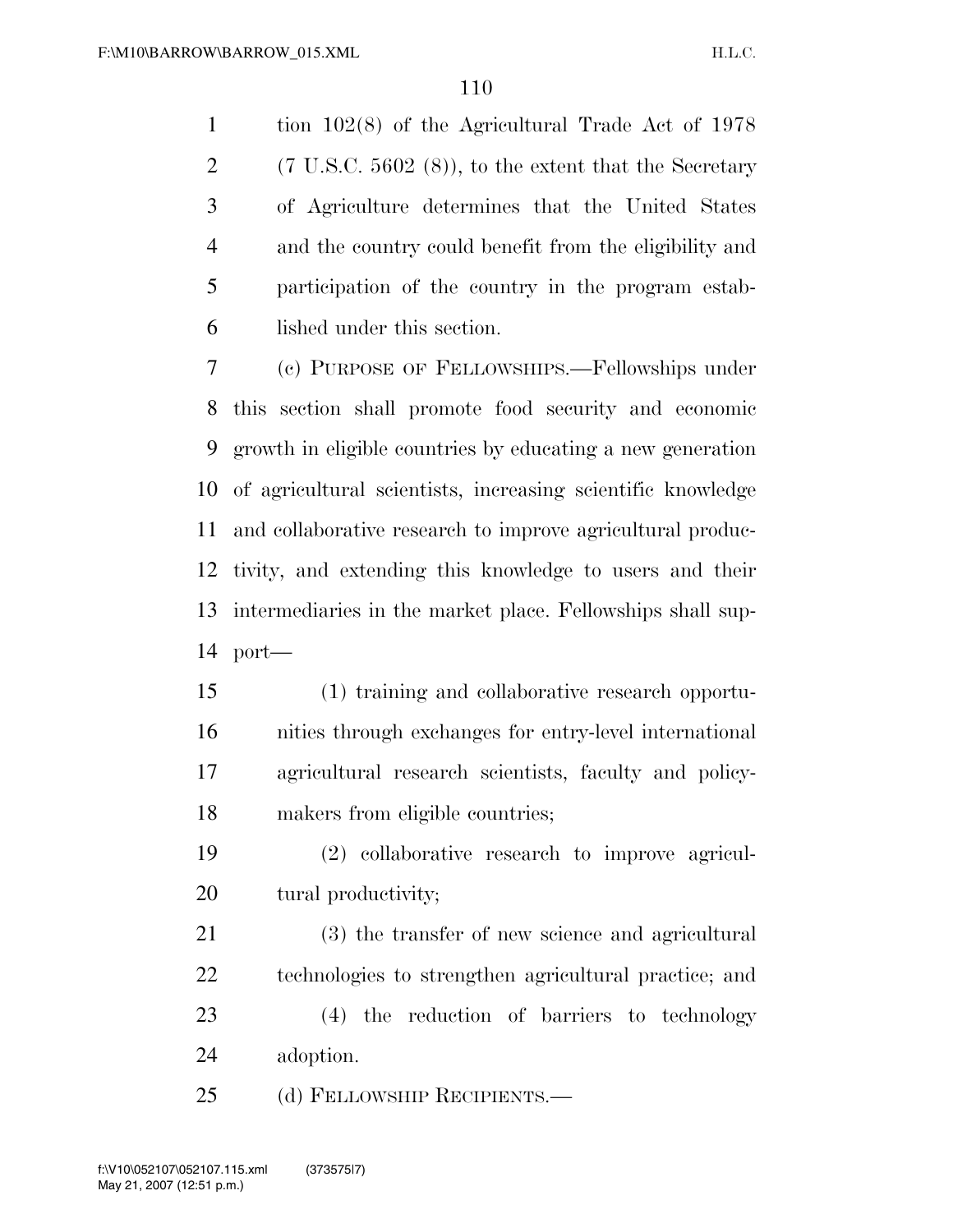(1) ELIGIBLE CANDIDATES.—The Secretary may provide fellowships under the program author- ized by this section to individuals from eligible coun- tries who specialize in or have experience in agricul- tural education, research, extension, or related fields, including individuals from the public and private sectors, and private agricultural producers.

 (2) CANDIDATE IDENTIFICATION.—The Sec- retary shall utilize the expertise of United Statesland-grant and similar universities, inter- national organizations working in agricultural re- search and outreach, and national agricultural re- search organizations to help identify program can- didates for fellowships under this section from both the public and private sectors of eligible countries.

 (e) USE OF FELLOWSHIPS.—Fellowships shall pro- mote collaborative programs between agricultural profes- sionals of eligible countries with those of the United States and the international agricultural research system and, as appropriate, with United States entities conducting re- search. They will be used to support fellowship recipients through the Graduate Studies Program in Agriculture es-23 tablished under subsection  $(a)(2)(A)$ .

 (f) PROGRAM IMPLEMENTATION.—The Secretary shall provide for the management, coordination, evaluation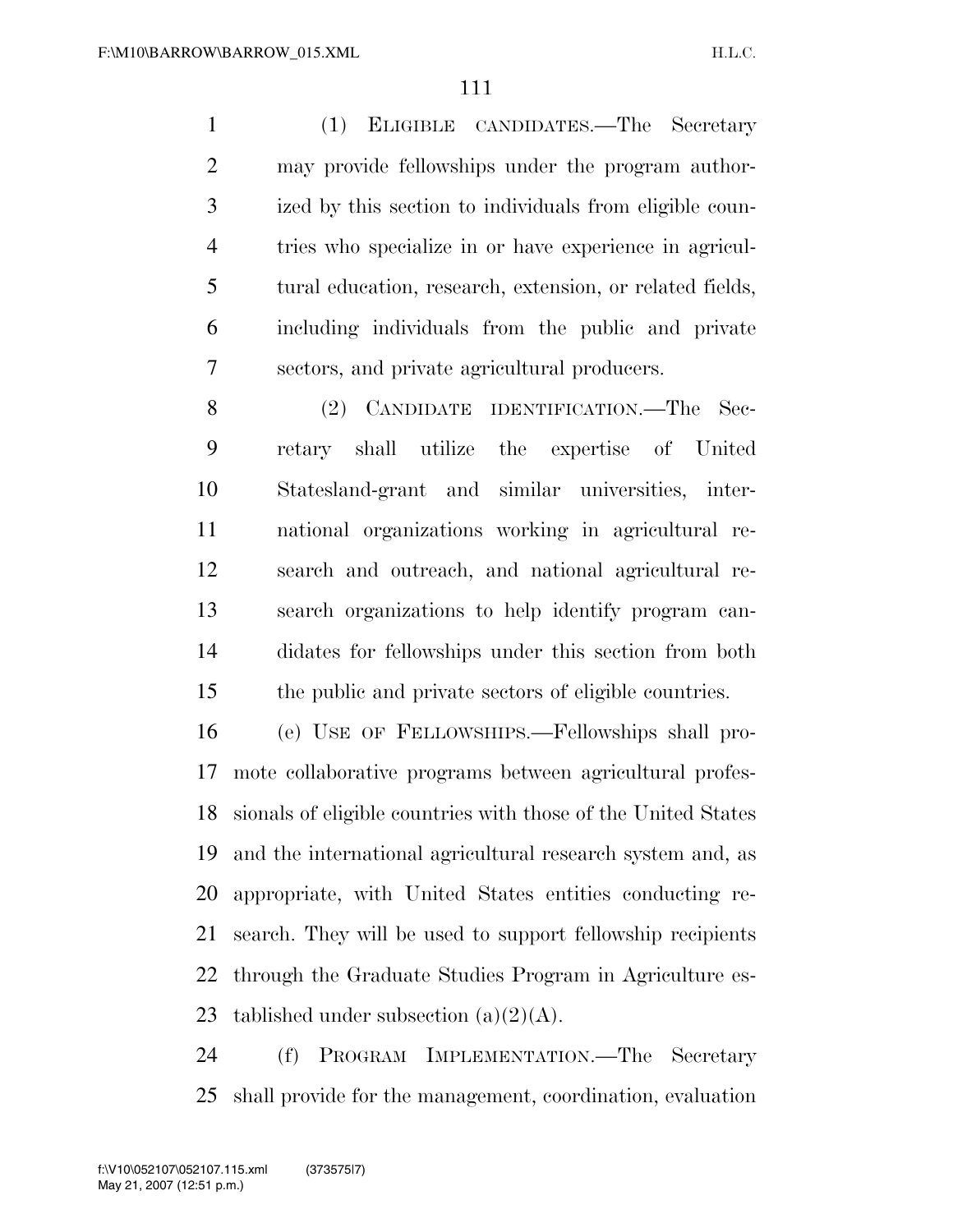and monitoring of the overall Borlaug International Agri- cultural Science and Technology Fellowship Program and 3 for the individual programs described in subsection  $(a)(2)$ , except that the Secretary may contract out to one or more collaborating universities the management of one or more of the fellowship programs.

 (g) OVERSIGHT BOARD.—The Secretary shall estab- lish an oversight board to oversee activities of the Borlaug International Agricultural Science and Technology Fellow-ship Program. The board shall consist of—

 (1) two representatives from the Latin Amer-ican region;

 (2) two representatives from the African region; (3) two representatives from the South Asian region;

 (4) two representatives from the East Asian re-gion;

 (5) two representatives from United States land-grant universities;

 (6) two representatives from development or donor organizations;

 (7) two representatives from agricultural indus-23 tries.

 The board will advise the office in the Foreign Agricul-tural Service of the Department of Agriculture responsible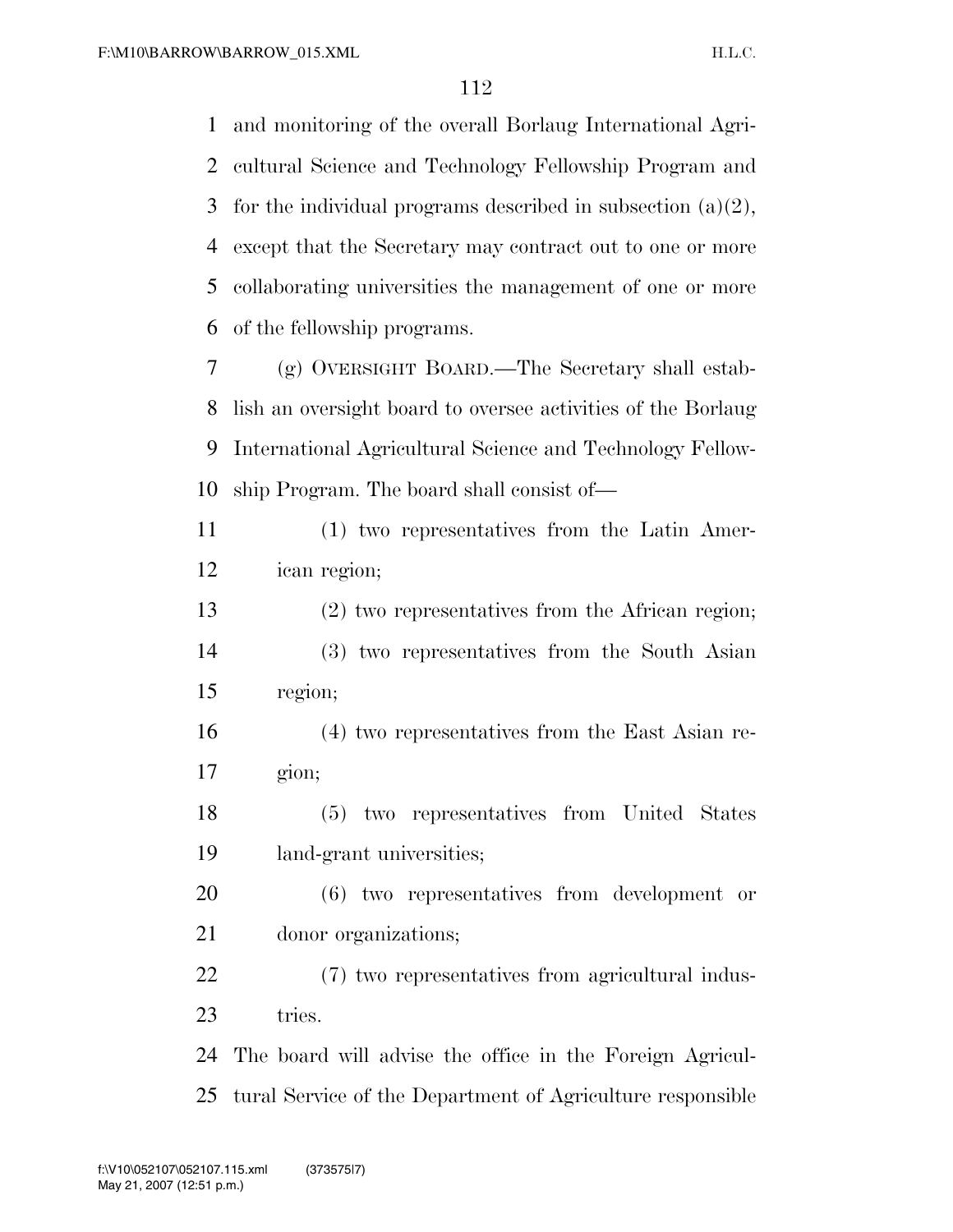for managing the program on program priorities and re- lated matters, including annual priority regions and coun- tries, annual priority topics for exchanges, and sources of complementary funding and other alternative funding.

 (h) AUTHORIZATION OF APPROPRIATIONS.—There are authorized to be appropriated without fiscal year limi- tation such sums as may be necessary to carry out the program established under this section, except that the amount of such funds in any fiscal year shall not exceed—

 (1) for the Graduate Studies Program in Agri- culture established under subsection (a)(2)(A), \$1,250,000;

 (2) for the Individual Career Improvement Pro- gram established under subsection (a)(2)(B), \$2,500,000; and

 (3) for the Borlaug Agricultural Policy Execu- tive Leadership Course established under subsection 18 (a)(2)(C),  $$1,250,000$ .

 (i) COMPLEMENTARY FUNDS.—If the Secretary of Agriculture determines that it is advisable in furtherance of the purposes of the program established under this sec- tion, the Secretary may accept money, funds, property, and services of every kind by gift, devise, bequest, grant, or otherwise, and may, in any manner, dispose of all such holdings and use the receipts generated from such disposi-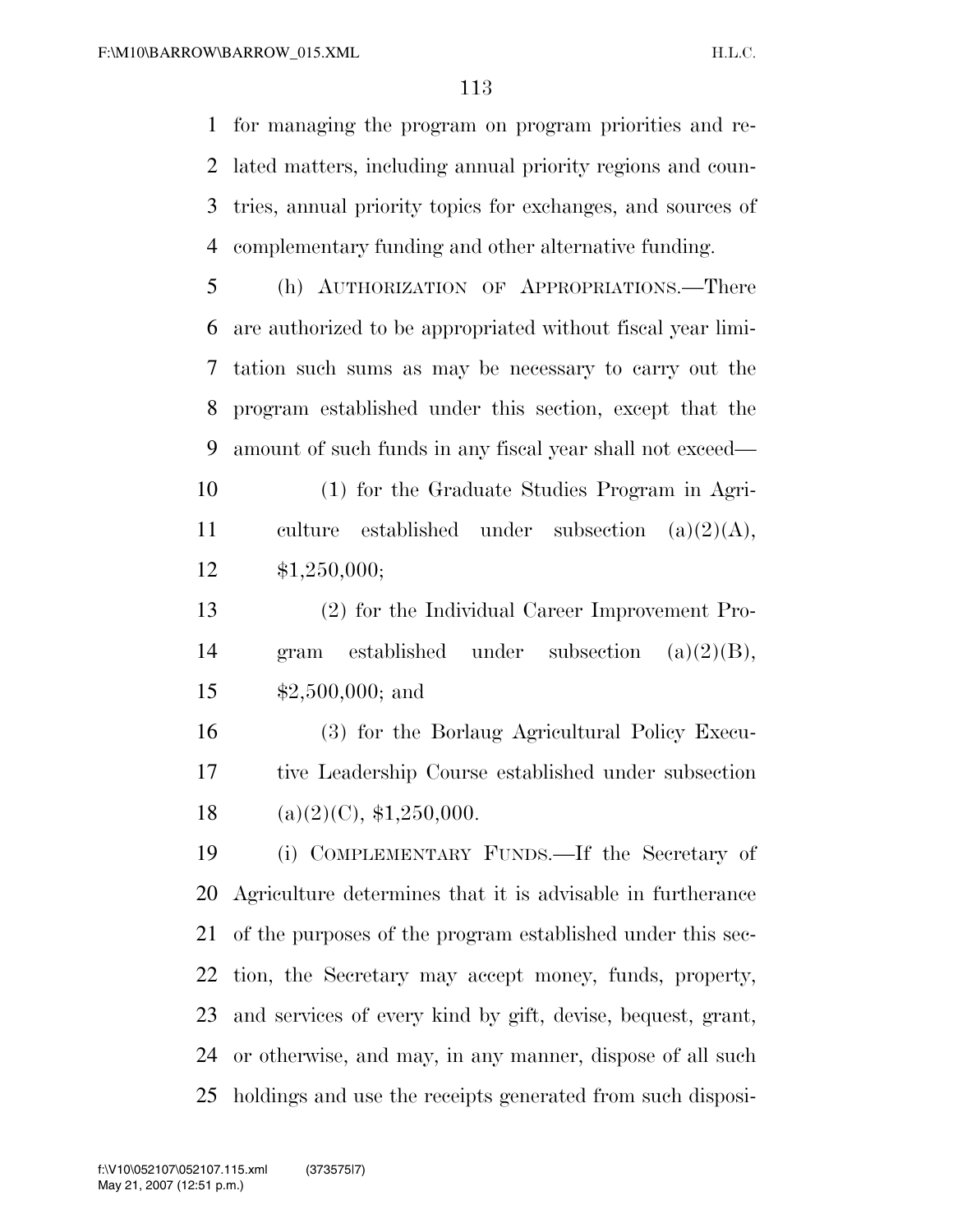tion as general program funds under this section. All funds so designated for the program established under this section shall remain available until expended.

## **Subtitle G—Energy**

#### **SEC. 471. PROCUREMENT OF BIOBASED PRODUCTS.**

 Section 9002 of the Farm Security and Rural Invest-ment Act of 2002 (7 U.S.C. 8102) is amended—

 (1) by redesignating subsection (k) as sub-section (m);

 (2) by inserting after subsection (j) the fol-lowing:

12 "(k) REGIONAL CENTERS.—The Secretary shall es- tablish regional centers to advise and assist producers of biobased products in accessing Federal agency markets for those products.

 ''(l) STATE PROCUREMENT LAWS.—The Secretary may provide technical and other assistance

18 ''(1) to develop a model State biobased product procurement law; and

20  $\frac{1}{2}$  to encourage the adoption of such laws by the States.''; and

 (3) in subsection (m), as redesignated, by strik-ing ''2007'' and inserting ''2014''.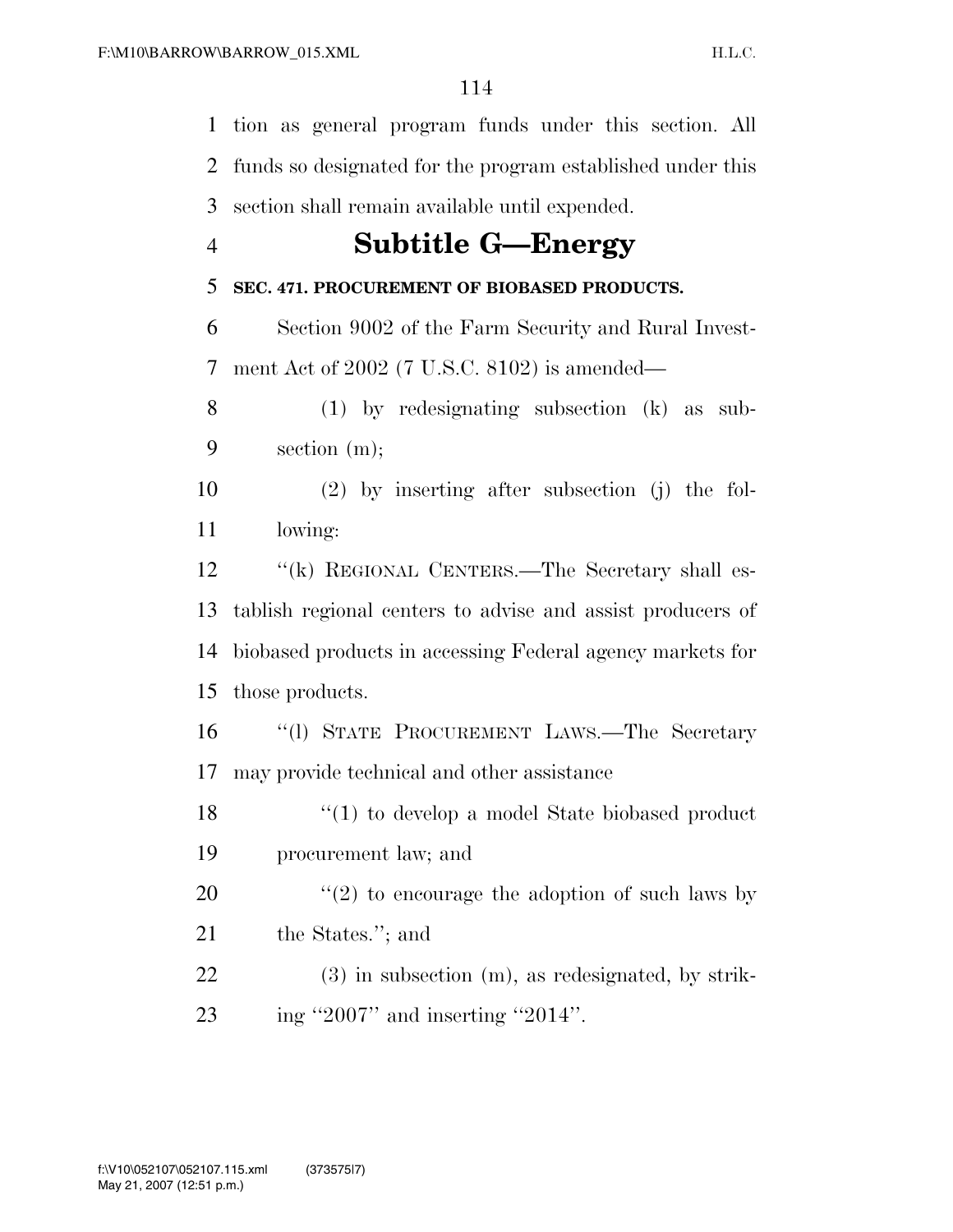| 1  | SEC. 472. BIOENERGY DEVELOPMENT GRANTS.                    |
|----|------------------------------------------------------------|
| 2  | (a) EXPANSION OF PROGRAM.—Section $9003(a)$ of             |
| 3  | the Farm Security and Rural Investment Act of 2002 (7      |
| 4  | U.S.C. $8103(a)$ is amended by inserting "biomaterials,    |
| 5  | and other sources of renewable energy," before "so as to". |
| 6  | (b) FOLLOW-UP STUDY; REAUTHORIZATION.-Sec-                 |
| 7  | tion 9003 of the farm security and rural investment act    |
| 8  | of $2002$ (7 U.S.C. 8103) is amended—                      |
| 9  | $(1)$ by redesignating subsection $(h)$ as sub-            |
| 10 | section $(i)$ ;                                            |
| 11 | $(2)$ by inserting after subsection $(g)$ the fol-         |
| 12 | lowing:                                                    |
| 13 | "(h) FOLLOW-UP STUDY.—The Secretary shall carry            |
| 14 | out a study to determine—                                  |
| 15 | $\cdot$ (1) which grants made under this section have      |
| 16 | resulted in successful technologies or other out-          |
| 17 | comes; and                                                 |
| 18 | $\lq(2)$ what reasons, if any, led to the successful       |
|    |                                                            |
| 19 | results."; and                                             |
| 20 | $(3)$ in subsection (i), as redesignated, by strik-        |
| 21 | ing "2007" and inserting "2014".                           |
| 22 | SEC. 473. BIODIESEL FUEL EDUCATION AND DEVELOP-            |
| 23 | <b>MENT GRANTS.</b>                                        |
| 24 | (a) EXPANSION OF PROGRAM.—Section $9004(a)$ of             |
| 25 | the Farm Security and Rural Investment Act of 2002 (7)     |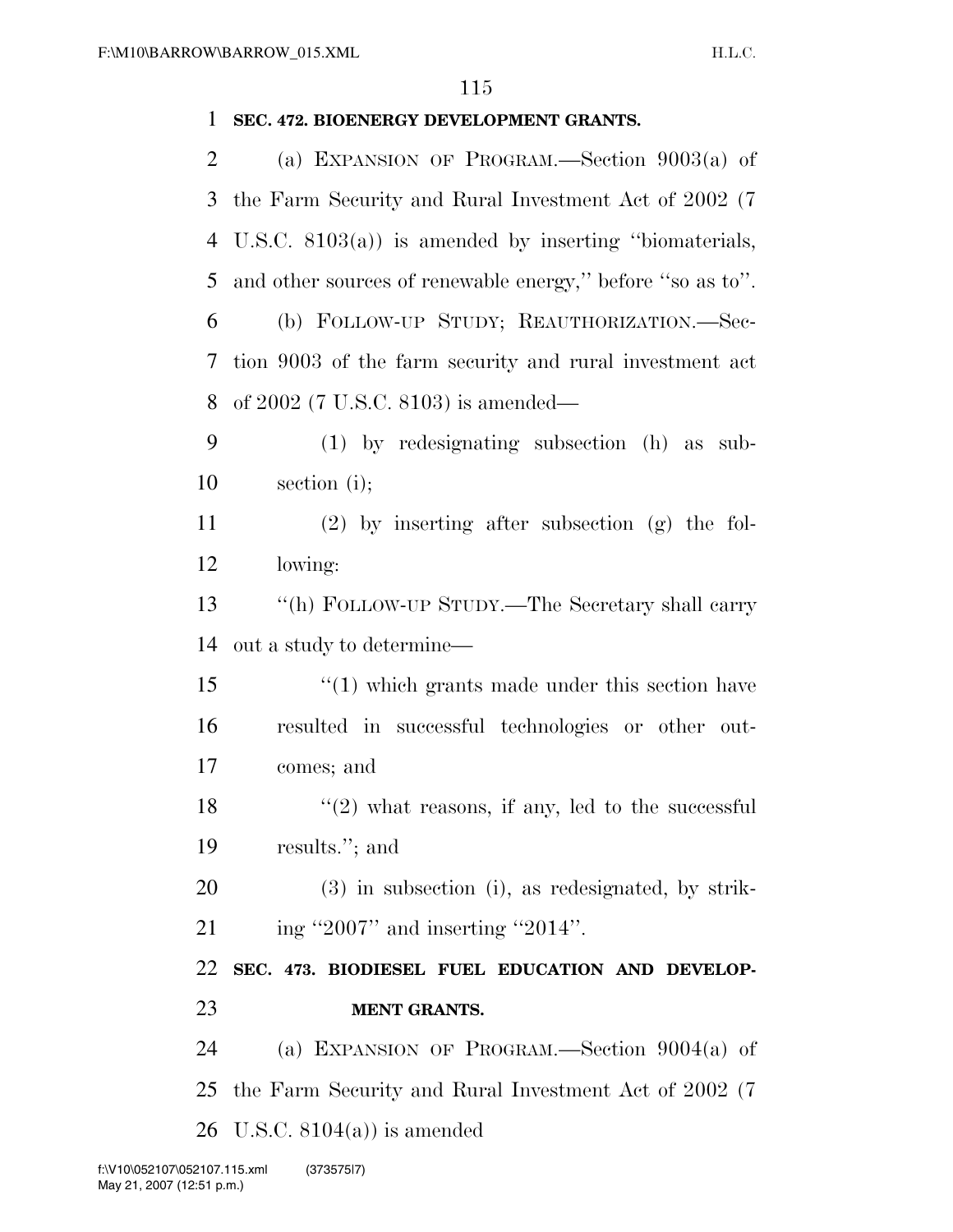| $\mathbf{1}$   | (1) by striking "eligible entities to educate" and         |
|----------------|------------------------------------------------------------|
| $\overline{2}$ | inserting "eligible entities"—                             |
| 3              | "(1) to educate"; and                                      |
| $\overline{4}$ | $(2)$ by inserting before the period after "fuel"          |
| 5              | use" the following:                                        |
| 6              | $f'(2)$ to assist in the development of new and            |
| 7              | emerging technologies for the production of biodiesel      |
| 8              | fuels".                                                    |
| 9              | (b) TECHNICAL AMENDMENT.—The heading of sec-               |
|                | 10 tion 9004 of the Farm Security and Rural Investment Act |
|                | 11 of 2002 (7 U.S.C. 8104) is amended by inserting " $AND$ |
|                | 12 DEVELOPMENT" after "EDUCATION".                         |
| 13             | (c) REAUTHORIZATION.—Section $9004(d)$ of the              |

 Farm Security and Rural Investment Act of 2002 (7 U.S.C. 8104(d)) is amended by striking ''2007'' and in-serting ''2014''.

## **SEC. 474. ENERGY AUDIT AND RENEWABLE ENERGY DEVEL-OPMENT PROGRAM.**

 (a) ENERGY USE PRACTICES.—Section 9005(a) of the Farm Security and Rural Investment Act of 2002 (7 U.S.C. 8105(a)) is amended—

22 (1) by inserting "(1) grants" before "The Sec-retary''; and

(2) by adding at the end the following: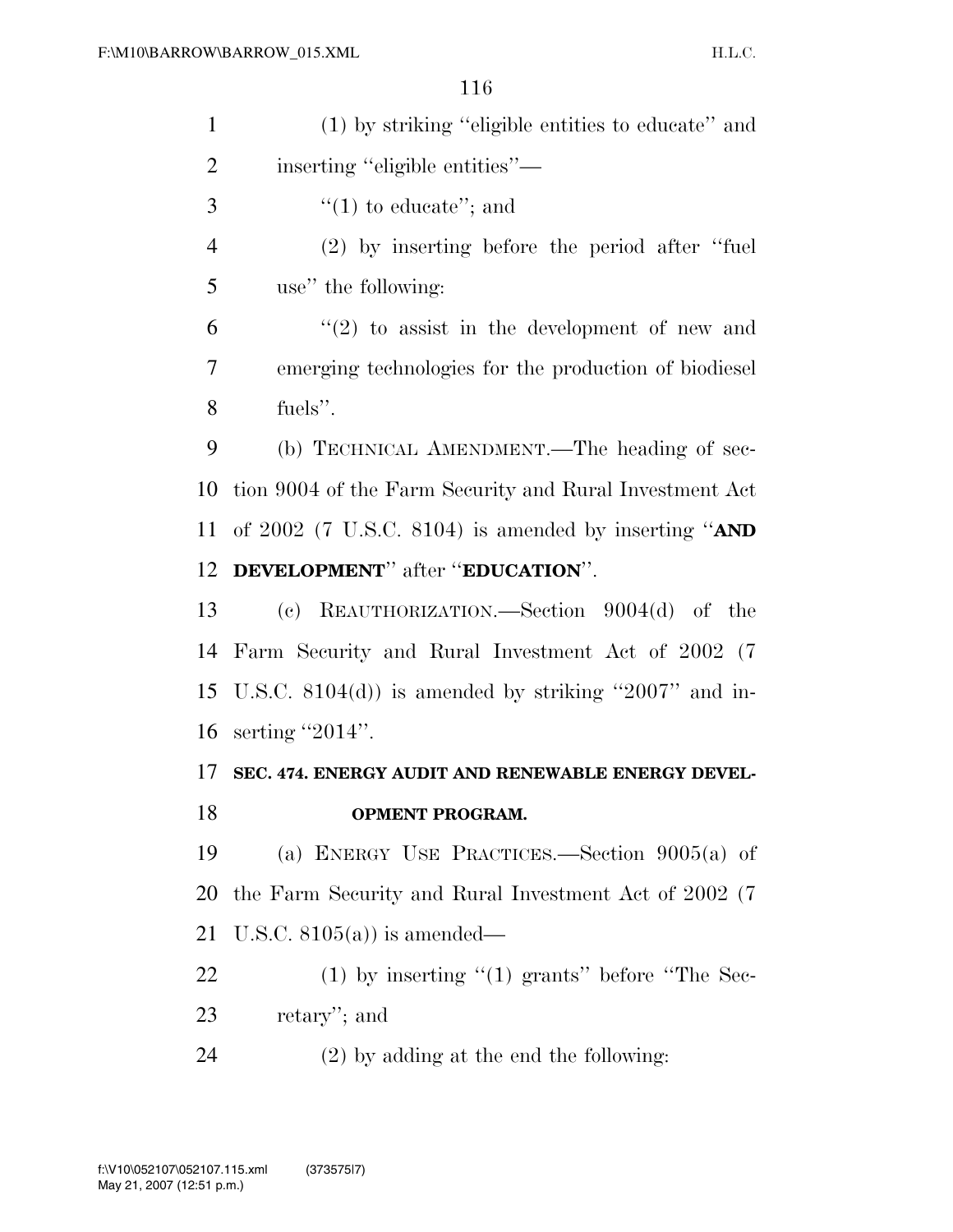1 ''(2) ENERGY USE PRACTICES.—The Secretary, in cooperation with State agricultural offices, shall establish and carry out a program to improve the energy use practices of farmers to reduce the pro- duction cost of crops and livestock. The program under this paragraph shall promote the increased use of all sources of renewable energy, and may in- clude the use of local energy production for farm use as a means of reducing production costs.''. (b) REAUTHORIZATION.—Section 9005(d) of the Farm Security and Rural Investment Act of 2002 (7 U.S.C. 8105(d)) is amended by striking ''2007'' and in-

serting ''2014''.

### **SEC. 475. RENEWABLE ENERGY SYSTEMS AND ENERGY EF-FICIENCY IMPROVEMENTS.**

 Section 9006 of the Farm Security and Rural Invest- ment Act of 2002 (7 U.S.C. 8106) is amended by adding at the end the following:

 ''(g) FOLLOW-UP STUDY.—The Secretary, directly or through one or more land grant colleges and universities, as defined in section 9011(b), that are selected by the Sec- retary on a competitive basis, shall carry out a study to determine—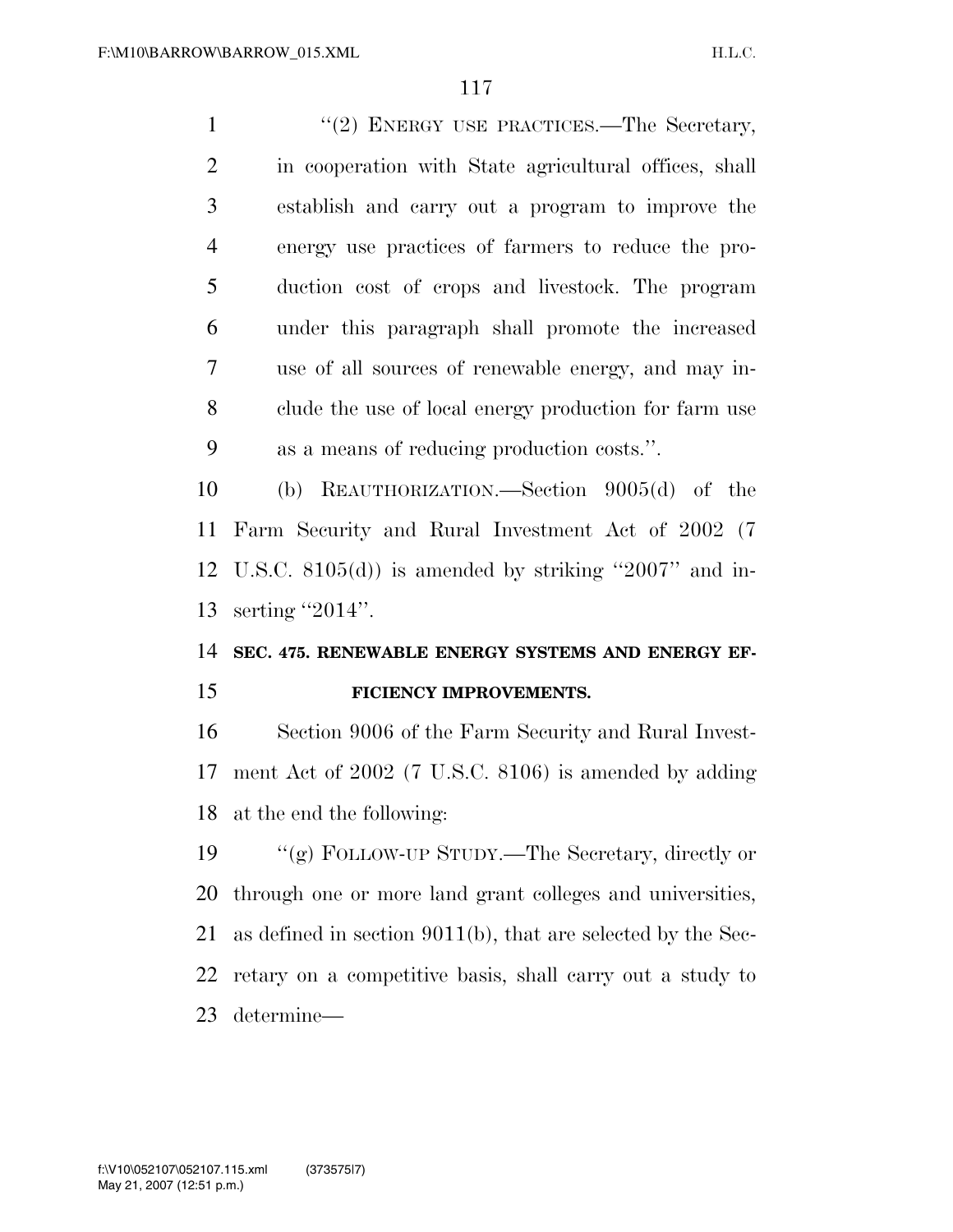1 ''(1) which types of grants made and which types of loans made or guaranteed under this section have resulted in successful outcomes; and

 $\frac{4}{2}$  ''(2) what reasons, if any, led to the successful outcomes.''.

#### **SEC. 476. BIOMASS RESEARCH AND DEVELOPMENT.**

 (a) ENHANCED COORDINATION.—Section 304 of the Biomass Research and Development Act of 2000 (7 U.S.C. 8603) is amended by adding at the end the fol-lowing:

11 "(c) ENHANCED COORDINATION.—The Secretary shall direct the point of contact of the Department of Agri- culture to work to achieve better coordination between programs under this title and the Department of Energy″s renewable energy programs.''.

 (b) USE OF RESEARCH AND EXTENSION CENTERS.— Section 307 of the Biomass Research and Development Act of 2000 (7 U.S.C. 8606) is amended by adding at the end the following:

20 "(h) USE OF RESEARCH AND EXTENSION CEN-TERS.—

22 "(1) IN GENERAL.—The Secretary shall use the services and facilities of research centers and Exten- sion centers at land grant colleges and universities, as defined in section 9011(b) of the Farm Security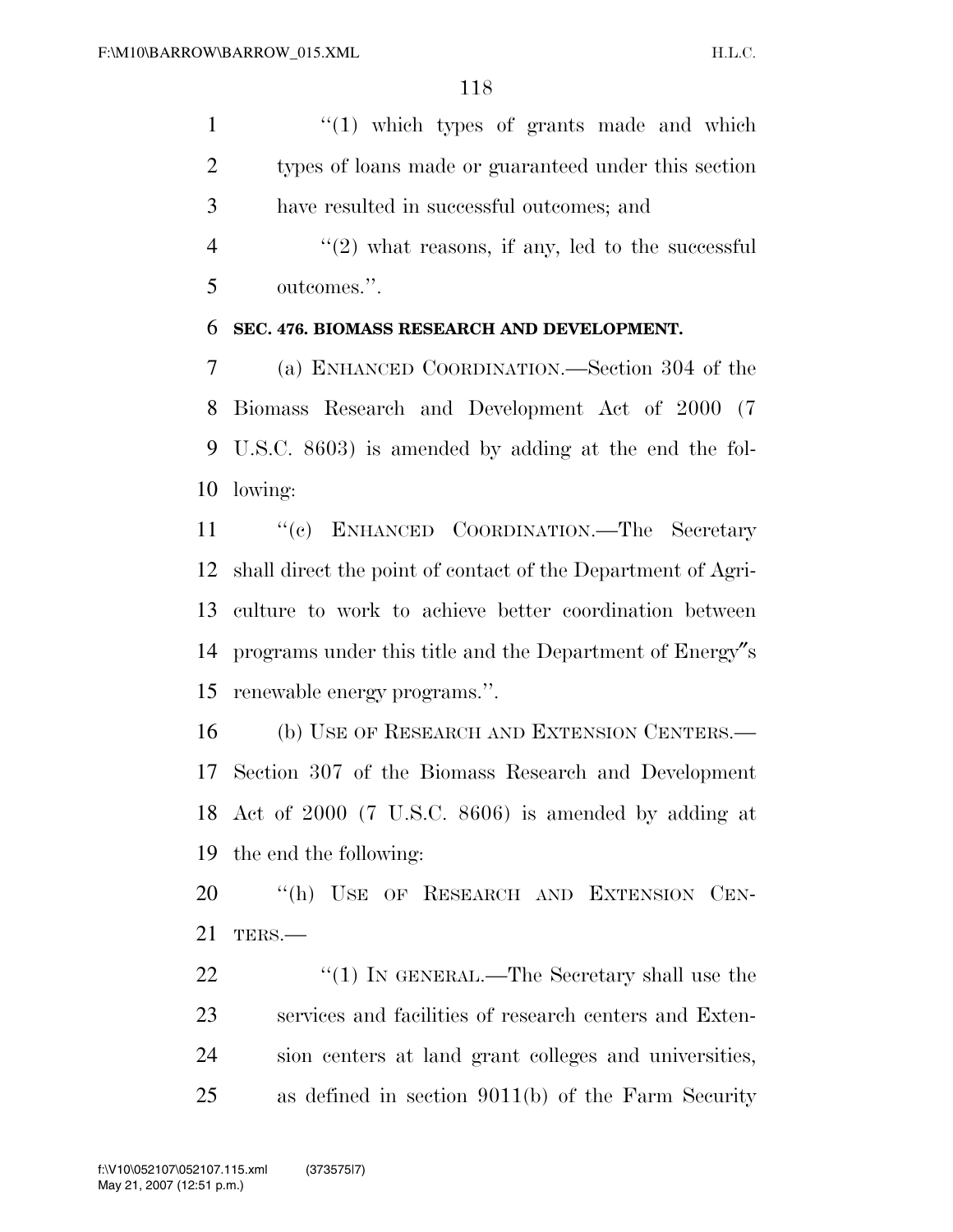| 1              | and Rural Investment Act of 2002 (7 U.S.C.                 |
|----------------|------------------------------------------------------------|
| $\overline{2}$ | $(8109(b))$ , to assist in carrying out this section.      |
| 3              | "(2) COMPETITIVE SELECTION.—The Secretary                  |
| $\overline{4}$ | shall publish and follow competitive criteria to be        |
| 5              | used for the selection of research centers and Exten-      |
| 6              | sion centers under this subsection.".                      |
| 7              | (c) FUNDING.—Section $310(a)(2)$ of the Biomass Re-        |
| 8              | search and Development Act of 2000 (7 U.S.C.               |
| 9              | $8609(a)(2)$ ) is amended by striking "2007" and inserting |
| 10             | " $2014$ ".                                                |
| 11             | (d) AUTHORIZATION.—Section 310(b) of the Biomass           |
| 12             | Research and Development Act of 2000 (7 U.S.C.             |
| 13             | $8609(b)$ ) is amended by striking "\$200,000,000" and in- |
| 14             | serting "\$300,000,000".                                   |
| 15             | SEC. 477. COOPERATIVE RESEARCH AND EXTENSION               |
| 16             | PROJECTS; CARBON CYCLE RESEARCH.                           |
| 17             | Section $221(e)$ of the Agricultural Risk Protection       |
|                | 18 Act of 2000 (114 Stat. 407) is amended—                 |
| 19             | $(1)$ by striking the heading and inserting "Ex-           |
| 20             | tension and Research Funding"; and                         |
| 21             | $(2)$ in paragraph $(3)$ by striking "2007" and in-        |
| 22             | serting $"2014"$ .                                         |
|                |                                                            |
|                |                                                            |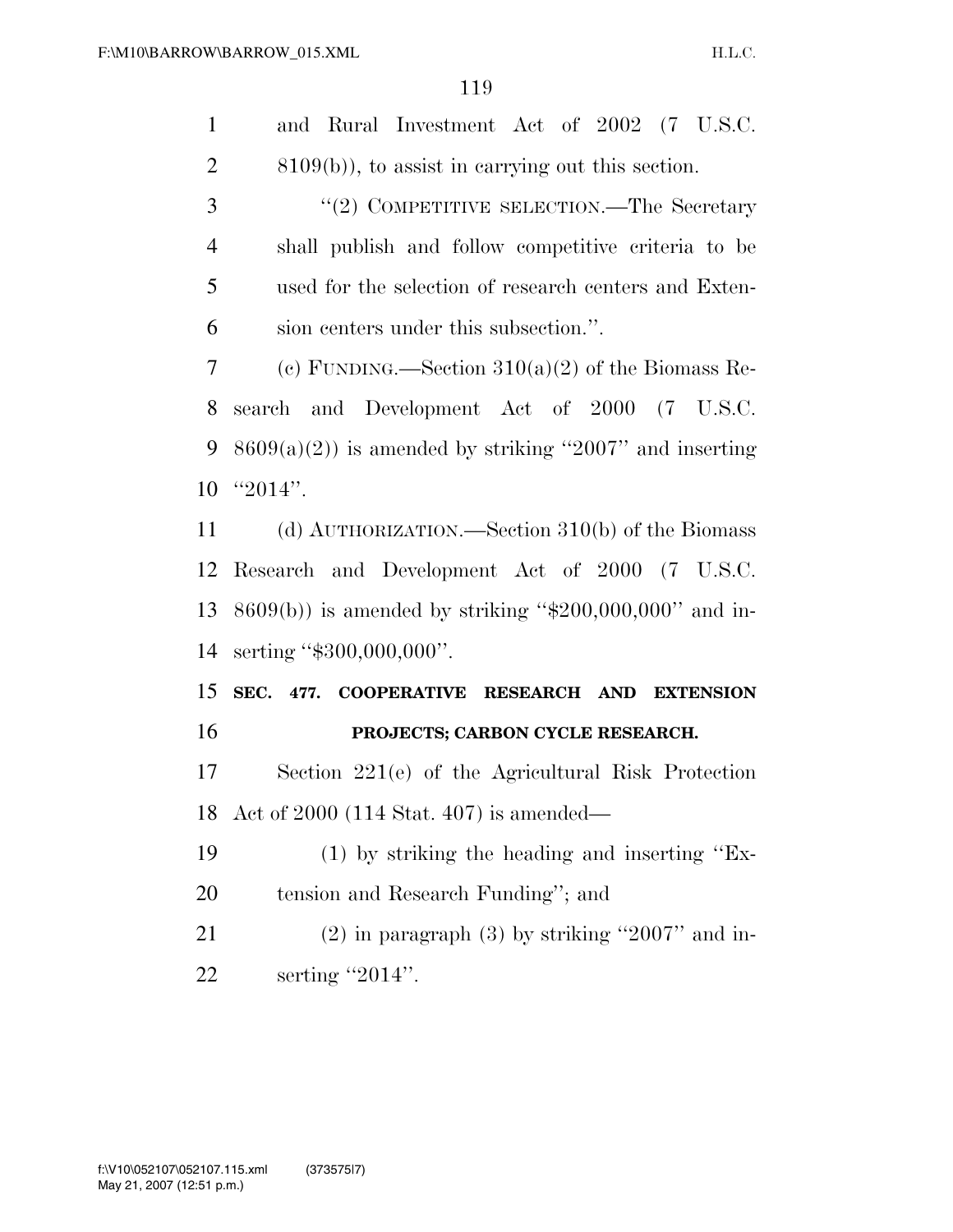# **Subtitle H—Conservation**

#### **SEC. 1. ENVIRONMENTAL QUALITY INCENTIVES.**

 (a) COORDINATED EFFORT.—Section 1240 of the Food Security Act of 1985 (16 U.S.C. 3839aa) is amend-ed—

 (1) in paragraph (3), by inserting after "assist- ance to producers'' the following: ''by employing all applicable and appropriate departmental resources, including research, technical assistance, education, extension, and financial agencies and organizations, 11 in a coordinated effort"; and

 (2) in paragraph (4), by inserting after ''assist- ing producers'' the following: ''by employing the co-ordinated effort described in paragraph (3)''.

 (b) COORDINATED EFFORT.—Section 1240B(a)(1) of the Food Security Act of 1985 (16 U.S.C. 3839aa- $17 \text{ } 2(a)(1)$  is amended by adding at the end the following: ''The Secretary shall work with the heads of all appro- priate departmental agencies and organizations to develop a coordinated effort, using an integrated team approach, to provide farmers and ranchers state-of-the-art research, information, technical assistance, education, extension, and access to resources to implement eligible practices under this chapter.''.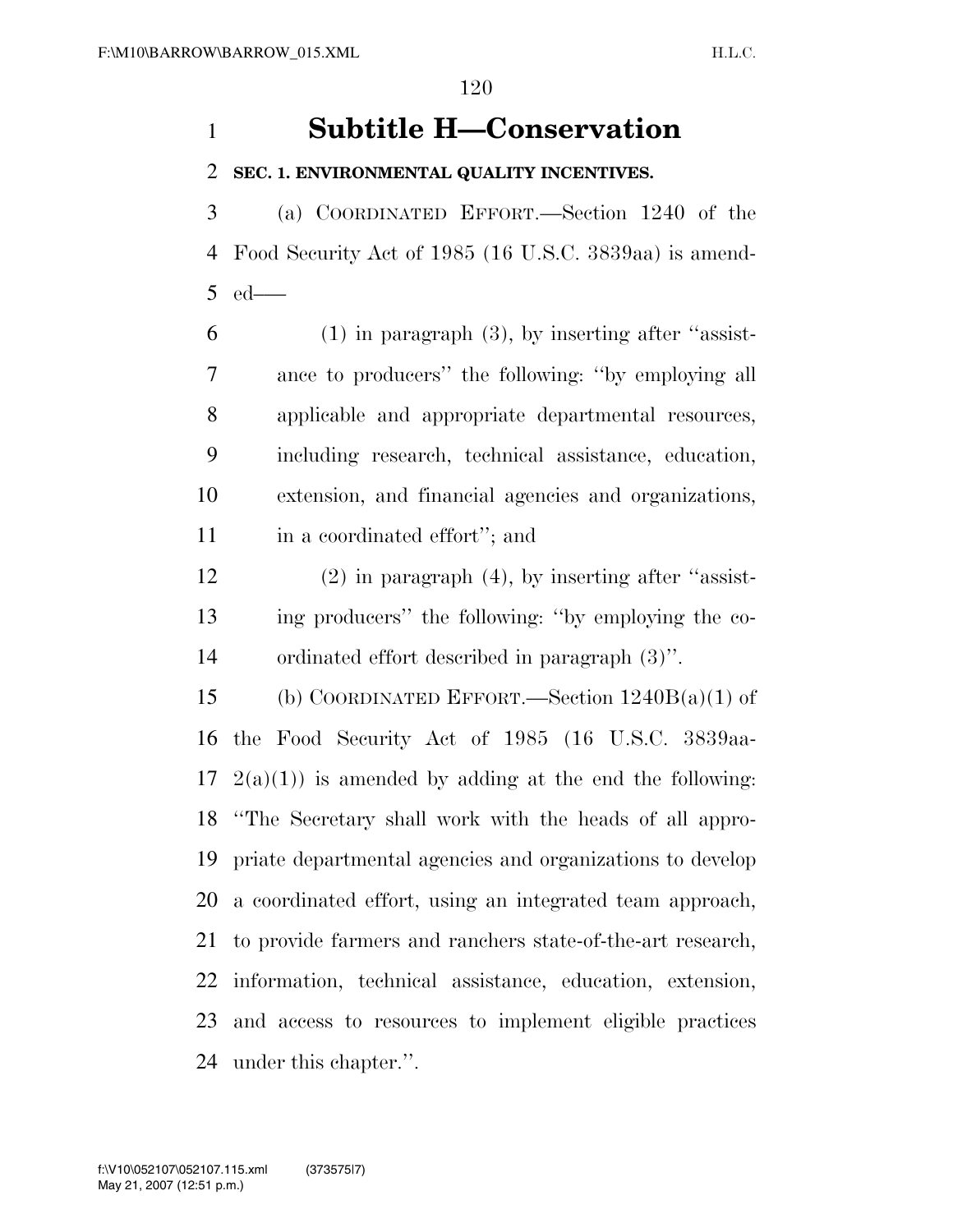| 1              | SEC. 2. CONSERVATION TECHNICAL ASSISTANCE AND EDU-   |
|----------------|------------------------------------------------------|
| $\overline{2}$ | CATION BY EXTENSION SERVICE.                         |
| 3              | (a) IN GENERAL.—Section 1242 of the Food Security    |
| $\overline{4}$ | Act of 1985 (16 U.S.C. 3842) is amended by adding at |
| 5              | the end the following new paragraph:                 |
| 6              | $``(5)$ COOPERATIVE EXTENSION SERVICE.—              |
| 7              | "(A) TECHNICAL SERVICE PROVIDER.-                    |
| 8              | The Cooperative Extension Service in each            |
| 9              | State, and the appropriate officials and employ-     |
| 10             | ees thereof, shall be eligible to provide technical  |
| 11             | assistance to carry out programs under this          |
| 12             | title, to become approved providers of technical     |
| 13             | assistance, and to provide other necessary edu-      |
| 14             | cational activities and materials regarding the      |
| 15             | programs under this title and appropriate re-        |
| 16             | lated matters to producers, eligible participants,   |
| 17             | and other persons.                                   |
| 18             | REIMBURSEMENT.—The Secretary<br>$\lq\lq (B)$         |
| 19             | shall pay to the Cooperative Extension Service       |
| 20             | in each State to compensate for the conserva-        |
| 21             | tion technical assistance and related education      |
| 22             | provided under this paragraph. Such payments         |
| 23             | for technical assistance and education may be        |
| 24             | made from                                            |
| 25             | "(i) funds available for technical as-               |
| 26             | sistance under section $1241(b)$ ;                   |

May 21, 2007 (12:51 p.m.) f:\V10\052107\052107.115.xml (373575|7)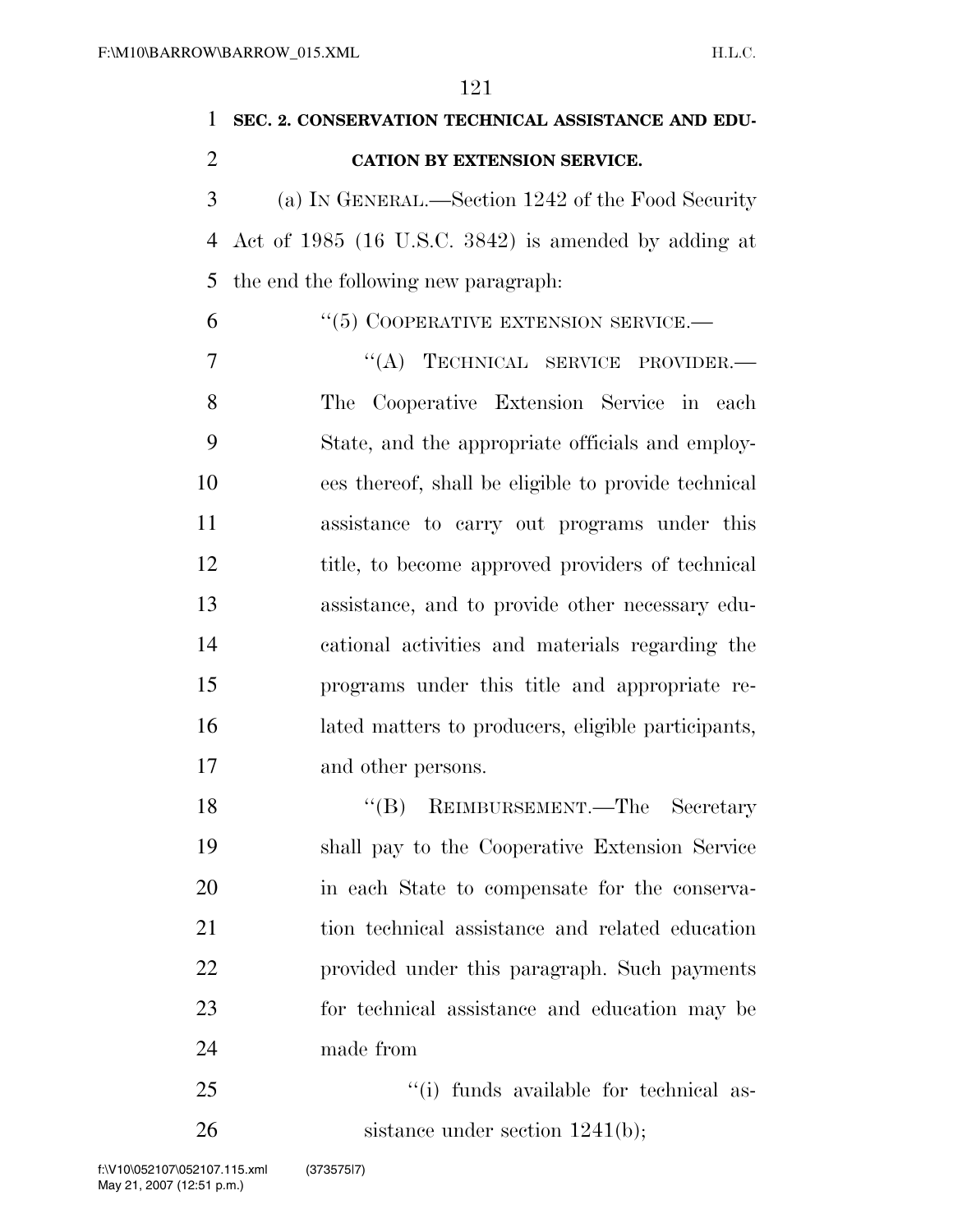| $\mathbf{1}$   | "(ii) funds made available to the Nat-                        |
|----------------|---------------------------------------------------------------|
| $\overline{2}$ | ural Resource Conservation Service; and                       |
| 3              | "(iii) such other funds that may be                           |
| $\overline{4}$ | appropriated or otherwise made available                      |
| 5              | to the Secretary for technical assistance or                  |
| 6              | education regarding the programs in this                      |
| $\tau$         | title, or related or similar programs.".                      |
| 8              | (b) CONFORMING AMENDMENT.—Section $1241(b)$ of                |
| 9              | the Food Security Act of 1985 (16 U.S.C. 3841) is             |
| 10             | amended by adding at the end thereof the following sen-       |
| 11             | tence:                                                        |
| 12             | "For the purposes of this section and section 1242,           |
| 13             | technical assistance shall include the necessary education    |
| 14             | regarding the programs under this title, and appropriate      |
| 15             | related matters, as provided under section $1242(5)$ ."."     |
| 16             | SEC. 3. ASSSESSMENT AND REFORM OF CONSERVATION                |
| 17             | PROGRAMS.                                                     |
| 18             | (a) IN GENERAL.—The Secretary of Agriculture                  |
| 19             | (hereafter referred to as the "Secretary") shall develop a    |
| 20             | plan to coordinate land retirement, forestry, and agricul-    |
| 21             | tural working land conservation programs that are admin-      |
| 22             | istered by the Secretary by integrating the activities of de- |
| 23             | partmental agencies to achieve the goals of—                  |
| 24             | $(1)$ eliminating redundancy;                                 |
| 25             | (2) streamlining program delivery; and                        |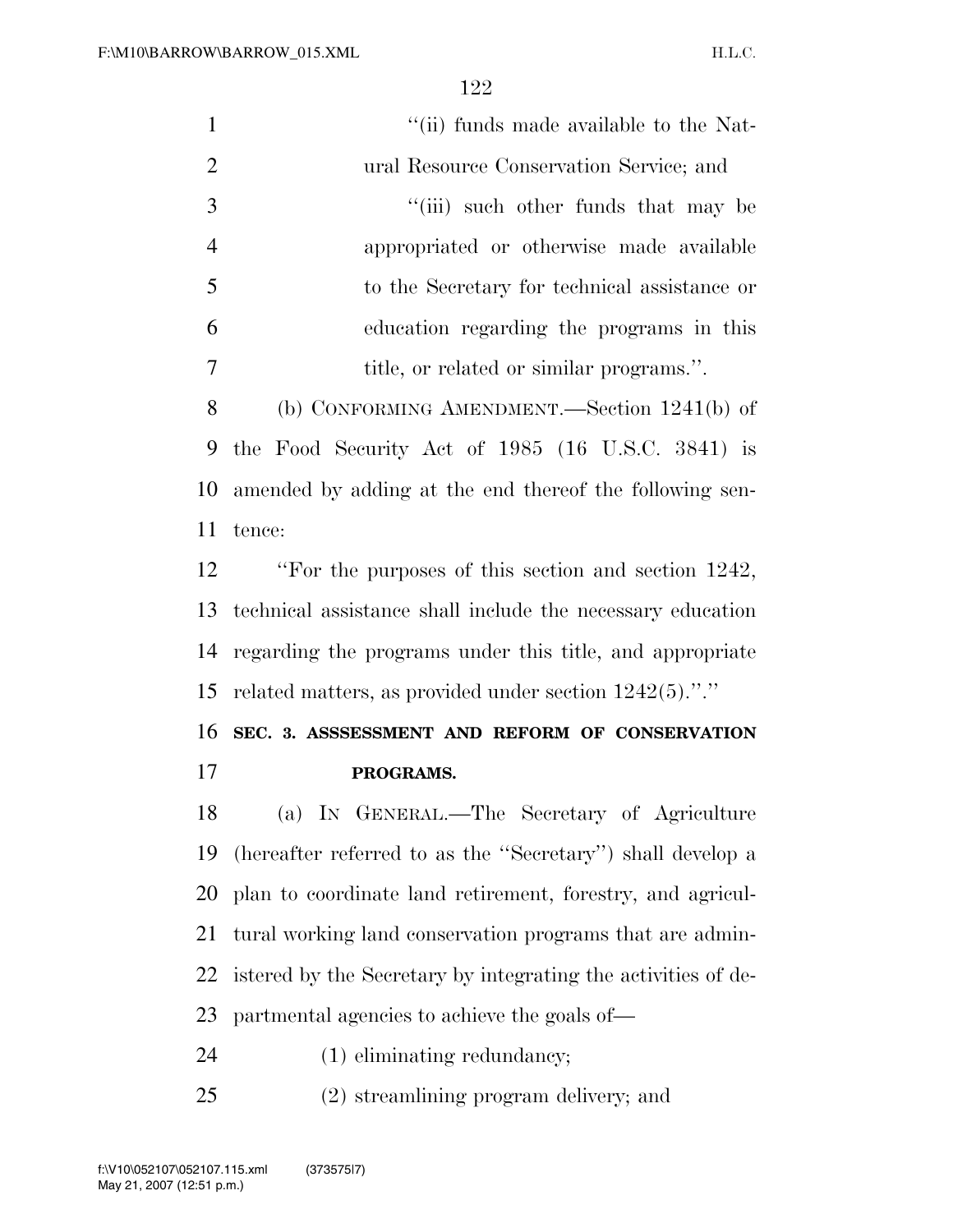(3) improving services provided to agricultural producers, including the provision of science-based technical assistance through integrated interagency programs of research, education, and extension.

 (b) CONSULTATION.—The Secretary shall consult with the Under Secretaries in the Department of Agri- culture to develop a plan of strategic research, education, and extension programs to ensure that the goals outlined by the programs described in subsection (a) can be achieved in an integrated and highly focused manner that includes determination of national priorities, cost sharing, and collaborative management. The Under Secretaries shall ensure that the Department″s programmatic re- sources and partnerships available within their areas of responsibility are involved in the development and imple-mentation of the strategic plan.

 (c) REPORT.—Not later than September 30, 2008, the Secretary shall submit to the Committee on Agri- culture of the House of Representatives and the Com- mittee on Agriculture, Nutrition, and Forestry of the Sen-ate, a report that describes—

 (1) the plans developed under subsections (a) and (b); and